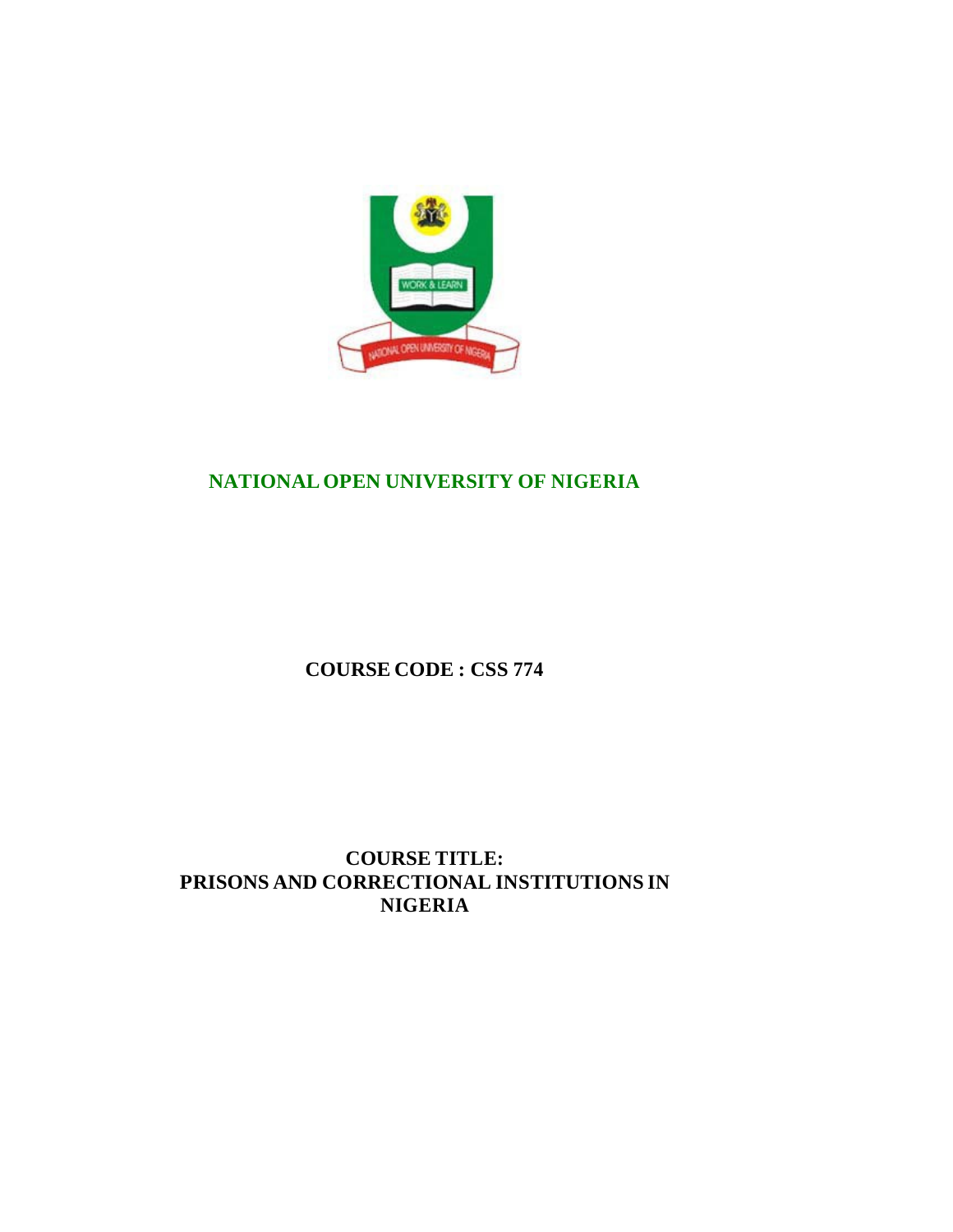

## **CSS 774 PRISONS AND CORRECTIONAL INSTITUTIONS IN NIGERIA**

| Course Team | Mr Daniel I. Nkwocha (Developer/Writer) - IMU   |
|-------------|-------------------------------------------------|
|             | Dr. Kenneth Omoyibo (Editor) - UNIBEN           |
|             | Prof. Abdul R. Yesufu (Programme Leader) - NOUN |
|             | Dr. Adeniyi T. Adegoke (Coordinator) - NOUN     |

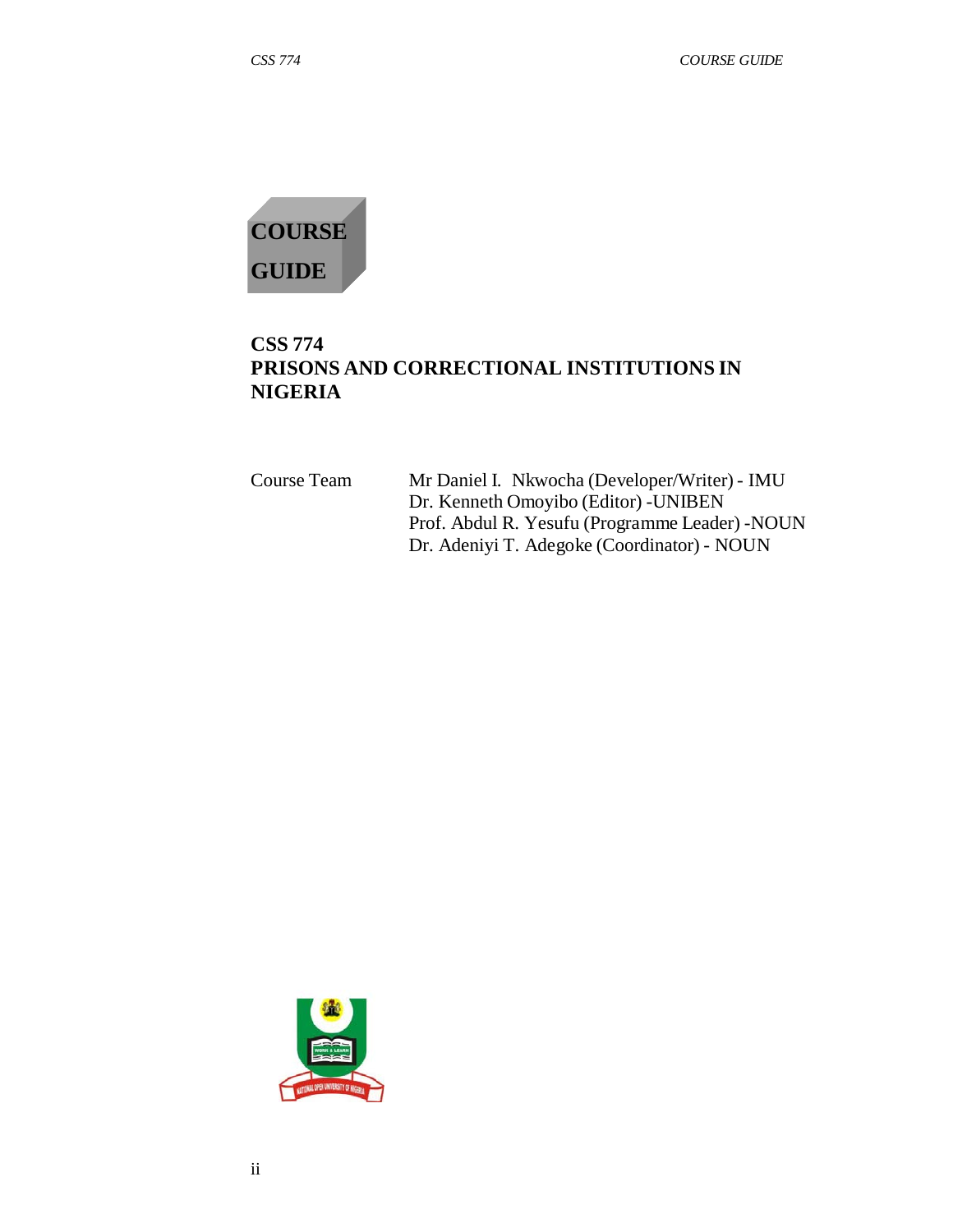# **NATIONAL OPEN UNIVERSITY OF NIGERIA**

National Open University of Nigeria **Headquarters** 14/16 Ahmadu Bello Way Victoria Island Lagos

Abuja Office No. 5 Dar es Salam Street Off Aminu Kano Crescent Wuse II, Abuja Nigeria

e-mail: centralinfo@nou.edu.ng URL: www.nou.edu.ng

Published by: National Open University of Nigeria

First Printed 2010

ISBN: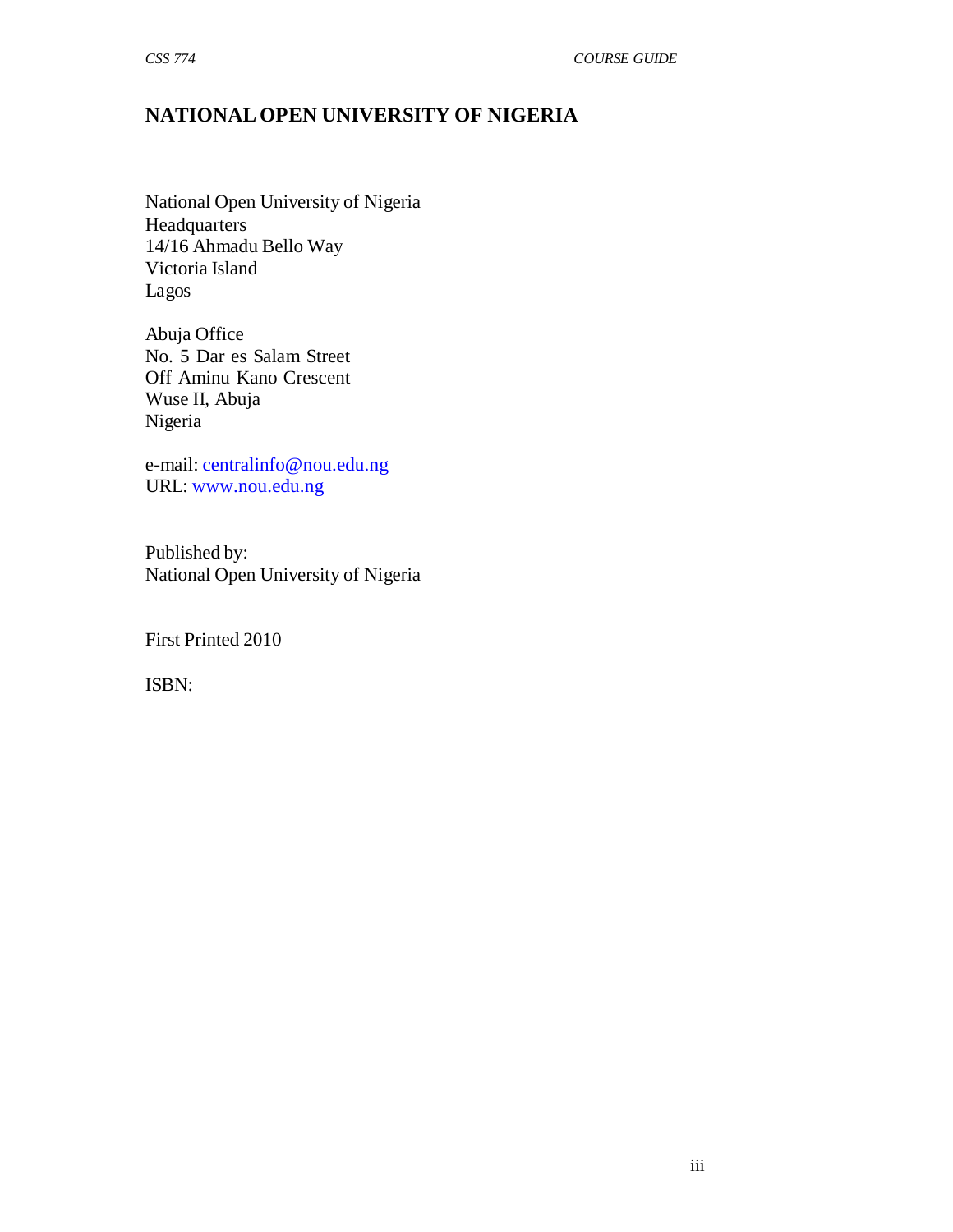# **CONTENTS PAGE**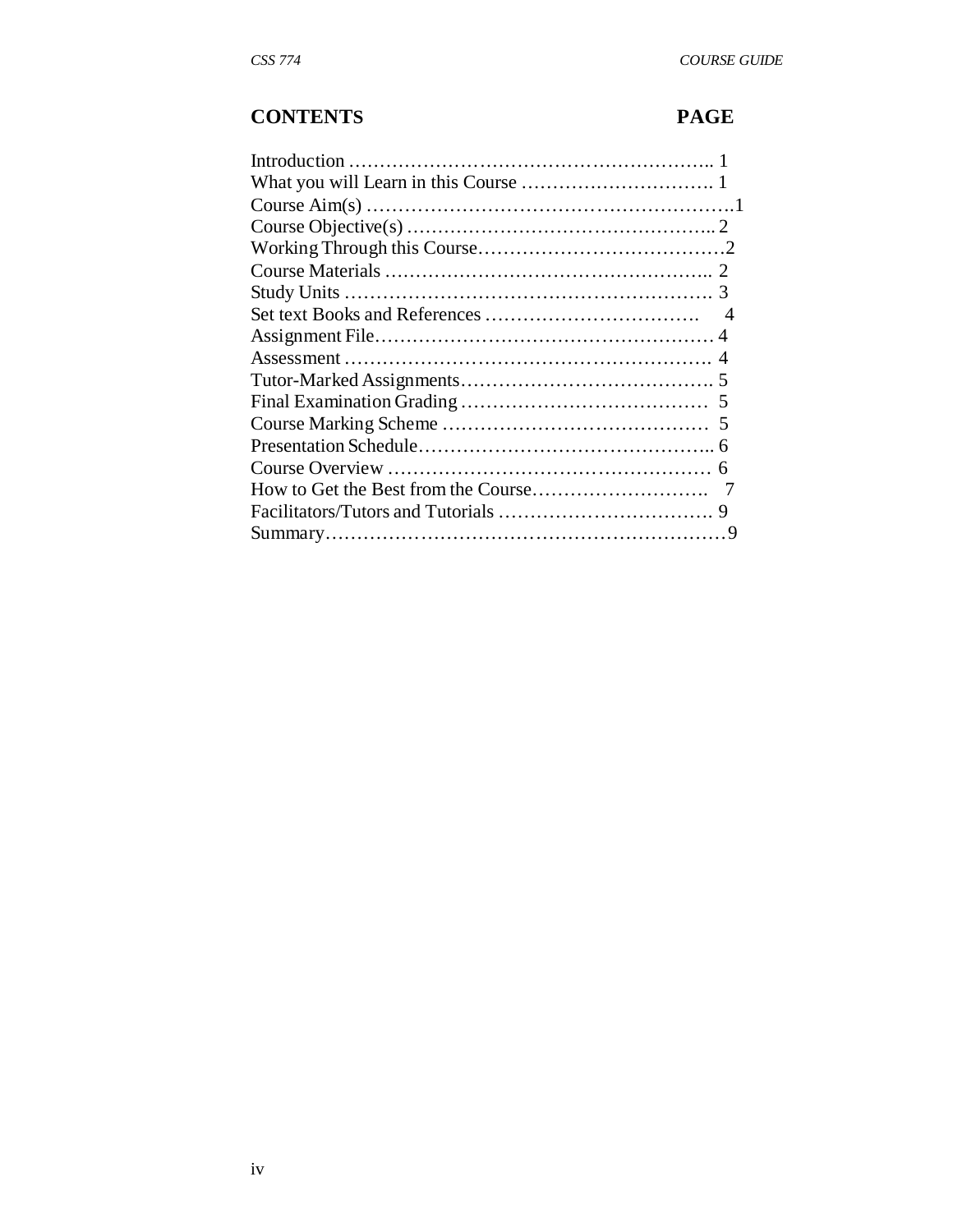## **Introduction**

### **CSS 774: PRISONS AND CORRECTIONAL INSTITUTIONS**

This is a 3 unit one semester course. It will be available for you to take as a core module of the Postgraduate Diploma programme in Criminology and Security Studies. Thus this course is meant for students at this level seeking to understand correctional issues in the field of criminology. This course consists of 22 units, encompassing the following key units: the meaning of prison; the evolution of prison in Nigeria; Process of admission into the prison; warrant as an important document in the prison; Gate lodge as the first port of call in the prison; all the agencies of the criminal justice system and their roles in the administration of criminal justice; treatment of offenders; types of prison inmates; adjudication of prisoners; execution of condemned prisoners; correctional enhancement programme; rehabilitation of inmates; tension reduction measures; relevant theories and correctional problems.

There are no compulsory prerequisites for this course. The course guide tells you briefly what the course is all about, what you are expected to know in each unit, what course materials you need to use and how you can work your way through these materials. It also emphasises the necessity for tutor-marked assignments. There are also periodic tutorial classes that are part of this course.

## **What You Will Lear n in This Course**

CSS 774: Prisons and Correctional Institutions is to introduce you to the concepts and practice of correctional treatment as a fundamental issue in achieving reformation and rehabilitation of offenders and for their possible re-integration into the society.

Your understanding of this course will serve to position you on a stronger pedestal from which to approach other related issues in the study of criminal justice administration and penology.

### **Course Aims**

The main aim of this course is to introduce you to the intricacies of the treatment of offenders (correctional programmes) as a real challenge in today's world, and to help you appreciate that prisons have a lot to do in this regard and need a complementing assistance from the public to achieve rehabilitation after imprisonment.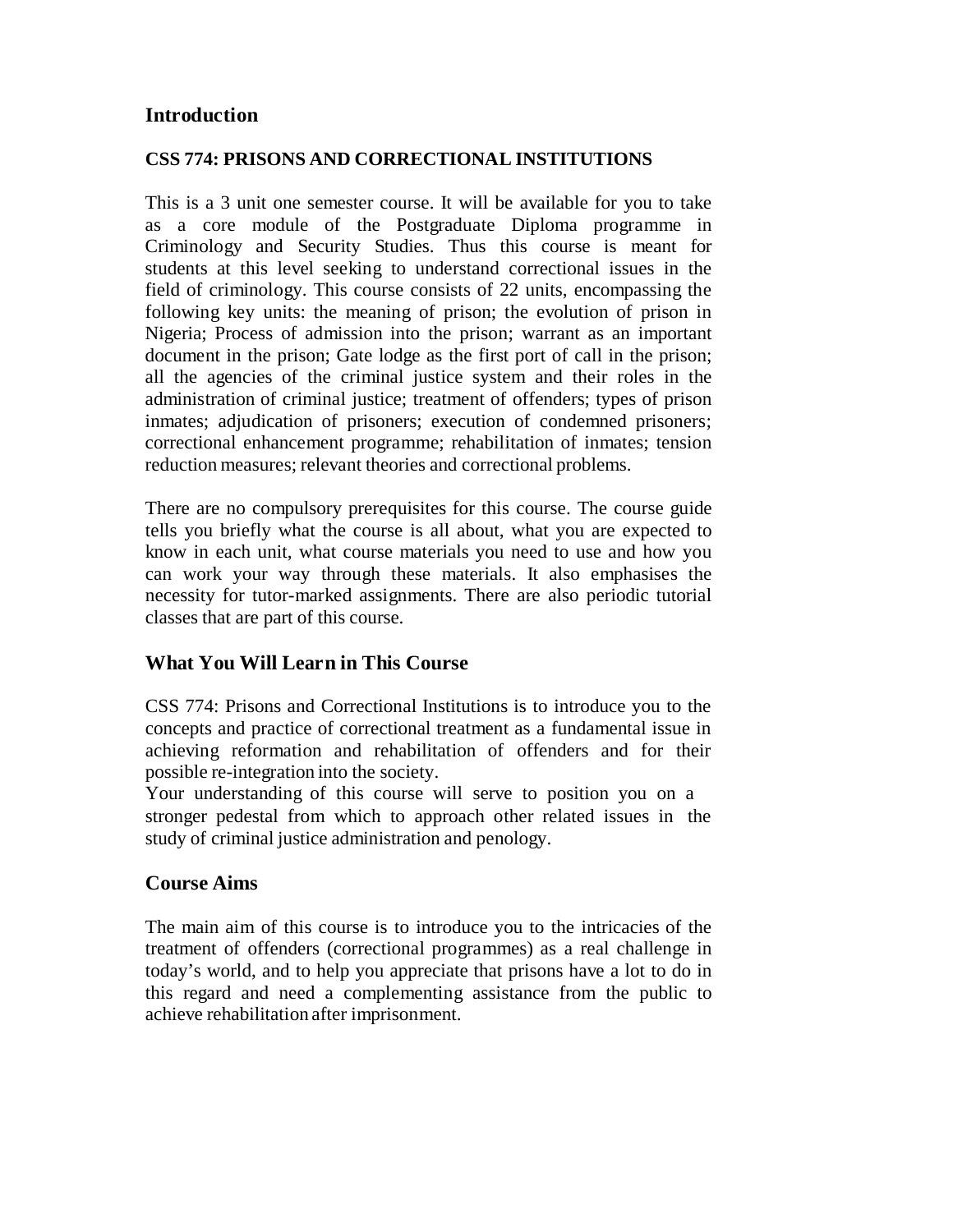## **Course Objectives**

This course has several objectives. In addition, each unit has specific objectives. The unit objectives can be found at the beginning of each unit. You may want to refer to them during your study of the particular unit to check on the progress you are making. You should always look at the unit objectives after completing a unit. In this way, you can be said to have covered what is required of you in that unit.

On successful completion of the course, you should be able to:

- 1. Explain the meaning of prison
- 2. Understand what is meant by correction
- 3. Distinguish between reformation and rehabilitation
- 4. Understand what warrant is
- 5. Be familiar with the agencies of (CJS) Criminal Justice System
- 6. Explain prison gate lodge
- 7. Understand different classes of prisoners
- 8. Explain adjudication in the prison
- 9. Understand what execution of prisoners is
- 10. Distinguish between deterrent and imitation theories
- 11. Understand the problems associated with correction of prison inmates.

### **Working through this Course**

To complete this course you are required to read the study units as well as the recommended books. Each study unit contains a self-assessment exercise, and at some points in the course, you are required to submit assignments for assessment purposes. You would be expected to write a final examination at the end of the course. Stated below are the components of the course and what you are expected to do.

### **Course Materials**

- Course guide
- Study units
- Textbooks and other reference sources
- Assignment file
- Presentation.

In addition, you must obtain the text materials. They are provided by the NOUN. You may also be able to purchase other reference materials from the bookshops.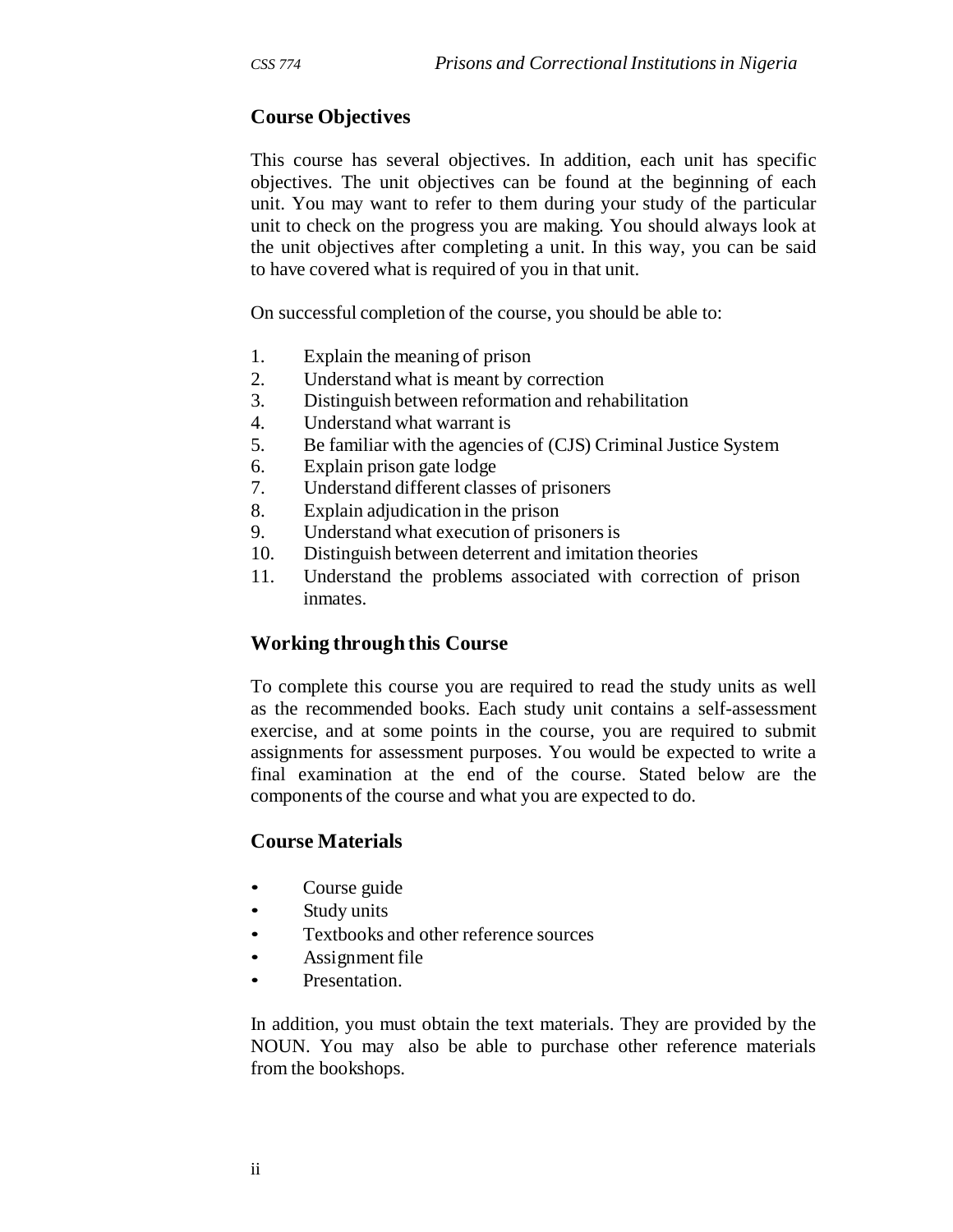# **Study Units**

There are twenty two study units in this course, as follows:

## **Module 1**

| Unit 1 | Historical Evolution of Prison in Nigeria     |
|--------|-----------------------------------------------|
| Unit 2 | Process of Admission into the Prison          |
| Unit 3 | Warrant - important Document in the Prison    |
| Unit 4 | Gate Lodge - First Port of call in the Prison |

## **Module 2**

| Unit 1   | Criminal Justice Administration: Parliament |
|----------|---------------------------------------------|
| Unit $2$ | Criminal Justice Administration: Police     |
| Unit 3   | Criminal Justice Administration: Judiciary  |
| Unit $4$ | Criminal Justice Administration: Prison     |

## **Module 3**

| Unit 1 | Treatment of Offenders - Correctional and Post |  |
|--------|------------------------------------------------|--|
|        | <b>Correctional Programmes</b>                 |  |
| Unit 2 | Inmates/Prisoners - Types, Classification      |  |
| Unit 3 | <b>Adjudication of Prisoners</b>               |  |
| Unit 4 | <b>Execution of Condemned Prisoners</b>        |  |

## **Module 4**

| Unit 1   | <b>Correctional Programmes</b>             |
|----------|--------------------------------------------|
| Unit 2   | <b>Correctional Enhancement Programmes</b> |
| Unit $3$ | Discharged inmates/Rehabilitation          |
| Unit 4   | <b>Tension Reduction Measures</b>          |

## **Module 5**

| Unit 1 | Theory 1 (Punishment) Deterrent Theory   |
|--------|------------------------------------------|
| Unit 2 | Theory 2 (Correctional) Imitation theory |

## **Module 6**

| Unit 1   | Problems of Correction - Trafficking   |
|----------|----------------------------------------|
| Unit $2$ | Problems of Correction - Poor Funding  |
| Unit $3$ | Problems of Correction - Congestion    |
| Unit $4$ | Problems of Correction - Homosexuality |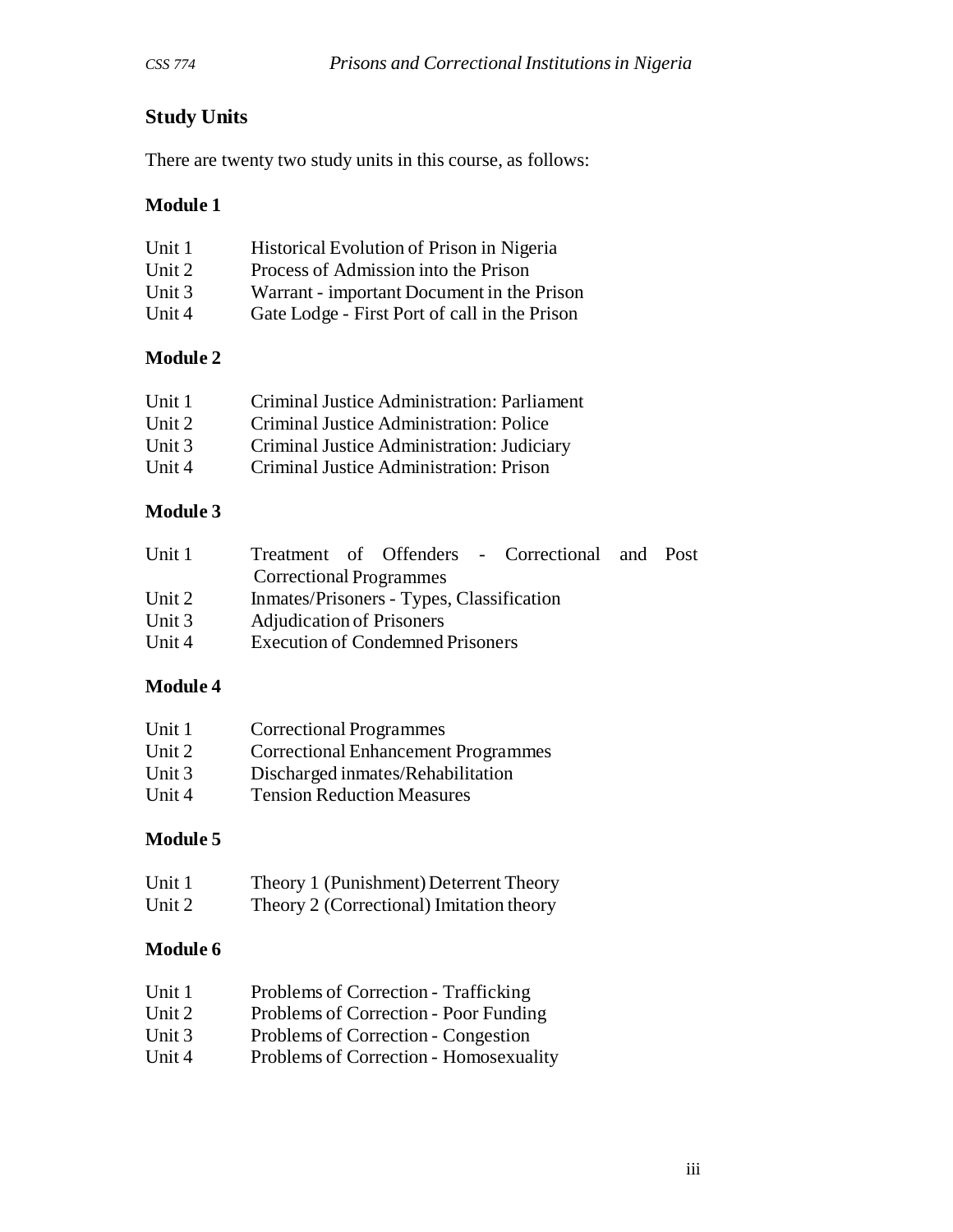Each unit contains a number of self assessment exercises. In general, these self assessment exercises enable you to determine your understanding of the materials you have just covered or require you to apply it in some way and, thereby, assist you gauge your progress as well as reinforce your understanding of the material. Together with tutor-marked assignments, the exercises will assist you in achieving the stated learning objectives of each unit of the entire course.

## **Textbooks and References**

Below are some books you can consult. You can also refer to other books related to the course.

- Dambazau, A. B. (1996). *Criminology and Criminal Justice.* Kaduna: Nigerian Defence Academy Press.
- Olawale, Wole (2005). *Revisional Digest for Prison Worker.* Owerri: Alphabet Nigeria Publishers.
- Igbo, E. U. M. (2007). *Introduction to Criminology.* Nsukka: University of Nigeria Press.
- Egu, Musa A. (1990). *History of the Nigeria Prisons Service. An Insider's Account.* Abuja: Gankida Press.
- Nkwocha, D. I. (2009). *Criminal Justice Administration and Penology: An Introduction.* Owerri: Divine Mercy Publishers.

### **Assignment File**

There are two aspects to the assessment of this course. In this file, you will find all the details of the work you must submit to your tutor for marking. The marks you obtain for these assessments will count towards the final mark you obtain for this course. Further information on assignment will be found in the assignment file itself, and later in this course guide in the section on assessment.

There are many assignments for this course, with each unit having at least one assignment. These assignments are basically meant to assist you to understand the course.

#### **Assessment**

An assessment file and a marking scheme will be made available to you. In the assessment file, you will find details of the works you must submit to your tutor for marking.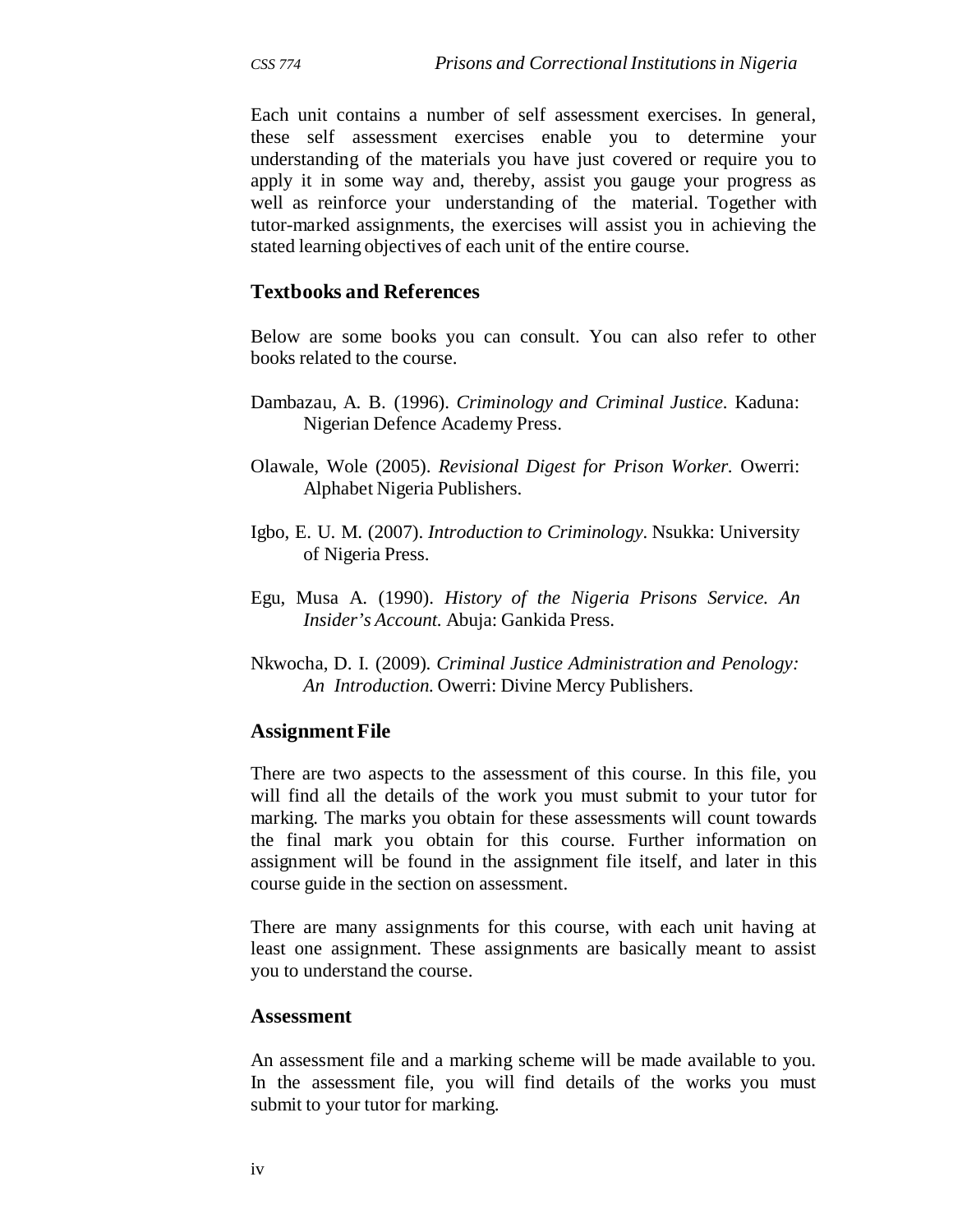There are two aspects of the assessment of this course; the tutor marked and the written examination. The marks you obtained in these two areas will make up your final marks. The assignment must be submitted to your tutor for formal assessment in accordance with the deadline stated in the presentation schedule and the assignment file. The work you submit to your tutor for assessment will count for 30% of your total score.

### **Tutor-Marked Assignments (TMAs)**

There are 35 tutor-marked assignments in this course. You do not need to submit all the assignments. The best three of what you have submitted will be recorded. Each assignment counts for 10 marks but the best three will count 30% towards your total course mark. The assignments for the units in this course are contained in the assignment file. You will be able to complete your assignments from the information and materials contained in your reference books, readings and study units. However, it is always desirable at this level of your education to research more widely, and demonstrate that you have a very broad and in-depth knowledge of the subject matter.

When each assignment is completed, send it together with a TMA (tutor-marked assignment) form to your tutor. Ensure that each assignment reaches your tutor on or before the deadline given in the assignment file.

### **Final Examination and Grading**

The final examination for CSS 774 Prisons and Correctional Institutions in Nigeria will be of three hours duration and have a value of 70% of the total course grade. The examination will consist of questions which reflect the practice exercises and tutor-marked assignments you have previously encountered. All areas of the course will be assessed. Revise the entire course before examination after completing the study of all the units.

The final examination covers information from all aspects of the course.

## **Course Marking Scheme**

The Following table lays out how the actual course mark allocation is broken down.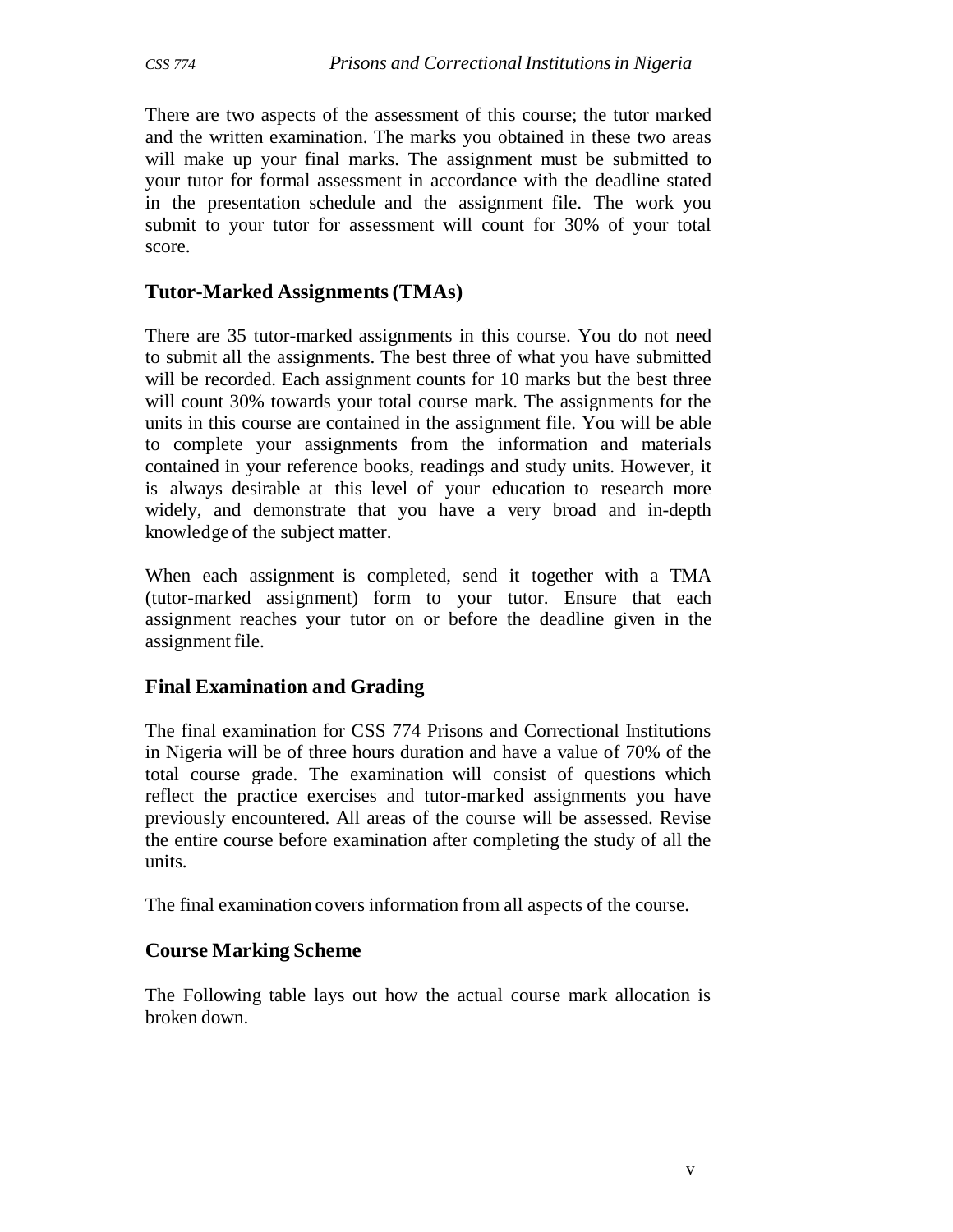| <b>ASSESSMENT</b>       | <b>MARKS</b>                |
|-------------------------|-----------------------------|
| Assignments 1-4<br>(the | Four submitted, best three  |
| best four of all the    | assignments, marked out of  |
| assignments submitted)  | 10%                         |
|                         | totaling 30%                |
| Final examination       | 70% of overall course score |
| 'otal                   | 100% of course score        |

Table 1: Course marking scheme

## **Presentation Schedule**

The dates for submission of all assignments will be communicated to you. You will also be told the date of completing the study units and date for examination

#### **Course Overview**

| Unit            | <b>Title of Work</b>                  | Week's<br><b>Activity</b> | <b>Assessment (End</b><br>of Unit) |
|-----------------|---------------------------------------|---------------------------|------------------------------------|
|                 | Course Guide                          |                           |                                    |
|                 |                                       |                           |                                    |
|                 | <b>Module 1</b>                       |                           |                                    |
| $\mathbf{1}$    | Historical Evolution of Prison in     | 1                         |                                    |
|                 | Nigeria                               |                           | Assignment 1                       |
| $\overline{2}$  | Process of Admission into<br>the      | $\mathbf{1}$              | Assignment 2                       |
|                 | Prison                                |                           |                                    |
| 3               | Warrant-important document in the     | 1                         | Assignment 3                       |
|                 | Prison                                |                           |                                    |
| $\overline{4}$  | Gate Lodge-First Port of Call in the  | 1                         | Assignment 4                       |
|                 | Prison                                |                           |                                    |
|                 | <b>Module 2</b>                       |                           |                                    |
| $\mathbf{1}$    | C.J.A-Parliament                      | 1                         | Assignment 5                       |
| $\overline{2}$  | C.J.A-Police                          | 1                         | Assignment 6                       |
| $\overline{3}$  | C.J.A-Judiciary                       | $\mathbf{1}$              | Assignment 7                       |
| $\overline{4}$  | C.J.A-Prison                          | 1                         | Assignment 8                       |
| <b>Module 3</b> |                                       |                           |                                    |
| 1               | $\sigma$ f<br>Offenders-<br>Treatment | 1                         | Assignment 9                       |
|                 | Correctional<br>and Post              |                           |                                    |
|                 | <b>Correctional Programmes</b>        |                           |                                    |
| $\overline{2}$  | Inmates/Prisoners-Types,              | $\mathbf{1}$              |                                    |
|                 | Classification                        |                           | Assignment 10                      |
| 3               | <b>Adjudication of Prisoners</b>      | $\mathbf{1}$              | Assignment 11                      |
| $\overline{4}$  | Execution of condemned prisoners      | 1                         |                                    |
|                 |                                       |                           | Assignment 12                      |
|                 | <b>Module 4</b>                       |                           |                                    |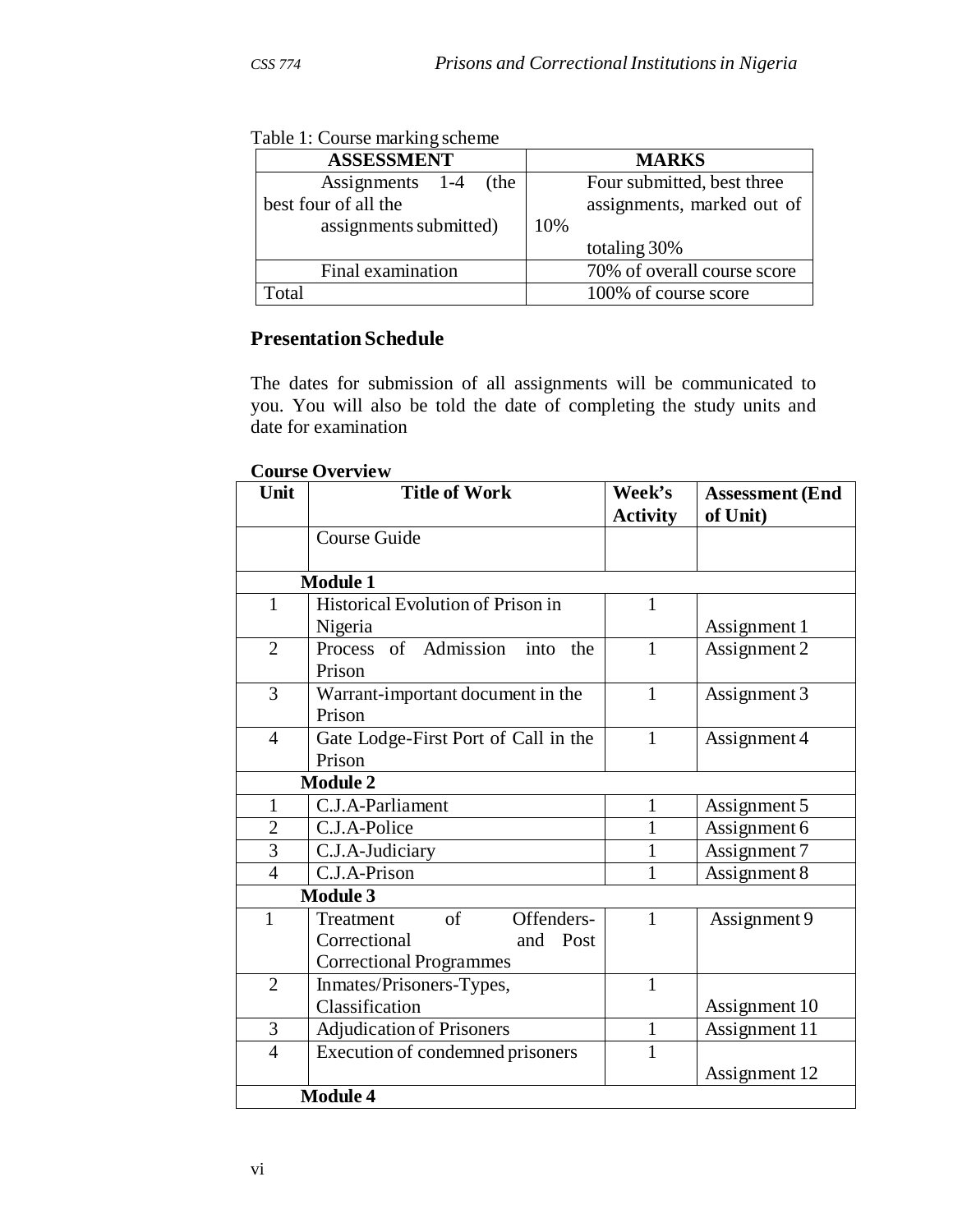| 1               | <b>Correctional Programmes</b>     |  | Assignment 13 |
|-----------------|------------------------------------|--|---------------|
| $\overline{2}$  | <b>Correctional Enhancement</b>    |  | Assignment 14 |
|                 | Programmes                         |  |               |
| 3               | Discharged Inmates/Rehabilitation  |  | Assignment 15 |
| $\overline{4}$  | <b>Tension Reduction Measures</b>  |  | Assignment 16 |
|                 | <b>Module 5</b>                    |  |               |
| 1               | Theory 1 (Punishment) Deterrent    |  | Assignment 17 |
|                 | Theory                             |  |               |
| $\overline{2}$  | Theory 2 (Correctional) Imitation  |  | Assignment 18 |
|                 | Theory                             |  |               |
| <b>Module 6</b> |                                    |  |               |
|                 | Problems of Correction-trafficking |  | Assignment 19 |
| $\overline{2}$  | Problems of Correction-Poor        |  | Assignment 20 |
|                 | Funding                            |  |               |
| 3               | Problems of Correction-Congestion  |  | Assignment 21 |
| $\overline{4}$  | Problems of Correction-            |  | Assignment 22 |
|                 | Homosexuality                      |  |               |

## **How to Get the Most from this Course**

You will be required to study the Units on your own. But arrangements have been made for you to meet with your tutor for tutorials on regular basis in the study centre. Also, you can organize interactive sessions with your course mates.

You are to read the lecture instead of listening to the lecturer. In the same way a lecturer might give you some readings to do, the study units tell you when to read, and which are your text materials or set books. You are provided exercises to do at appropriate points, just as a lecturer might give you an in-class exercise.

The main body of the unit guides you through the required reading from other sources. This will usually be either from your textbooks or from a reading section.

The following is a practical strategy for working through the course. If you encounter any difficulty, telephone your tutor or visit the study centre. Remember that your tutor's job is to help you. When you need assistance, do not hesitate to call and ask him/her to provide it.

- 1. Read this course guide thoroughly, it is your first assignment.
- 2. Organize a study schedule. Design a "course overview" to guide you through the course. Note the time you are expected to spend on each unit and how the assignments relate to the units. Important information, e.g. details of your tutorials, and the date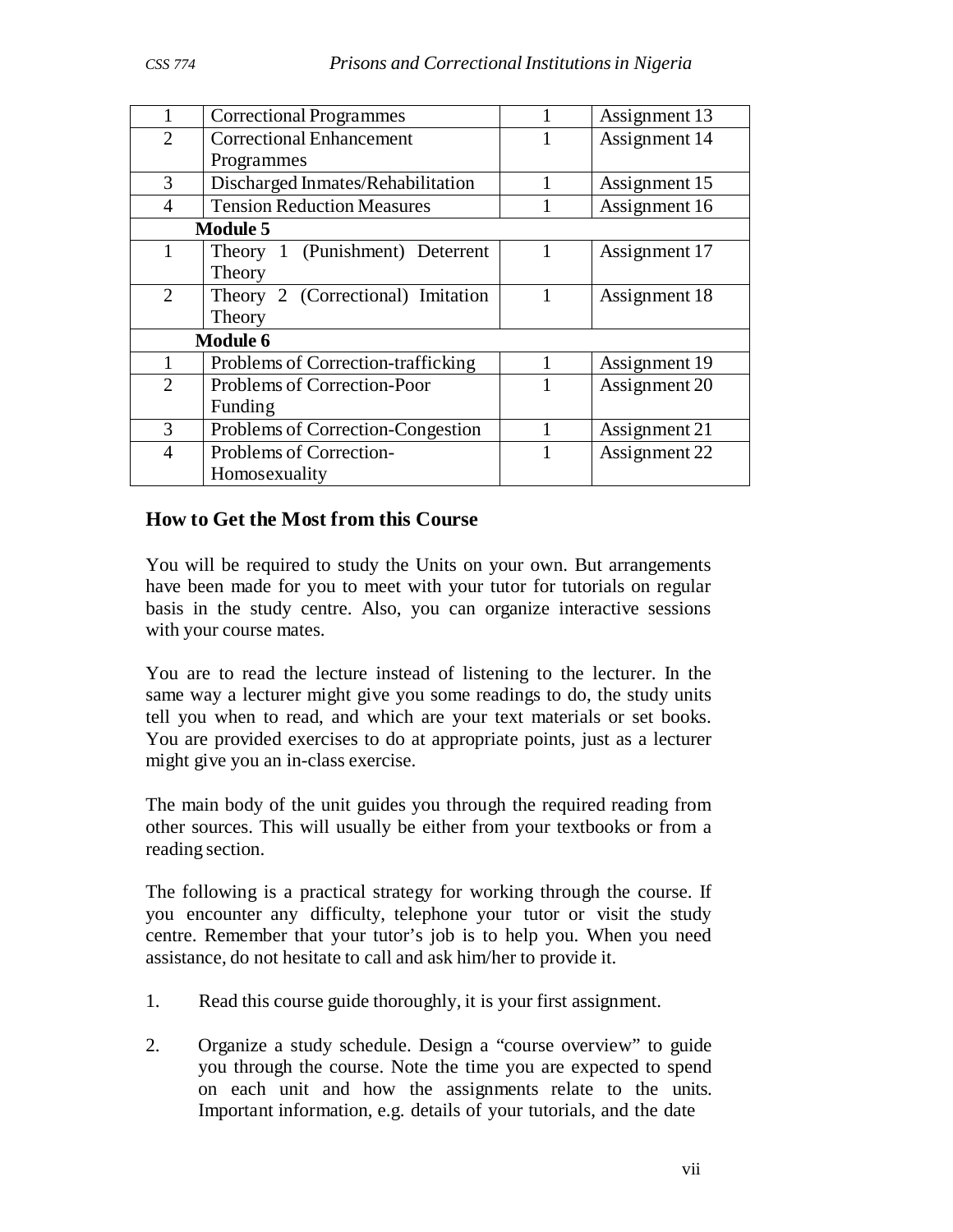of the first day of the semester is available from the study centre. You need to gather all the information into one place, such as your dairy or a wall calendar. Whatever method you choose to use, you should decide and write in your own dates and schedule of work for each unit.

- 3. Once you have created your own study schedule, do everything to stay faithful to it. The major reason that students fail is that they fall behind in their course work. If you get into difficulties with your schedule, please, let your tutor know before it is too late for help.
- 4. Turn to Unit I, and read the introduction and the objectives for the unit.
- 5. Assemble the study materials. You will need your set books, and the unit you are studying at any point in time.
- 6. Work through the unit. As you work through the unit, you will know what sources to consult for further information.
- 7. Well before the relevant due dates (about 4 weeks before due date), check the assignment file for your next required assignment. Keep in mind that you will learn a lot by doing the assignment carefully. They have been designed to help you meet the objectives of the course and, therefore will help you pass the examination. Submit all assignments not later than the due date.
- 8. Review the objectives for each study unit to confirm that you have achieved them. If you feel unsure about any of the objectives, review the study materials or consult your tutor.
- 9. When you are confident that you have achieved a unit's objectives, you can start on the next unit. Proceed unit by unit through the course and try to pace your study so that you keep yourself on schedule.
- 10. When you have submitted an assignment to your tutor for marking, do not wait for its return before starting on the next unit. Keep to your schedule. When the assignment is returned, pay particular attention to your tutor's comments, both on the tutormarked assignment form and also the written comments on the assignments.
- 11. After completing the last unit, review the course and prepare yourself for the final examination. Check that you have achieved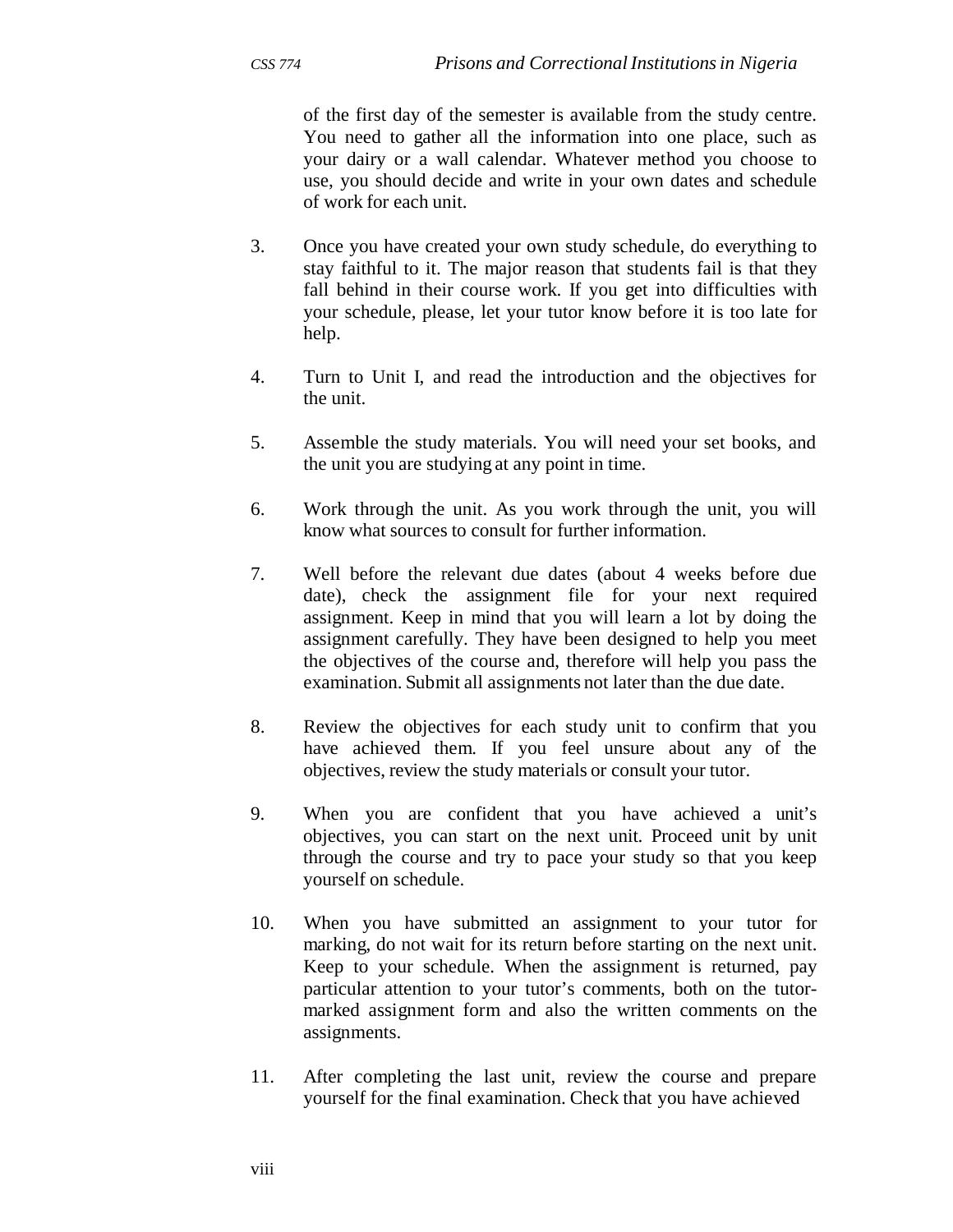the unit objectives (listed at the beginning of each unit) and the course objectives (listed in the course guide).

## **Facilitators/Tutors and Tutorials**

There are 12 hours of tutorials provided in support of this course and information relating to the tutorials will be provided at the appropriate time.

Your tutor will mark and comment on your assignments, keep a close watch on your progress and on any difficulties you might encounter and provide assistance to you during the course. You must take your tutormarked assignments to the study centre well before the due date (at least two working days are required).They will be marked by your tutor and returned to you as soon as possible.

Do not hesitate to contact your tutor if you need help. Contact your tutor if: you do not understand any part of the study units or the assigned readings; you have difficulty with the exercises; you have a question or problem with and assignment, with your tutor's comments on an assignment or with the grading of an assignment. You should try your best to attend the tutorials. This is the only chance to have face-to-face contact with your tutor and questions are answered instantly. You can raise any problem encountered in the course of your study. To gain maximum benefit from course tutorials, prepare a question list before attending them. You will learn a lot from active participation in discussions.

### **Summary**

CSS 774 aims at equipping you with the skills required in understanding prisons and correctional institutions in Nigeria. Upon completion of this course, you should be acquainted with the various concepts, practices and treatment of offenders in the prison.

We wish you success with the course, Prisons and Correctional Institutions in Nigeria and hope that you will find it both useful and interesting.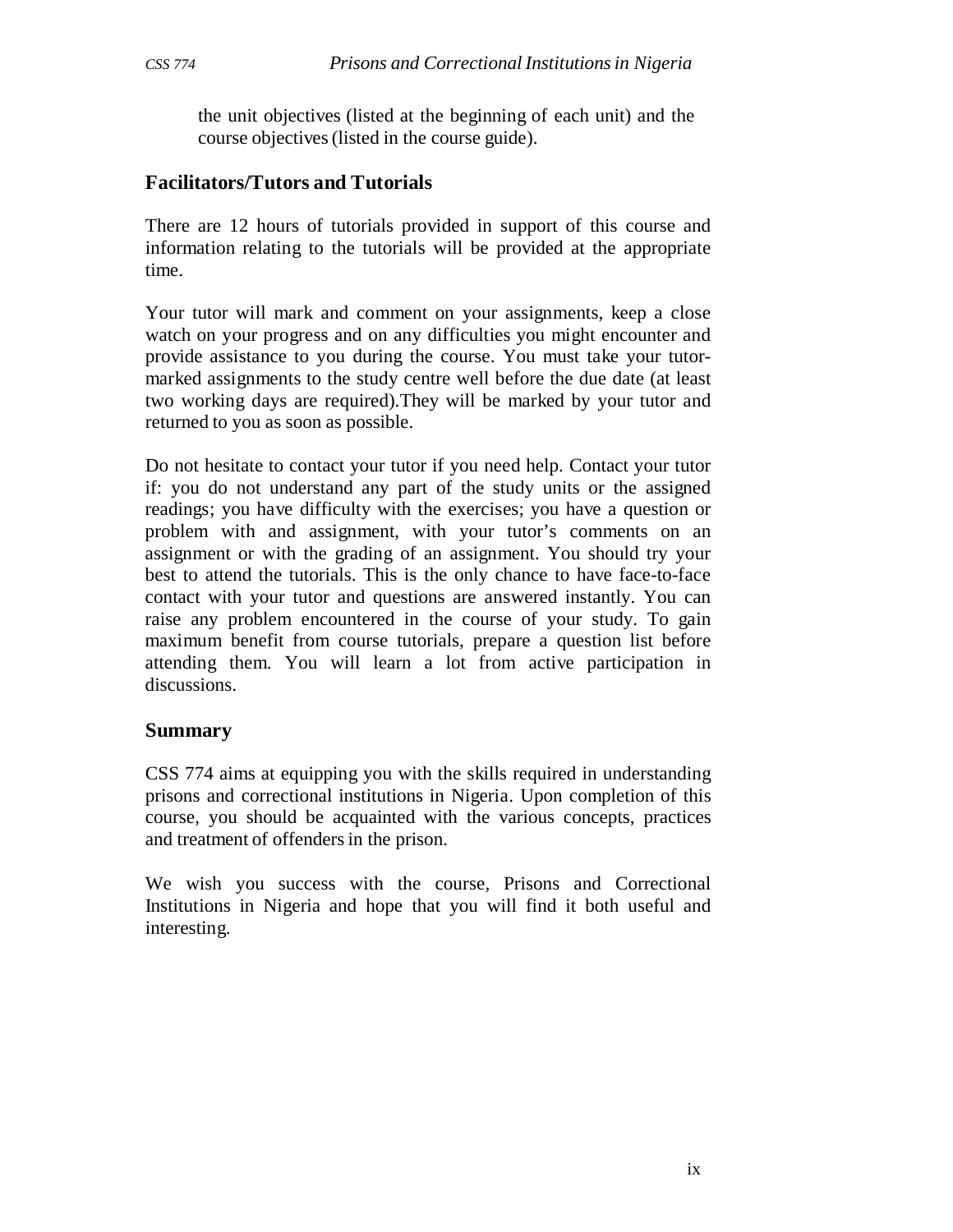| CSS 774      | Prisons and Correctional Institutions in Nigeria |
|--------------|--------------------------------------------------|
| Course Code  | <b>CSS</b> 774                                   |
| Course Title | Prisons and Correctional Institutions in Nigeria |
| Course Team  | Mr. Daniel I. Nkwocha (Developer/Writer) - IMU   |
|              | Dr. Kenneth Omoyibo (Editor) - UNIBEN            |
|              | Prof. Abdul R. Yesufu (Programme Leader) - NOUN  |
|              | Dr. Adeniyi T. Adegoke (Coordinator) - NOUN      |

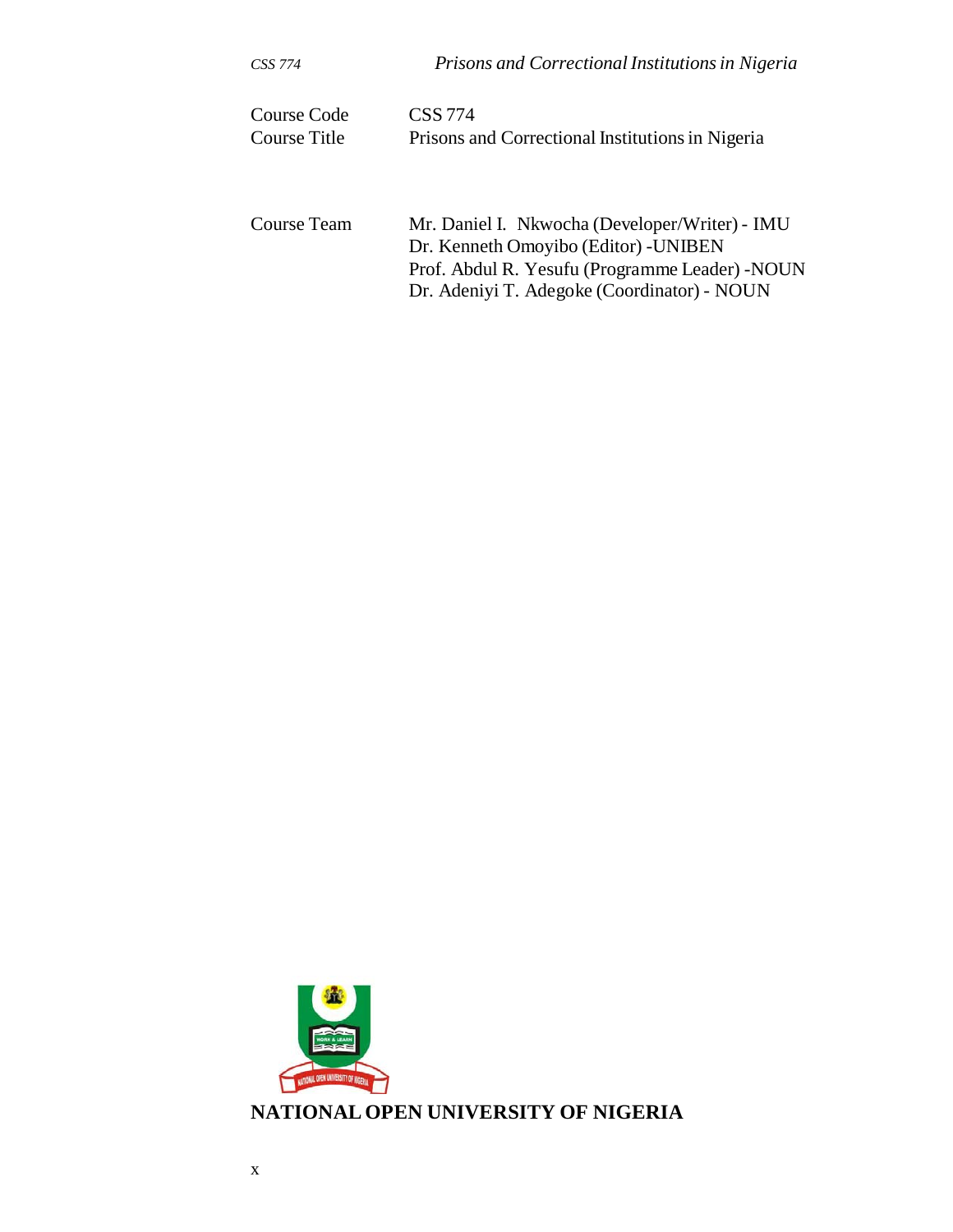National Open University of Nigeria Headquarters 14/16 Ahmadu Bello Way Victoria Island Lagos

Abuja Office No. 5 Dar es Salam Street Off Aminu Kano Crescent Wuse II, Abuja Nigeria

e-mail: centralinfo@nou.edu.ng URL: www.nou.edu.ng

Published by: National Open University of Nigeria

First Printed 2010

ISBN: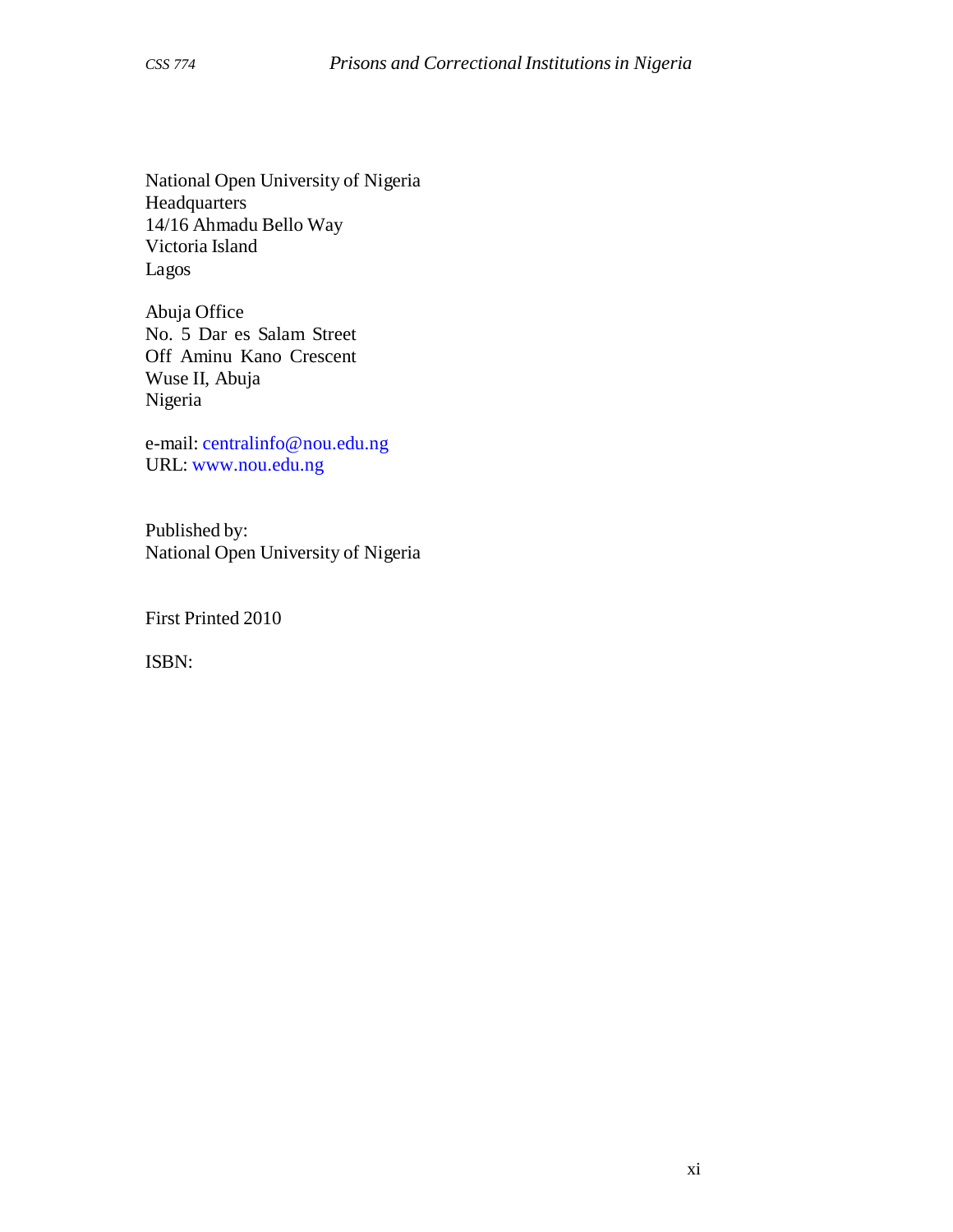# **CONTENTS PAGE**

| <b>Module 1</b> |                                               | $\mathbf 1$ |
|-----------------|-----------------------------------------------|-------------|
| Unit 1          | Historical Evolution of Prisons in Nigeria    | 1           |
| Unit 2          | Process of Admission into the Prison          | 7           |
| Unit 3          | Warrant – Important Document in the Prison    | 12          |
| Unit 4          | Gate Lodge – First Port of Call in the Prison | 18          |
| <b>Module 2</b> |                                               | 23          |
| Unit 1          | Criminal Justice Administration: Parliament   | 23          |
| Unit 2          | Criminal Justice Administration: Police       | 29          |
| Unit 3          | Criminal Justice Administration: Judiciary    | 34          |
| Unit 4          | Criminal Justice Administration: Prisons      | 40          |
| <b>Module 3</b> |                                               | 47          |
| Unit 1          | Treatment of Offenders – Correctional and     |             |
|                 |                                               | 47          |
| Unit 2          | Inmates/Prisoners - Types, Classification     | 54          |
| Unit 3          |                                               | 60          |
| Unit 4          | Execution of Condemned Prisoners              | 66          |
| <b>Module 4</b> |                                               | 72          |
| Unit 1          |                                               | 72          |
| Unit 2          | Correctional Enhancement Programme            | 79          |
| Unit 3          |                                               | 85          |
| Unit 4          | Tension Reduction Measures                    | 93          |
| <b>Module 5</b> |                                               | 97          |
| Unit 1          | Theory 1 (Punishment) – Deterrent Theory      | 97          |
| Unit 2          | Theory 2 (Correctional) – Imitation Theory    | 100         |
| <b>Module 6</b> |                                               | <b>102</b>  |
| Unit 1          | Problems of Correction – Trafficking          | 102         |
| Unit 2          | Problems of Correction – Poor Funding         | 107         |
| Unit 3          | Problems of Correction – Congestion           | 111         |
| Unit 4          | Problems of Correction – Homosexuality  118   |             |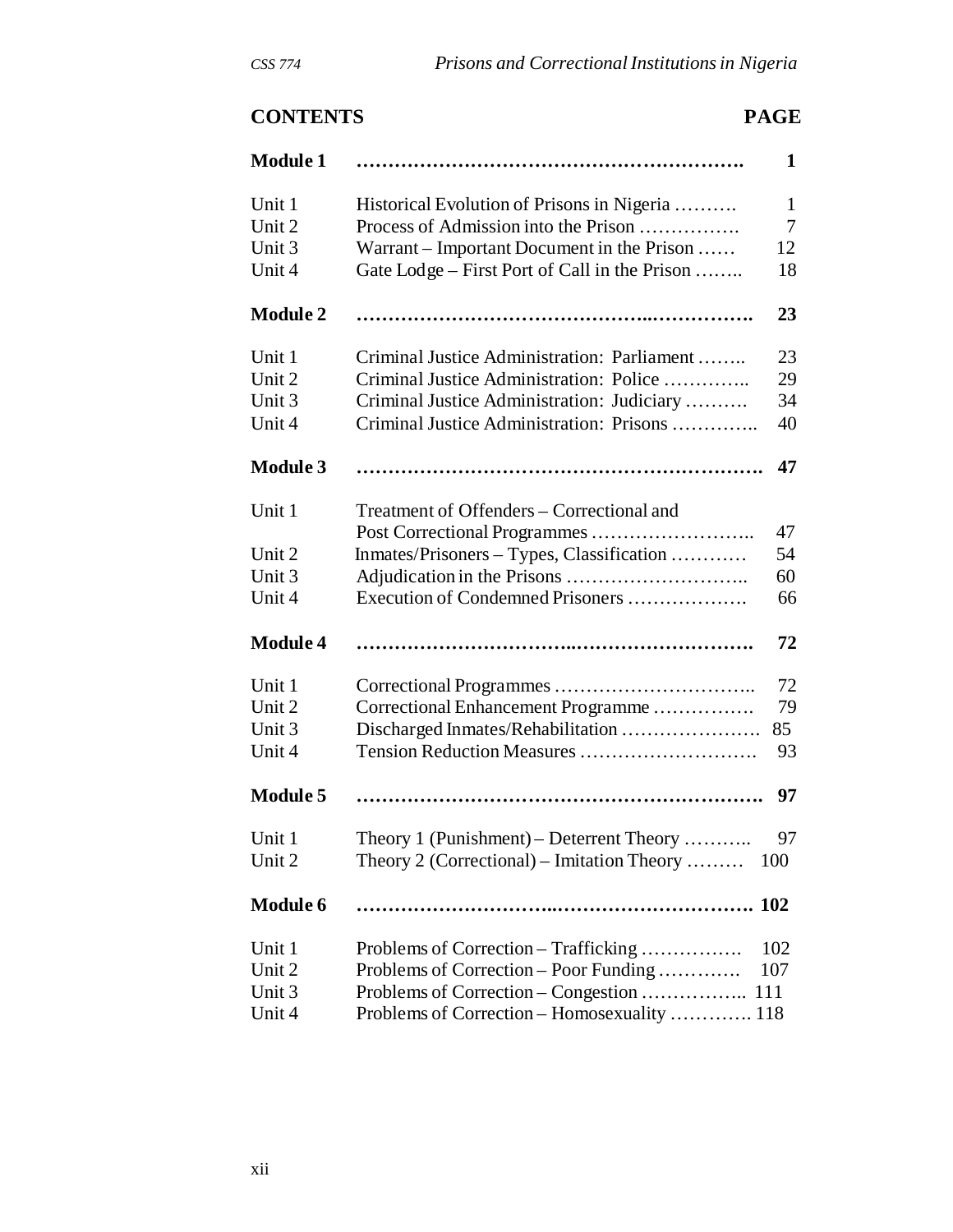# **MODULE 1**

- Unit 1 Historical Evolution of Prisons in Nigeria
- Unit 2 Process of Admission into the Prison
- Unit 3 Warrant Important document in the Prison
- Unit 4 Gate Lodge First Port of call in the Prison

# **UNIT 1 HISTORICAL EVOLUTION OF PRISONS IN NIGERIA**

## **CONTENTS**

- 1.0 Introduction
- 2.0 Objectives
- 3.0 Main Content
	- 3.1 Historical Evolution of Prisons in Nigeria
	- 3.2 The meaning of Prison
	- 3.3 Aims of Imprisonment
	- 3.4 Punishment
- 4.0 Conclusion
- 5.0 Summary
- 6.0 Tutor-Marked Assignment
- 7.0 References/Further Reading

## **1.0 INTRODUCTION**

A knowledge of the historical evolution of prisons in Nigeria is necessary, hence the study of Nigeria prison service is a welcome development in the academic institutions. It will give students and the general public the opportunity to examine the prison system and the functions it performs. Again it will help society to know how important the prison as a security and correctional institution is to the Nigerian nation. This makes it necessary to understand how it evolved and its history before we can attempt its definition.

## **2.0 OBJECTIVES**

At the end of studying this unit, you should be able to:

- define prison
- give a brief history and evolution of prisons in Nigeria
- explain the rationale for imprisonment
- understand why prison is associated with punishment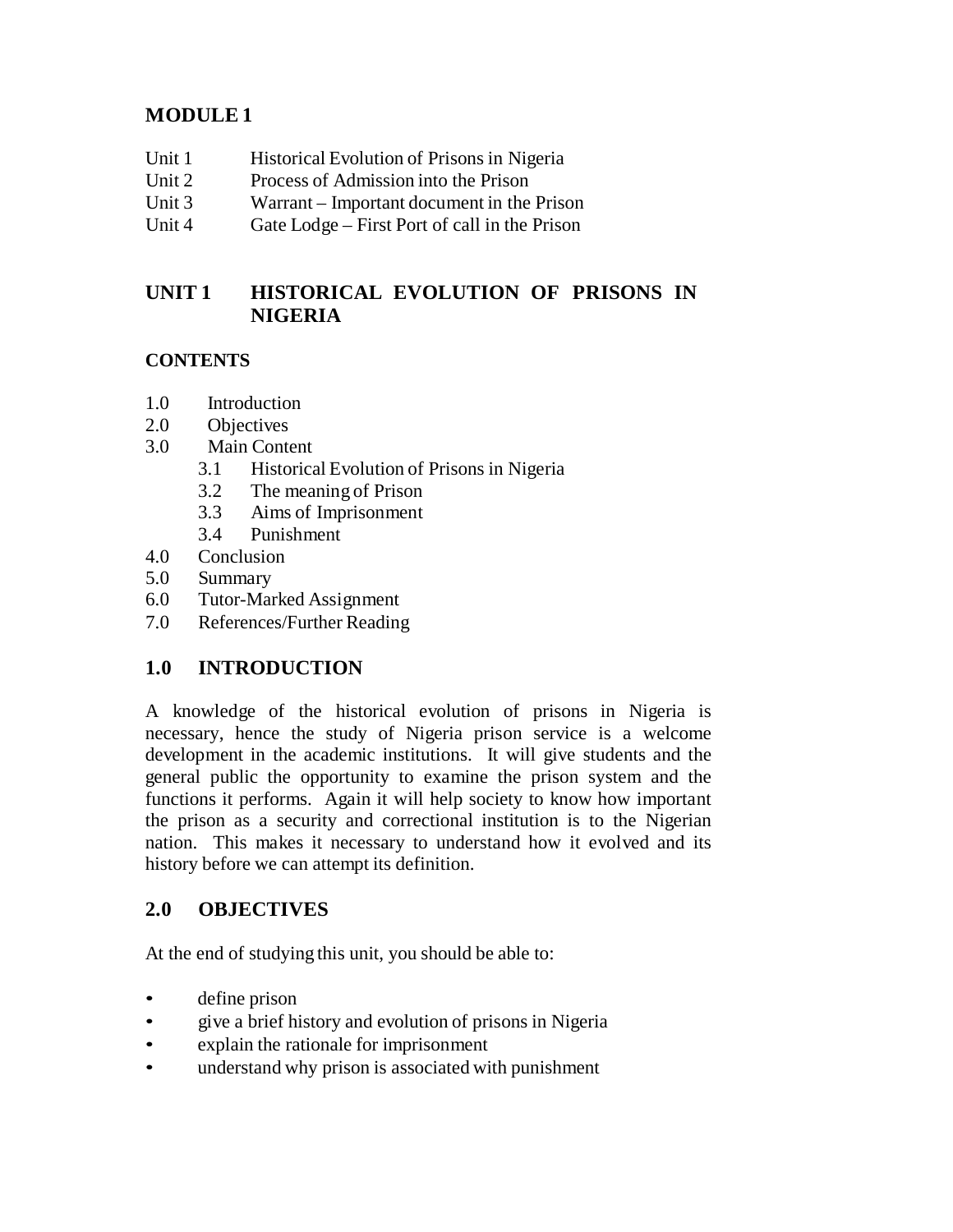## **3.0 MAIN CONTENT**

## **3.1 The Historical Evolution of Prison in Nigeria**

Musa A. Egu (1990), has divided the evolution of Nigeria Prison into the Pre-colonial and Early colonial eras.

Imprisonment as a means of punishing offenders was not new to many pre-colonial communities in Africa. In Nigeria, for example, different communities had their own legitimate methods of dealing with deviant members of their societies. The Ogboni Rose among the Yorubas, the Ewedas among the Edos or Binis, served as prisons. In the northern parts of the country the Fulanis had similar institutions while among the Tivs and Igbos, there were indications of functional equivalents of prisons. The Lagos Blue Books shows the existence of a place of confinement at Faji where culprits were imprisoned and employed mainly in street cleaning. Between 1873 and 1900 this place of confinement was referred to as a goal and its staff called "Gang Drivers" because of the nature of the job in which the prisoners were employed.

When the British Government assumed responsibility for the administration of Lagos in 1861, the evolution of an organized prison system began as one of the Governments earliest terms of administration of justice. In 1862, Freeman was commissioned to constitute and appoint judges and other necessary officers. The operation of a court and the appointment of at least a judge to man such a court are prerequisites for the establishment of a prison.

Consequently, by 1872, Broad Street Prison had been opened to accommodate 300 prisoners but it was not until 1876 that the prison ordinance came into force. The system was modeled along that of the British. As British administration expanded, so also more prisons were built as a necessary complement.

By 1901, prisons had been established in old Calabar, Asaba, Benin City, Sapele and Degema, under the control of the Police Department. In 1914, Lord Lugard succeeded in amalgamating the Northern and Southern protectorates into present day Nigeria. Following the amalgamation, the prison ordinance of 1916, and prison Regulations of 1917 were made as a positive step aimed at establishing the much needed uniform standard of prison administration. For instance, he was empowered to declare any building in any province a prison and to make regulations for prison administration. He was empowered to appoint the Director of Prisons and other officials who were to be responsible for general management and superintendence of the prisons system. The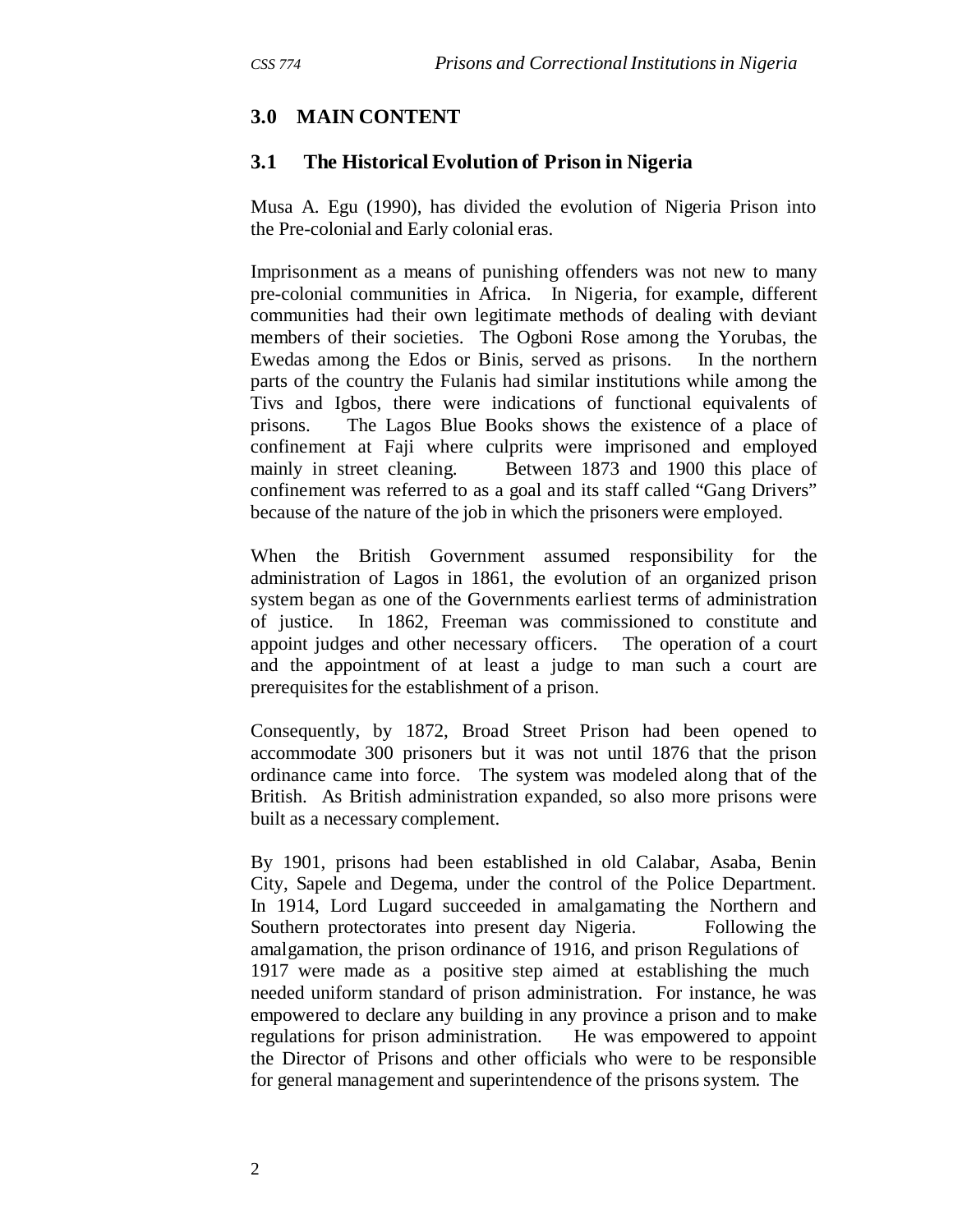Directors of Prisons were in turn empowered to make standing orders for the organization, discipline, clothing of the prisoners and staff.

In the South where prisons were modelled along the British standard, three categories of prisons were established. A **convict prison** for those sentenced to more than two years imprisonment; a **provincial prison** for offenders serving less than two years and **divisional prison** to hold short-term prisoners serving less than six months sentence.

Administratively, the general control and supervision was vested in the Director of Prisons. Convicts and Provincial prisons were manned by senior prison officers, but Divisional prisons were, for convenience, placed under the supervision of administrative officers. However, in 1920, the Police ceased to be in-charge of prison administration in the South.

In the North, the pattern was entirely different. Native authorities operated prisons on local levels usually under the day to day supervision of the Chief Warder or "Yari" (in Hausa) and under the administrative control of the district officers/provincial secretaries.

#### **The Definition and Meaning of Prison**

Opara (1998) defined prison as a place delimited and declared as such by the law of the state and created to ensure restraint and custody of individuals accused or convicted of violating the criminal laws of the state.

In section 2(i) of the prisons Act. Cap. 366 laws of the Federation of Nigeria 1990, and Prison Decree No. 9 of 1972, section 2(i) and (ii) state that:

- (i) The minister of internal affairs may by order in the federal gazette declare any building or place in Nigeria to be a prison and by the same or subsequent order specify the area for which the prison is established.
- (ii) Every prison shall include the grounds and buildings within the prison enclosure and any lock up house for the temporary detention or custody of prisoners newly apprehended or under remand which is declared by the minister by order in the federal gazette to be part of the prison.

Thus, the pronouncement(s) of the minister of interior as stated above can create a prison within the geopolitical entity called Nigeria. Consequently, a prison can be described as a place where offenders are kept as punishment for crime committed. It also serves as a place where persons are kept while awaiting trial.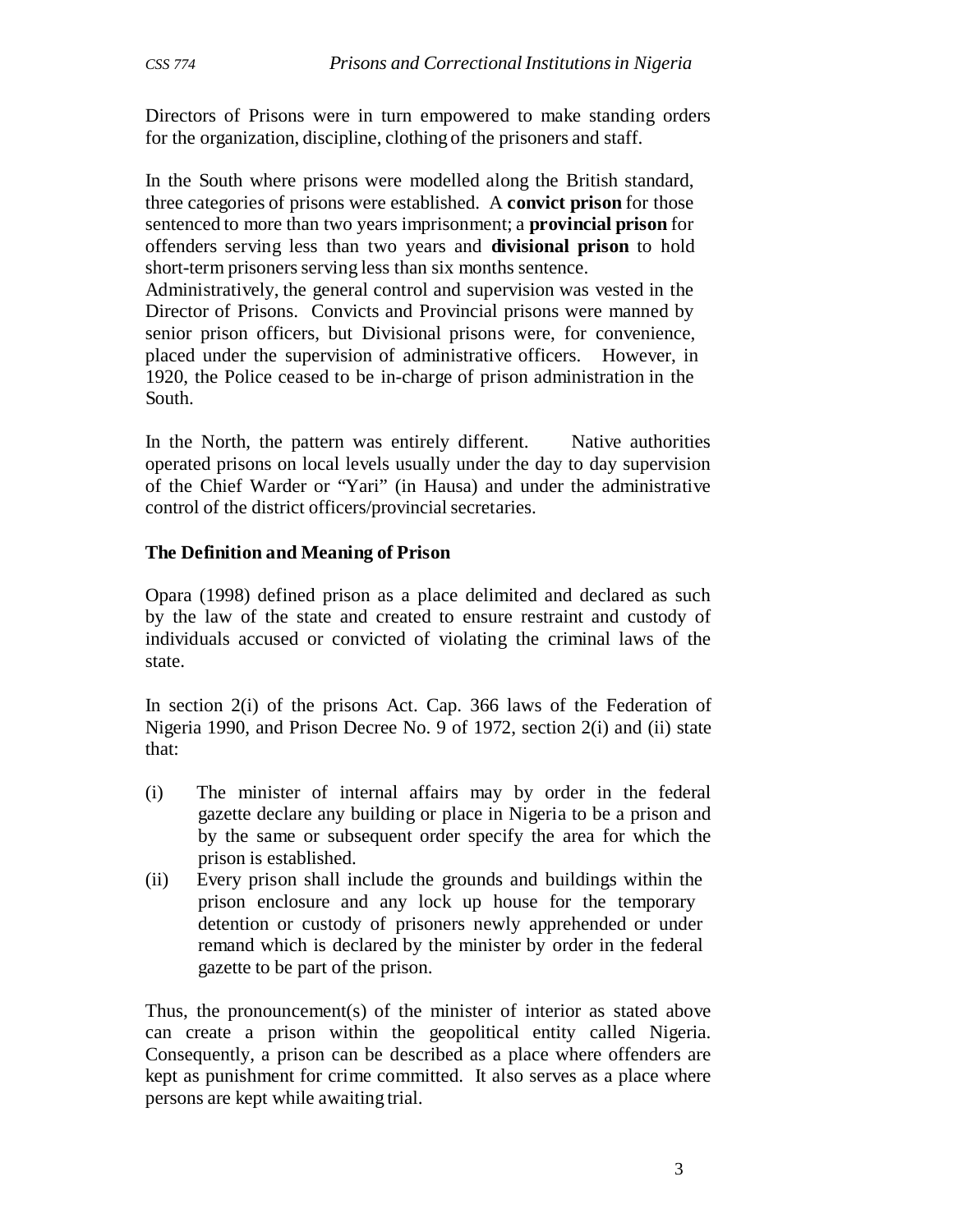## **3.2 The Aims and Objectives of Imprisonment**

The aims of modern prisons system anywhere in the civilized world are protection of society, retribution, deterrence, reformation and rehabilitation of the convicted prisoners. The aims and objective of the Nigerian prisons service are in no way different from those stated above. It plays the role of safe custody of inmates to ensure recovery of those who serve the cause of disorder. Reformation and rehabilitation are very important and indeed are the dominant aspects of the aims and objectives of the Nigeria prison service. Through these statutory roles, the service is helping to create a Nigerian society void of crimes and violence. The Nigerian prisons service is a sensitive stakeholder in the criminal justice system.

Obstacles to full realization of the above noble objectives are numerous, but only some will be discussed here as follows:

- **(i) Lack of sufficient funding:** This is a major obstacle to the realization of these laudable objectives. The prisons system in Nigeria is grossly neglected and under-funded by the Federal government. The necessary facilities and logistics required for effective reformation and rehabilitation are not provided.
- **(ii) Gross Neglect of the Welfare of Prisons Staff:** This was another obstacle leading to the degradation and loss of self worth of staff. For instance, some prison staff (specifically officers) reside in hovels, which serve as their barracks. When prisons staff are uncomfortable in terms of general welfare, how can they effectively carry out the task of effective custody and reformation of prisoners?

### **3.3 Punishment**

From historical and global view of punishment, the philosophy embodies four major theoretical positions. These are **vengeance, deterrence, rehabilitation** and **prevention** (Igbinovia, et al, 2003). Retribution emphasizes punitive sanction. The prisoner has offended the state and the state therefore pays him back in his own coin. Formally, the prison life was conditioned to be punitive to affect retribution, but to prison officers, the restriction of personal freedom of the prisoner is enough punishment as any emphasis on it will conflict with the idea of reformation which is the vital consideration in the modern treatment of offenders. However, this objective still governs the minds of Nigerian courts and indeed the Nigerian public when one is being sentenced. It is also evident in section (i) of prison Decree of 1972 captioned "Hard labour" and which states as follows: Section 4(i): Subject to this section, the effect of a sentence of imprisonment with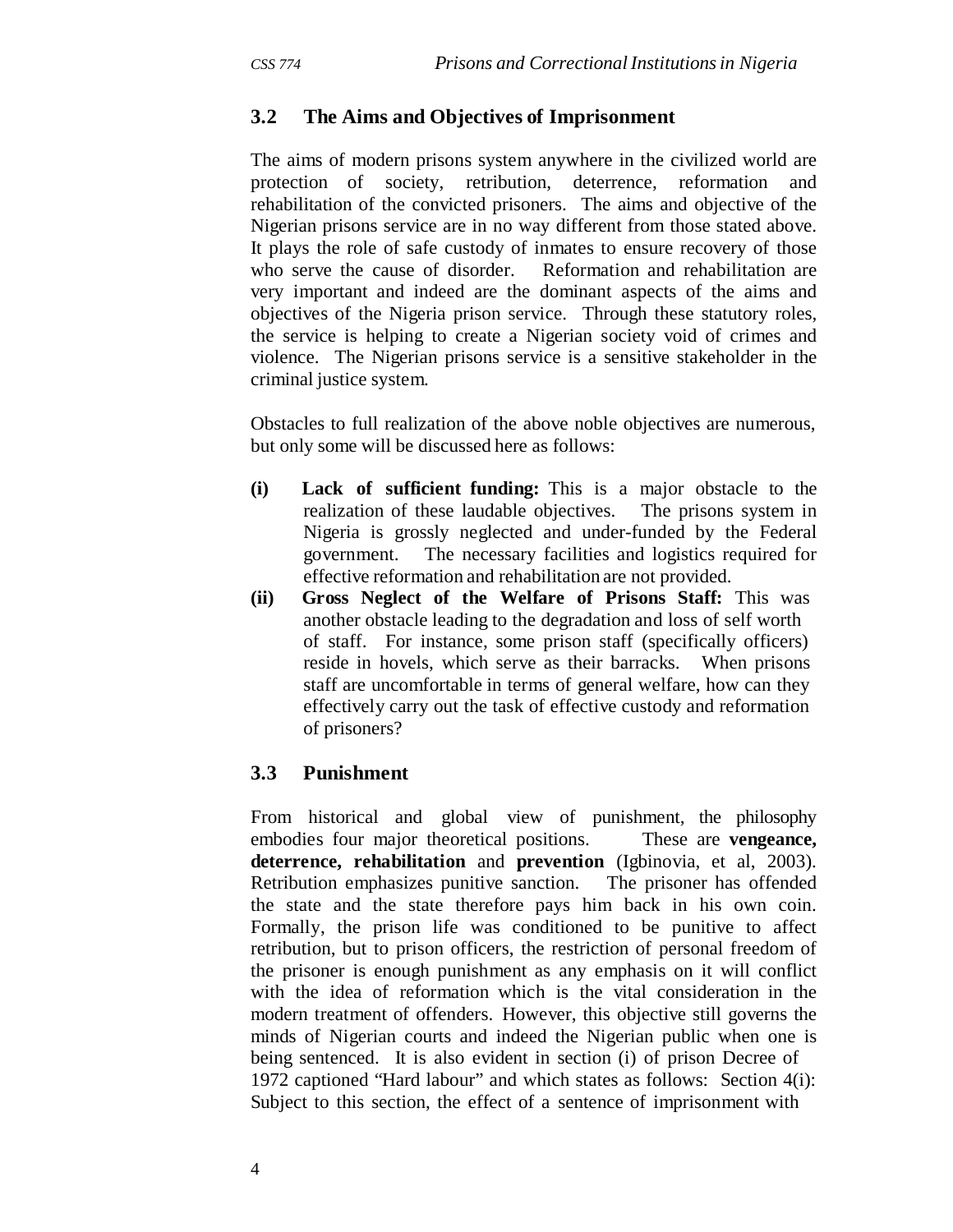hard labour passed upon a prisoner shall be that the prisoner shall be imprisoned for the period of the sentence and during his imprisonment, shall work at such labour as may be directed by the superintendent.

Imprisonment serves to deter both the prisoner and the public at large. Everybody dreads deprivation of liberty, however short, hence imprisonment terrorizes the majority of people and tends to make them better law abiding citizens. This is general deterrence.

There is also specific deterrence which brings punishment personally to the convict and with the hard and unnatural life in the prison he will learn a lesson by experience and will avoid clashing with the law. Opara (1998), states that the society is protected when the criminal is in the prison but this is temporary because before long the criminal will be discharged to come back to the society as the same predatory beast if not properly reformed and rehabilitated.

A most successful and permanent protection is achieved by executing the convict as is the case with armed robbers.

At the early stage of concept of imprisonment, it had to do with punishment of offenders. That is offenders paying for what they have done. The idea of reformation was not in the minds of the prison operators. What they had in mind was to imprison offenders as a punishment for the crime he committed, as is in the case of early inmates of the Nigerian prisons, where the prisoners were those who offended or had gone contrary to the native Authority laws or offended the colonial masters. The punishment was imprisonment then, nobody thought of reforming or changing them to be good to the wider society on discharge.

## **40 CONCLUSION**

It should be noted that in order to understand the place of the Nigerian prison system, it is necessary to present its historical evolution, the meaning of prison, why we need prison in the society and its function and association with punishment, need to be appreciated.

## **5.0 SUMMARY**

This unit has explained the meaning of prison, its aims and objectives and the changing views on punishment.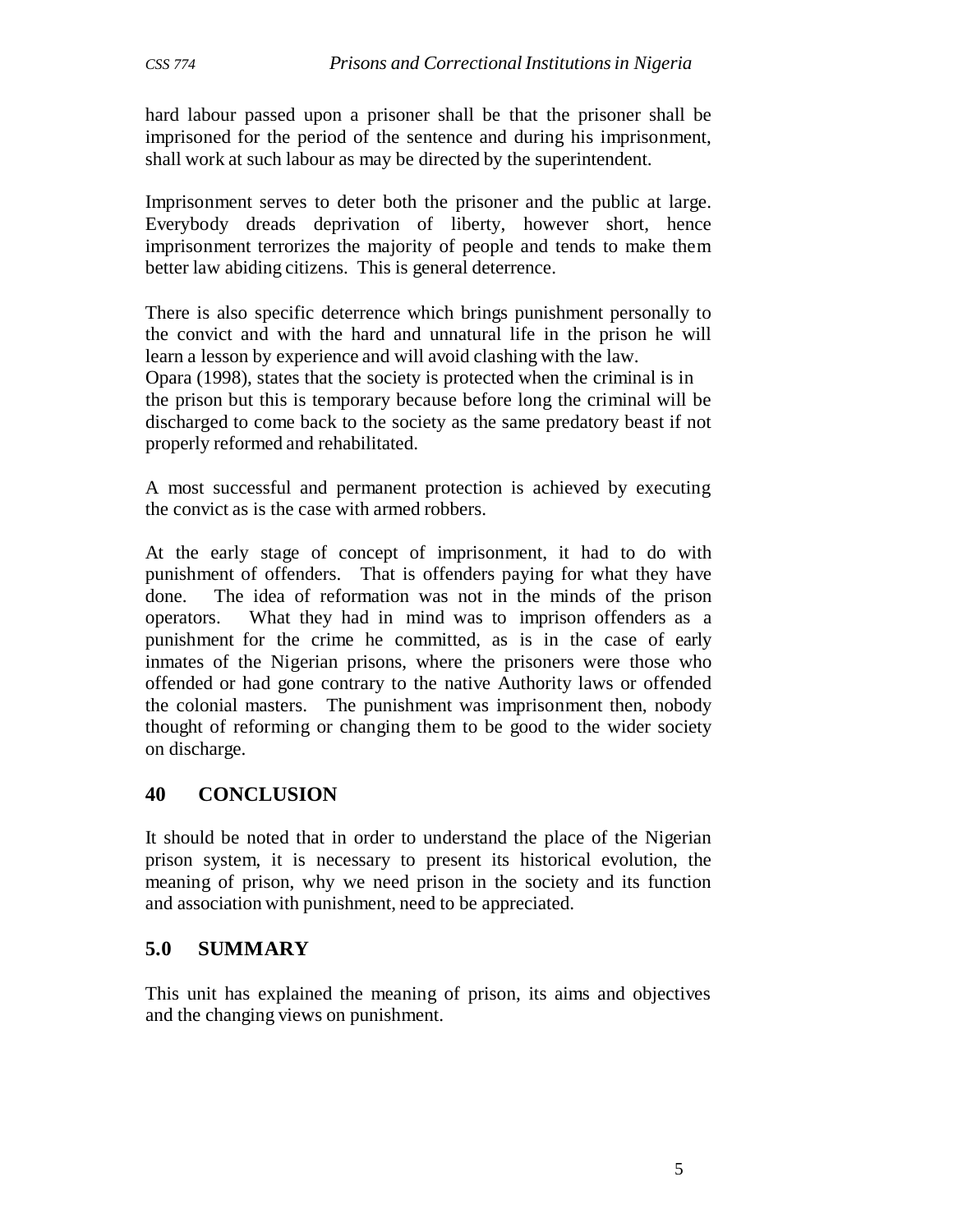## **6.0 TUTOR-MARKED ASSIGNMENT**

- 1. When was the modern prison system introduced in Nigeria?
- 2. What are the obstacles that hinder realization of the objectives of the Nigerian prisons?

## **7.0 REFERENCES/FURTHER READING**

Opara, A.I. (1998). *Criminology and Penology*. Owerri: Cel-Bez & Co. Publisher.

Olawale, Wole (2005). *Revisional Digest for Prison Workers.* Owerri: Alphabet Nigeria Publishers.

Egu, Musa A. (1990*). History of the Nigerian Prisons Service: An Insider's Account.* Abuja: Garkida Press Limited.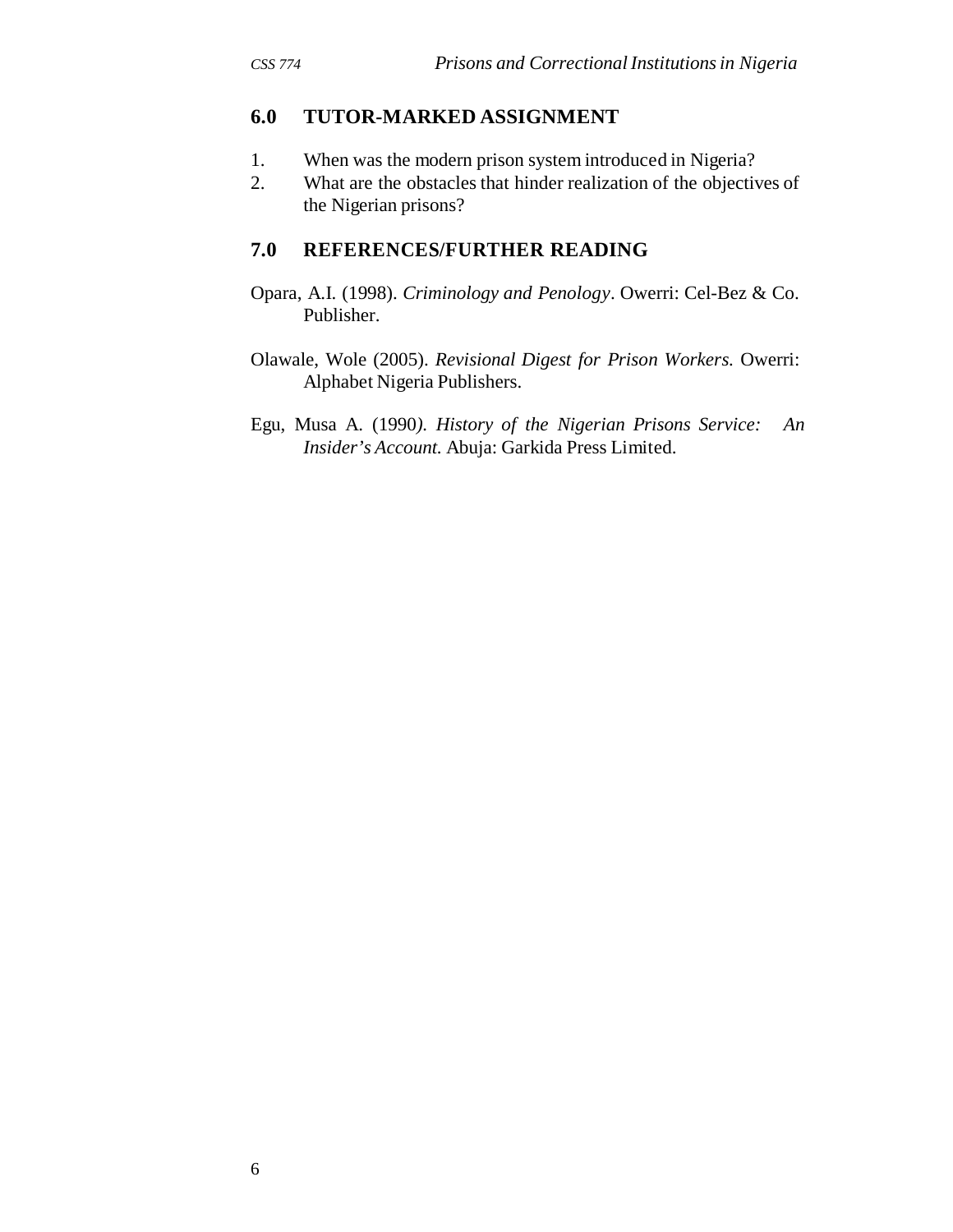# **UNIT 2 PROCESSES OF ADMISSION INTO PRISON**

## **CONTENTS**

- 1.0 Introduction
- 2.0 Objectives
- 3.0 Main Content
	- 3.1 Admission process at the gate
	- 3.2 Admission processes in the records office
	- 3.3 Admission board
	- 3.4 Allocation of cells, labour
- 4.0 Conclusion
- 5.0 Summary
- 6.0 Tutor-Marked Assignment
- 7.0 References/Further Reading

# **1.0 INTRODUCTION**

Prisons have a formalized ways of admitting convicted persons into the prison. These formalized ways will be examined in this unit.

# **2.0 OBJECTIVES**

At the conclusion of this unit, we shall be able to:

- Explain what happens at the gate during admission, and at the records (documentation) office,
- List the requirements for admission into the prison.

## **3.0 MAIN CONTENT**

## **3.1 Admission Process at the Gate**

The process of admitting prison inmates starts at the gate lodge. The officer who is brings the inmate to the prison brings along with him the inmate warrant. The first port of contact is the gate lodge. As soon as he gets there (gate), the gate man receives the warrants and inmates from the court through the court officials or the police officer or even from the prison officer who went to court.

The next stage is that the gate man ensures that the person brought is the one named in the warrant. He also takes the warrant to the record officer who confirms that the crime, sentence and date of conviction or remand, date of court hearing are recorded in the warrant and that the warrant bears the signature of the proper authority. The gate man also ensures that the inmates brought to the prison do not have untreated life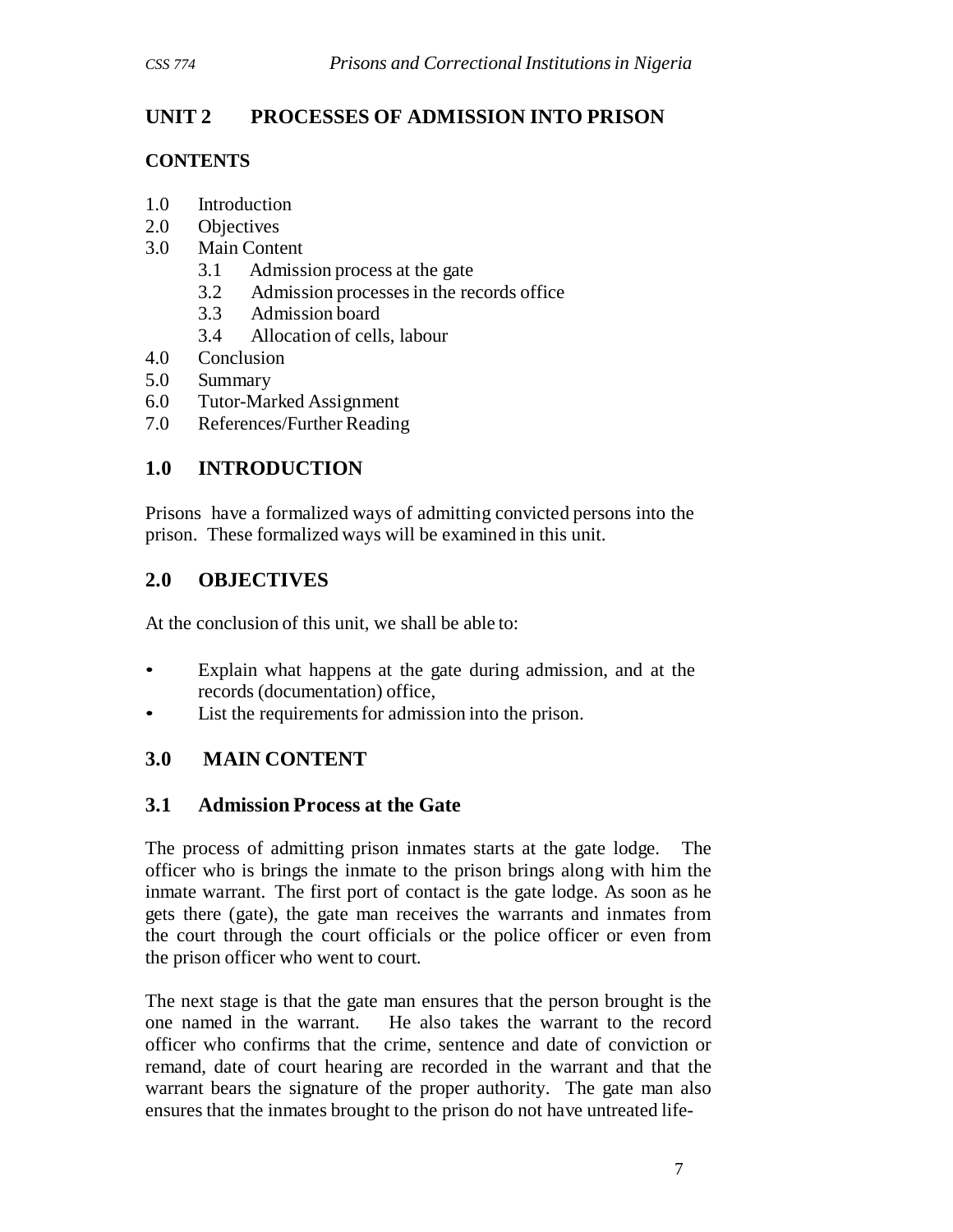threatening wounds. The gate man confirms the properties and personal belongings of prisoners brought from court. At the gate it is ensured that the name of each admitted prisoner is entered into the gate book.

After appropriate gate entries, the prisoners are searched properly before they are handed them over to the records office for the next admission stage.

## **3.2 Admission Processes in the Records Office**

When prisoners are brought from the court to the prison, after the gate admission process and entries, the next important place is the records office.

Immediately the prisoners enter the record office with the gate man, the gate man submits their warrants to the records officer. The records officer on, receiving the prisoners and their warrants, he calls their names on the warrants one after the other, for the prisoners to answer; after this, the records officer records their names on the daily activity records board.

On entering, the prisoners are searched for any prohibited article, after which their watches, shoes, belts, handsets, wrings, chains, and any other valuable properties are recorded. They must have also surrendered their monies at the gate, and the gate man equally brings them to the record office for documentation.

The prisoners are entered and documented in the records books and this process of registration involves noting of the prisoners' physical fitness in the book. Finally, the prisoners sign against their properties, as indicated in the registration book so that they do not argue on the items indicated or registered against their names on the day of discharge.

## **3.3 Admission Board**

Admission or reception board is the concluding part of admission formalities of prisoners into the prison. The composition of the board is as follows:

- a. The Superintendent in-charge of the Prison
- b. The Records Warder
- c. The Medical Officer
- d. The Welfare Representative
- e. The Chief Warder
- f. The Second in Command to the Officer in charge.

As soon as the prisoners are accepted into the yard, they face the reception board, if not on that day, it must be on the following day.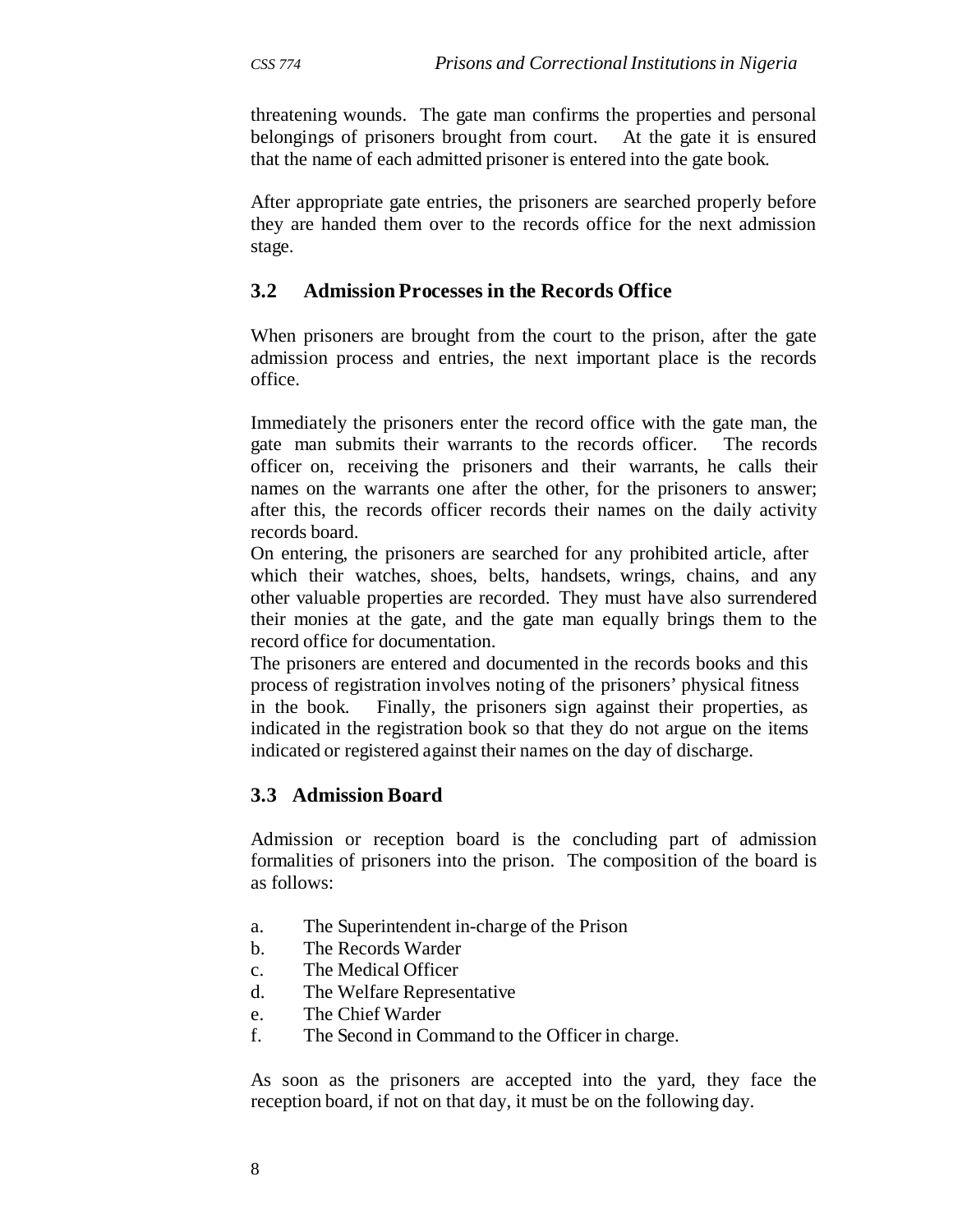It is the duty of this board to confirm to the prisoners their rights and privileges while in the prison. This will make the prisoners feel that they still have their rights except only the freedom of movement. What government did to them, they are told, is just the restriction of their movement. They must observe and enjoy every other fundamental human rights while in the prison.

The reception board has the responsibility of confirming the prisoners' cash and properties if any. If the prisoners have properties on admission, this board will assure them that nothing will happen to them until the day they will be discharged. This affirmation is meant to restore hope in any of the prisoners that had fear.

The reception board also has the responsibility of classifying the prisoners into groups according to prison classification and also to allocate labour to them. This board plays a very important role in the prison yard, especially during admission of inmates.

## **3.4 Allocation of Cells and Labour**

After all the processes of admission must have taken place, prisoners are allocated to various cells. The following are factors that influence the allocation of cells and labour:

- (1) Health status
- (2) Nature of crime
- (3) Convicted or Not convicted
- **1. Health Status**: The most important factor that influences cell allocation is the health status of the inmate. It is not every kind of sickness that is given the same treatment. Inmates with tuberculosis are usually separated from other inmates. This is to avoid the spread of the sickness to the other inmates.

**Asylum Cells:** Inmates with mental problems are kept in the asylum. And they are taken care of by the medical officers who are experts in psychiatry.

Inmates with minor illnesses and injuries are kept in the clinic cells for treatment until their situations improve, when they will be relocated to other cells.

**2. Nature of Crime:** To avoid congestion in the prison yards, prisoners with different types of cases (crimes) are separated from each other. Armed robbers are not kept together with inmates who are convicted on charges of rape or stealing.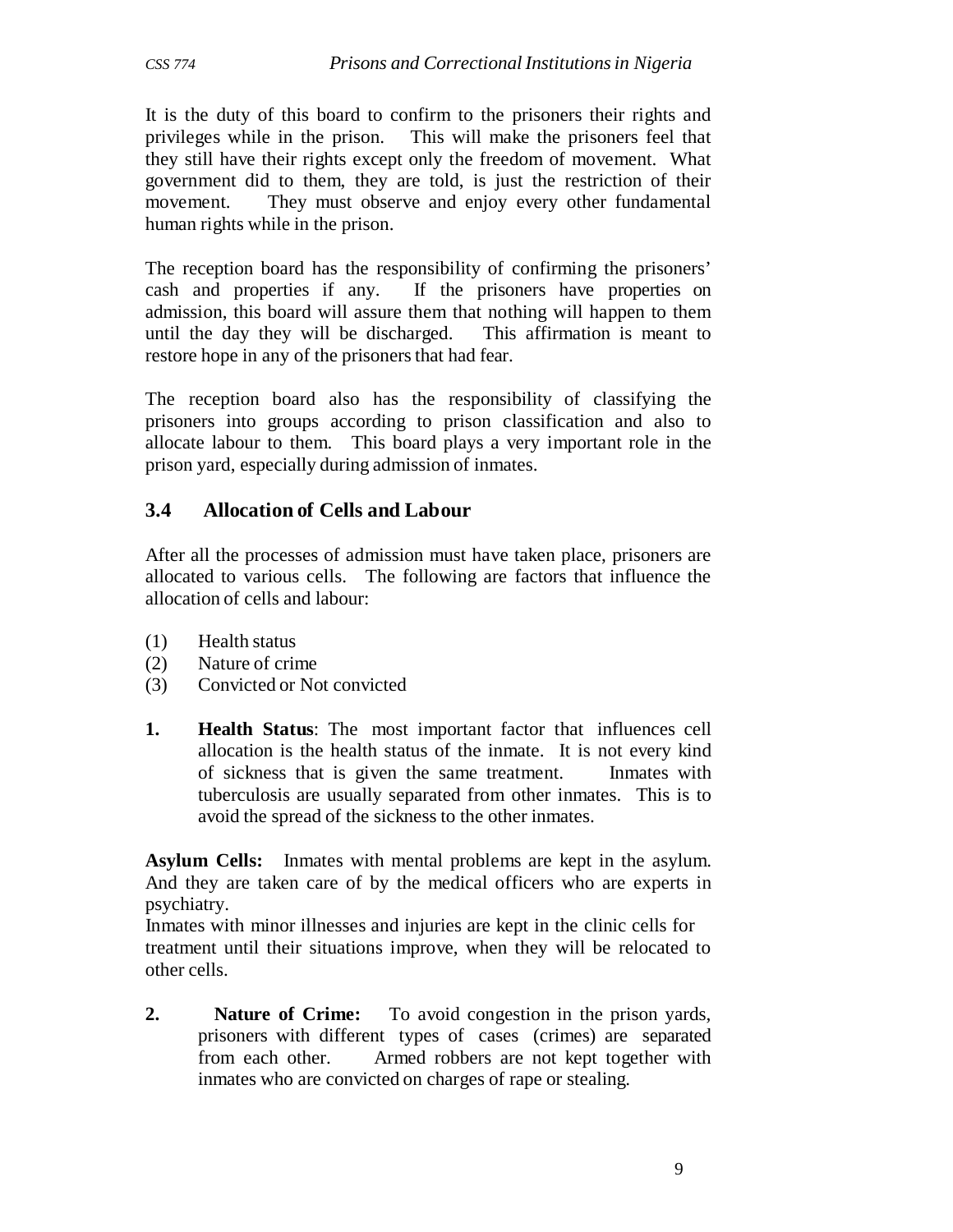Star prisoners are separated from habitual prisoners (recidivists). The essence of this is to prevent contamination of the star prisoner by the recidivists.

Equally, condemned prisoners are kept separate from other prisoners, since the nature of their imprisonment is that one day, they must be killed. They are awaiting death and could be called upon to die as prescribed by the law. They are always not happy and can take the life of any inmate who crosses their path or quarrels with them since they are certain that they must die. A majority of them are always praying for upheavals in the yard that can provide an atmosphere for a jail break or escape, so that they can find their ways out of the prison.

**3. Convicted and Non-convicted prisoners:** There are two major classes/categories of inmates. **Convicted inmates:** These are people who have been found guilty of an offence at the court. They are now serving a term of imprisonment. Within this group, there are those serving short term sentences and those on long term sentences. Also among them you have those who committed different types of offences.

This group constitutes the largest number of prisoners and they know when they will be discharged or released. Those who learn different trades in prison are selected from this class of prisoners. It is from this group that cook prisoners are selected to serve others. Both inside and outside gangs are also selected from this group. This group are the owners of the yard and they are separated from others.

**Unconvicted inmates:** This group of prisoners have not been found guilty of any offence by the law court. They are awaiting trials who are still facing trial in the law courts.

This group of people do not know when they will leave the prison, their stay is not defined. Many of them end up being convicted. So as an awaiting trial group, they are kept apart from the convicts. They do not wear uniform, while the convicted prisoners put on uniform. No matter their offences this group are kept separate from the convicted prisoners.

**4. Labour:** Labour groups are formed from the convicted prisoners, while the unconvicted do not go outside. Among the convicted prisoners, there those who cannot go out because of their nature of crime, e.g. rapists.

Labour gangs in the prisons are selected from the convicted on the grounds that they are healthy and well behaved.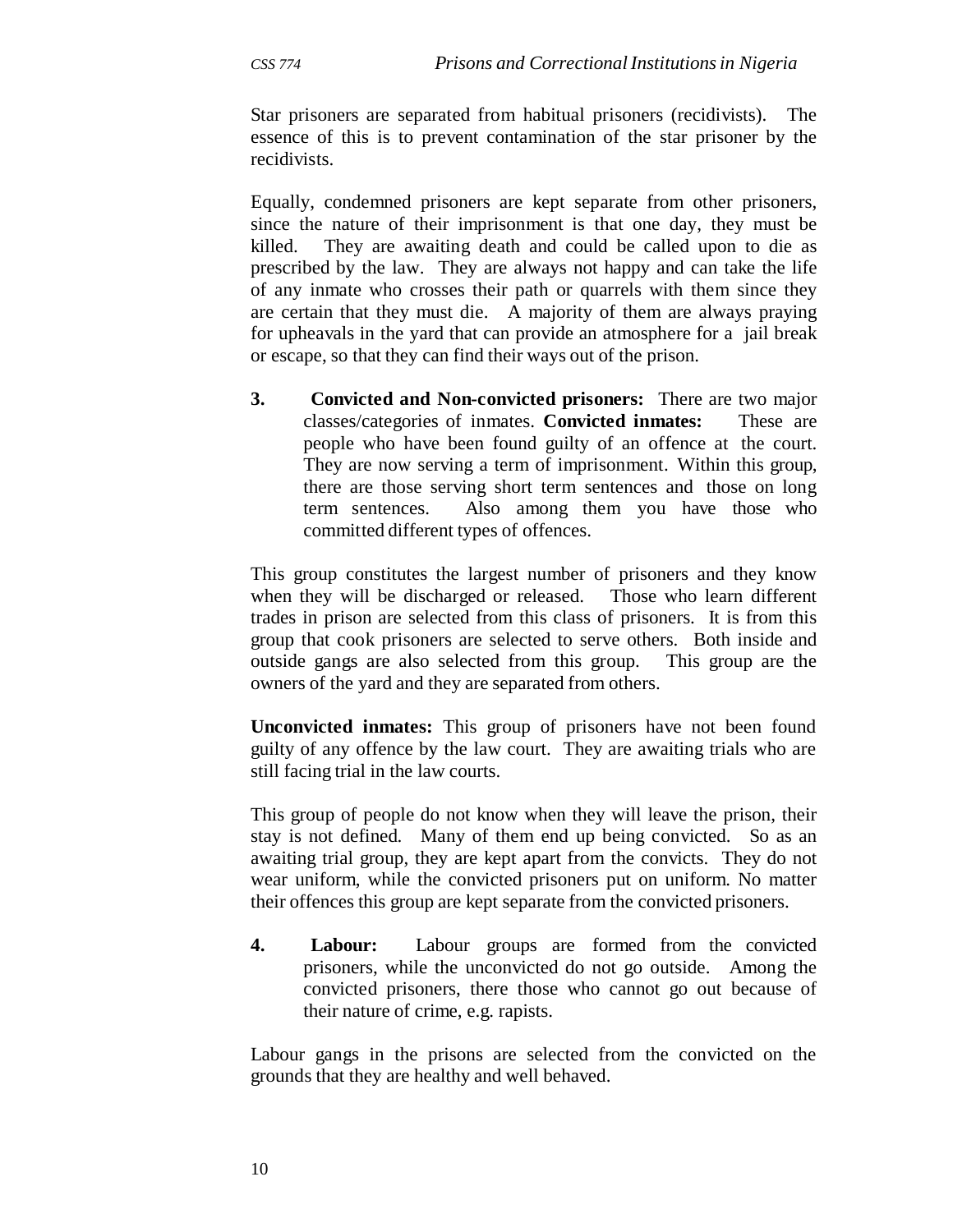# **4.0 CONCLUSION**

The processes of admission, allocation of cells and labour are necessary requirements that must be accomplished in the prisons.

## **5.0 SUMMARY**

Every prisoner undergo all the necessary procedures at the gate lodge and records office before admission into the prison. And while in the prison, the inmates who are of different categories are separated according to specific criteria and they perform different roles in the form of labour assigned by the prison authorities,

## **6.0 TUTOR-MARKED ASSIGNMENT**

- 1. Why are condemned prisoners separated from others?
- 2. Who begins the admission processes in the prison?

# **7.0 REFERENCES/FURTHER READING**

Olawale, Wole (2005). *Revisional Digest for Prison Workers.* Owerri: Alphabet Nigeria Publishers.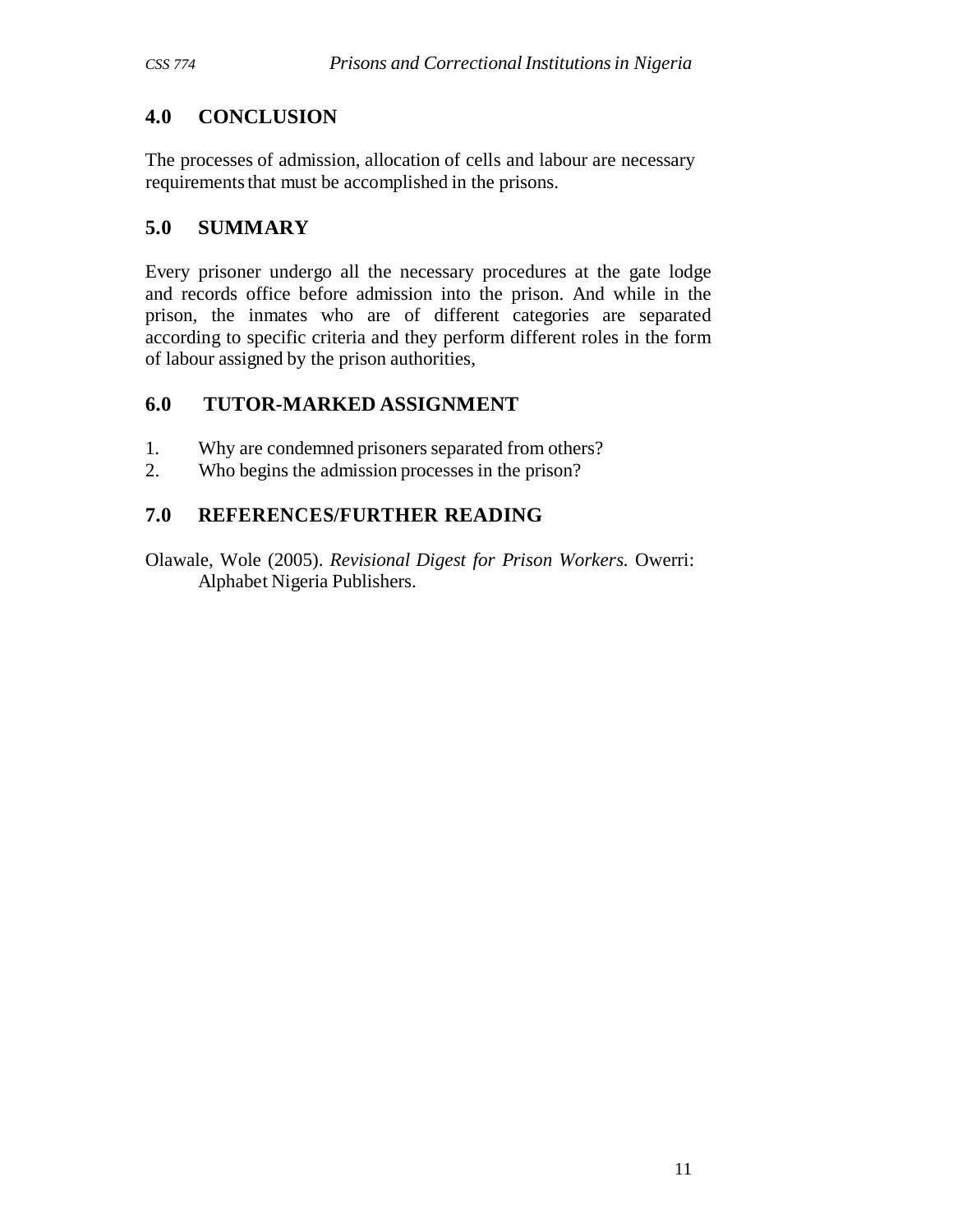## **UNIT 3 WARRANTS - IMPORTANT DOCUMENT IN THE PRISON**

#### **CONTENTS**

- 1.0 Introduction
- 2.0 Objectives
- 3.0 Main Content
	- 3.1 Meaning of Warrants
	- 3.2 Types of Warrants
	- 3.3 Important Points to note in Commitment Warrant
	- 3.4 Sources of Warrants
- 4.0 Conclusion
- 5.0 Summary
- 6.0 Tutor-Marked Assignment
- 7.0 References/Further Reading

## **1.0 INTRODUCTION**

This unit will lead us to an understanding of the meaning of warrant. We will also know the uses of warrants and meaning of "No WARRANT NO PRISONER" in prison parlance. Types of Warrants aa well as their sources will receive necessary attention in this unit.

### **2.0 OBJECTIVES**

At the end of this unit, you should be able to:

- Identify different types of warrants
- Explain what a warrant is
- Discuss the sources of warrants.

## **3.0 MAIN CONTENT**

### **3.1 Meaning of Warrant**

A warrant could be described as a legal document that empowers prisons authorities to keep an offender or suspect in custody or release him from lawful custody. A warrant is a piece of authority paper normally issued by the court of law to the prisons authorities. Warrants normally contain details such as – name of offender, suspect or inmate, the issuing court, date and the offence committed. Some warrants carry or contain charge number, sentence and special endorsement.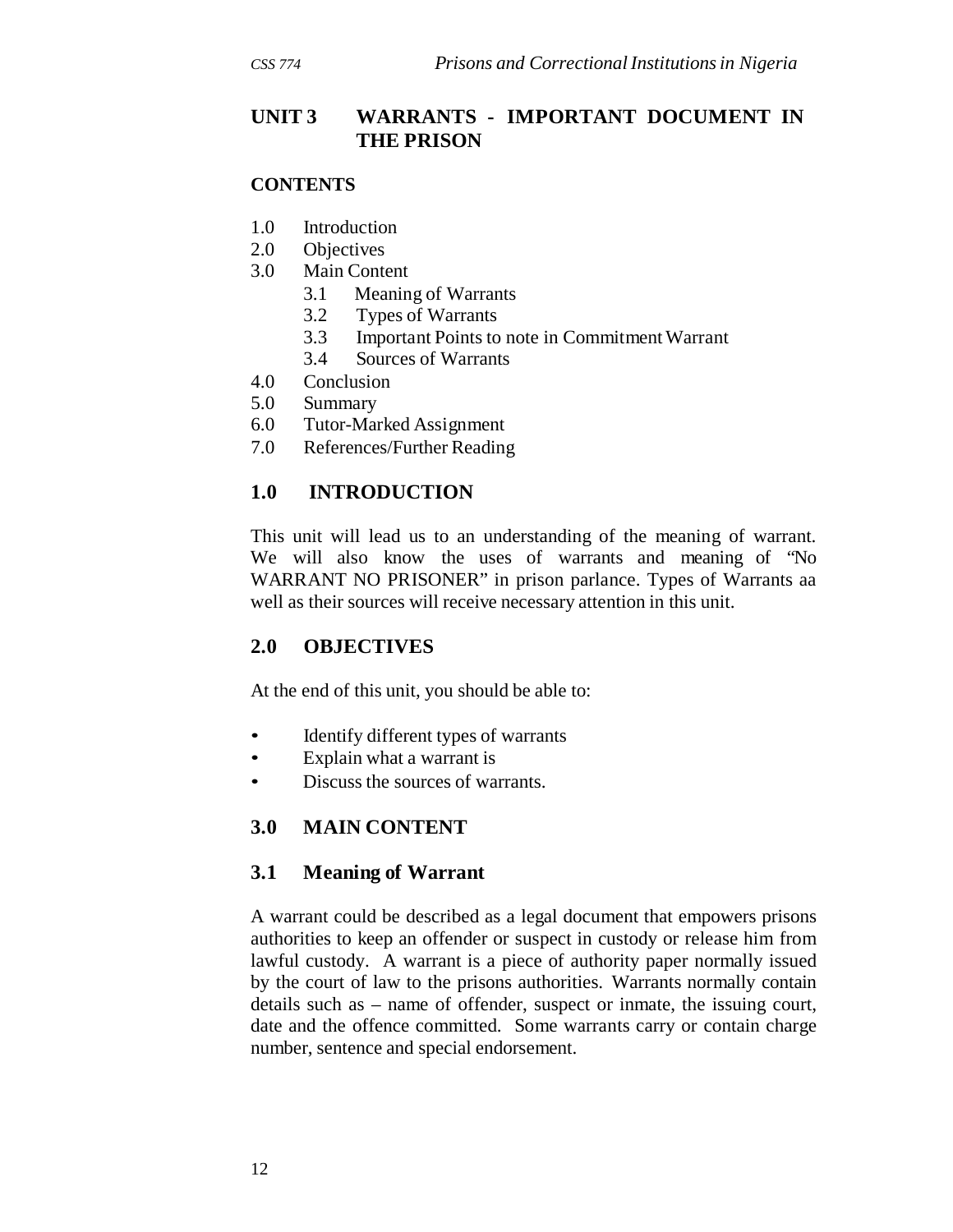# **3.2 Types of Warrants**

There are many types of warrants in use or that are acceptable in the prison.

## **A. Remand Warrant**

This is the type issued by the court to the prison to keep a person that is having a pending case in court. It contains a suit number, offence committed, name of offender and the issuing court. It also carries an adjournment date. It is this legal document that empowers the prison authorities to keep awaiting trial inmates in prison custody.

## **B. Detention Warrant**

This is a type of warrant issued to the officer in charge of a prison that empowers him to keep a person in custody on the orders of the Inspector General of Police or state governor on matters relating to breach of peace or for security reasons. A detainee could be brought to prison under the cover of a detention warrant.

# **C. Reproduction Warrant**

This is a warrant issued by the court to the police or prison officials to reproduce an offender who has a case to answer in a court of law. When the reproduction warrant is issued to the police or the prison, the designated police officer will bring it to the prison record office. The record officer will collect the warrant from the police and use it to bring the offender out of the cell. The record officer will thereafter register the real warrant and the name of the prisoner in the court book. The police or the prison officer will sign the court book and the gate book before the warrant and the offenders are finally handed over to him for reproduction in court.

## **D. Release Order or Warrant**

This is a warrant with which a person is removed or released from lawful custody. Release warrant could be issued by a law court when a detained person is found to have no case to answer. This type of warrant is normally issued on the advice of the Director for Public Prosecution. A court can also issue the release order when a convicted inmate pays a fine. The chief judge of a state or a senior magistrate can also issue a release warrant during jail delivery exercise in the prison. The prerogative of mercy council can also order the release of inmates.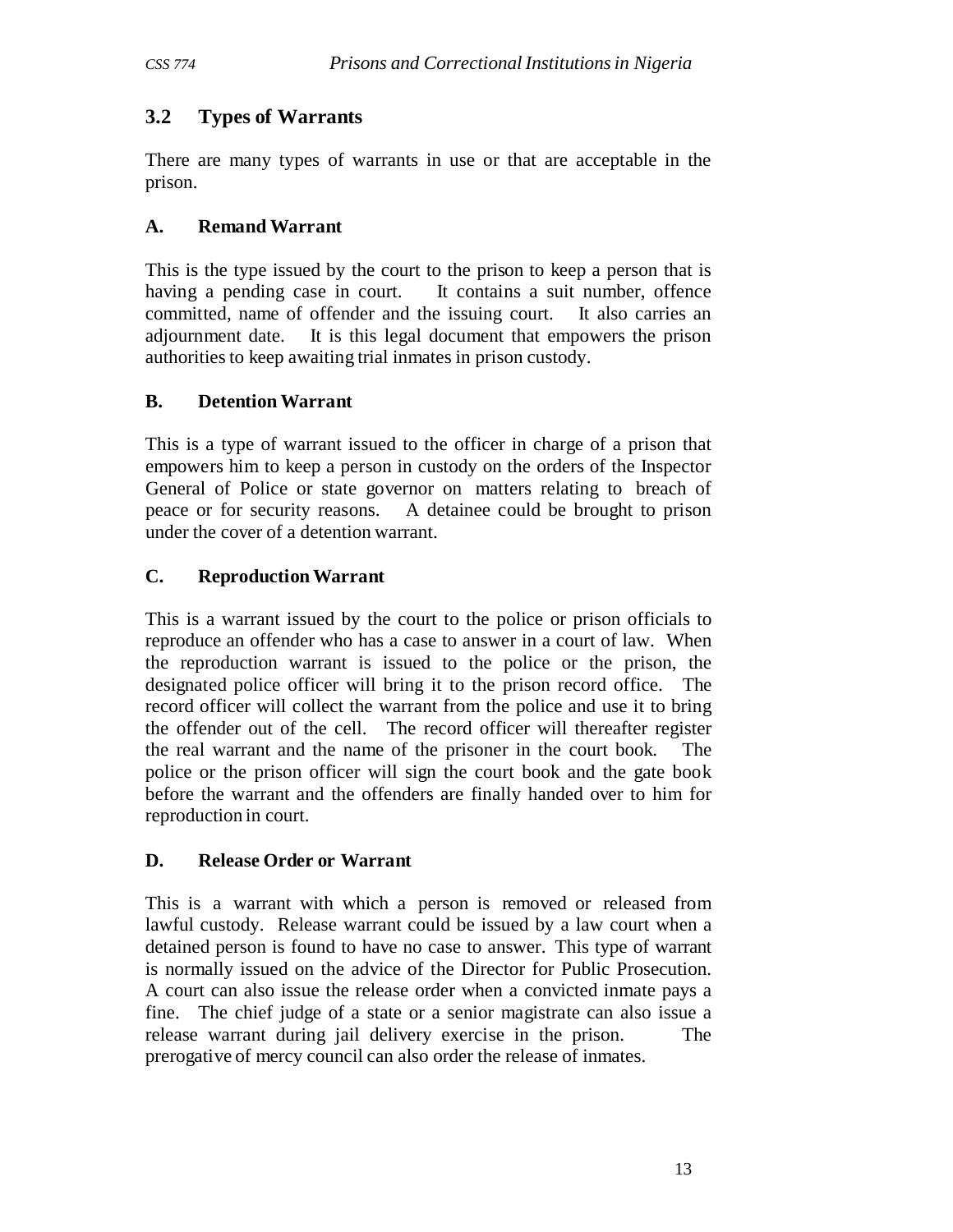## **E. Transfer Warrants**

Another name for this type of warrant is Form 5 and 5A. It is used for the transfer of convicted prisoners from one prison to another. To transfer prisoners, prisons Forms 5 and 5A are completed and forwarded to the zonal co-coordinator of the zone concerned for his approval and signature. On approval, the zonal co-coordinator returns Form 5 to the transferring prison as an authority for the transfer, while Form 5A is dispatched to the receiving prison as the authority to take the prisoners into custody.

### **F. Commitment Warrant**

This type of warrant is normally issued in respect of convicted prisoners only. It is a warrant issued in place of a remand warrant when an offender is found guilty by the law court. A commitment warrant must be received with every convicted prisoner. It is the legal authority for keeping a convicted prisoner in prison custody. A commitment warrant is the only authority the prison superintendent has for holding a prisoner in the prison.

## **3.3 Features of Commitment Warrant**

There are fundamental features to note on a commitment warrant that will make it to be acceptable in every prison. These features are called qualities of commitment warrant.

**Signature:** Ensure that the warrant bears the signature of the judge or magistrate of the court that sentenced the convict to prison. Ensure also that the signature corresponds with the specimen signature of the same judge or magistrate. The obvious reason for this is to ensure that the prison does not receive a prisoner from a wrong and unauthorized source or person. The implication of the above is that if the prison is not strict about this, an innocent person could be brought to prison out of malice by a wrongful authority.

This also explains why specimen signatures of all judges and magistrate both old and new are sent to the prison of area of jurisdiction for easy confirmation on sighting the warrant at the prison.

**Prisoner's name:** Ensure that the name on the warrant is the one the inmate answers.

It is possible that a person may be brought to the prison with a warrant that does not belong to or meant for him. The prison does not accept any person to be admitted in the prison with a wrong warrant.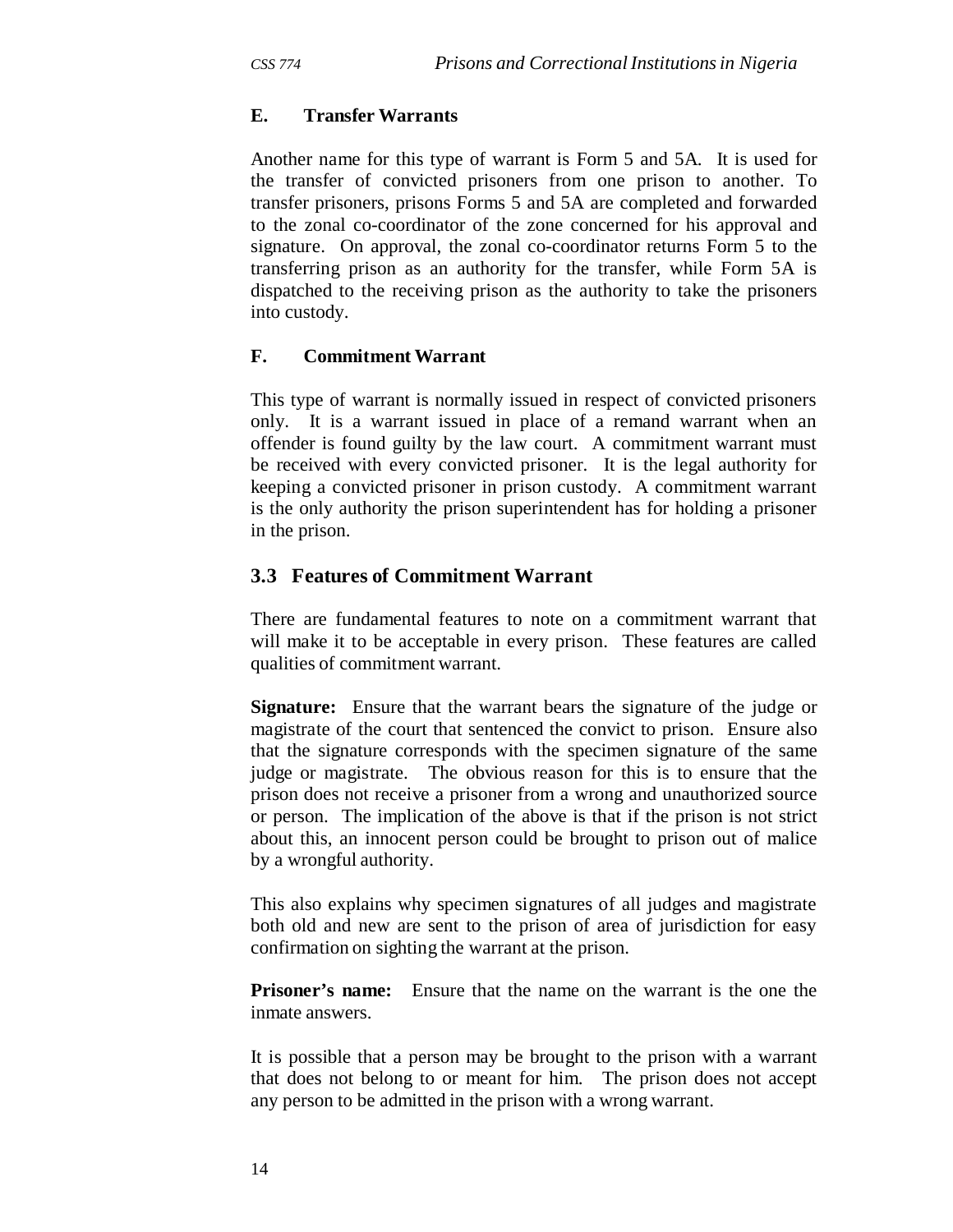The prisoner must answer the name on the warrant or be rejected by the prison. The law does not permit the prison authority to act to the contrary.

The prison should also see that the prisoner knows his or her sentence and that the offence for which he is sentenced is inserted in the warrant.

**Name of the Prison:** Ensure that the prison named in the warrant is the one to which the inmate is brought. If the court orders that the prisoner be sent to Ikoyi Prison nothing whatsoever should make the prisoner to be taken to another prison, be it the nearest prison to Ikoyi Prison. This is strictly maintained because at the court, it will be on record that the prisoner is at the Ikoyi Prison, so if you send him to a prison other than what the court said, it is wrong and whatever happens to him, the prison official will bear the consequence, even though the prison will never accept or allow this to happen.

**Charge number:** The charge number or suit number must be inserted on the warrant. Charge or suit numbers are reference numbers to different cases in a particular court. One can identify the court that issued the warrant through the charge number. Through the charge numbers, courts can easily trace or identify cases they have handled.

**Date on the Warrant:** See to it that the date on the warrant is that on which the prisoner is received in the prison. If the prisoner is brought on a later date, the officer should indicate why on the reverse side of the warrant. This is to ensure that the prisoner was not tampered with within the period he was in transit. It helps the prison to identify the officer who brought him to the prison in case of any problem.

The prison has no right to reject any prisoner on the grounds of date as long as the officer can state why he did not bring him on the said date. He will state and sign with all his particulars attached to it.

**Special Endorsement:** Cross check and note if the warrant bears any special endorsement, which must be brought to the knowledge of the officer-in-charge. These special endorsements are very important because they convey special information about the prisoner. It is an additional information to the basic ones on the warrants. One of those special endorsements could be the health status of the prisoner, for instance, if the prisoner is mentally sick, it is stated on the warrant especially for prison authority to know and take necessary action.

**Made out of the Warrant:** Be sure that the warrant is not issued in another country. It must come within the country and from the court of jurisdiction where the prison is situated. For no reason whatsoever can a judge presiding in a court in Lagos imprison a person at Enugu prison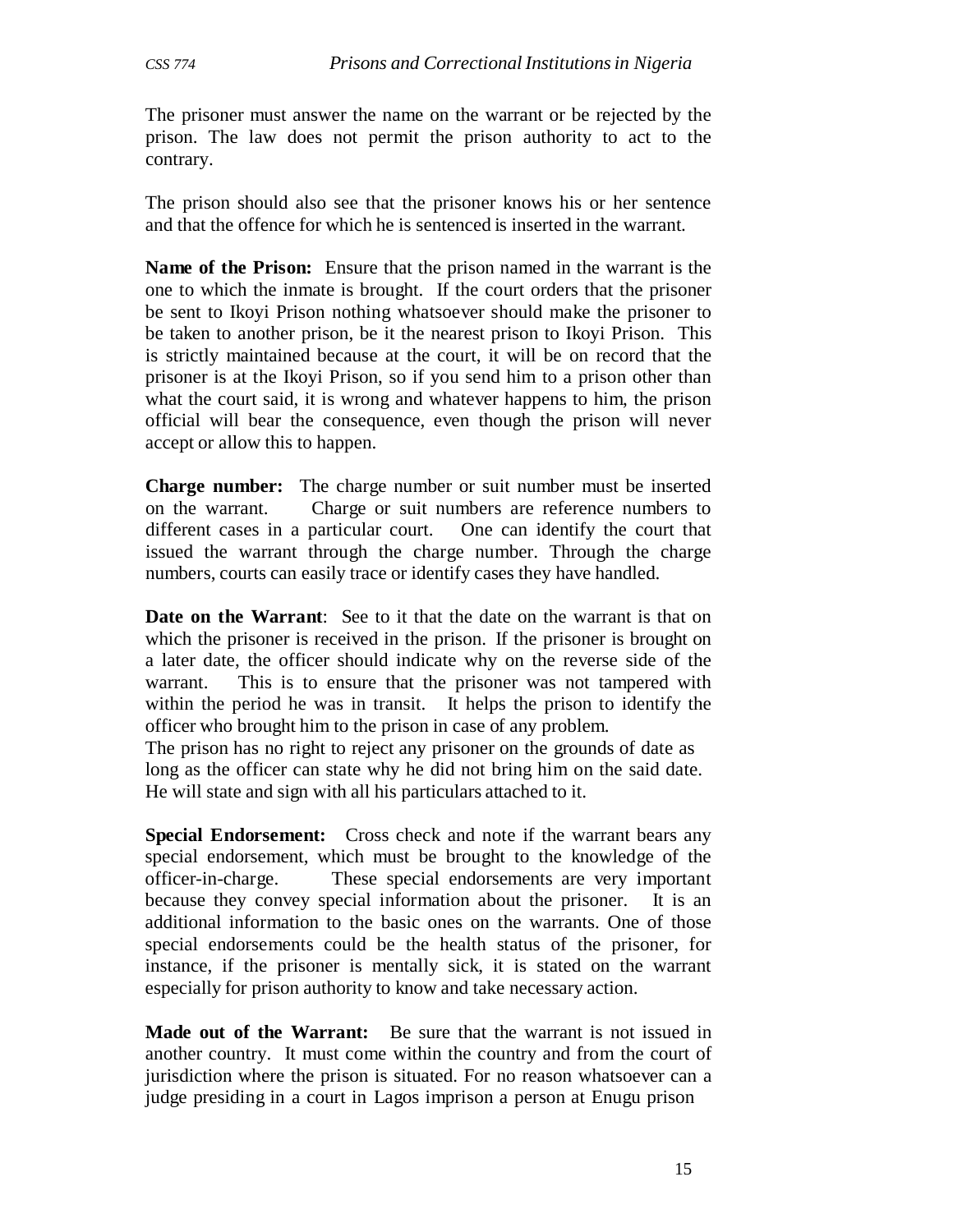outside his jurisdiction; in such a situation, the warrant must be countersigned by a judge in Enugu for it to be accepted in Enugu prison.

## **3.4 Sources of Warrants**

There are different types of warrants and these warrants come from different sources.

## **A. The courts of law**

The law courts issue remands warrants, detention warrants, reproduction warrants, release orders, and commitment warrants. It is important to note that whether the source is a magistrate court or a High court, any of these warrants is accepted and recognized in the prison provided it possesses the qualities of good warrants.

### **B. Military Tribunals (Court Martial)**

The military orderly room also referred to as court martial is very powerful. It has legal power and has authority to issue warrants of detention or commitment to the prison. The court has the legal right to detain or commit any officer who has gone contrary to the laid down rules and regulations of the military to prison after trial.

### **C. The Executive Arm of Government**

The President of the Federal Republic or any state Governors has the power to issue warrant of detention on pleasure or release on pleasure. This is legally approved in the constitution as one of the powers of the President or the Governor.

### **D. The Prison Authorities**

The prison authorities have the power to produce a warrant of transfer of a prisoner often called Form 5 and 5A. This is called warrant because that authority is taken along with the prisoner, authorising the other prison to accept the prisoner.

### **E. The Police**

The police authority can produce both the warrant of arrest and search warrant without reference to any authorities.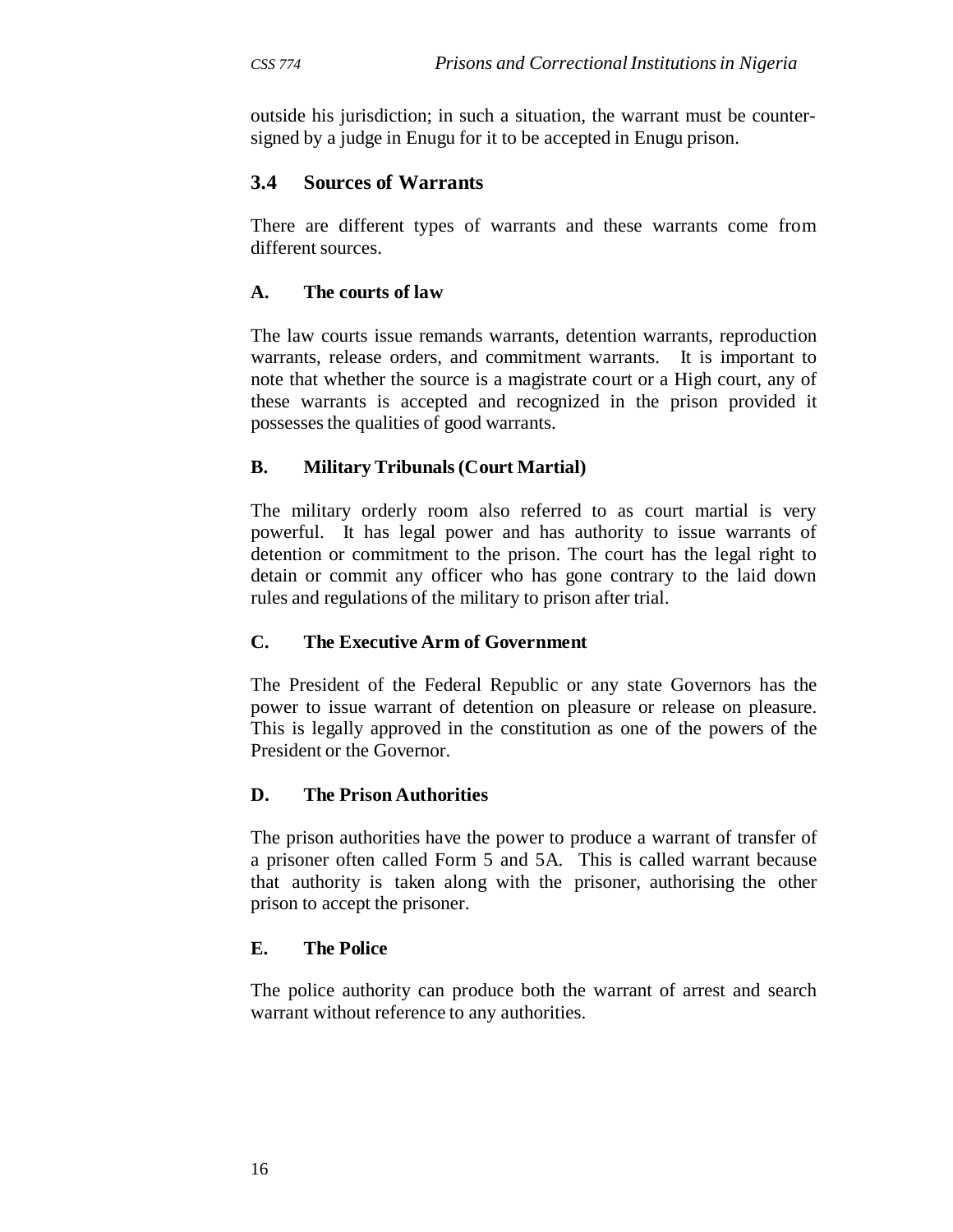# **4.0 CONCLUSION**

No matter the type of warrant, once it is authentic and from a recognised source and it is sent to the right prison, it will be accepted.

Warrants are authorities that empower the prison authorities to keep or release any inmate.

# **5.0 SUMMARY**

As there are different types of warrants, so there are authorities like police, courts etc who differ in their constitutional functions.

# **6.0 TUTOR-MARKED ASSIGNMENT**

- 1. List and explain any 3 qualities of a warrant you know.
- 2. Why must the prison authorities demand for a warrant before they accept any prisoner?
- 3. Define who is and what is the rank of the gate man.

# **7.0 REFERENCES/FURTHER READING**

Olawale, Wole (2005). *Revisional Digest for Prison Workers*. Owerri: Alphabet Nigeria Publishers.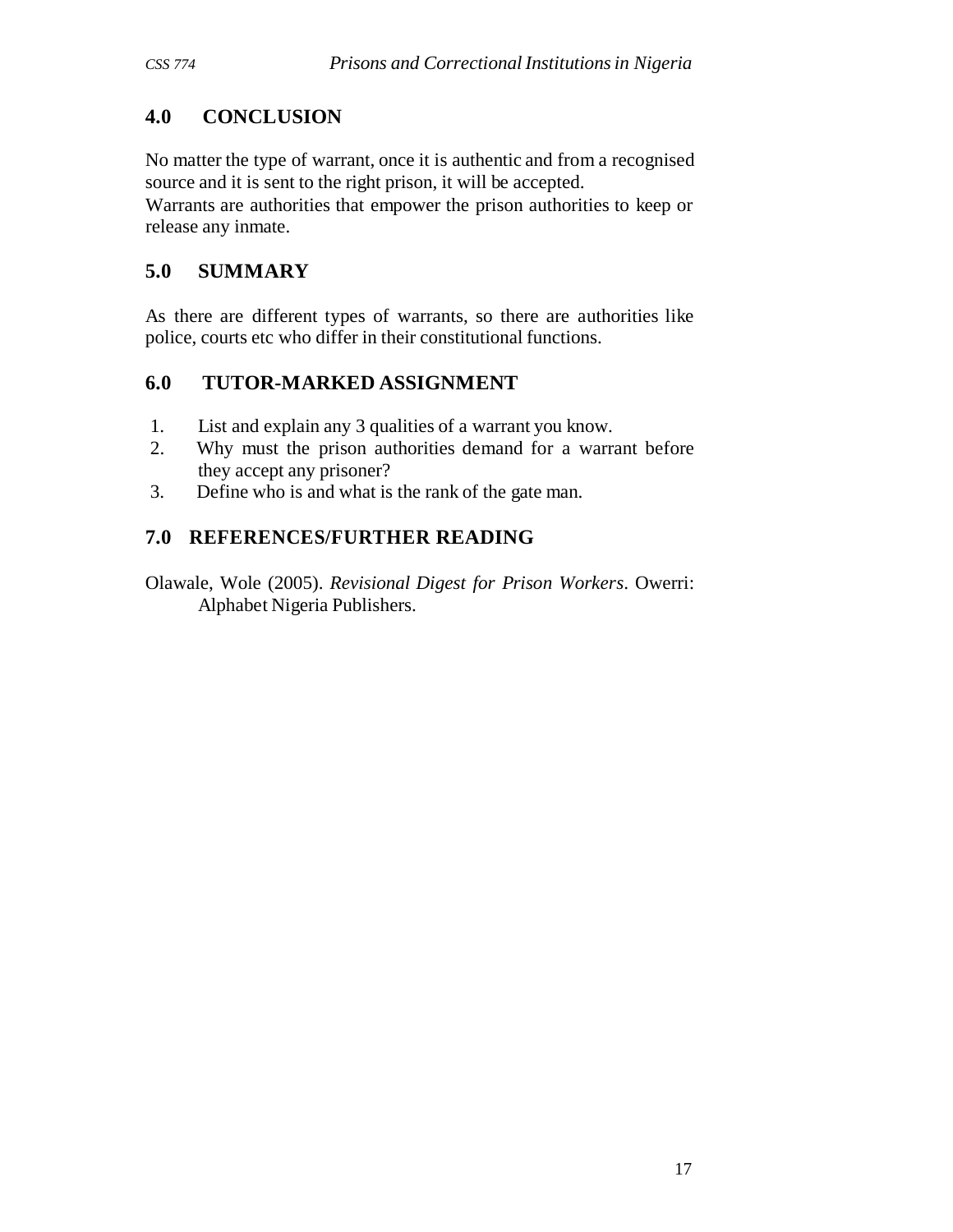## **UNIT 4 GATE LODGE – FIRST PORT OF CALL IN THE PRISON**

#### **CONTENTS**

- 1.0 Introduction
- 2.0 Objectives
- 3.0 Main Content
	- 3.1 Gate lodge
	- 3.2 The qualities of a good gate man
	- 3.3 Duties of a gateman
	- 3.4 Gate Grill and Books
- 4.0 Conclusion
- 5.0 Summary
- 6.0 Tutor-marked Assignment
- 7.0 References/further Reading

## **1.0 INTRODUCTION**

This unit introduces gate lodge and how important it is to the prison. It will enable you to know the kind of personnel that can man the gate and the kind of duties he performs.

We will also learn that the gate lodge is the first place any individual (inmate/visitors) encounters on getting to the prison for the first time and the importance of the gate grill and its importance as well as the books of the gate men and their uses.

## **2.0 OBJECTIVES**

At the end of this unit, you should be able to:

- Explain what the gate lodge is
- Enumerate the qualities of a good gate man
- Discuss the duties that are performed at gate lodge.

## **3.0 MAIN CONTENT**

### **3.1 Gate Lodge**

The gate is the eye of the prison through which the outer world sees it. The gate lodge could be described as the space between the outer gate and the inner gate. It covers the whole area occupied by the gateman and it is the place where inmates are first received into the prison as well as the last point for the discharge of inmates.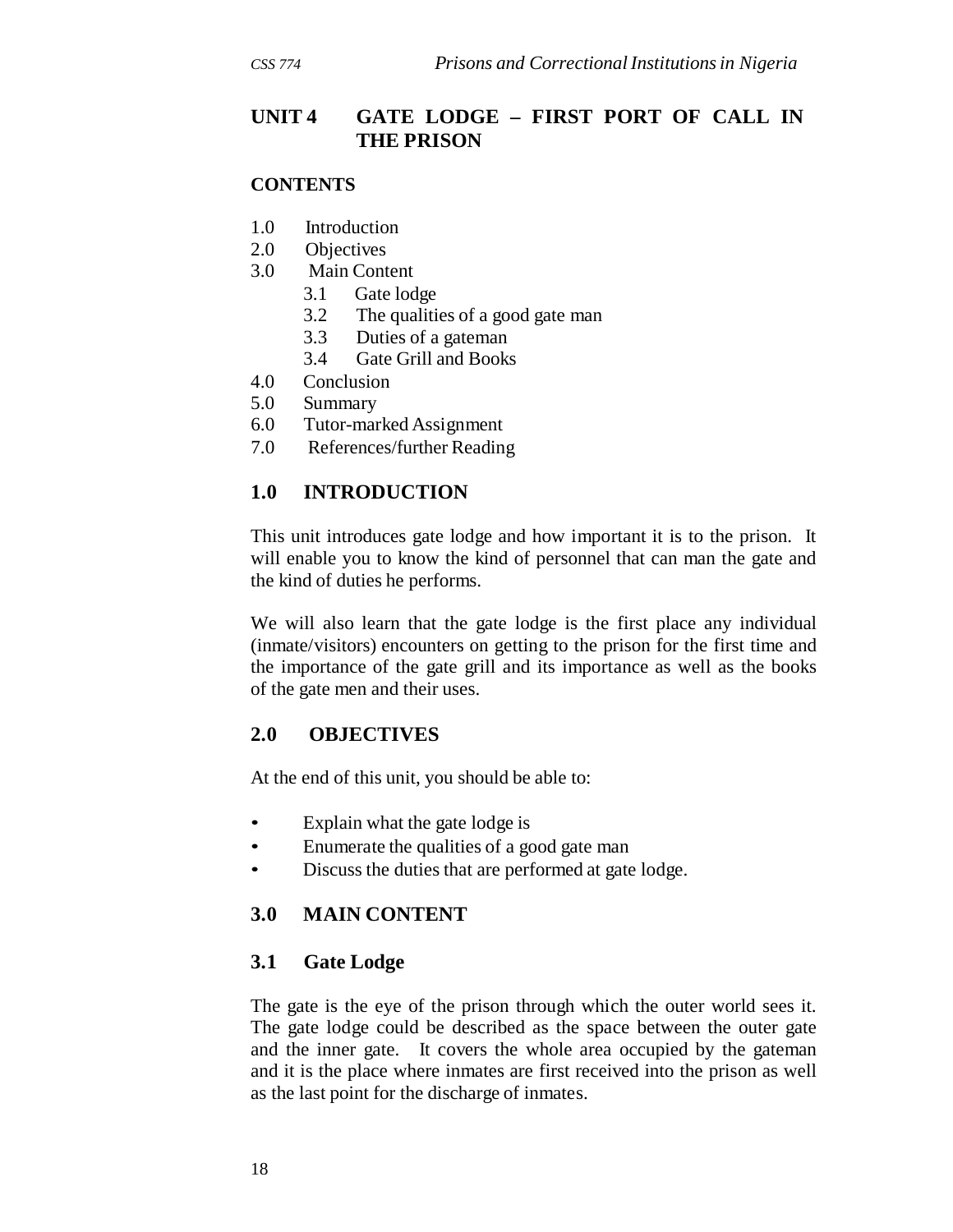The outer gate that separates the gate lodge from the outside world has a small window through which the gateman spies to see what is happening outside. That small window is called the grill. The opened out number of the prison is normally displayed at the gate lodge from day to day. The gate book is always kept at the gate lodge. The gate lodge must be kept neat and clean at all times, because it is a very sensitive section of the prison.

## **3.2 The Qualities of a Good Gateman**

The gateman is the one who oversees the activities at the gate lodge. He is the "eye" of the prison. He is the first person to get in touch with people coming in from the outside world into the prison. The gateman therefore is expected to possess some fundamental qualities to be able to effectively perform the challenging activities at the gate.

These qualities are:

- 1. He must be very smart and active. A dull warder cannot be a good gateman because interacting with the public coming into the prison is a sensitive assignment that requires smartness.
- 2. He must be honest and loyal because the gateman is expected to handle sensitive documents and cash, which can be tempting. He must therefore be a truthful person.
- 3. He must be polite and obedient. A rude and arrogant warder cannot be a good gateman. The good gate man must be polite in the way he addresses visitors coming into the prison because you do not know who is who. He must be the type that receives or attends to people with smiles and respect, but must at the same time be careful in doing this so that people do not take him for granted.
- 4. He must be neatly and properly dressed while on duty. It is often said, "the way you dress is the way people address you". So, the gateman should not be shabbily dressed so as to command respect from people coming into the prison. A dirty and shabbily dressed warder posted as gateman to the prison gate will project a bad image of the prison.
- 5. He must be intelligent and observant. He should be able to think very fast and also have a good sense of observation.
- 6. He must be patient. He must not be the type that acts impulsively. He must not rush at things.
- 7. He must be literate; able to read and write well, because the gate job involves recording so many things and reading so many documents.
- 8. The gateman should not be a drunkard or talkative, to enable him to be attentive.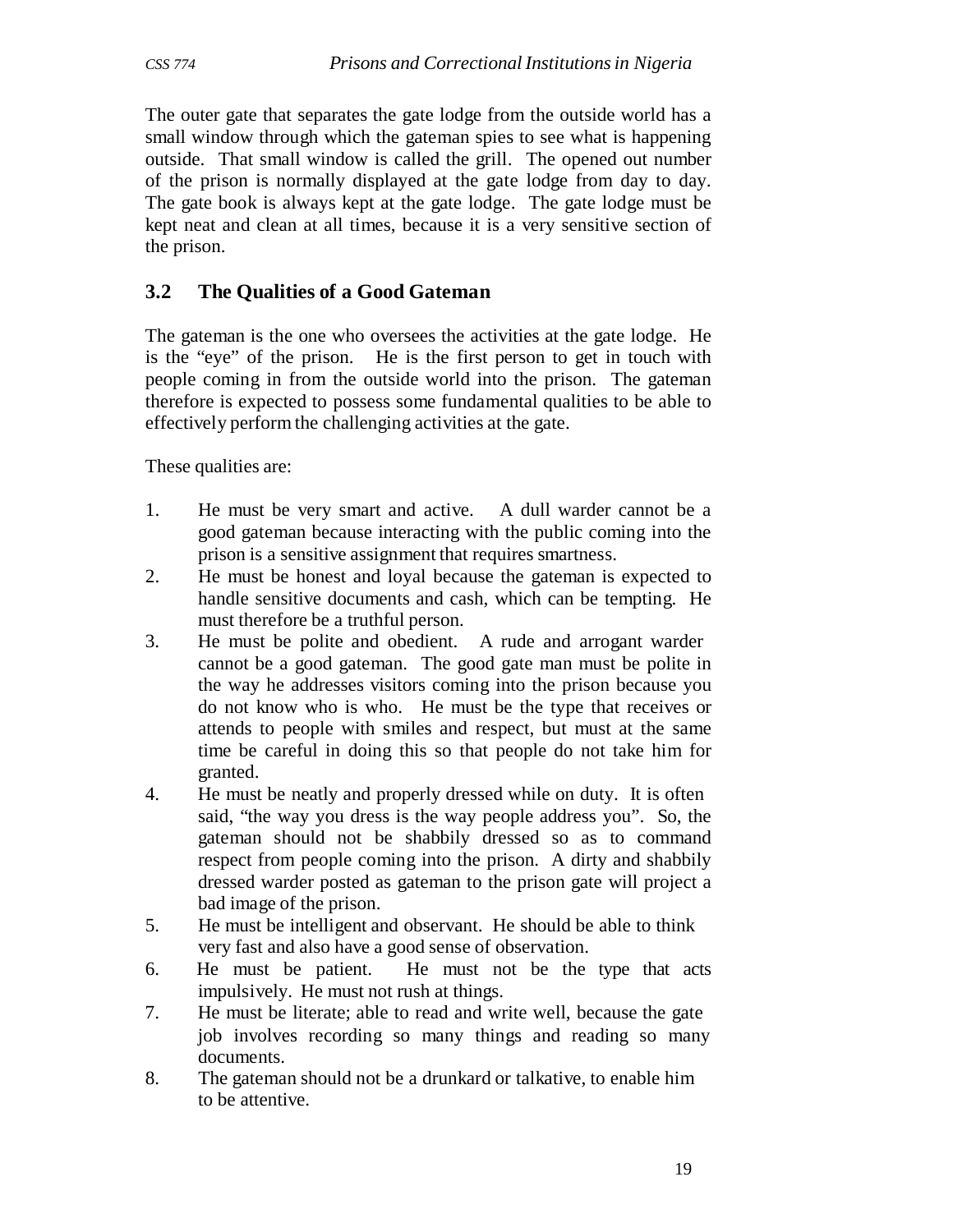- 9. The gateman should not be a drug pusher, user or trafficker.
- 10. He must not be a liar. Above all, a good gateman must be lawabiding, disciplined and God fearing.

#### **3.3 Duties of a Good Gateman**

The duties performed by the gateman include the following:

- A. He receives warrants from the court, checks and verifies the warrants properly to ensure that:
- (1) The person admitted is the one named in the warrant.
- (2) That the crime, sentence and date of conviction are recorded in the warrant and that the warrant bears the signature of the proper authority.
- (3) He should also ensure that the inmates brought to the prison do not have any dangerous untreated wounds.
- B. He searches prisoners going on outside gang and those coming from outside gang. The rubdown search is generally done in this case.
- C. He ensures that the name of each admission is entered into the gate book.
- D. He records the movement of goods and persons in and out of the prison.
- E. He checks, scrutinizes and confirms the particulars of prisoners going on outside gang to ensure that unqualified prisoners are not passed out.
- F. He confirms the properties and cash of prisoners brought from court.
- G. He attends to outside visitors coming into the yard. He ensures that distinguished visitors and members of the visiting committee sign the gate book as they come into the prison.
- H. He cross-checks and examines the particulars of prisoners going on transfer. He also receives prisoners coming on transfer from other prisons.
- I. He receives gifts and donations brought to the prison inmates on behalf of the superintendent in charge.
- J. He oversees the keeping of some of the prisons keys and the key safe.
- K. He reports the opened out number of the prison to the officer in charge or other senior officers that come into the prison.
- L. When a prisoner is discharging from prison, the gateman ensures that it is the real person that is being discharged. He also ensures that discharging prisoners collect all their properties and cash before leaving the prison.
- M. He ensures that unauthorized persons are not allowed in the prison at odd hours.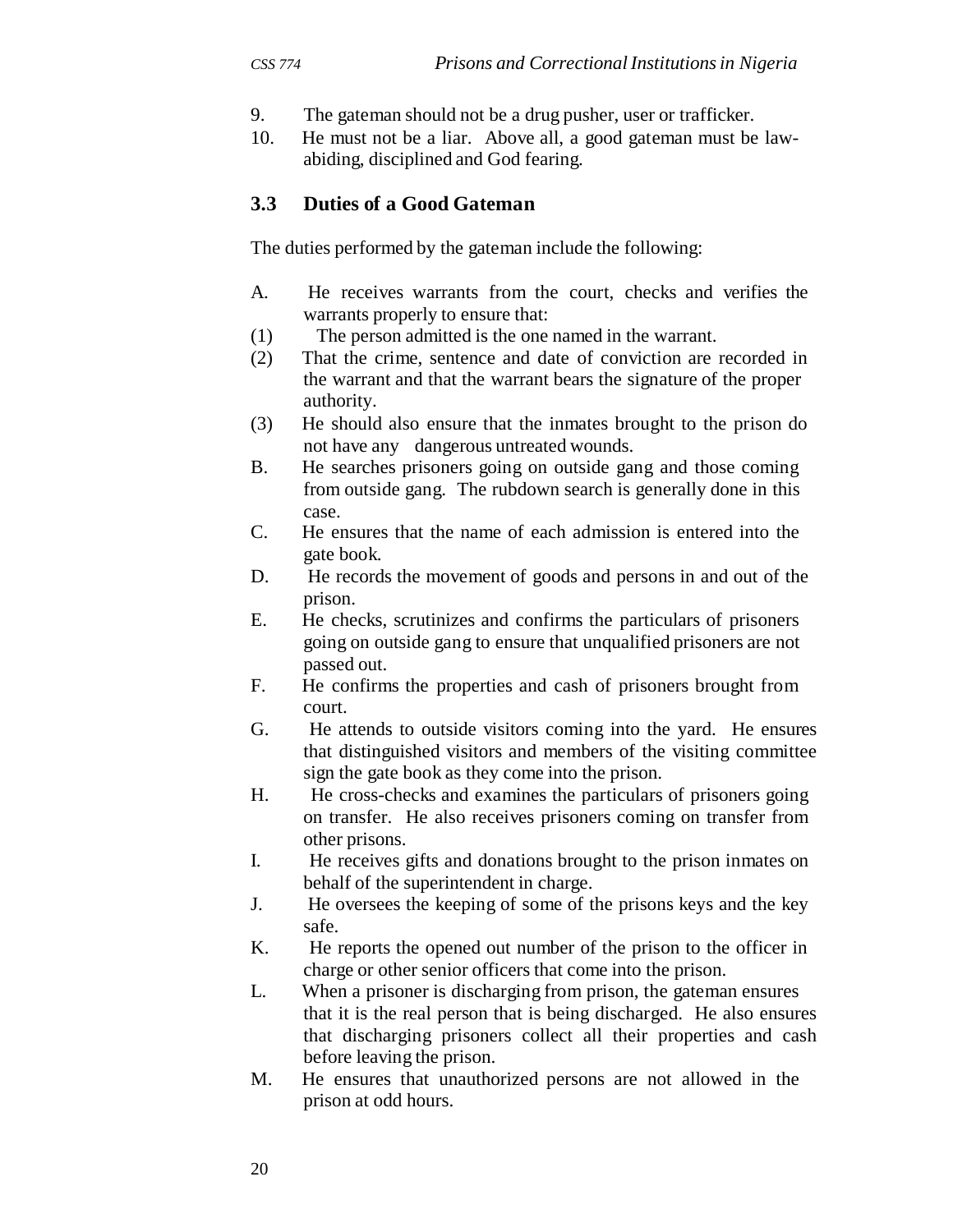- N. The gateman searches all vehicles coming in and out of the prison to ensure that dangerous weapons and unauthorized articles are not smuggled into the prison.
- O. He also ensures that the gate lodge is kept clean and neat at all times.

The gateman oversees the general activities at the gate lodge. The gateman therefore should be an experienced staff who is capable of dealing with matters, which arise in the course of his duty. He must be security conscious at all times.

# **3.4 Gate Grill and Books**

Gate grill is the small window made on the outer gate through which the gate keeper sees the person (visitor) knocking at the gate. Gate grill is a security measure put in place for proper identification of the visitor before the gate keeper opens the gate and allows him in.

Because of the gate grill, the gate keeper does not face much risk from any unwanted person (visitor). The gate grill is very important aspect of the gate.

# **Prison Form 16 - Gate Books**

This prison form is a gate book. It contains details about movements of staff, prisoners, visitors and goods in and out of the prison. It is maintained by the gate keeper.

# **Prison Form 26 - Visitors Book**

This book contains details about visits of important dignitaries or visitors to the prison. This book is usually signed by any important visitor that visits the prison officially for any purpose. The visitor will write his name, address, purpose of visit and make comments.

# **Prison Form 34 - Gate Keepers Permit Book**

This book contains details of staff that are permitted to go out of the yard during working hours. It reflects the time of going out and the time of return.

# **3.5 Manage ment of the Inner and Outer Gate**

Because of the important nature of the prison gate, there should be an organized way of managing it without having problem. For instance, if a visitor approaches and knocks at the gate, the grill should first be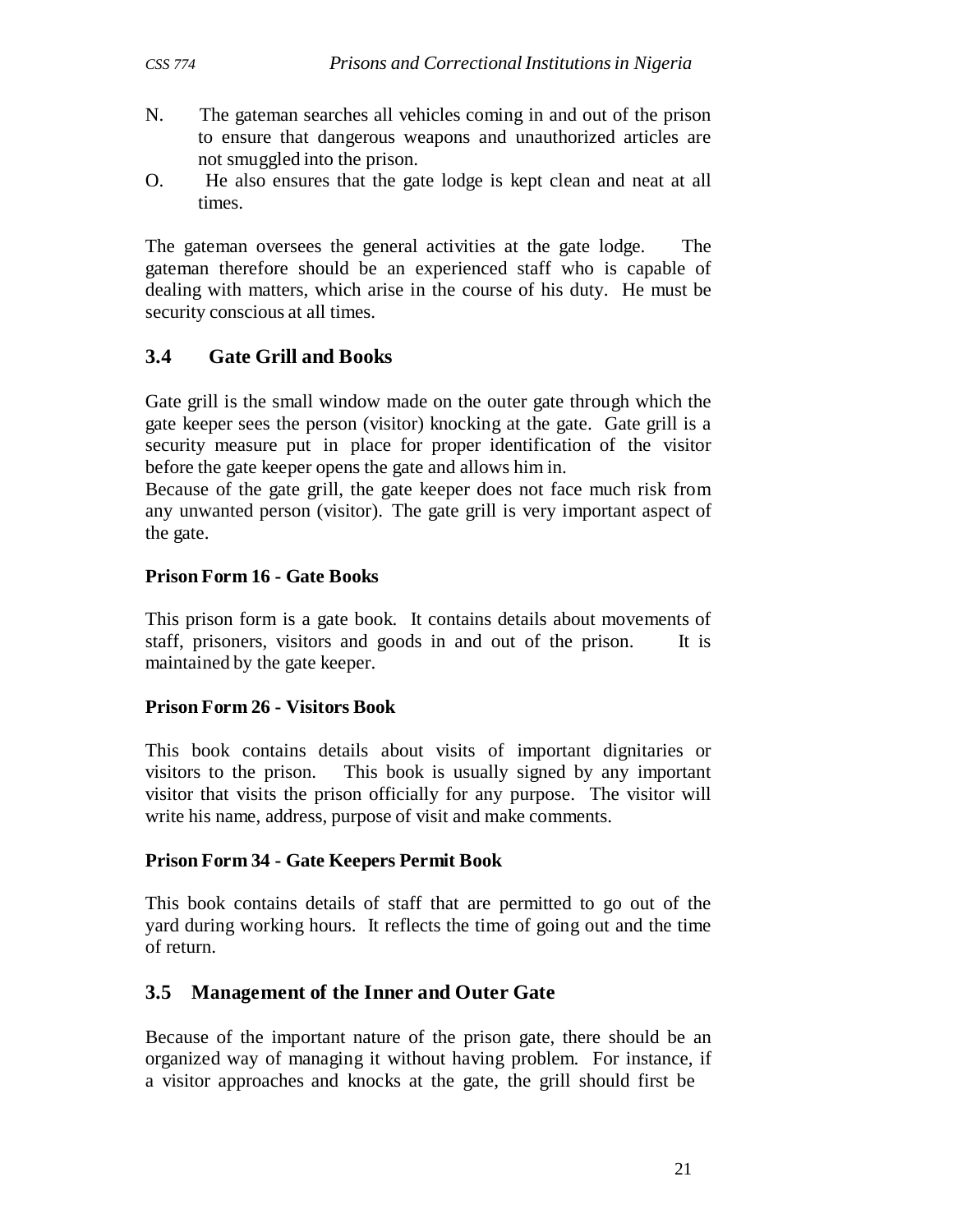opened (to observe all visitors) in order to certify their identity before they are allowed entry into the yard.

After confirmation, the outer gate is opened and locked back immediately, once the visitor or staff comes into the gate.

The inner gate could not be opened to allow final entry into the yard. Both gates **SHOULD NOT** be opened at the same time **EXCEPT** when parade marches into yard or when a large truck comes into the yard for official purposes.

## **4.0 CONCLUSION**

The importance of the gate lodge in the prison as well as the duties that are carried out at the gate lodge mark the success of the prison duties. An experienced gate keeper is always used to man the gates to ensure the smooth running of the prison.

## **5.0 SUMMARY**

This unit has made us to know the importance and the uses of the prison gates as well as the qualities of a good gate keeper.

### **6.0 TUTOR-MARKED ASSIGNMENT**

- 1. Why must a gate keeper be literate?
- 2. What is the importance of the gate grill to the prison?

### **7.0 REFERENCES/FURTHER READING**

Olawale, Wole (2005). *Prison Revisional Digest for Workers*. Owerri: Alphabet Nigeria Publishers.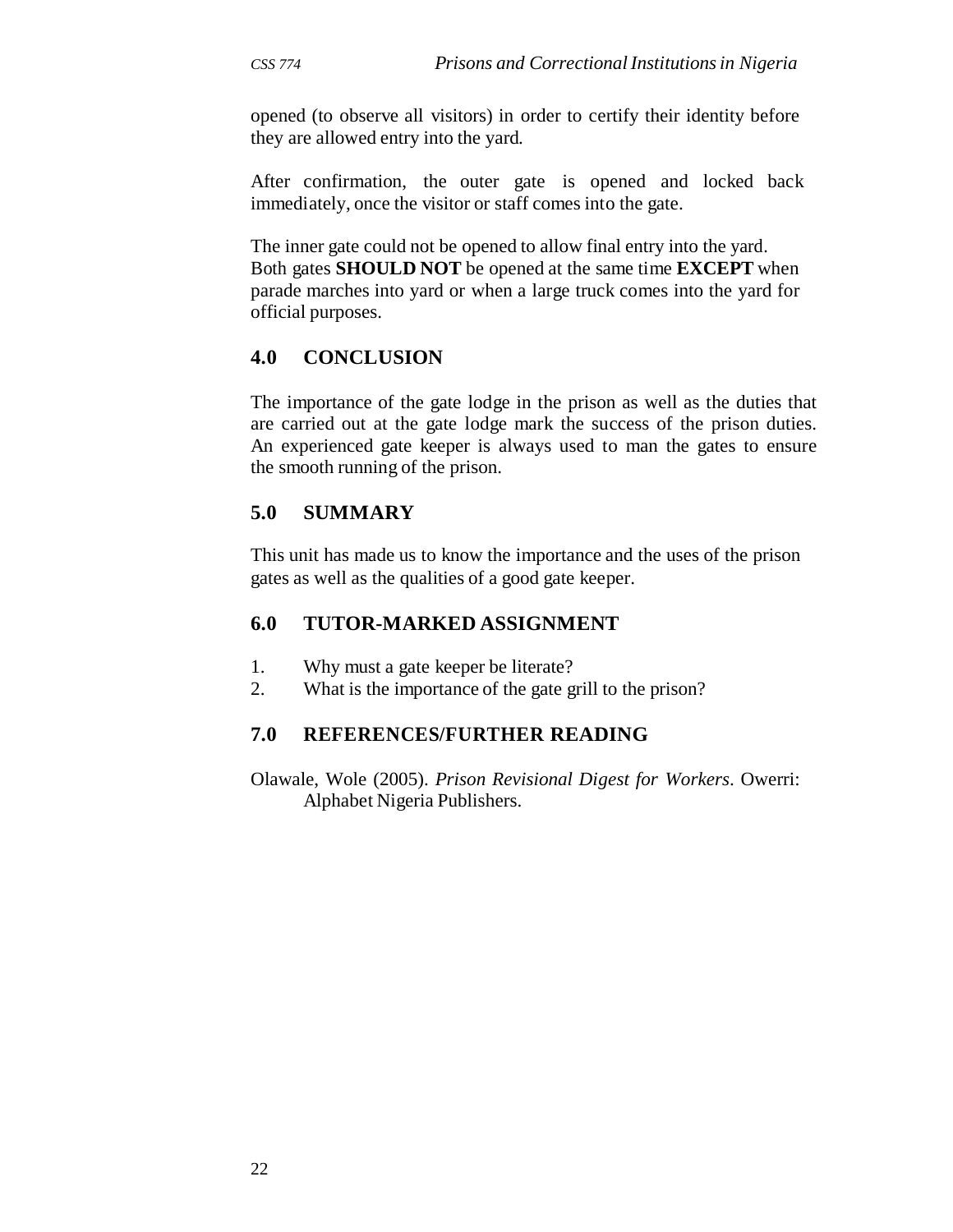# **MODULE 2**

- Unit 1 Criminal Justice Administration: Parliament
- Unit 2 Criminal Justice Administration: Police
- Unit 3 Criminal Justice Administration: Judiciary
- Unit 4 Criminal Justice Administration: Prison
- Unit 1 Criminal Justice Administration: Parliament

# **UNIT 1 CRIMINAL JUSTICE ADMINISTRATION - PARLIAMENT**

# **CONTENTS**

- 1.0 Introduction
- 1.0 Objectives
- 2.0 Main Content
	- 3.1 Parliament and the Constitution
	- 3.2 Types of Parliament
	- 3.3 Members of Parliament
	- 3.4 Functions of the Parliament
- 4.0 Summary
- 5.0 Conclusion
- 6.0 Tutor-Marked Assignment
- 7.0 References/Further Reading

# **1.0 INTRODUCTION**

This unit will introduce you to the meaning and functions of the legislature. Most importantly, we will and should be able to know the relevance of the legislature to the criminal justice administration which will be the main issue of discourse in this unit.

# **2.0 OBJECTIVES**

At the end of this unit, you should be able to:

- Appreciate the relevance of the parliament to the criminal justice administration
- Identify its importance to the Criminal Justice System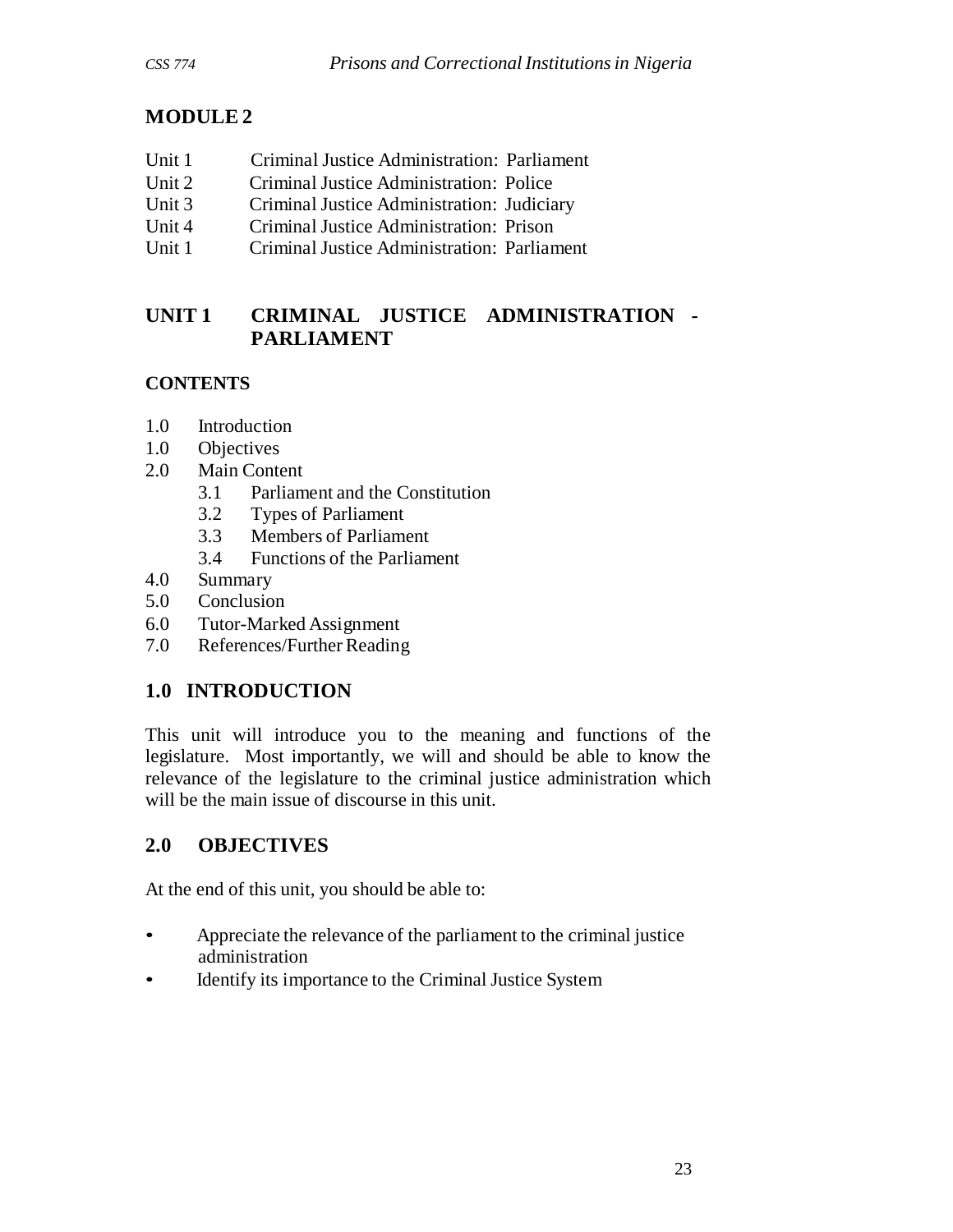## **3.0 MAIN CONTENT**

#### **3.1 Parliament/Legislature and the Constitution**

The legislature is one of the three organs of government made up of the representatives of the people. The main task of this organ is to make laws that guide the country. In addition to the law-making aspects of the functions of the legislature, it also performs extra-legislative functions (oversight functions) such as involvement in the amendment of the constitution, check on the performance of the executive, impeachment or enforcement of discipline among the rank and file of the public servants, approval of budgetary allocation and use of funds and, to some extent, general supervision of the executive arm of government.

#### **3.2 Types of Legislature**

It is important to mention that apart from France and a few other European nations that sometimes use the term "Third Estate" to describe representative legislature, most countries of the world either adopt a bicameral or unicameral legislature.

The bicameral legislature is that legislature that has two chambers or houses; one is viewed as the upper house and the other as the lower house. The concept of bicameralism can be traced to, among other things, the social division of society into different classes of people. In countries like England and France with long history of social stratification, with its class divisions, bicameralism has been practiced if not for anything else, to cater for the divergent interests of the upper and lower classes of the people.

#### **Features, advantages and disadvantages of bicameralism:**

In contemporary times, bicameralism has maintained its popularity not only for the reason already given but for the following:

- It makes sure that laws are passed only after careful and thorough debates or consideration by two chambers instead of one.
- Bicameralism checks against too much concentration of power in one legislative chamber, thereby keeping off despotic mentality among members of the legislature.
- It is believed to be useful in the organization of federal states which are not only vast in organizational structure but also have the interest of the majority groups to protect.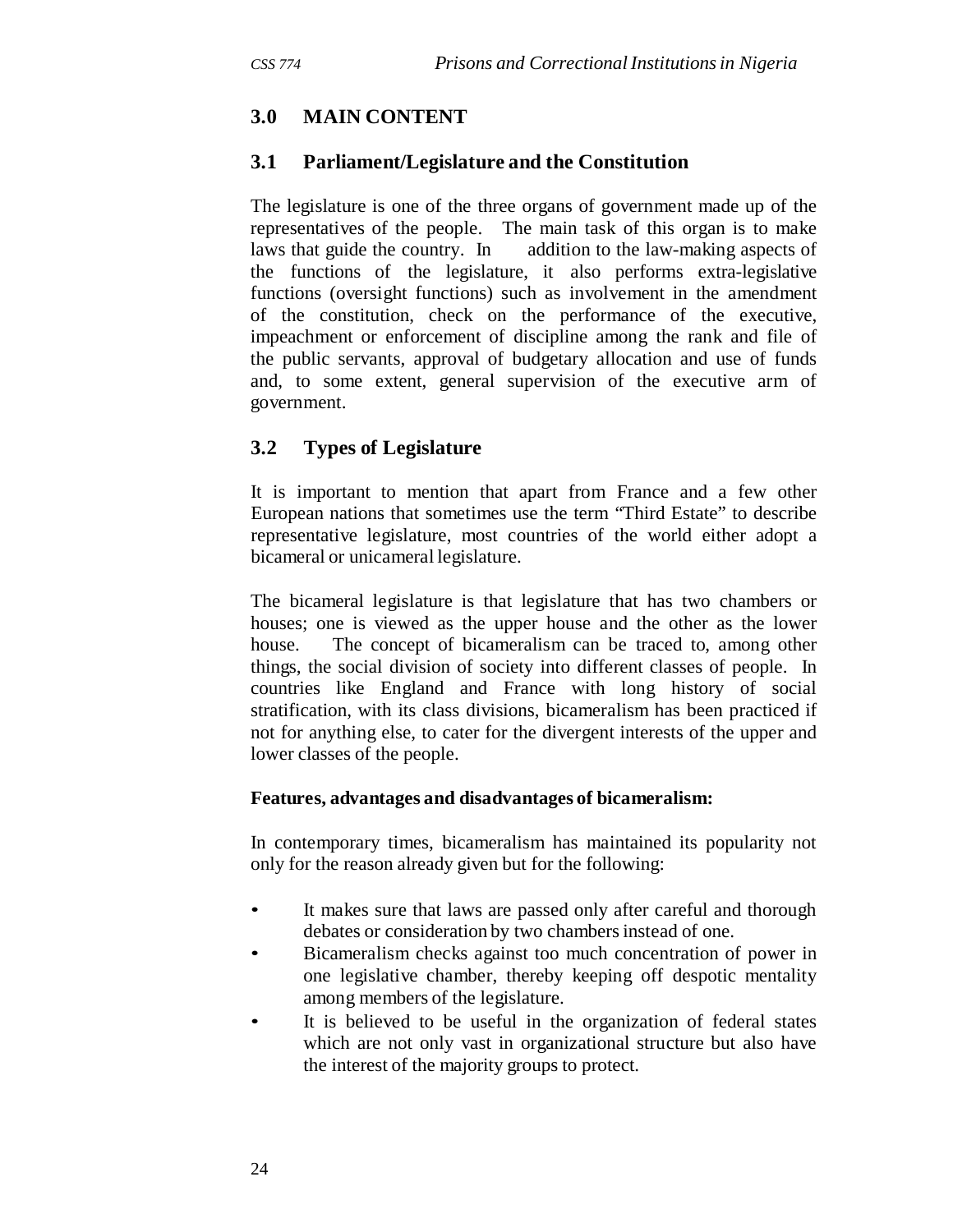- It is possible that if only one chamber of the legislature is allowed to exist, it could try to dominate the executive branch, thereby making nonsense of the principle of separation of powers.
- Bicameralism makes possible the utilization of the services of distinguished citizens who in some countries form the upper house.

Some times these legislators are regarded as 'wise men' who can act as checks against unpopular legislation by the lower house.

Judging from the lessons of history, bicameralism has been a more popular experiment by states than unicameralism.

The establishment of two houses of the legislature creates a condition for possible conflict between the upper and lower houses and this does not augur well for governance. This situation was manifested in Britain in the  $19<sup>th</sup>$  century, when the upper house most times deliberately decided to prevent the passing of popular law by the lower house. This was undemocratic. It is more expensive to operate a bicameral legislature than a unicameral one. Too much time could be wasted in making laws or approval on issues which need urgent attention.

Bicameralism makes the problem of administrative control of the executive by the legislature more serious and complicated.

#### **Unica meralism**

A unicameral legislature is that law making organ which has only one chamber instead of two. The evolution of unicameralism can be partly traced to the abuse of legislative powers by some upper chamber legislative system. For instance, it was documented that the upper house in Britain – the House of Lords most times act undemocratically by preventing the passing of popular laws by the House of Commons. This led to the demands for the abolition or reform of the upper House. The result is a drastic reduction of the powers of the Upper House in relation to the Lower House in Britain today.

Since the first and second world wars, some Latin American, African and European states have adopted unicameral legislatures. They include Ghana, Sierra Leone, Tanzania, The Gambia, Republic of Benin, Togo, etc. Britain has been mentioned here because even though it is structurally and in theory a bicameral state, in actual practice the operation of its legislature reflects more of unicameralism than bicameralism for reasons already advanced.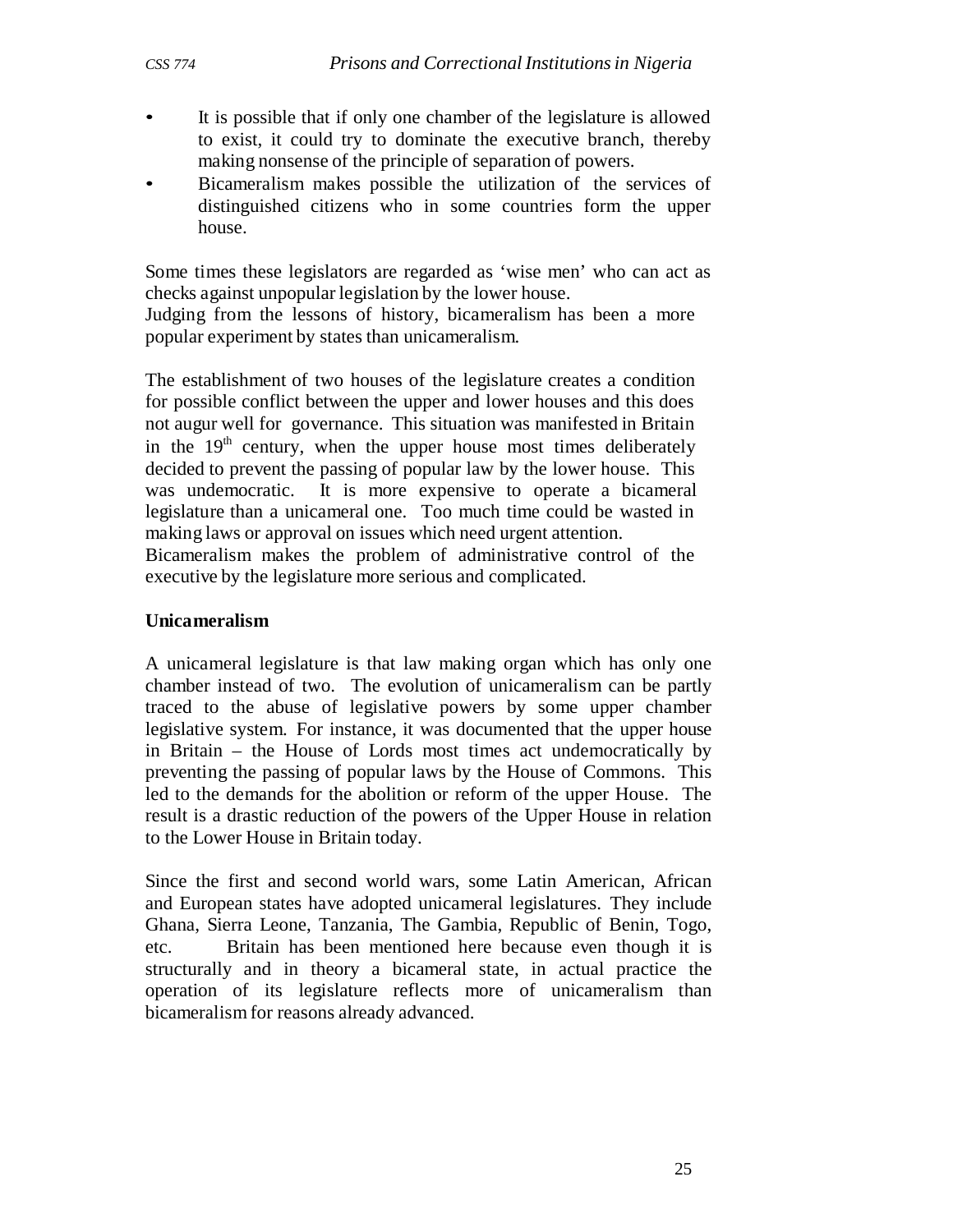#### **Features, advantages and disadvantages of Unica meralism**

- The system is less expensive, compared with the bicameral type. The funds which could have been wasted for a second chamber are saved. Also, characteristic of the unicameral system is that unnecessary delays in passing laws are avoided, thereby making the work of government easy.
- It saves the legislature from unnecessary internal rivalry and conflict which might have resulted if there were two chambers.
- Administrative controls from unicameral legislature will not be too burdensome to the executive.
- A unicameral legislature ensures that only the qualified and popularly elected representatives are allowed to sit in the legislature instead of incapable ones who inherit their offices because of social status as in a second chamber in some countries like Britain.
- Repetition of unnecessary legislative debates is avoided, thereby guaranteeing popular legislation.
- However, it makes it difficult to tap the legislative wisdom and resources of distinguished citizens of the state who could complement the services of popularly elected representatives.
- The system could allow the legislature to dominate the executive arm of government since no second chamber is there to challenge it.
- Too much legislative power is concentrated in one chamber.
- Unicameralism can also give rise to legislative despotism by the legislators principally because there is no second chamber to check the excesses of the other.

# **3.3 Membership of Legislature**

Legislative houses differ. In Nigeria, there are three levels of government, in the same way, the existence of the legislative houses are in three levels of government.

**Local Government Areas:** The membership of the legislative house of the LGAs is drawn from the ward constituencies. In every local government, there are electoral wards; every ward elects their councillor that will represent them in the council.

**States Houses of Assembly** are the legislative houses in the various states. The members of these houses are drawn from the different local government areas in every state. Every local government has a representative in the state house of Assembly. So membership to the state house is drawn from the local governments that make up the state.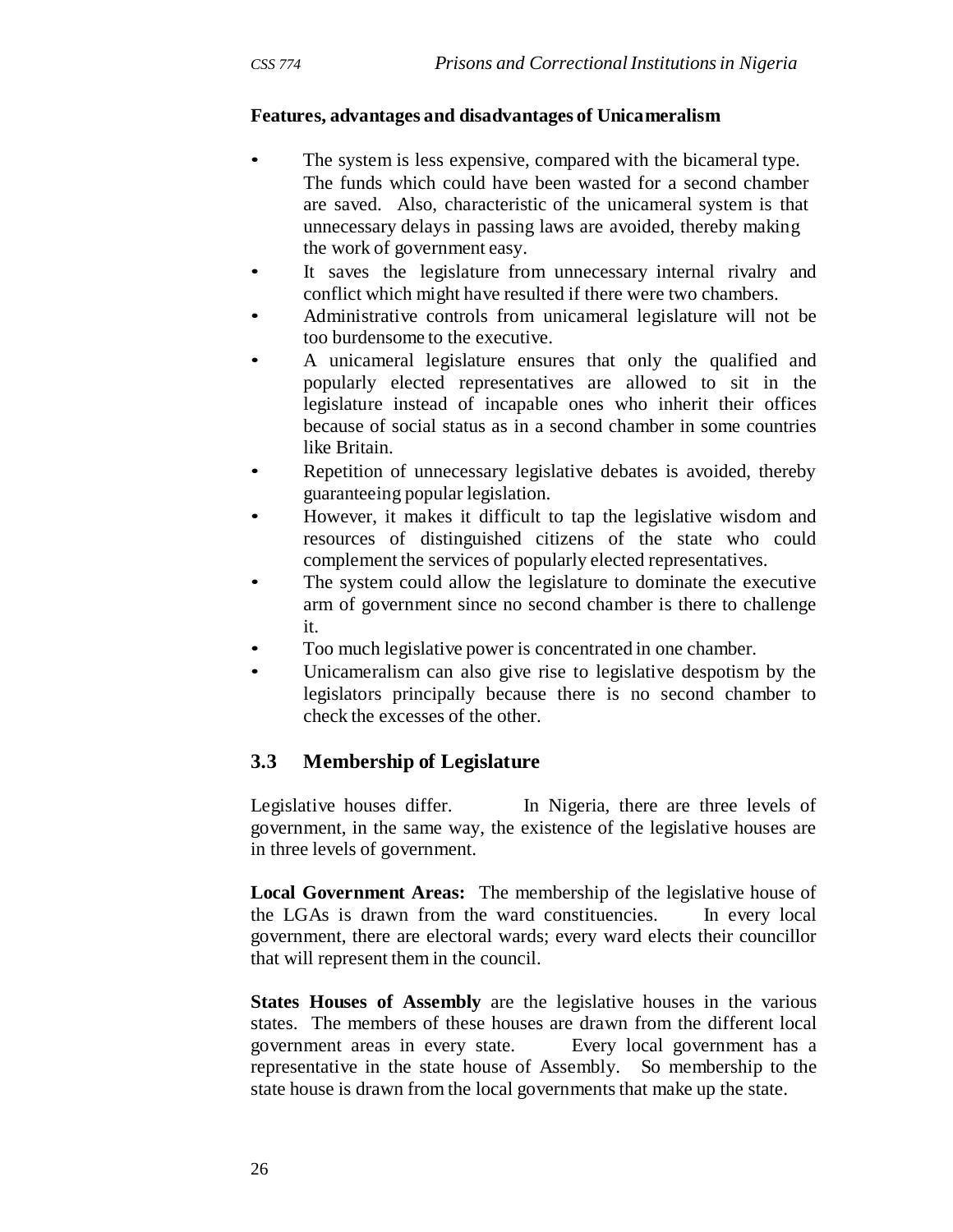The two legislative houses at the Federal level have their members drawn from all the states of the federation.

The members of the federal house of representative are drawn from the federal constituencies in every state. States are divided into federal constituencies that elect representative to the federal House of Representatives.

At the Senate, which is the upper house, members are drawn from the states. Every state produces three members for the senate. Therefore every state is divided into three senatorial zones for easy representation.

### **3.4 Functions of the Legislature**

**Enact Laws:** The major duty of the legislature is to enact laws. These laws originate as bills either in the legislature or from the executive. As bills, they are debated and thoroughly considered. If a bill gets the approval of the legislature, it requires only the signature of the Head of state to sign it into law.

**Approval of Executive and Judicial officers:** In most countries of the world, like in the USA, the legislature has to approve the appointment of some executive and judicial officials before such officials can assume office. For instance, the senates in the U.S.A. and Nigeria must approve the appointment of persons nominated to serve as ministers as well as in other capacities.

**Constitutional Amendment:** Another function of the legislature is to participate in the amendment of the country's constitution.

**Financial Control of the Executive:** The legislature in Nigeria has the constitutional powers to control the expenditure of the government. For example, the legislature is required to review the president's annual budget before it is implemented.

**General supervision of the Executive:** In Britain where cabinet ministers are also members of the legislature, the house of common can summon the cabinet ministers to question sessions during which legislators could ask the minister questions on the activities in his ministry.

**Organizing and Publicizing of Public View:** The legislature is a measure of the citizens' awareness of government policies, because the representatives sample the opinion of their constituencies on issues fundamental to the needs of the people.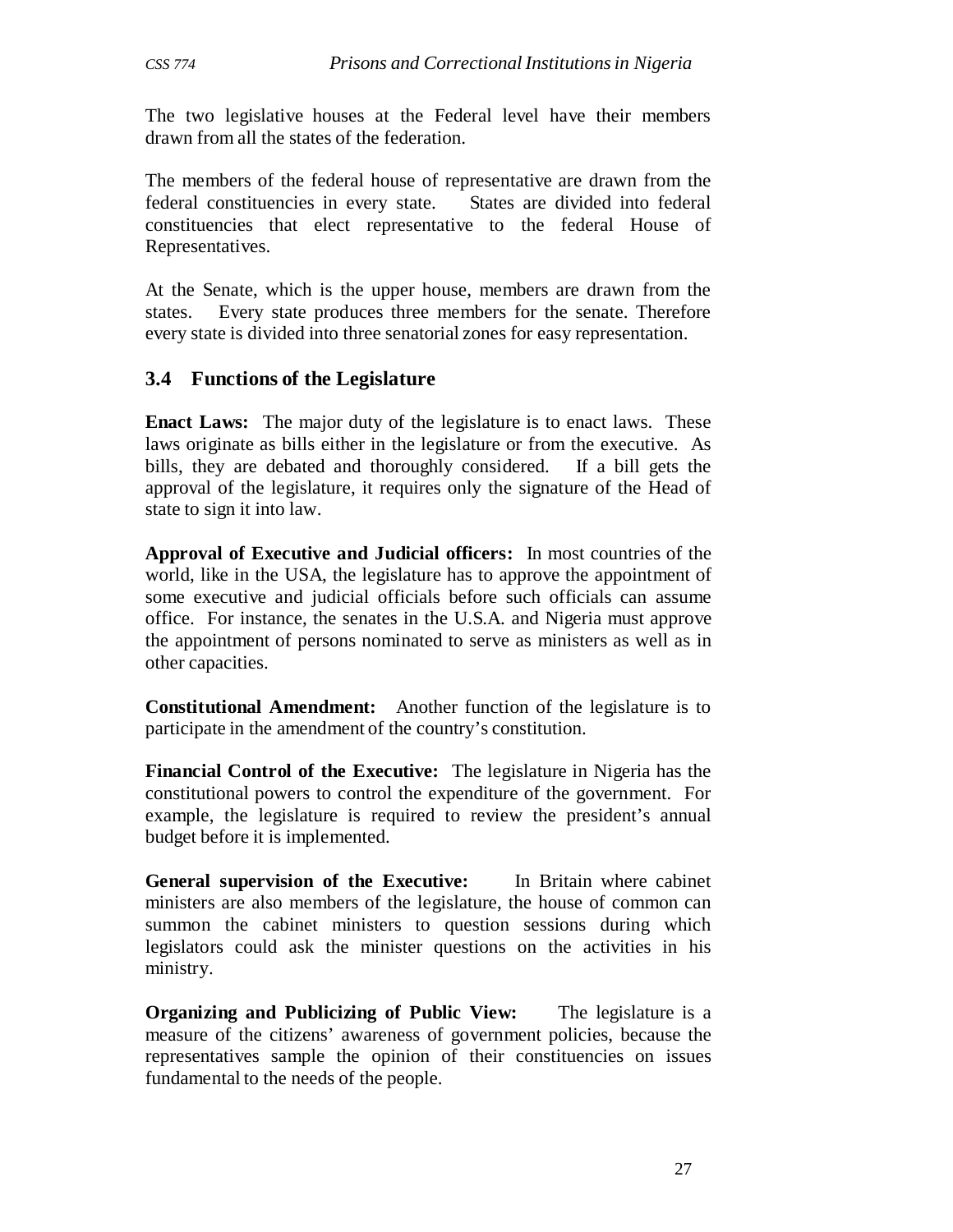**Impeaching the President or Passing a Vote of no Confidence on the Prime Minister and his cabinet:** In Nigeria, the legislature has the power to impeach the president, if he is found to have engaged in corrupt practices or for gross abuse of office.

### **4.0 CONCLUSION**

Since it is the parliament or the legislature that enacts laws for the entire state, consequently it is the same parliament that makes laws which the police, judiciary and the prisons implement in the course of their duties.

#### **5.0 SUMMARY**

The legislature is the only law making organ that enacts laws and this is its fundamental function in any democracy.

#### **6.0 TUTOR-MARKED ASSIGNMENT**

- 1. What is the role of the legislature in the criminal justice administration?
- 2. Apart from law making, what else does the legislature do?

#### **7.0 REFERENCES/FURTHER READING**

Ugoji, Johnson A. (1994). *Comprehensive Government for Senior Secondary Schools.* Glance Series*.* Lagos: A Johnson Publishers Limited.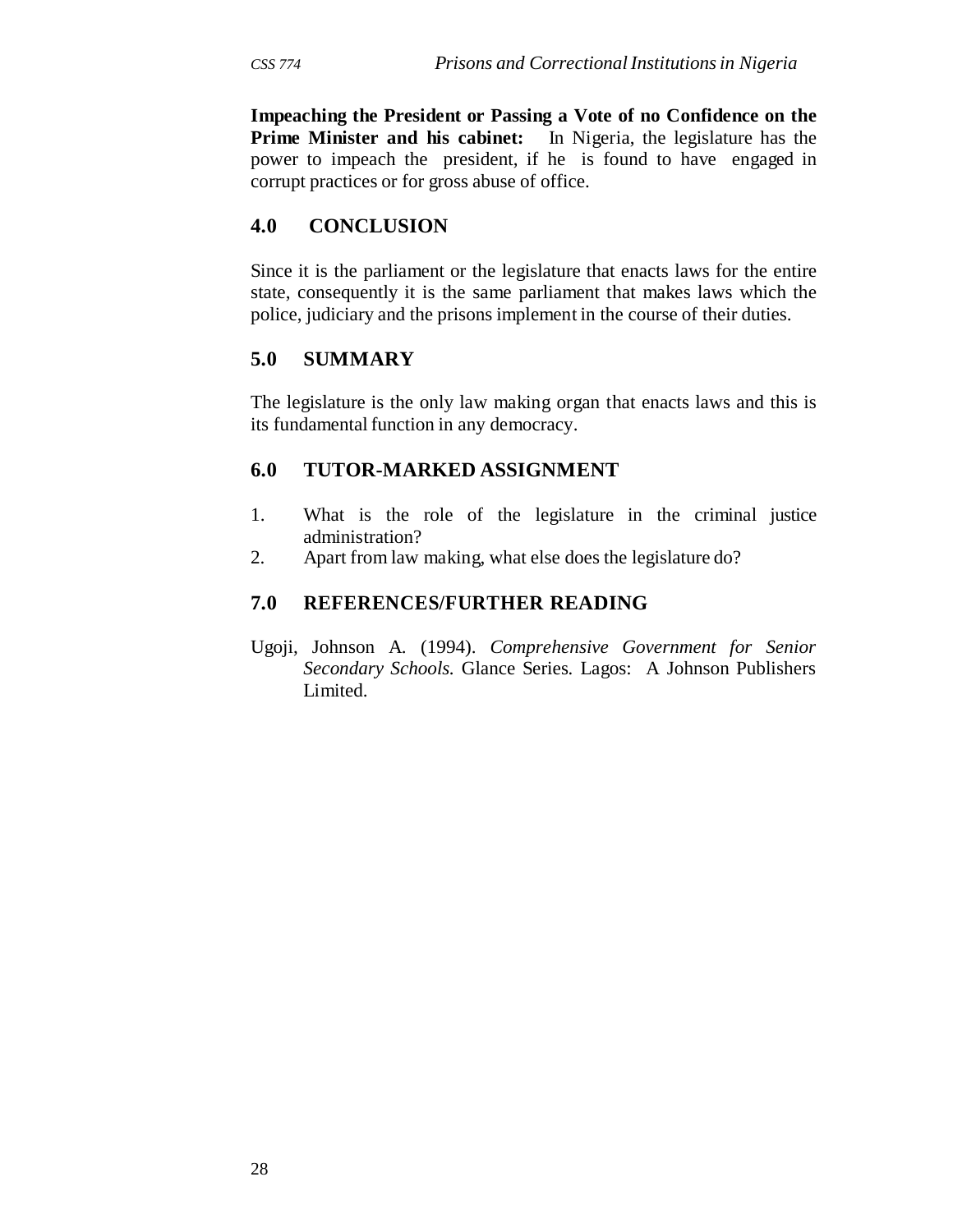# **UNIT 2 CRIMINAL JUSTICE ADMINISTRATION: POLICE**

## **CONTENTS**

- 1.0 Introduction
- 2.0 Objectives
- 3.0 Main Content
	- 3.1 Historical Background of the Police Force
	- 3.2 Police, Policing and the Public
	- 3.3 Police Duties
	- 3.4 Police and Other Criminal Justice System
- 4.0 Conclusion
- 5.0 Summary
- 6.0 Tutor-marked Assignment
- 7.0 References/Further Reading

# **1.0 INTRODUCTION**

In this unit, we shall examine the duties of police as a key player in the prevention of crime in society. We shall also ex-ray the background of the police and the relationships that exist between it and the public.

# **2.0 OBJECTIVES**

At the end of this unit you will be able to:

- understand the functions of the police; and
- its role in the criminal justice system

# **3.0 MAIN CONTENT**

# **3.1 Historical Background of the Police Force in Nigeria**

Police are the most visible governmental agents through whom citizens often assess the character of a government and political system. This is because the public are GUARDIAN OR VANGUARD OF THE STATUS QUO. In most cases, the actions and the behaviours of the police reflect the political and economic character of society as well as what those in power are willing or able to tolerate or condone or even demand of police officers. An analysis of the problems and challenges of the Nigeria Police force, or any police force, must start with the appreciation of the history and dynamics of its development. The history of the police force in the country indicates that the various forces were established, organized and maintained by colonial and postcolonial governments largely for the protection of the interests of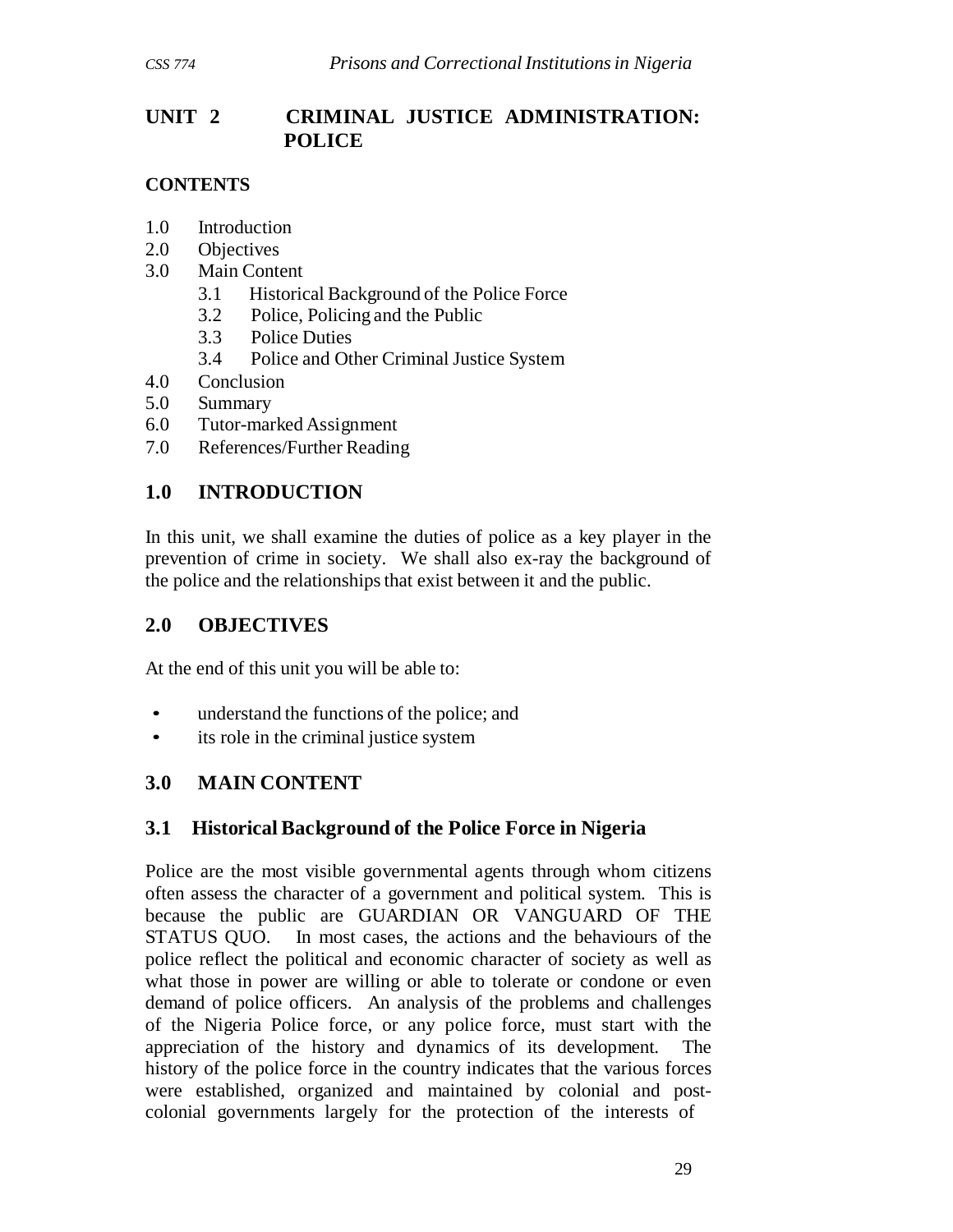political and economic power-holders. As a result, policing in the country has been characterized by a culture of impunity, corruption, incivility, brutality, lack of transparency and accountability.

In 1861, the British started to colonize the different societies that presently constitute Nigeria, beginning with Lagos. By 1903, the British colonizers had succeeded in colonizing all the nearly four hundred nationalities in the territory. The colonizers executed the colonial project employing violence and fraud or deceits. Three important historical issues are relevant to the understanding of the development of police forces and police public relations in Nigeria. First, the colonial conquest of Nigerian nationalities took place piece-meal over a long period (1861-1903). Nigeria's constituent nationalities were conquered at different periods – as a colonial presence is secured by establishing a police force for the territory. Second, violence and fraud were employed in the conquest of the nationalities. For this purpose, police forces under various names were established and employed as instrument of violence and oppression against the indigenous population. Third, given the character of colonial rule, police forces were the instrument used to sustain the alien domination. In all these, police were not accountable to the colonized, but to the colonizers. During colonial rule, the excesses of the police against the community were not controlled; hence colonial police forces behaved as army of occupation, killing and looting. As a result of these features of colonialism, the police behaved as an occupation force. Consequently, the people saw and still see the police as an instrument of violence and subjugation as well as extortionists and harbingers of bad news and trouble.

Between 1930 and 1966 the Nigeria police force co-existed with local administration police forces in local government areas in Western Nigeria and the Native Authority in Northern Nigeria. These local forces were disbanded because they were poorly trained, corrupt and used for partisan political purposes, including brutalization of opponents, by traditional rulers and politicians in Northern Nigeria as well as by political parties and governments in power in the Northern and Western regions.

### **3.2 Police, Policing and the Public**

Most police forces were established in response to threats to the social order and dominant interests of the dominant groups. Generally, police bureaucracies are organized to manage (detect, investigate, arrest, detain, persecute, harass, etc) those considered to be dangerous and threats to the preservation of the status quo. To enable the police perform this function, they are granted powers to use coercion and violence.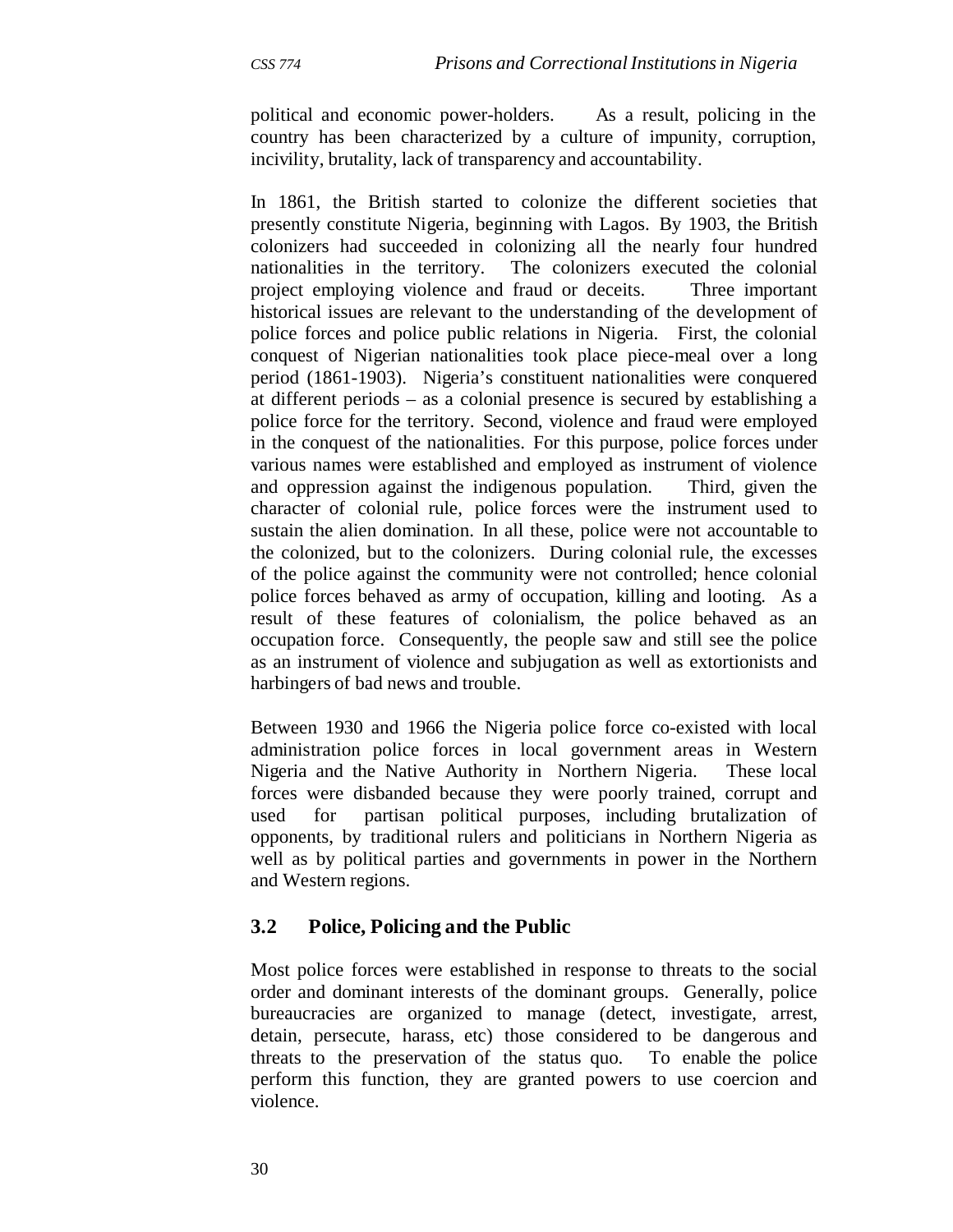Often, the public resent the exercise of police power. The public resentment against police powers may be traced to the effect of those powers as well as their misuse by the police.

The mutual hostility between the police and the public in Nigeria is intense. Police believe that they are misrepresented and mistreated by members of the public. On the other hand, the public distrusts the police, whom they see as ineffective, corrupt, insensitive and callous. The nature of police public relation in the country resulted from the colonial development of the forces as well as post-colonial government repression under successive military and civilian governments.

## **3.3 Police Duties**

National Advisory Commission on Criminal Justice Standards and Goals identify eleven functions of the Police which have universal applications, and they are:

Preventing criminal activity, detecting criminal activity, apprehending criminal offenders, participating in court proceedings (prosecution of offenders), protecting constitutional guarantees, assisting those who cannot care for themselves or who are in danger of physical harm, controlling traffic, resolving day to day conflicts among family friends and neighbours, creating and maintaining a feeling of security in the community, investigating crimes, promoting and preserving civil order.

Arrest: The policeman triggers the criminal justice process through arrest in either of the following circumstances: when a crime is committed in his presence; when a crime is uncovered by police investigation; and when a crime is reported by private citizens. In the context of policing, arrest can be defined as the taking of a person into custody with lawful authority, and holding that person to answer for a violation of a criminal law Ugwudike (2002). There is arrest when a person is held or detained against his will. It is a restraint on another person's liberty to come and go. Arrest also involves "coercion exercised upon a person to prevent the free exercise of his powers of locomotion. It is also a situation in which a person is deprived of his liberty, taking him under real or assumed authority, for the purpose of holding or detaining him to answer a criminal charge. An arrest has two main purposes: to make certain that the accused person or suspect does not escape and to give the society the necessary protection against further crimes.

Arrest can be made with or without a warrant. A warrant of arrest is an authority issued in writing by a court to the person making the arrest. Also, the Nigerian law gives the police powers to arrest without a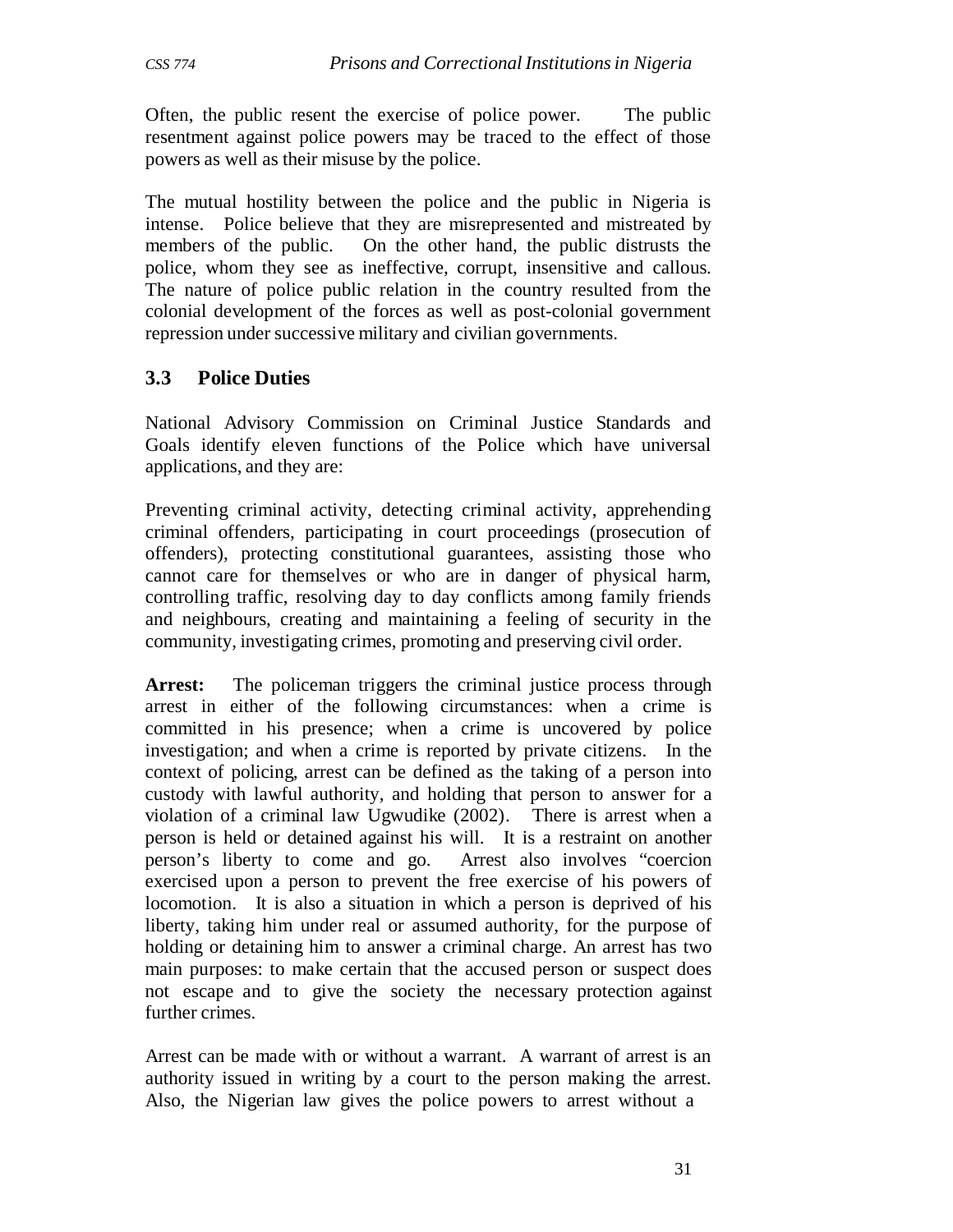warrant in certain circumstances and these are specified in section 10(i) of the Criminal Procedure Act and section 20 of the Police Act. The police officer can arrest without warrant any person whom he suspects, on reasonable grounds, of having committed an indictable offence against a federal law or against the law of the state. Unless the written law creating the offence provides it, an offender cannot be arrested without a warrant

The police can arrest any person whom he suspects, upon reasonable grounds, of having been involved in any act committed at any place outside Nigeria which, if committed in Nigeria, would have been punishable as an offence, and for which he is under any enactment in force in Nigeria liable to be apprehended and detained in Nigeria.

Any person who obstructs a police officer while in the execution of his duty, or who escapes or attempts to escape lawful custody, could be arrested.

**Criminal Investigation:** This is a highly complex and sophisticated art which requires the coordination of efforts among several specialists. However, investigation into criminal activities almost entirely depends on the police. The word investigation is derived from the Latin word 'vestigare', meaning "to track or trace". Investigation by itself means to follow step-by-step by patient inquiry or observation; to trace or track mentally; to search into; to examine and inquire into with care and accuracy; to find out by careful inquisition; examination; the taking of evidence; a legal inquiry.

Criminal investigation seeks all facts associated with a crime to determine what happened and who is responsible. The branch of criminology dealing with investigation involves documents analysis; forensic investigation of genetic and DNA analysis using blood samples; fingerprints analysis; voice and handwriting analysis; photographic analysis.

When a crime has been committed, or suspected to have been committed, the police conduct the investigation with the assistance of specialists in these fields, depending on the type of crime.

**Prosecution:** It is the duty of the police to participate in the court hearings. When a crime is committed, arrest has been made and investigation carried out by the police, the police will also go further to give evidence in the court and also prosecute the criminal. This aspect of the police job is very important, hence it guides the court in takin g decision.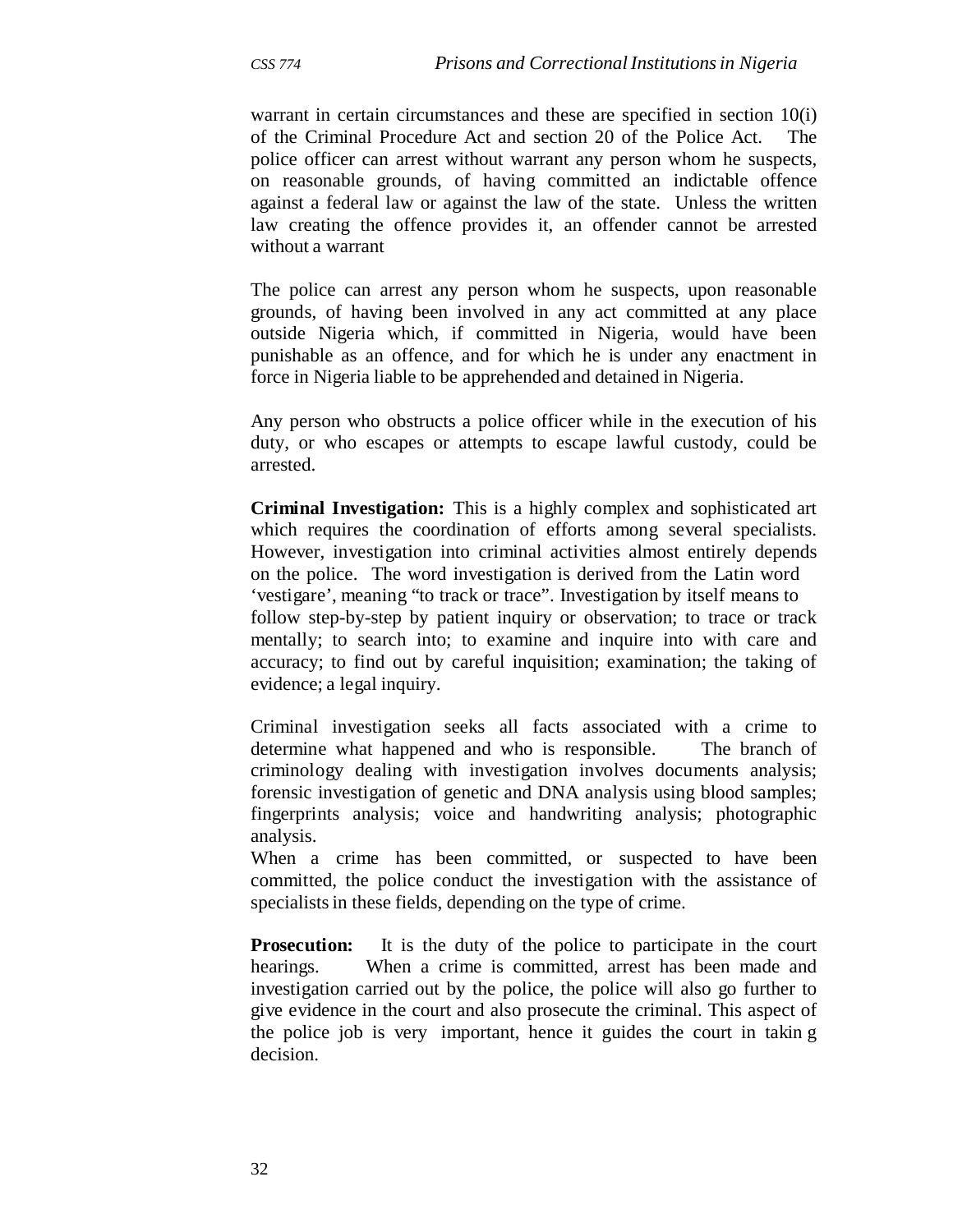# **3.4 Police and Other Criminal Justice System**

The work of the criminal justice system starts with the police.

After arrest and investigation by the police, the police will take the criminal (suspect) to the court for possible trial. The police will also prosecute the suspect by giving evidence based on their investigations.

After the court must have performed its duty, the suspect is either released or remanded in prison for further hearing on the matter, or he is convicted for the offence for which he is charged. Whatever order the court may give on the suspect, it is also the police that will carry out the order, especially taking the suspect to the prison.

Thus the police have one role or the other to play in the court or in the prison to complete the criminal justice administration system.

# **4.0 CONCLUSION**

The police have important roles to play in the criminal justice administration. Excepting the laws which the legislature enacts, the criminal justice system practically commences with the police.

# **5.0 SUMMARY**

This unit has made us to understand the functions of the police and its relationship with the criminal justice administration as well as the role of police in the society.

# **6.0 TUTOR-MARKED ASSIGNMENT**

- 1. Give reasons why the police is the most important of all the subsystems in the criminal justice administration.
- 2. Where does the police work end in the criminal justice system?

# **7.0 REFERENCES/FURTHER READING**

Dambazau, A.B. (1999). *Criminology and Criminal Justice.* Kaduna: Nigerian Defence Academy Press.

Jike, V.T. (2003). The *Nigeria Police and the Crisis of Law and Order.* Lagos: NISS Publications.

Ugwudike, K. U.G. (2002). *Understanding Police and Criminology*. Awka: Orient Media International.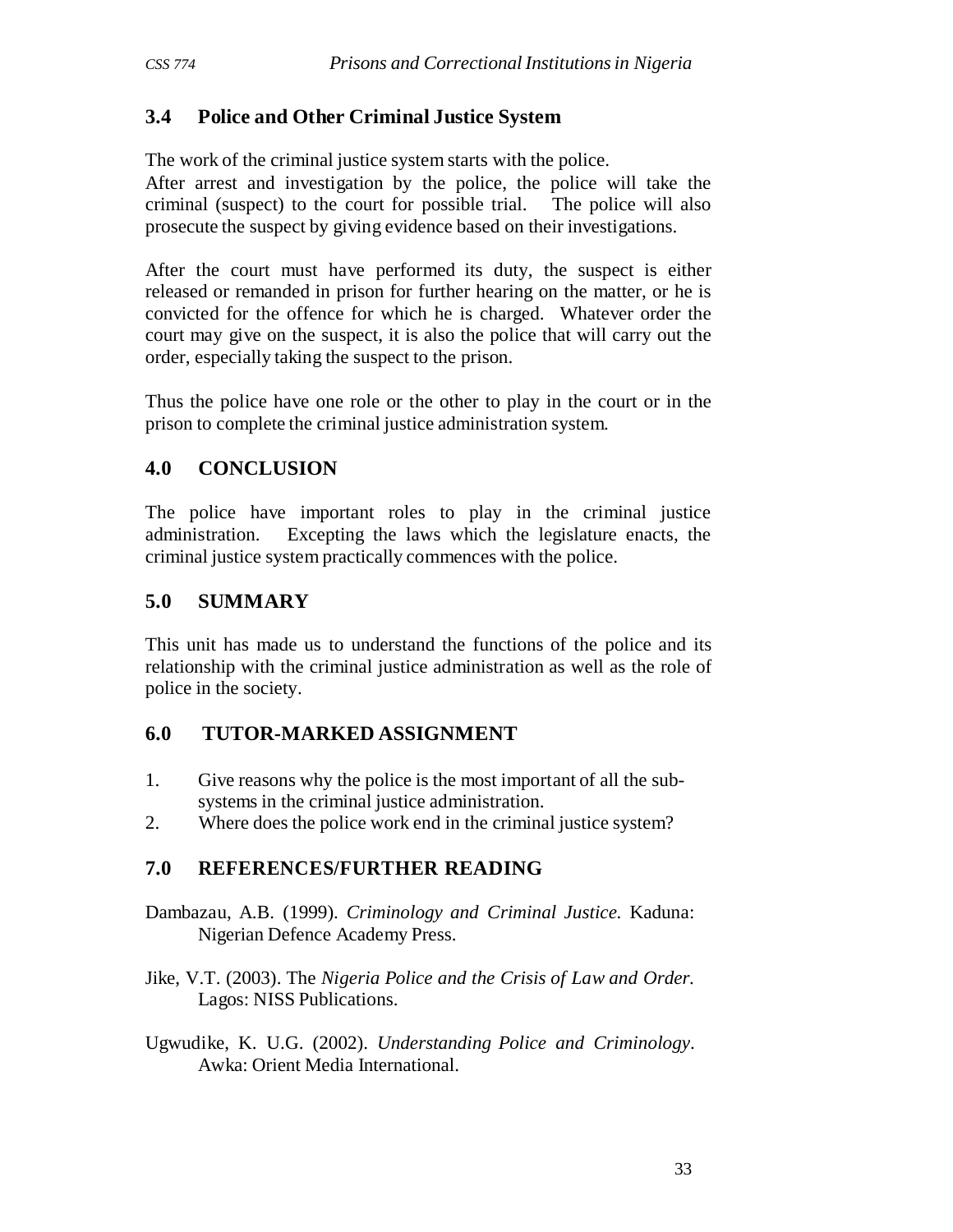# **UNIT 3 THE JUDICIARY: COURT**

#### **CONTENTS**

- 1.0 Introduction
- 2.0 Objectives
- 3.0 Main Content
	- 3.1 Historical background of the court system in Nigeria
	- 3.2 Criminal courts
	- 3.3 Criminal Trial
	- 3.4 Sentencing
- 4.0 Conclusion
- 5.0 Summary
- 6.0 Tutor-Marked Assignment
- 7.0 References/Further Reading

# **1.0 INTRODUCTION**

The court system is not a new phenomenon, although the method of trial has varied greatly throughout history. This unit explains the importance and functions of the court in the criminal justice administration.

### **2.0 OBJECTIVES**

At the end of studying this unit we shall be able to know:

- Identify functions of the court
- Explain the relevance of the court to the criminal justice administration.

# **3.0 MAIN CONTENT**

### **3.1 Historical background of the court System in Nigeria**

The criminal justice system usually involves the determination of guilt or innocence of one accused of a criminal violation. Disputes in civil matters often concern the determination of monetary damages, custody of children, and injunctions against certain business practices, to name only a few.

Although the determination of guilt or innocence is central to the function of the criminal court, it is by no means the only function. The court is also responsible for determining bail, conducting preliminary hearings, ruling on the admissibility of evidence, and determining the appropriate sentence when a verdict of guilty has been reached.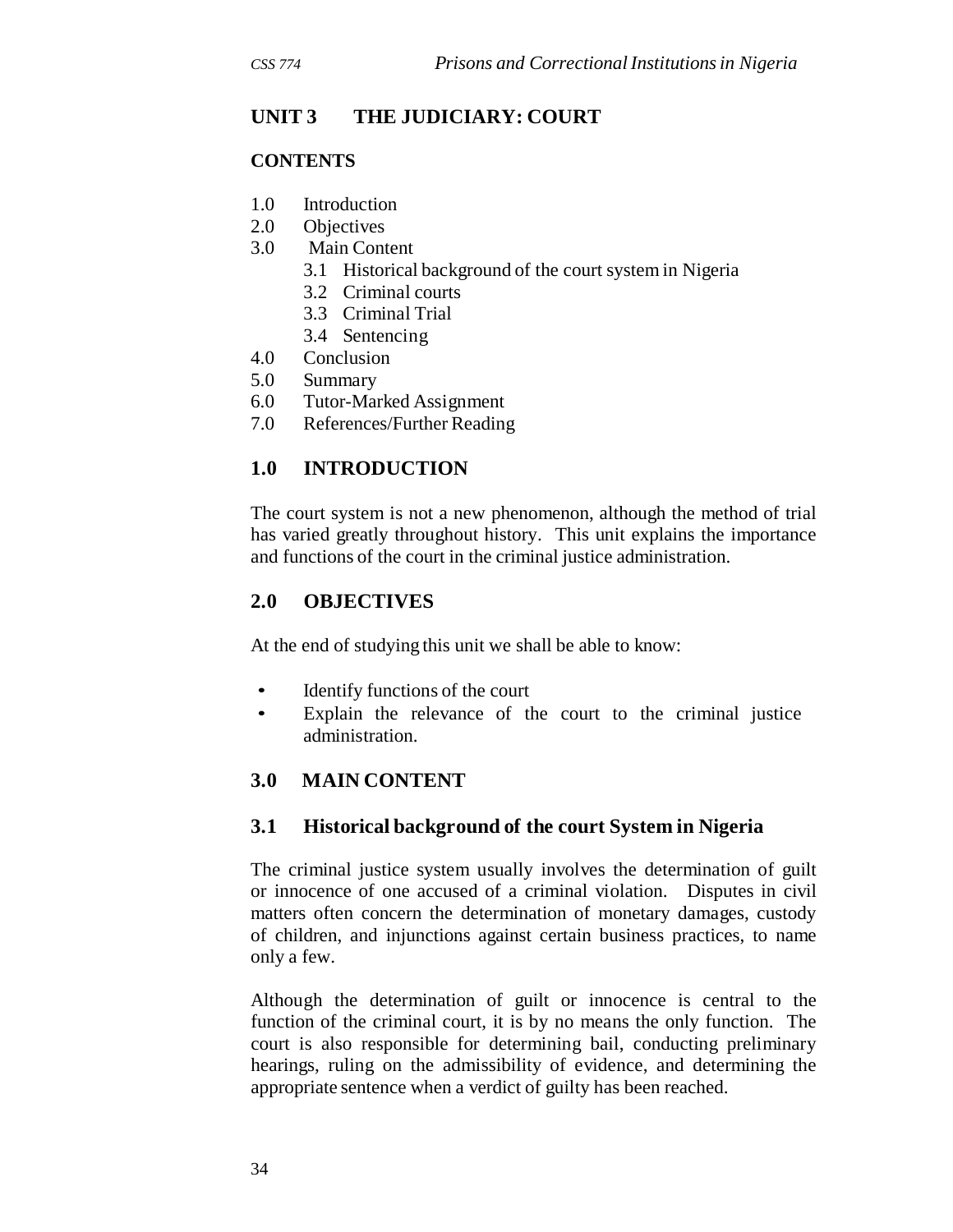One of the major responsibilities of the court is to ensure impartiality in the criminal justice system. This goal is achieved by using neutral bodies as decision makers (judges and juries) and by allowing both the prosecution and the defence to present their arguments in open court. The court operates under formal rules of procedure to guarantee objectivity.

# **3.2 Criminal Court**

In the triangular relationship of the criminal justice system, the second most prominent component is the criminal court. A court has been defined as "an agency set up by government to define and apply the law, to order its enforcement, and to settle disputed points on which individuals or groups do not agree". Criminal courts play a pivotal role in the criminal justice system. The adjudication of cases in which there are reasonable cause to believe that an accused person has violated a specific law or laws is a basic role of criminal courts. When a crime is committed, formal action must be channeled through the courts. It is only the courts that determine the guilt or innocence of the accused person and the decisions of the courts have important consequences for the other components of the criminal justice system. A person who violates the criminal law is brought before the court, and provided with a trial in the court, and this is followed through with the disposition or judgement made by the court accordingly.

Criminal courts have a very important symbolic role. As the symbols of justice, depicted by the justice scale, the public sees the courts as the platform for fairness and impartiality. Courts are impartial to the extent that they allow each side the opportunity to present its case. Courts provide the platform for resolving disputes through the application of the law, although not all disputes are brought before them. In resolving disputes, criminal courts must enjoy judicial independence, free from outside pressures, and judging their cases dispassionately, most especially because citizens perceive them as the guarantors of their fundamental rights. A very important characteristic of the courts is the fact that they have asserted the right to be authoritative interpreters of the constitution.

The main actors of the criminal courts are the accused, Dambazau (1999:103). The person accused of a crime is charged and brought to plead; the police, who are also regular users because they always appear to present charges be filed against suspects, sometimes to prosecute, to testify at hearings and to serve as witness during trials; the judge or jury, who listens to the charges, analyze the facts as they relate to the law, and determines guilt or innocence; the prosecution; who represents the state and carries the burden of proving the case beyond reasonable doubt in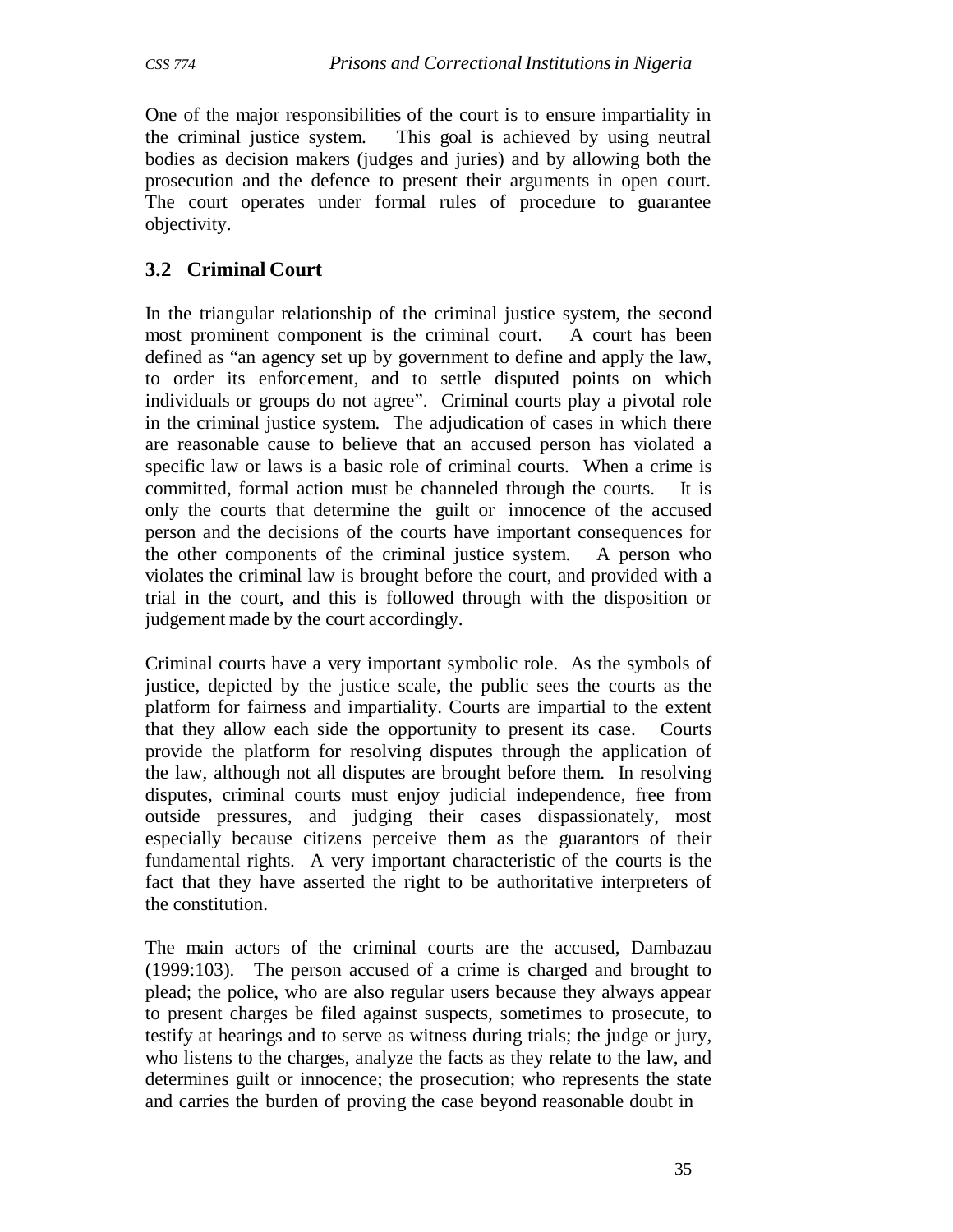order to earn the accused conviction; and the defence who represents the accused and rebut the case presented by the prosecution in order to earn the accused discharge and acquittal.

The accused is the centre of attraction in the criminal court. He is sandwiched between the prosecutor and the defence in a battle of two differing parties, while the judge, as a neutral arbitrator focuses his attention on the scores emanating from the battle in order to take a farreaching decision likely to have tremendous negative or positive impact on the accused. This is clearly the process in the adversary system. This system provides an important safeguard in the criminal court process, because it provides a forum for testing evidence. Both the prosecution and the defence will usually approach "the facts from entirely different perspectives and objectives; they will uncover more truth than would investigators, however industrious and objective, seeking to compose a unified picture of what had occurred." Again both the prosecution and the defence are provided with the opportunity to cross-examine witnesses to establish their truthfulness, to probe for possible biases and to test what witnesses actually know, not what they think they know.

The judge who is the chief administrative officer of the court is another major actor. He is in charge of proceedings and he makes decisions as to all questions of law. The prominence and prestige of the judge is depicted by the fact that "when judges enter a court room, everyone rises, when they speak, others listen". The judge serves as umpire between the two sides in a conflict. To assist him are the police who are deployed to carry out court-related duties, such as preserving order in the court room under the direction of the judge, and also call court into session, handle the security and confinement of suspects or prisoners. The police officer carrying out such functions is called the bailiff. The court clerk handles the clerical or stenographic duties for the court. He prepares and maintains court records, and also serves as the custodian of fines and filing fees.

The court reporter is the stenographer who takes down transcript motions and comments of witnesses and participants in a trial.

The defense argues for the innocence of the accused. He ensures that the rights of the accused are not tampered with.

### **3.3 Criminal Trial**

Prosecution is a criminal action or proceeding instituted and carried out in the name of the state or government before a competent criminal court with the purpose of reaching a court determination of the guilt or innocence of the accused (Dambazau, 1999:106).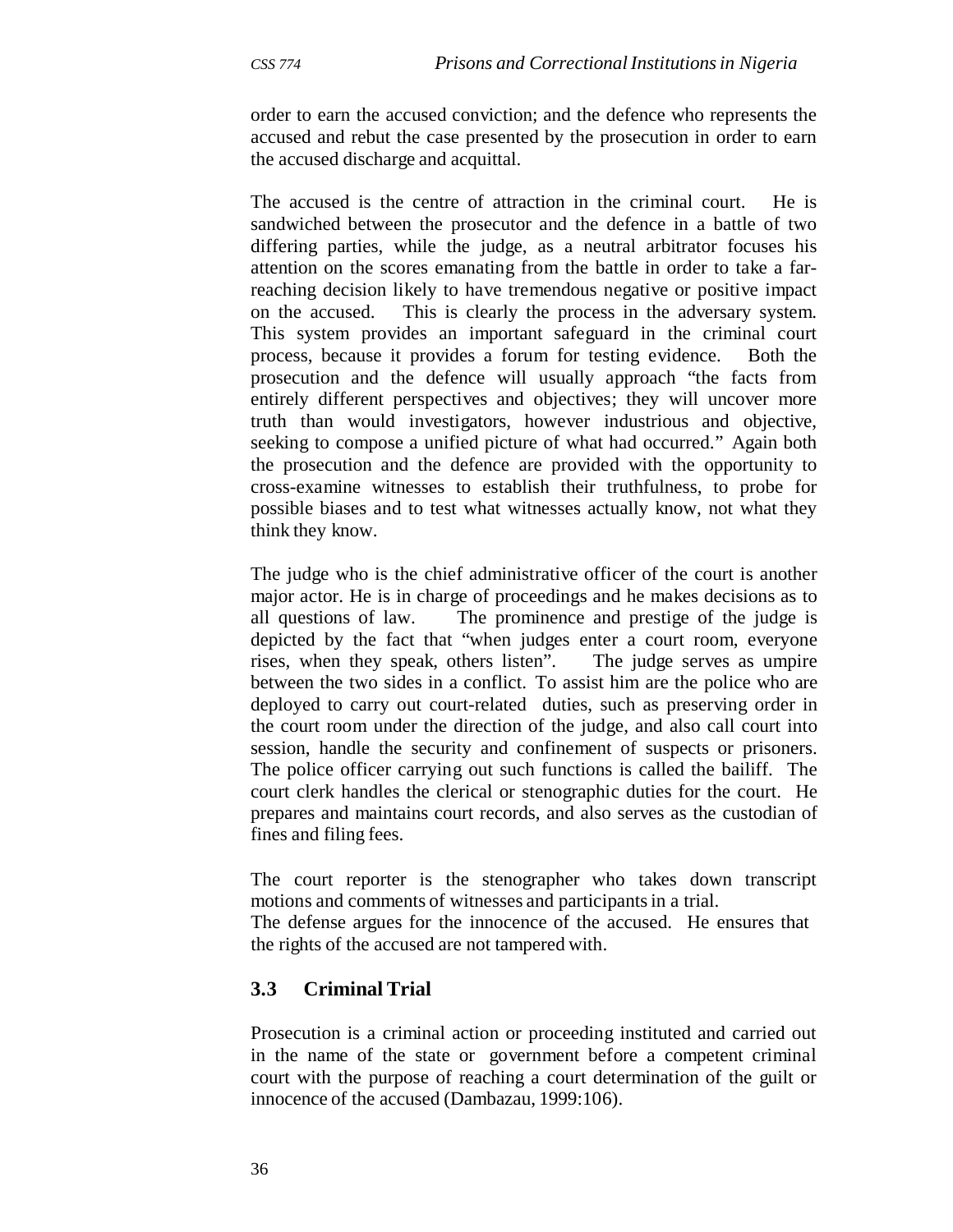A trial is defined as an adversary proceeding with the rules of evidence resembling rule of a game, and the judge as an impartial umpire. In the criminal justice process, the trial attracts the most public attention. It is the most significant part of the criminal justice system, and according to Kaplan, it is the balance wheel of the entire process.

The trial consists mainly of the presentation of evidence by both the prosecution and defence arguing their cases, while judges use a balancing test in order to arrive at their decisions. Evidence consists of legal proofs presented to the court in the form of witnesses, records, documents, objects, and other means, for the purpose of influencing the opinions of the judge or jury toward the case of the prosecution or defence.

There are four major types of evidence: real evidence, i.e. objects of any kind, such as weapons, clothes, fingerprints, etc; testimony evidence, i.e. statements of competent witnesses; direct evidence, i.e. observations of eye witnesses; ad circumstantial evidence, i.e. defined as any fact from the existence of which the judge or jury may inform the existence of a fact in issue; that is, any information which tends to prove or disprove a fact in issue. For evidence to be valid in court, it has to be logically relevant and material, that is, it must relate to the crime charge or has a legitimate and effective bearing on the decision of the case; and it must be competent, that is not evidence supplied by incompetent persons, such as the insane. The rule of evidence excludes hearsay evidence, that is, knowledge or information which a witness acquires second-hand. The reasons being that the admissibility of such evidences could deny the accused the rights to confrontations through cross-examinations of actual witnesses.

### **3.4 Sentencing**

This is the final adjudication of the criminal justice system. At the end of trials and the announcement of the verdict, sentences are imposed on the guilty. It is therefore the hearing which imposes criminal sanction or punishment on the person convicted of crime. While the public expects that a convicted criminal should be punished, the accused knows, if convicted, that the end of the process he goes through is the punishment he gets. Only judges have the authority to impose sentences, and this is the basis of judicial discretion. Sentencing is regarded as the responsibility of the judge, and perhaps nowhere else in legal proceedings is the power of the judge more evident.

The discretion of judges on sentencing reflects the belief that sentences should be individualized, and that punishment should fit the criminal,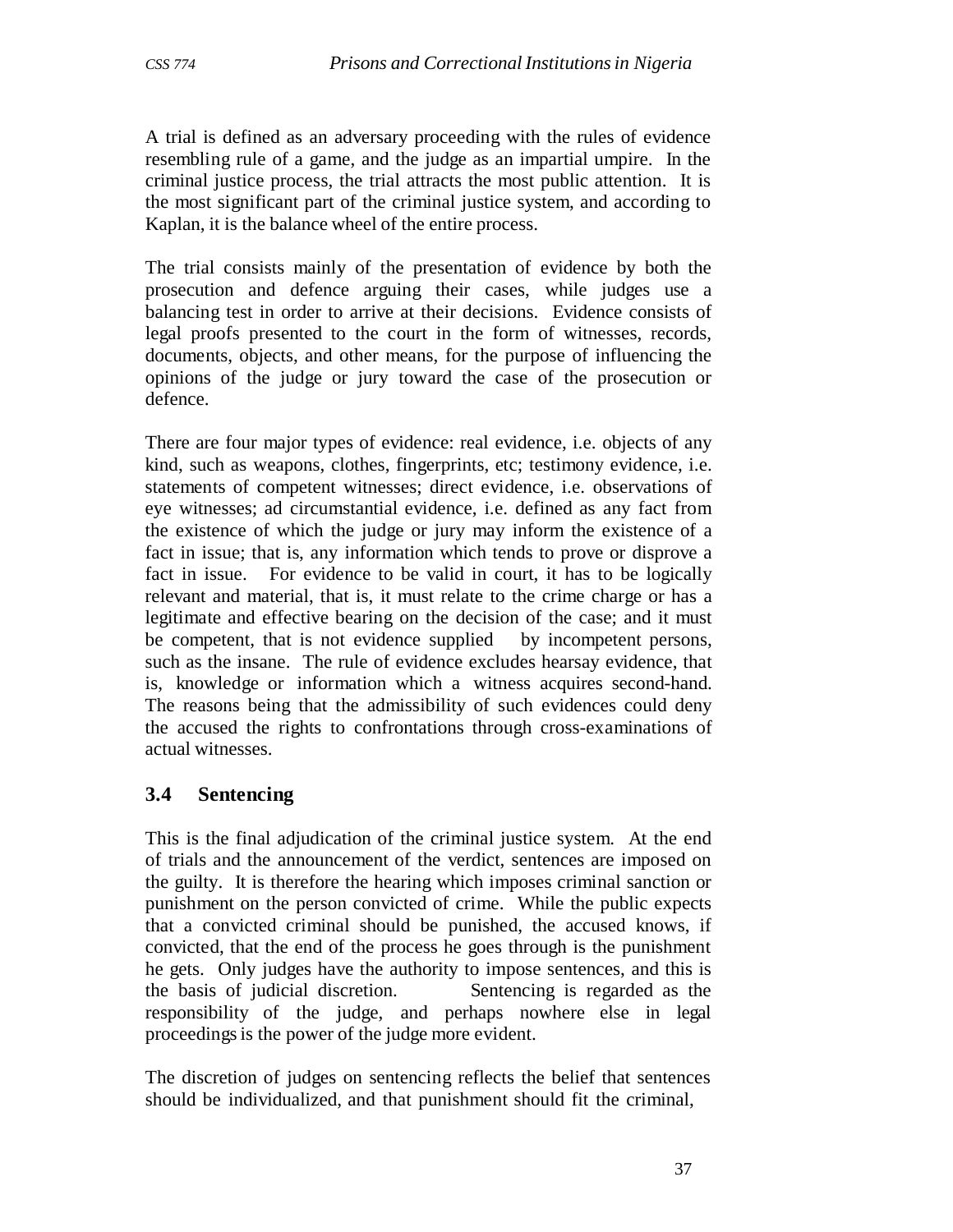going by the positivist school of criminology. Judges can pass sentences ranging from death to imprisonment through to fine. Sentences of imprisonment can run concurrently or consecutively and may have the options of fine or community service, depending on the severity or otherwise of the case.

Statutory provisions may provide various ways of checking judicial discretion in sentencing. The law, for example, may state that a person convicted of a particular crime must be imprisoned for a specific number of years, or must be given life imprisonment, or even death. Furthermore, the law may specify that a particular offence calls for a minimum period of time the offender must spend in prison before he can be considered for parole, in a system in which parole exists or a maximum period of time beyond which the convict cannot be imprisoned. The law may also insist that a person convicted of several crimes at one trial must serve consecutive or concurrent sentences.

Consecutive sentences are those served one after the other, if Obi has been convicted for offences 1, 2 and 3 and he is sentenced to three years on each count to be served consecutively, he is therefore to serve nine years of prison sentence. If on the other hand, Obi is to serve the sentences concurrently, he is to serve for three years only. Therefore sentences are concurrent if they are ordered to be served simultaneously.

### **4.0 CONCLUSION**

In the criminal justice administration, the judiciary plays an indispensable role. It determines the fate of the criminals or suspects and without it the triangular structure of the CJA will not be complete.

### **5.0 SUMMARY**

The judiciary is central in the operations of the police and prison. It plays a very important middle role of collecting from the police and giving to the prison.

### **6.0 TUTOR-MARKED ASSIGNMENT**

In the criminal justice system, why must the Judiciary be taken seriously?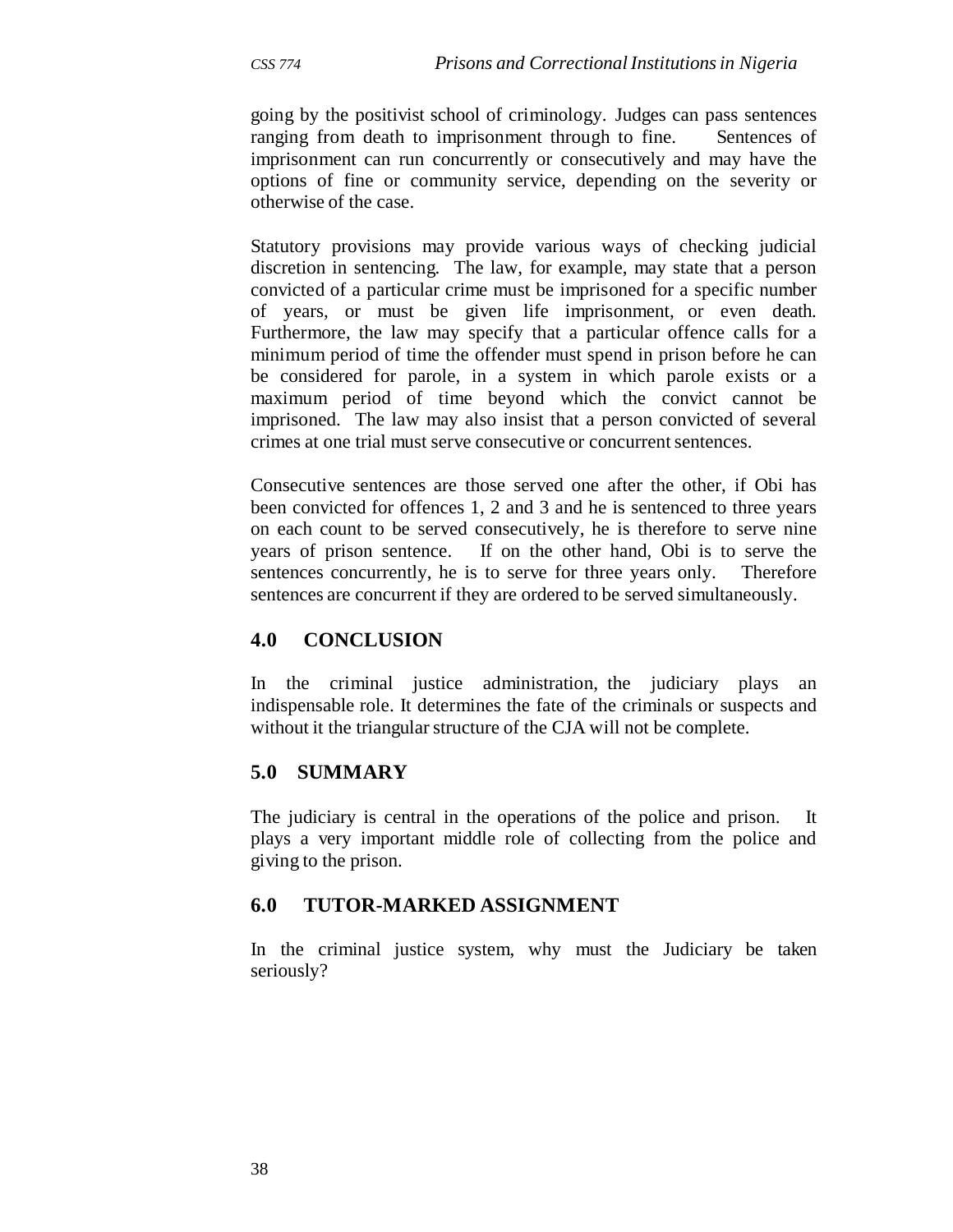## **7.0 REFERENCES/FURTHER READING**

- Dambazau, A.B. (1999). *Criminology and Criminal Justice.* Kaduna: Nigerian Defence Academy Press.
- Cox, Steven M. et al. (1989). *The Criminal Justice Network: An Introduction.* Second Edition. **U.S.A.:** WM.C. Brown Publishers.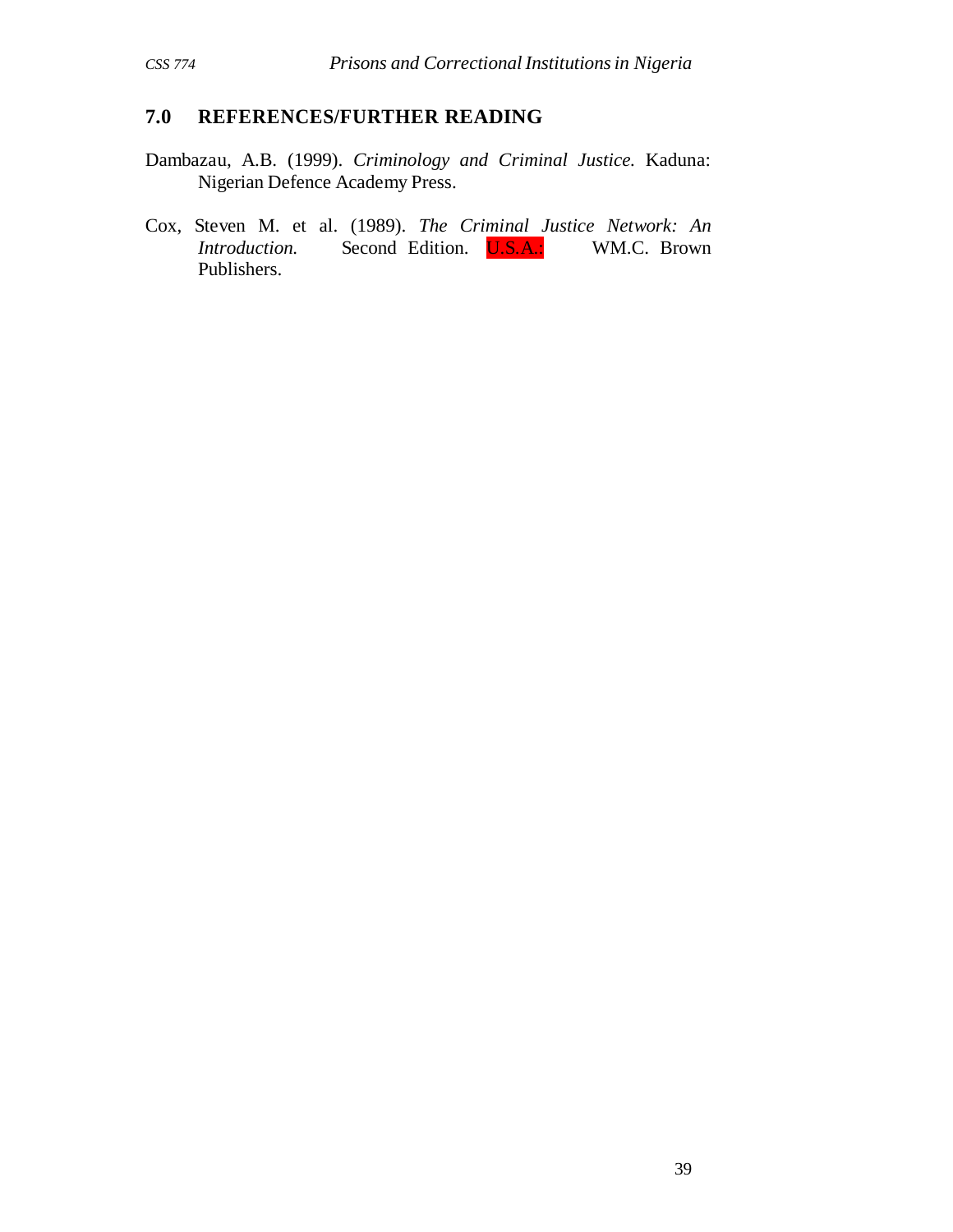### **UNIT 4 CRIMINAL JUSTICE ADMINISTRATION: PRISON**

#### **CONTENTS**

- 1.0 Introduction
- 2.0 Objectives
- 3.0 Main Content
	- 3.1 Meaning of Prison
	- 3.2 Functions of the Prison
	- 3.3 Punishment
	- 3.4 Types of Prison
- 4.0 Conclusion
- 5.0 Summary
- 6.0 Tutor-Marked Assignment
- 7.0 References/Further Reading

#### **1.0 INTRODUCTION**

Prisons are institutions meant for long-term incarceration of offenders and hence they are very important in the criminal justice system. It also complements other roles played by the police, Judiciary and the legislature who work in concert. It is the receptacle for the other arms of the criminal justice system.

### **2.0 OBJECTIVES**

At the end of this unit, we shall be able to:

- Understand the role prisons play in the system.
- Understand the meaning of capital punishment, and
- Identify, the types of prison that are in existence (especially in Nigeria)

### **3.0 MAIN CONTENT**

#### **3.1 Meaning of Prison**

A prison can be described as a place where offenders are kept as punishment for crimes committed. It also serves as a place where persons are kept while awaiting trial (Opara 1998). Being kept in prison is to serve as reformation and not for punishment. What constitutes sufficient punishment is the confinement, which entails deprivation of many things such as privacy, movement, uninterrupted control of personal belongings, sexual relationship and a host of other life pleasures.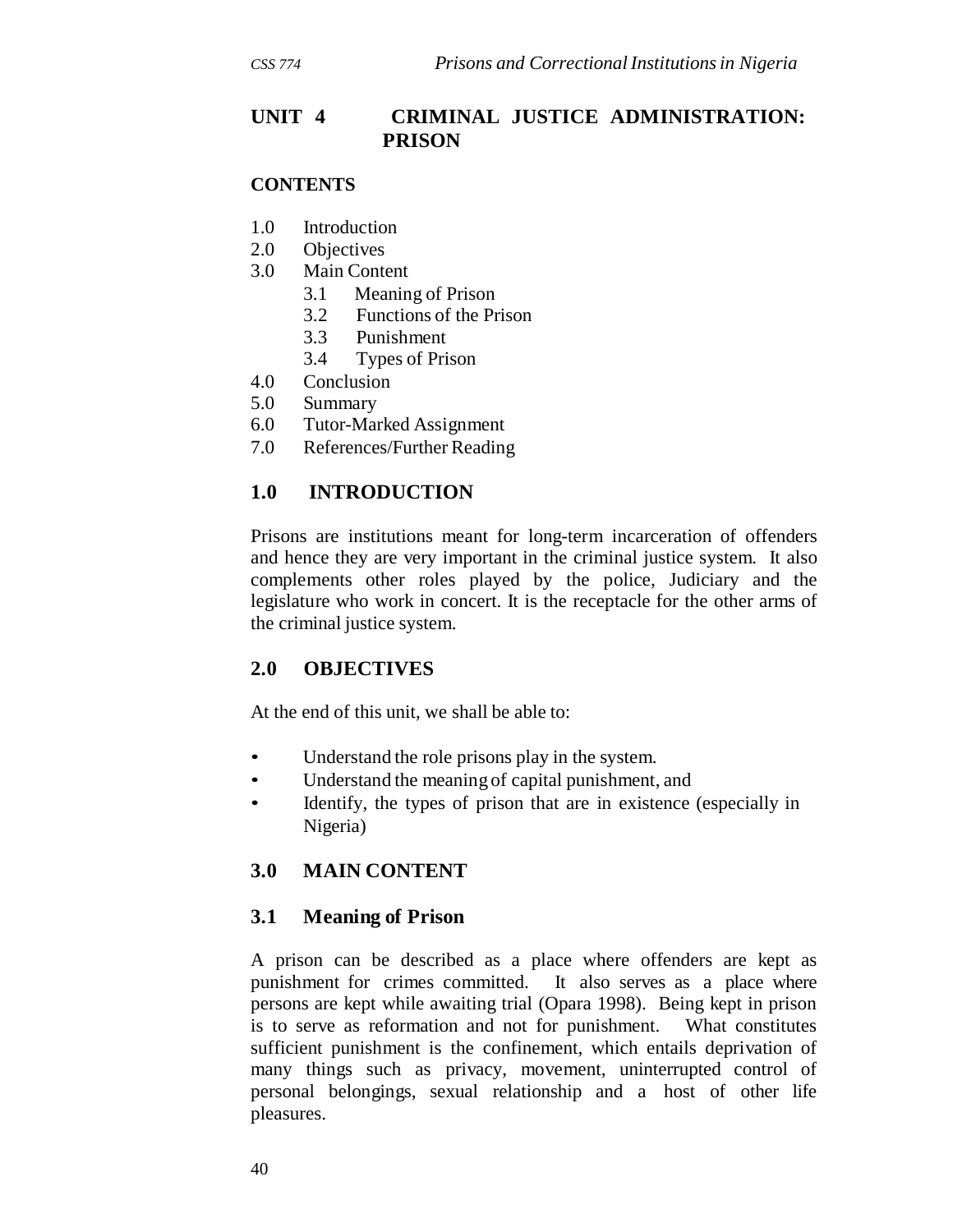As defined by law, a prison is a place delimited and declared as such by the law of the state and created to ensure restraint and custody of individuals, accused or convicted of violating the criminal law of the state.

Imprisonment, according to Foucault in Cox and Wade (1989), is a penalty par excellence in a society in which liberty is a good which belongs to all in the same way and to which each individual is attached. The deprivation of liberty belonging to a person is a fundamental constitutional issue because liberty is the basis of existence itself. The prison is therefore the main avenue for making individuals pay for their crimes against society. The prison, Foucault further observed in Cox and Wade (1989), is the clearest, simplest, most equitable of penalties, because it makes possible to quantify the penalty exactly according to the variable of time.

The idea of the prison itself is the isolation of the offender from the rest of the society. He is isolated from the external world and from anything which motivates or facilitates his criminal acts.

## **3.2 Functions of the Prisons**

Steven M. et al (1989:209) opined that criminal justice is best viewed as a network is apparent. Funds used to build prisons and jails must be appropriated from the public, and prisoners who are released into society must be reintegrated if rehabilitation is one of our goals. Financial support for alternatives to incarceration also comes from the public.

**Reformation:** a significant development in the history of corrections was reached in the late eighteenth and early nineteenth centuries, often referred to as the "age of enlightenment". Efforts by Montesquieu, Voltaire, Baccaria, Bentham and Howard were instrumental in bringing reform to the harsh penal philosophy that had existed prior to this period. These individuals and others were concerned with human rights and limiting the coercive power of the state, Cox and Wade (1989).

Reformation means making the offender better by trying to change his delinquent behaviours. It means infusing in him the will to refrain from criminal behaviour.

Article 59 of the United Nations on minimum standard rules for the treatment of offenders states:

To this end (Reformation) the institution should seek to utilize all the remedial, educational, moral, spiritual, and other forces and forms of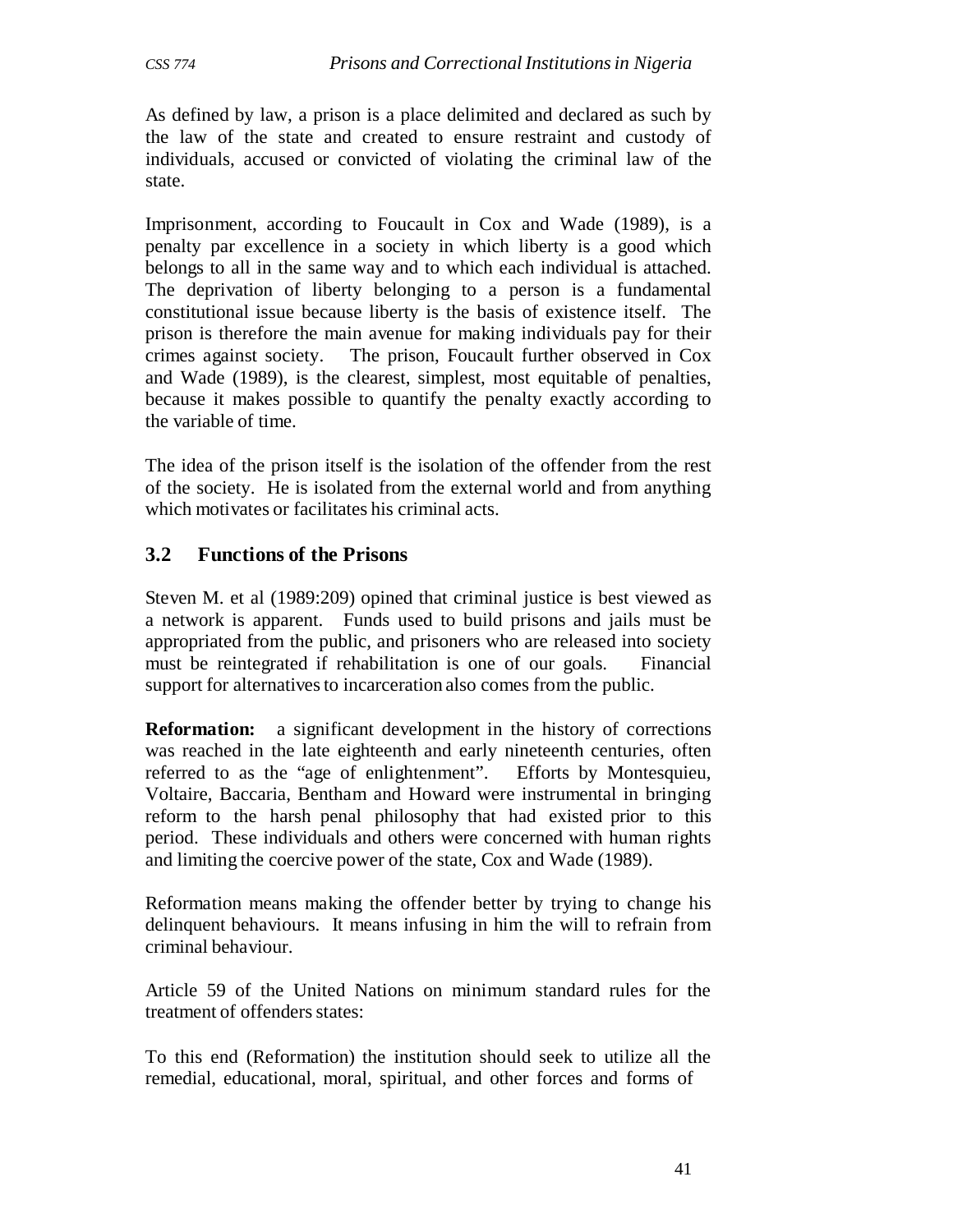assistance, which are appropriate and available and should seek to apply them according to the individual treatment needs of the prisoner*.*

**Rehabilitation**: By this is meant bringing the offender to normal life. To rehabilitate an individual, he must be "straightened out" deep within his own personality. He maintains that the rehabilitative activities of the modern prison generally have been of two kinds: (a) Psychological or psychiatric treatment. (b) Educational or vocational programmes.

**Security:** The Nigerian Prison Service among other things plays an important role in the security of this nation, especially in the area of internal security. Among its functions towards the reformation and rehabilitation of inmates, Nigerian Prisons Service keeps safe custody of inmates.

**Discipline and Disciplinary Action:** By discipline is meant training that is expected to produce a specified character or pattern of behaviour which will lead to moral and mental improvement. It also includes pattern of behaviour that will lead to adherence to approved rules of the society.

Discipline and disciplinary actions must stay in penal institutions until further researches produce the other alternatives.

**Education:** The welfare branch of the prisons supervises adult education in the prisons. Literate prisoners are engaged or used to impart knowledge to other. Many prisoners have passed First School Leaving Certificate (FSLC) or GCE in the prisons. Particular emphasis is placed on study groups and the creative arts such as music, drama and literature. These help inmates to avoid mental stagnation and open a world of knowledge. It is in this direction that the National Open University of Nigeria is reaching out to the Nigerian Prison service by taking education into the walls of the prisons; the Maximum Security Prison, Kirikiri, Lagos is the first venue of a special study centre for the prisoners.

**Medical Treatment:** When a prisoner falls sick, he should be sent to the hospital for proper treatment. Again, there should be special psychiatric treatment for those marked "for observation" who may be psychopathic. This is to discover possible unconscious motivations to the criminal's behaviour. Criminologists believe that some crimes are mere substitute response, some form of symbolic release of repressed feelings that have come up again in overt form like committing a crime. This is according to Sigmund Freud's the theory of psychoanalysis.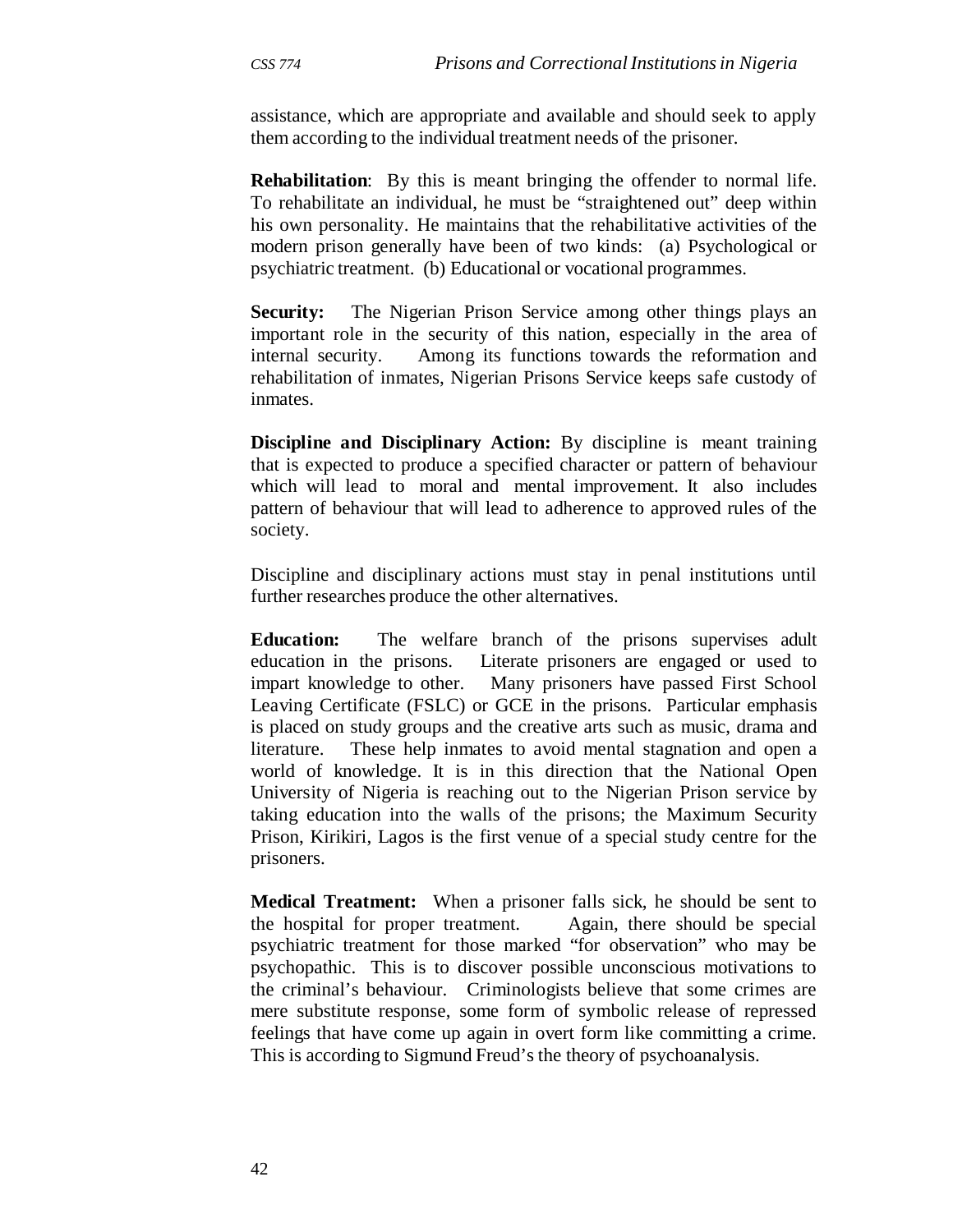**Religious Instructions:** This has a pacifying effect on prisoners and leads to moral rearmament. The law of Nigeria provides for the services of a Chaplain of each denomination – Christians and Moslems in every prison. Services are held for various denominations on Sundays for Christians and Fridays for Muslims. They are conducted to cater for the spiritual wellbeing of inmates. Pastoral work is very important in the reformation of prisoners and are always encouraged.

### **3.3 Punishment**

Punishment varies in intensity, mode, style, and extent. What determines the type of punishment depends on the nature of the crime and the criminal, the status of the victim and the extent of his victimization, and the feelings of the society towards the crime committed. These factors are relevant, more often than not, in combination rather than in exclusive isolation of one another. Most statistics books provide punishments for criminals ranging from death, through imprisonment, fine and suspended sentence.

Steven M. Cox et al (1989:217) observe that no issue in criminal justice has generated as much debate as capital punishment. Capital punishment is the ultimate sanction, the most symbolic reminder of the state's power to punish its citizens. Although the practice is perhaps as old as human life, it has been particularly controversial in the past three hundred years, and the debate has been revived in the past quarter of the last century as a result of several heinous and spectacular crimes.

Capital punishment, an execution in the name of the state, is one of the most ancient forms of punishment. Early legal codes, such as those of Hammurabi, the Greeks and the Romans provided for the death penalty upon conviction for a wide range of offences. In more recent times, the practice of banishment was sometimes equivalent to capital punishment. Convicted offenders are forced into the wilderness with very little chance of survival.

**Death Penalty Arguments:** There are basically five issues involved in the controversy surrounding capital punishment:

- 1. Does capital punishment violate constitutional protections against cruel and unusual punishment?
- 2. Is capital punishment economical?
- 3. What is the likelihood that an innocent person will be executed?
- 4. Does it meet the objectives of punishment previously stated?
- 5. Is it supported by the public?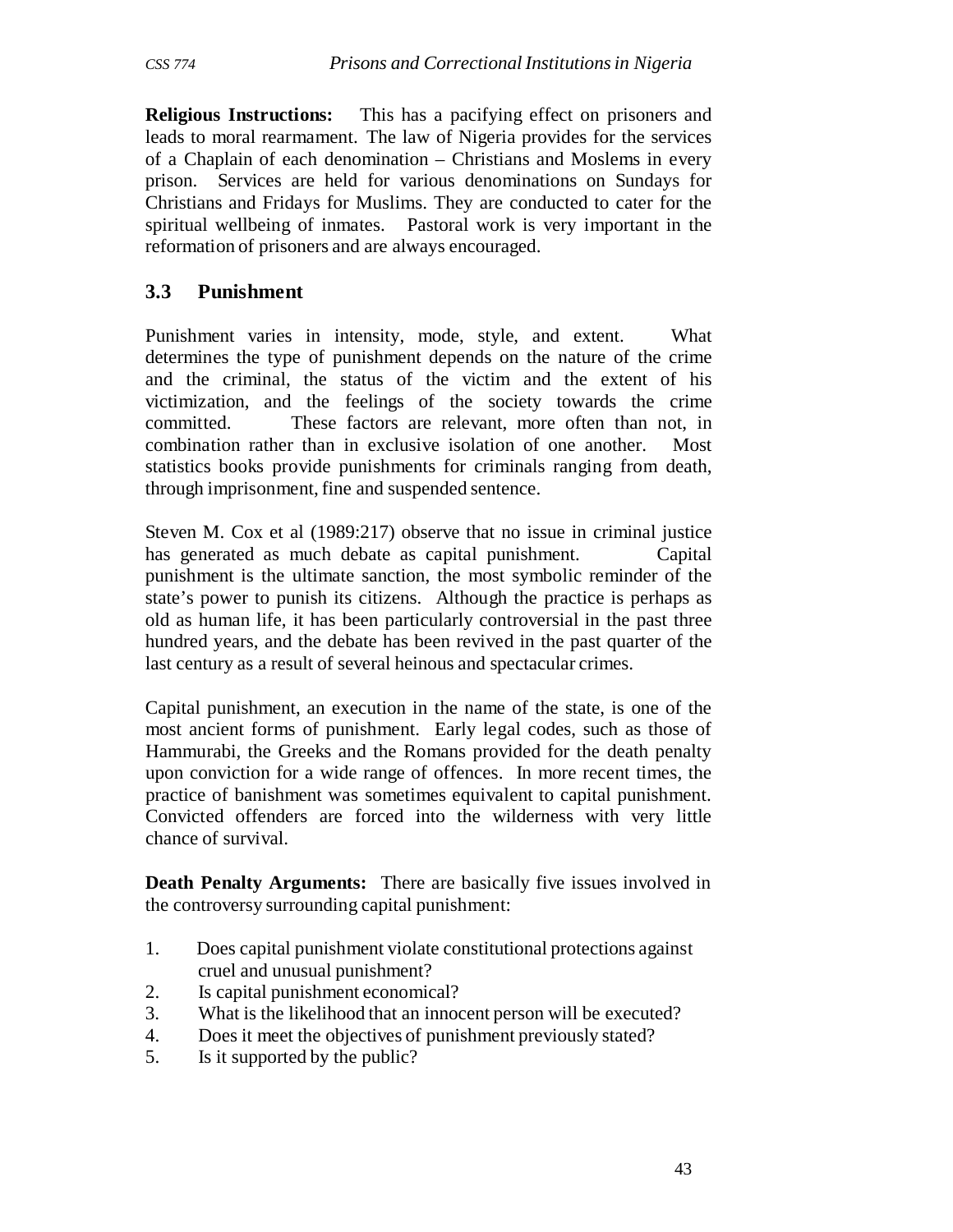Historically, the death penalty can be traced to the Lex Talionis doctrine of "eye for an eye". The punishment of death in eighteenth century Europe, for example, was not simply the withdrawal of life, but it was marked by the infliction of graduated pain on the body of the condemned by torture (Dambazau, 1999:250). In order for punishment to be torture, according to Foucault, it must obey two major principal criteria. First, it must produce certain degree of pain, a calculated graduation of pain. It is the act of maintaining life in pain in such a way that death is subdivided into a "thousand deaths", whereby the production of pain is regulated in terms of its intensity, quality, and duration.

### **3.4 Types of Prisons in Nigeria**

In Nigeria, there are types of prisons that exist; they are:

**Convict Prisons:** These are the highest categories of prisons; they receive offenders of all types. These include, long term or short term prisoners, including lifers and condemned prisoners. They also house awaiting trial of all classes.

Those of them gazetted as asylums also receive lunatics e.g. Enugu, Jos, Port Harcourt, Warri and Lagos. But the trend nowadays is for all prisons to have a certain section set aside, within the prison yard for the treatment of lunatics irrespective of whether it is gazetted or not.

Some convict prisons have dogs specially trained to reinforce security and arrest escapees. The system of convict prisons receiving all types of prisoners has created some intractable problems of treatment of offenders in a situation where hardened criminals mix freely with first offenders (star prisoners) in the working gangs and during recreation. Executions are carried out in convict prisons. They are headed by senior officers from the rank of Assistant Controllers of Prisons and above.

**Provincial Prisons:** These are prisons where offenders serve sentences of two years and above and such prisons can accommodate between 150-200 inmates. They are usually headed by Chief Superintendents of Prisons (CSPs) or Superintendents (SP).

**Divisional Prisons:** These are prisons where offenders serving sentences of two years and under are institutionalized or incarcerated. Such prisons have the capacity to accommodate not more than 150 inmates. Okigwe Prison in Imo State is a typical example.

**Open Prisons:** As the name implies, this type of prison is not walled. It is open. There is only one such prison in Nigeria – at Kakuri– a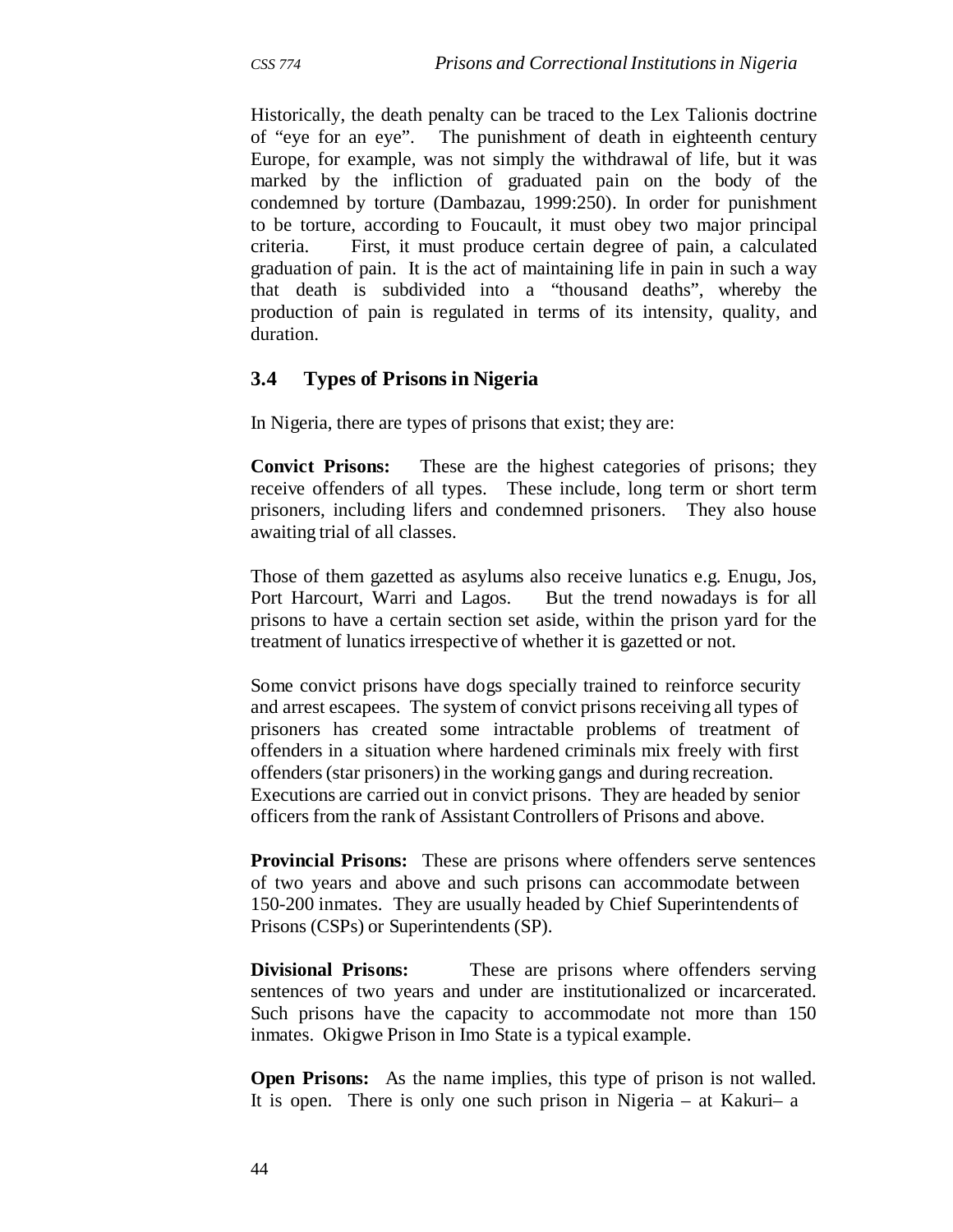village about eight kilometers from Kaduna. An open prison is planned for first offenders that show promise of social adjustment to community standards. It has minimum security and looks like a college campus. It means that any prisoner that wished to escape can conveniently do so; yet escapees are very rare because the prison authorities know the type of prisoners they send there.

All inmates of Kakuri open prison have served at least six months in a more secured prison before being transferred on recommendation. Prisoners who committed such offences like murder, arson, sex offences, counterfeiting, robbery, house breaking and escaping from lawful custody are not admitted in this type of prison. Inmates are taught such subjects like book-keeping, typewriting and shorthand, tailoring, weaving, mat-making, sign writing, electronics repairs, etc. Many have passed their first School Leaving Certificate during their term here.

**Lock-Ups**: These are usually located at places having a court of law but no prison. They are therefore intended to hold prisoners serving a sentence of not more than (3) three months. It is also meant for prisoners who have other case pending, such that taking them up and down for their case from far away prisons from the court might have security implications.

**Prison Camps:** Prison camps represent a system of combining reformative policy with the best use of prison industry.

# **4.0 CONCLUSION**

Considering the roles played by the prisons in society, it is justifiable to include the system as a major component of the criminal Justice Administration in the society.

### **5.0 SUMMARY**

Prisons have done much in the area of security, reformation of offenders and rehabilitations. Consequently, society is at the peace when prisoners are corrected and reformed for a more useful life on release from prison.

### **6.0 TUTOR-MARKED ASSIGNMENT**

- 1. Mention and explain three functions of prisons you know.
- 2. Give reasons why prisons should be included in the criminal justice administration.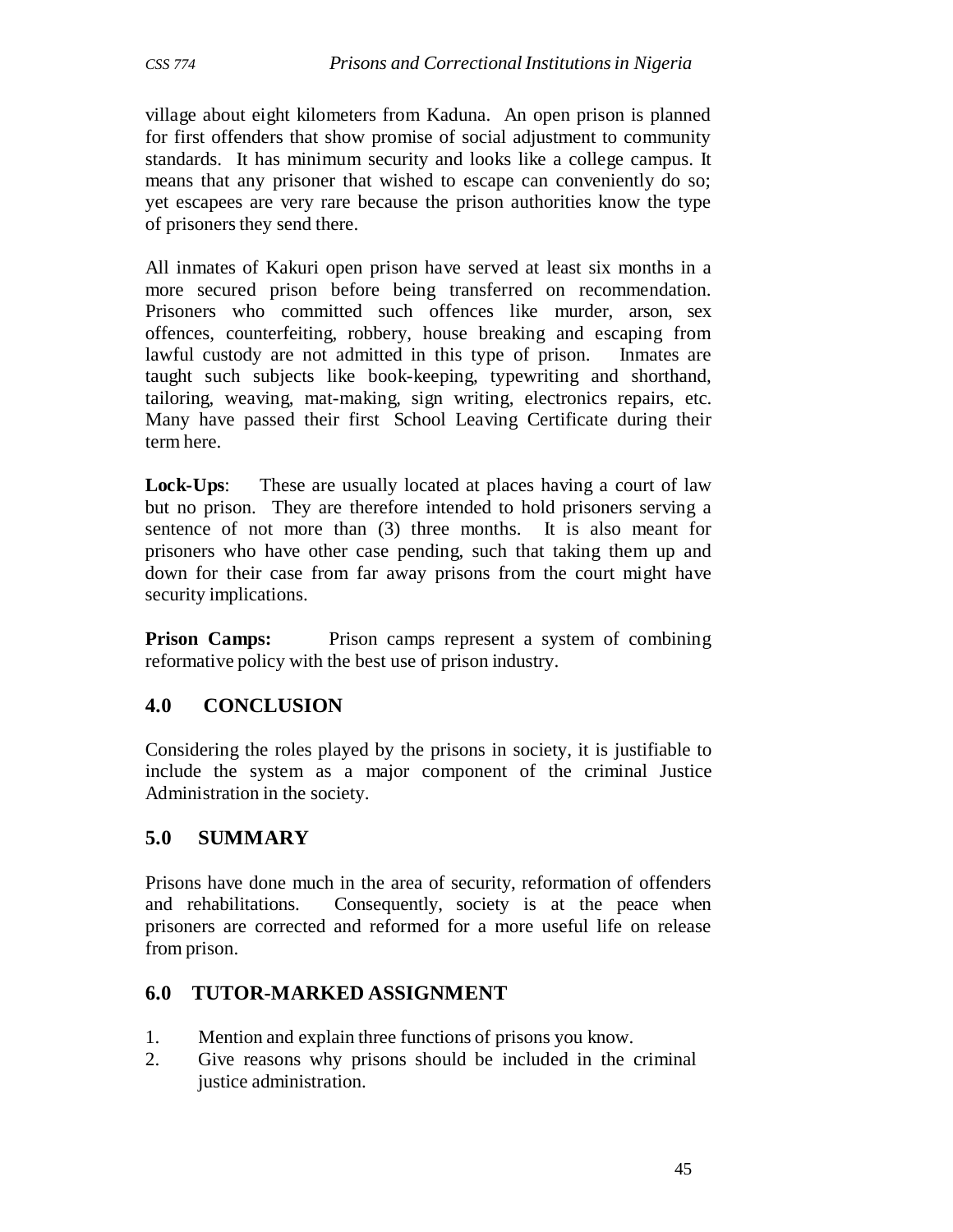#### **7.0 REFERENCES/FURTHER READING**

- Fox, Lionel W. *et al* (1952). *The English Prison and Borstal Systems.* London: Routledge & Kegan Paul.
- Opara, A.I. (1998). *Criminology and Penology.* Owerri: CEL-BEZ & Co. Publishers.
- Dambazau, A.B. (1999). *Criminology and Criminal Justice*. Kaduna: Nigerian Defence Academy Press.
- Cox, Steven M. et al (1989)*. The Criminal Justice Network: An Introduction.* Second Edition. **U.S.A.:** William C. Brown Publishers.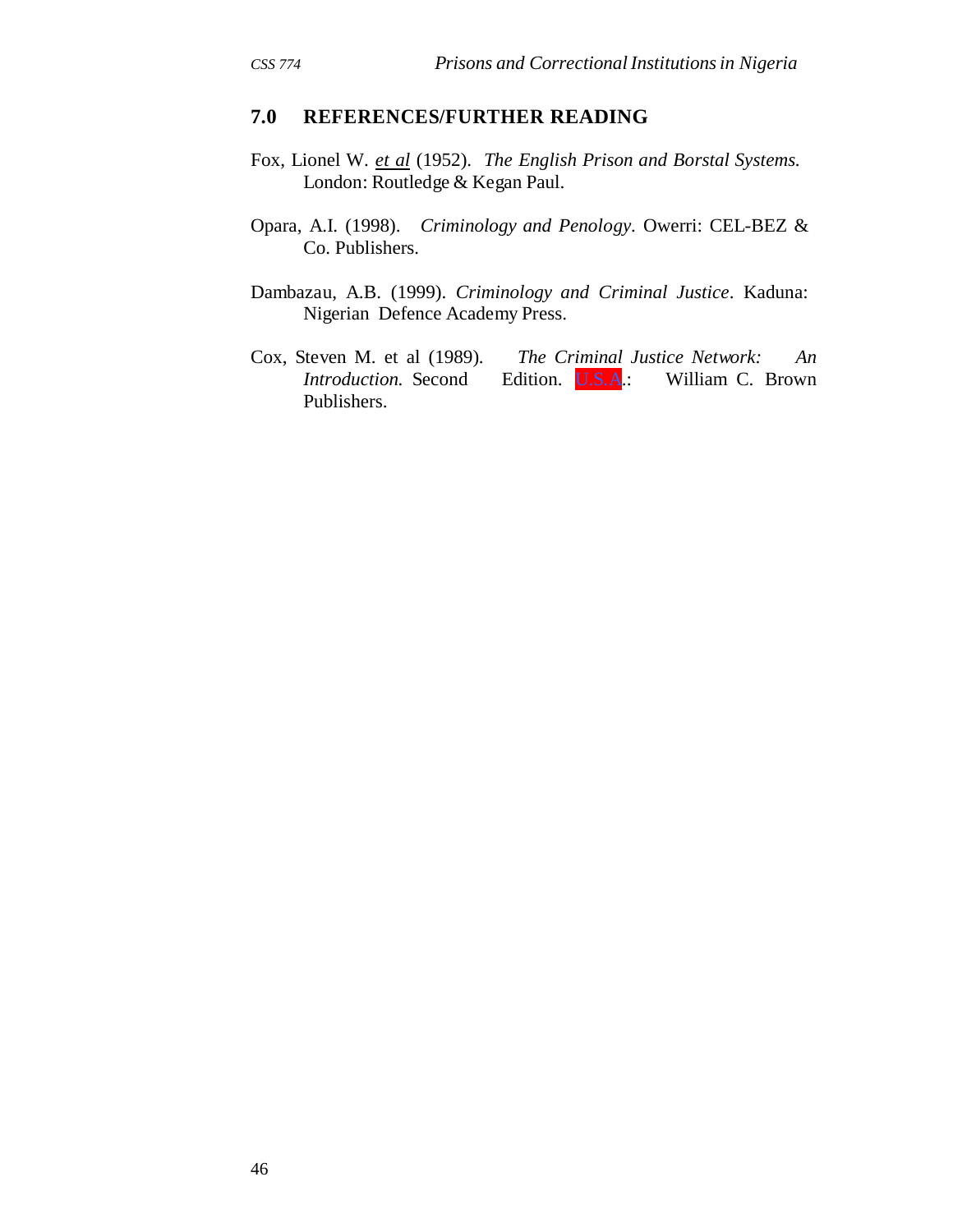# **MODULE 3**

| Unit 1 |                                |  |  |  | Treatment of Offenders – Correctional and Post |  |  |
|--------|--------------------------------|--|--|--|------------------------------------------------|--|--|
|        | <b>Correctional Programmes</b> |  |  |  |                                                |  |  |
|        |                                |  |  |  |                                                |  |  |

- Unit 2 Inmates/Prisoners Types, Classification
- Unit 3 Adjudication of Prisoners
- Unit 4 Execution of Condemned Prisoners

# **UNIT 1 TREATMENT OF OFFENDERS – CORRECTIONAL AND POST CORRECTIONAL PROGRAMMES**

# **CONTENTS**

- 1.0 Introduction
- 2.0 Objectives
- 3.0 Main Content
	- 3.1 The Treatment Orientation
	- 3.2 The Struggle between Custody and Treatment
	- 3.3 Correctional and Post Correctional System
	- 3.4 Security and Control
- 4.0 Conclusion
- 5.0 Summary
- 6.0 Tutor-Marked Assignment
- 7.0 References/Further Reading

# **1.0 INTRODUCTION**

This unit will take us through how prisoners are handled (treated) in the prison. Treatment of prisoners is a very important factor that should be examined as a prelude or complement to the concepts of the rehabilitation and reformation of prison inmates.

# **2.0 OBJECTIVES**

At the end of this unit we shall be able to:

- Enumerate the best ways to treat prisoners
- Understand and discuss the importance of reformation and rehabilitation as key goals of the prison system.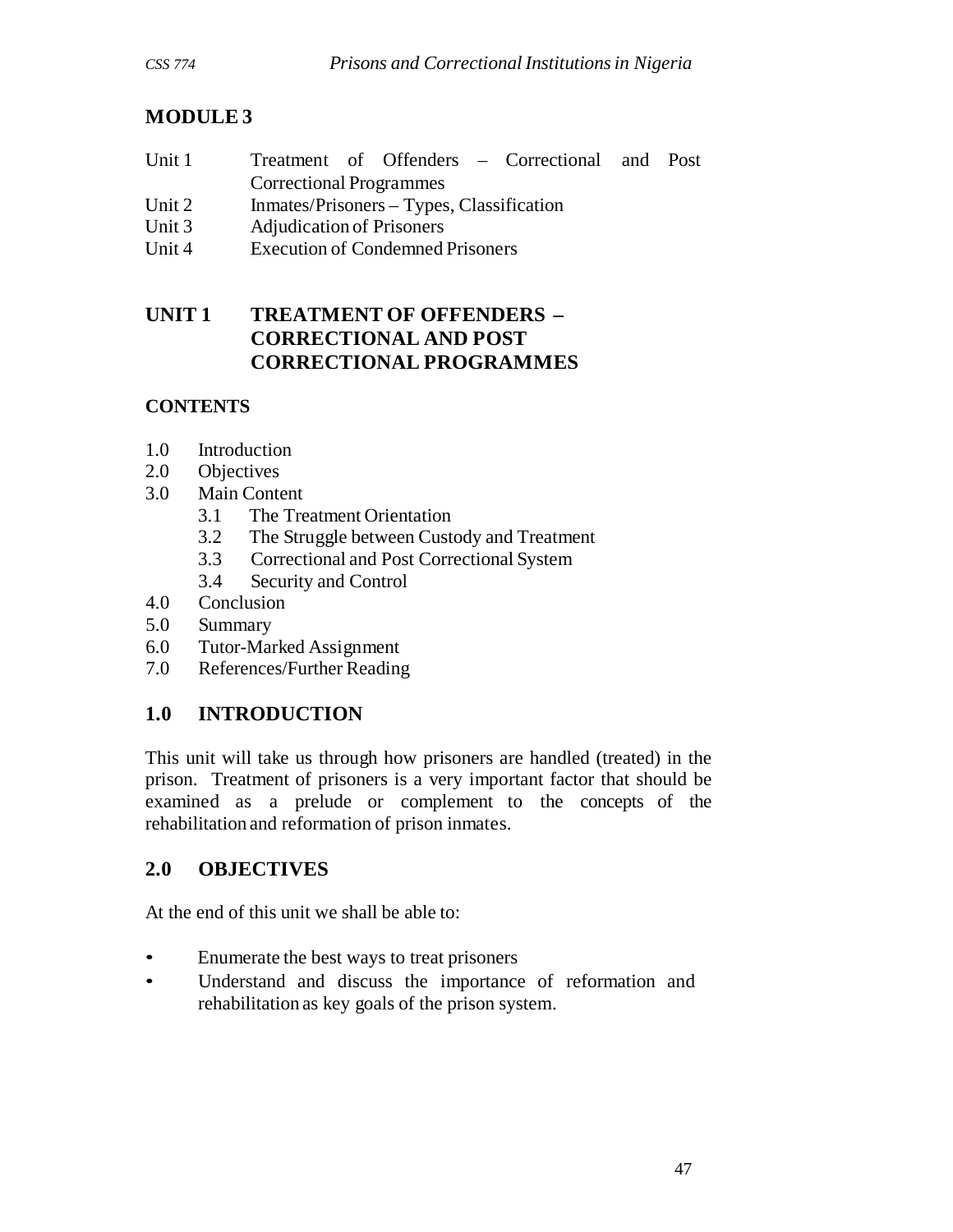### **3.0 MAIN CONTENT**

#### **3.1 The treatment orientation**

The treatment orientation in the prison is divided into two phases: early and late phases. The early orientation was built around the concept of the criminal as an emotionally disturbed or maladjusted individual, and it was a system of individualized responses to his sicknesses. Donald Cressey, in his contrast of the custody and treatment orientations, described the idea of early treatment employees as follows:

The assumption in the treatment prison is that to the fullest extent possible, each role in the organization must be integrated in a system directed at a single goal, rehabilitation of inmates according to their individual needs for treatment. The conception is likely to be that of a "stream of action" in which clients or patients, like raw materials, pass through the prison and have various rehabilitation operations performed on them, each according to his needs. The security and housekeeping activities are at most, a framework. (Fox et al 1952)

In actuality, the treatment orientation almost invariably had to develop within existing prison operations, which had been dominated by the custody approach. So, except for a few typical experiments – usually in very small institutions, perhaps minimum security camps – treatment staff had to share power with custody; this meant that they had to make important concessions when real or imagined matters of custody were involved. It also meant that they developed an ability to live with this dilution of their philosophy and approaches and to continue to operate as if treatment were possible and most important, although, actually, custody had influenced or dominated the decision making. For example, the classification committees referred to earlier and typically included both custody and treatment people. Custody staff prevailed in many decisions, because they could raise the spectre of escape or violence. When they gave in, treatment staff often constructed a therapeutic rationale for the decision.

They participated in this hypocrisy, because they were trying to keep up the appearances of a humane, individualized treatment routine in order to maximize participation on the part of the prisoners. They understood that faith in treatment routines was their cornerstone.

The prison received many highly intelligent, creative, and ambitious individuals, but the low pay, ongoing conflict with custody, and general sluggishness of a prison bureaucracy tended to drive the more talented away. It also stifled the ambitions of the many that remained.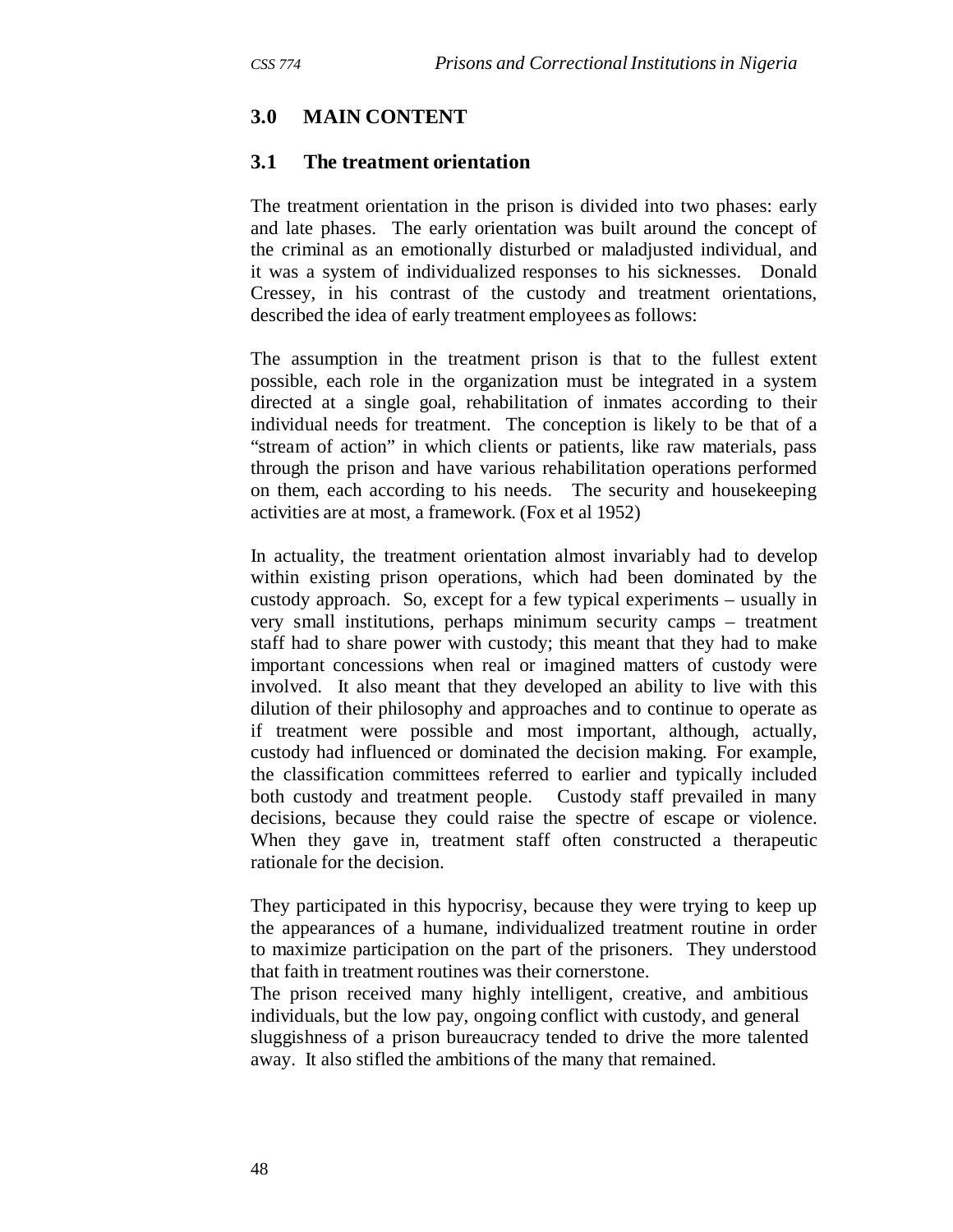### **3.2 The Struggle between Custody and Treatment**

**The American case study:** In the first era of treatment about 1950 to 1965, the conflict between custody and treatment was contained. Custody staff resented the treatment staff, who received most of the accolades and the top jobs in states where rehabilitation was emphasized, such as California, New York, and New Jersey. They also resented the deflation of their values about handling prisoners. In addition, custody – and treatment – oriented staff constantly disagreed in the day-to-day running of the prison. Custody people wanted strict rules backed up by punitive measures; treatment people wanted individualized, discretionary decision making tailored to the particular instance and the individual. Custody people wanted a hierarchy of command and prestige, with distance between prisoners and guards being strictly maintained; treatment people wanted a spread of responsibility, more equal distribution of respect, and close interaction with prisoners.

**The Nigeria case study:** In the Nigerian prison system, warders are trained to play dual role. They are in charge of safe custody of inmates as well as treatment of inmates, though, there are some specialized areas in the field of work. Those specialized staff are those that teach the inmates different types of trades. While these people are busy in the workshop teaching inmates, they cannot at the same time participate in the provision of security in the wilder prison environment.

General duty officers (warders) are those officers who are not specialized in any kind of trade. These people mainly provide security for the outer prison. They man the administration of the prisons at all levels. Apart from character emulation there is nothing else; a prisoner can learn from G.D. (General Duty) officer. It is those tradesmen that teach prisoners different trades for reformation and rehabilitation. Both categories of warders are under one administration and command. If the tradesmen have little or no work in the workshop, they are posted to man beats, thereby partaking in providing security.

### **3.3 Correctional and Post Correctional System**

These are the dominant aspects in modern penal practice. Attention should be paid to this crucial segment. They have not received statutory recognition in the Nigerian Prisons system.

**Reformation:** This means making the offender better by trying to change his delinquent behaviours. It means infusing in him the will to refrain from criminal behaviour. Article 59 of the United Nations Minimum Standard Rules for the treatment of offender's states: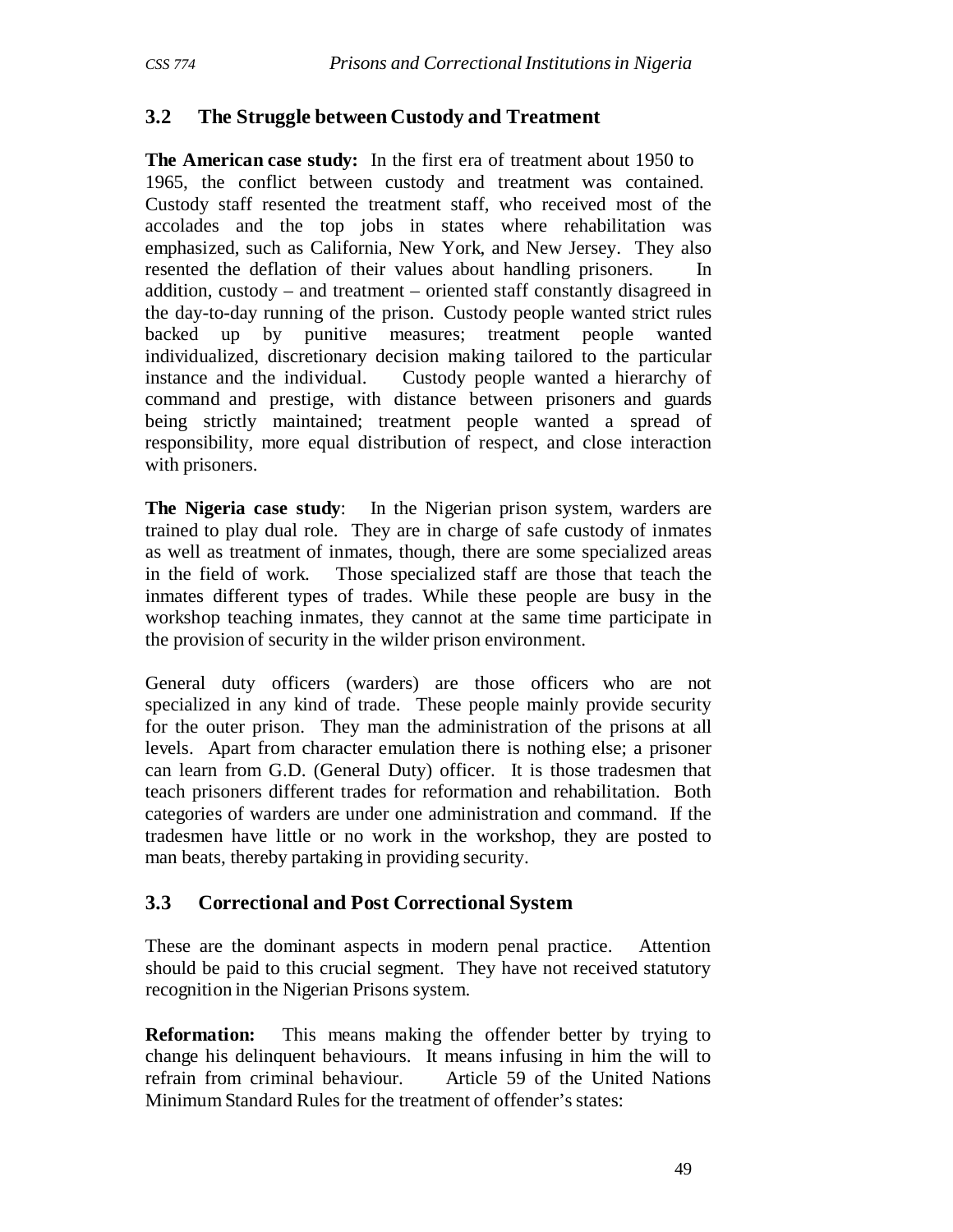To this end (Reformation) the institution should seek to utilize all the remedial, educational, moral, spiritual, and other forces and forms of assistance which are appropriate and available and should seek to apply them according to the individual treatment needs of the prisoners.

**Rehabilitation:** This means bringing the offender to normal life. According to Vold (1958), "to rehabilitate an individual, he must be straightened out deep within his own personality…", he maintains that "the rehabilitative activities of the modern prisons generally have been of two kinds" namely:

- (a) Psychological or psychiatric treatment
- (b) Educational or vocational programmes.

#### **Methods to achieve Reformation and Rehabilitation**

In a paper submitted at the National Conference on the prison system, July 1-5, 1968, in Opara (1998) a contributor mentioned the following seven points as methods to be used to achieve these objectives, viz:

- (1) Discipline and disciplinary action
- (2) Medical treatment
- (3) Staff attitude
- (4) Education
- (5) Industrial Training
- (6) Religious Instructions

#### **Discipline and Disciplinary Action**

By discipline is meant training that is expected to produce a specific character or pattern of behaviour which will lead to moral and mental improvement. It also includes pattern of behaviour that will lead to adherence to approved rules of the society. Chap. 159, Regulation 47 laws of Nigeria, 1958, contains offences against prison discipline and the punishments for their breach. Some criminologists have become skeptical about the efficacy of such punishments like reduction in diet, loss of remission, locking up in solitary or refractory cells, caning, chaining and handcuffing. It is an unenviable task to want to achieve reformation through punishment.

Discipline and disciplinary actions must stay in penal institutions until further researches produce other alternatives.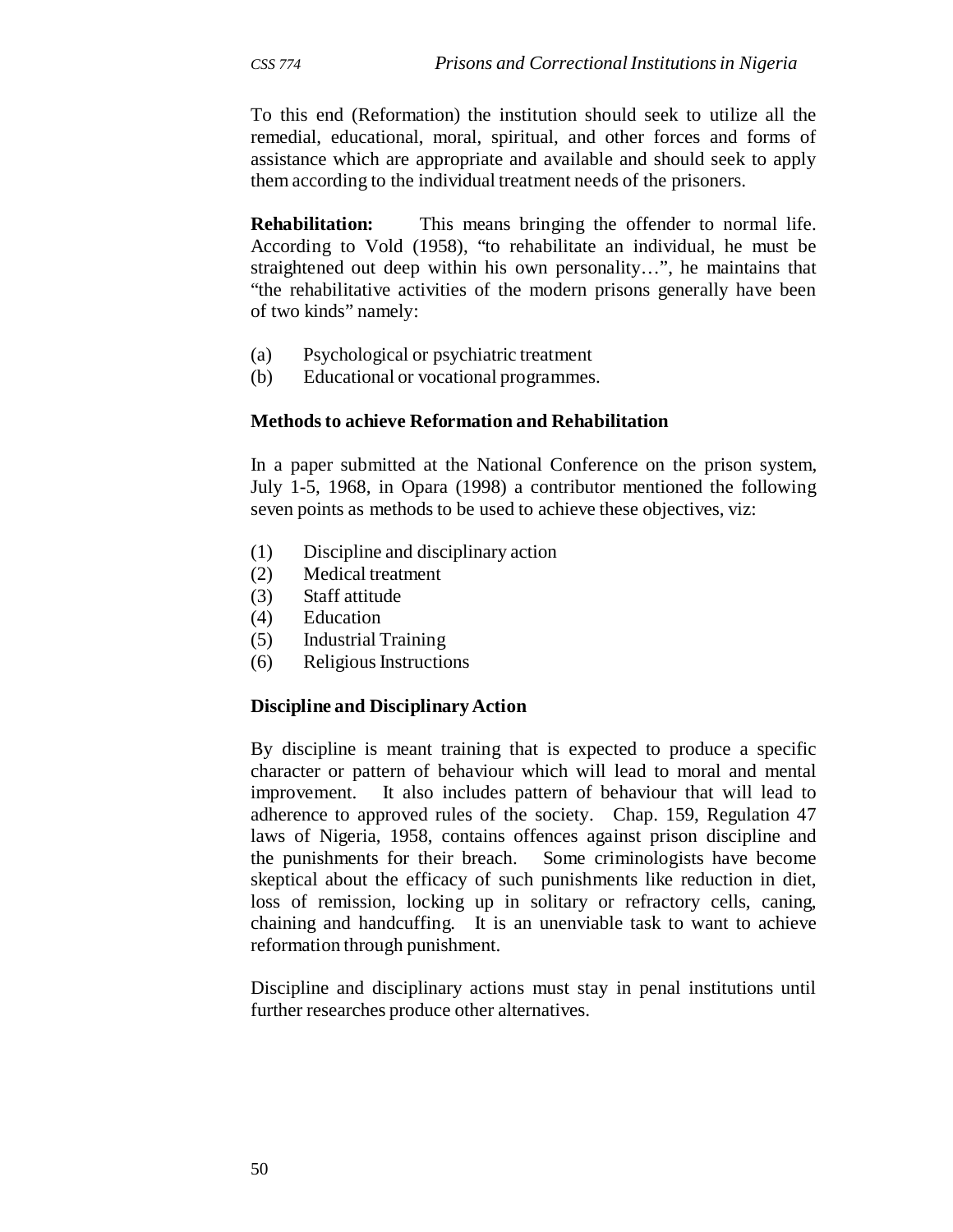#### **Medical Treatment**

When a prisoner falls sick he should be sent to the hospital for proper treatment. Again, there should be social psychiatric treatment for those marked "for observations" who may be psychopathic. This is to discover possible unconscious motivations to the criminal's behaviour. Criminologists believe that some crimes are mere substitute response, some form of symbolic release of repressed feelings that have come up again in overt form like committing a crime. This is according to the theory of Sigmund Freud.

#### **Staff Attitude**

Another important aspect of reformation of prisoners concerns the staff/inmates relation. Though the standing orders (S.O.) forbids undue familiarity between staff and prisoners, this should not be taken too far, because you cannot reform a person from whom you keep a wide social distance. Staff should so conduct themselves as to influence prisoners positively.

Staff attitude implies also role and attitude of prisons staff in the purpose of rehabilitation. There is acceptance of the philosophies of reformation and rehabilitation or non-acceptance viewed from their behaviours towards prisoners in their daily routine duties and their impressions of them as these will go a long way to show whether organizational goals will be achieved or not.

#### **Education**

The welfare branch of the prisons supervises adult education in the prison. Literate prisoners are engaged or used to impart knowledge to others. Many prisoners have passed FSLC OR GCE in the prisons. Particular emphasis is placed on study groups and the creative arts such as music, drama and literature. These help inmates to avoid mental stagnation and open a world of knowledge.

#### **Work and Vocational/Industrial Training**

On admission, the doctor certifies the prisoner for the type of work he is suitable. The superintendent assigns the prisoner to his work group. The trade a prisoner engaged in prior to admission helps in assigning him/her to a work group. The aims are, among other things, to develop in the prisoner the habit of hard work and to equip him with a trade for his rehabilitation on discharge.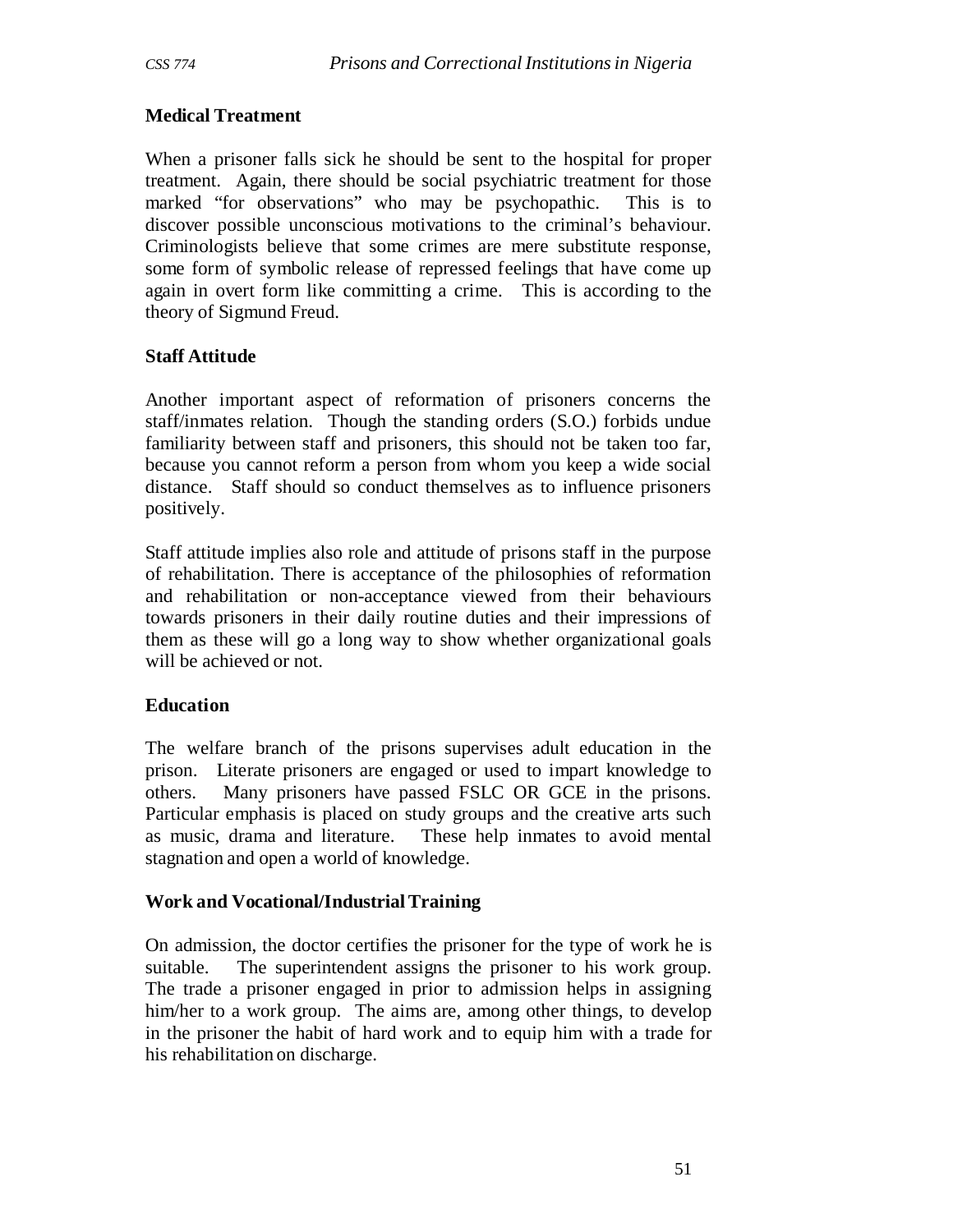#### **Religious Instructions**

Religion has a pacifying effect on prisoners and leads to moral rehabilitation. The law of Nigeria provides for the services of a chaplain of each denomination – Christians and Moslems in every prison. They are conducted to cater for the spiritual wellbeing of inmates.

### **3.4 Security and Control**

The regime of a prison is founded, and must be firmly hinged on the twin rocks of security and good order. If these are not sound, the superstructure, whatever its purpose, must sooner or later crack. This holds true for prisons of every type, though methods of securing the foundations will vary. Classification brings together in separate prisons those who can be trusted to exercise self discipline, and their control by the staff, though not less effective, should be less obtrusive. The serious problems are presented in the local prisons and in those for long-term and persistent offenders. It is essential here that the staff should not only have complete and unquestioned control but that they should manifestly and openly be seen to have it.

Firm control is therefore necessary in the interests not only of the administration but of the majority of prisoners who want to do their time quietly, and they recognize and welcome it. He (officer) must be able to keep order fairly and firmly without too much fuss – he should not often need to place a prisoner "on report", but he should never hesitate if it is necessary for that man at that time. Long periods of superficial calm must not be allowed to dull alertness; in the abnormal associations of a prison, any trifling incident, not effectively handled, may lead for no apparent reason to disorder, assault or mutinous riot.

According to Fox, et al (1952:159), it is against this background that we should consider the first of the Statutory Rules under this heading, which reads:

The Rules in this section shall be applied, due to allowance being made for the differences of character and response to discipline of different types of prisoners, in accordance with the following principles.

- (1) Discipline and order shall be maintained with firmness, but with no more restriction than is required for safe custody and well ordered community life.
- (2) In the control of prisoners, officers shall seek to influence them through their own example and leadership, and to enlist their willing co-operation.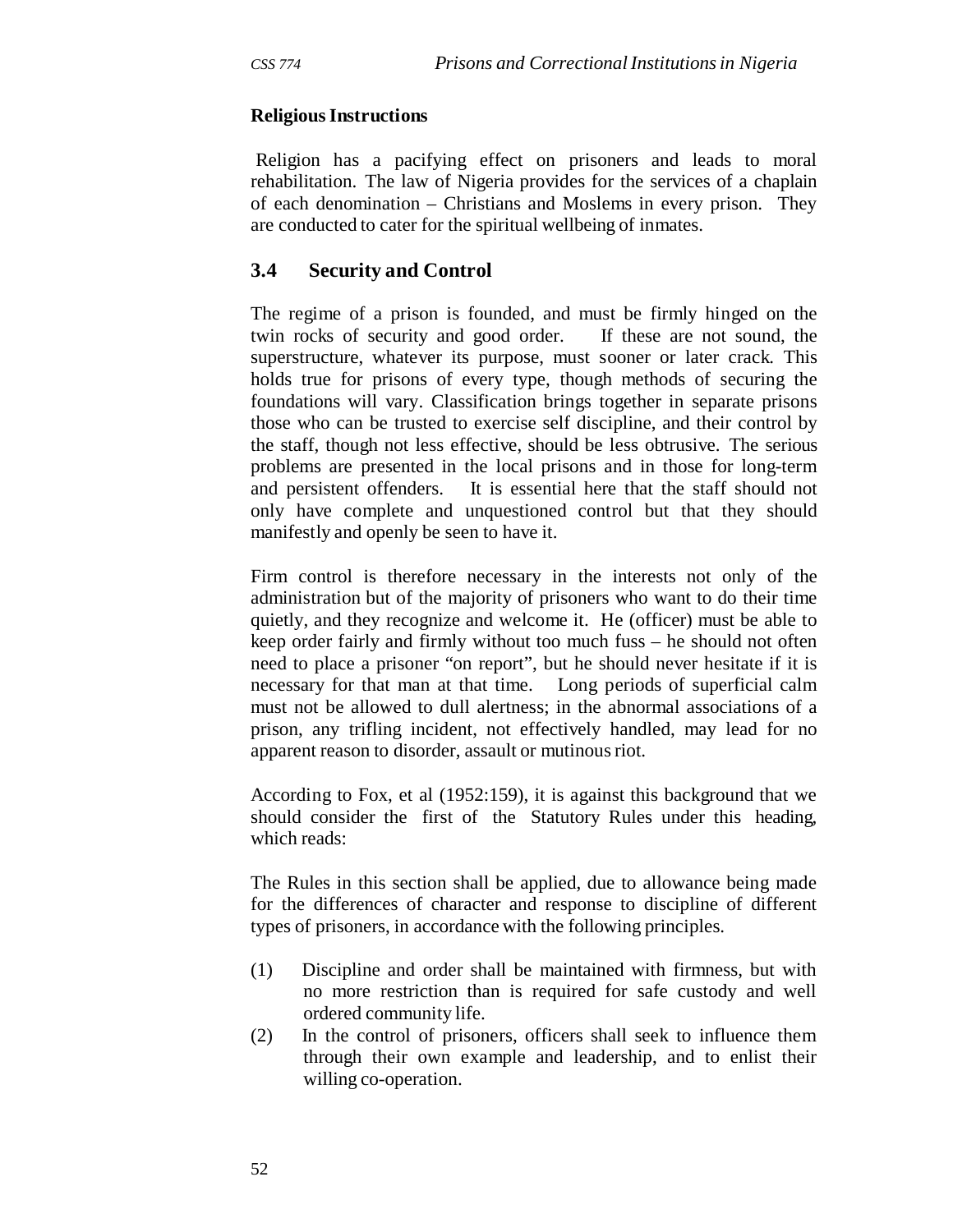(3) At all times the treatment of prisoners shall be such as to encourage their self-respect and a sense of personal responsibility".

In star prisons and training prisons, and in dealing with stars in local prisons, the regime and the conduct of the staff can be and are confidently based on those principles.

#### **4.0 CONCLUSION**

The United Nations provision for the treatment of offenders stipulated in the standard minimum rule for members, will greatly enhance the achievement of the objectives of imprisonment, if adopted and followed through with by each prison system.

### **5.0 SUMMARY**

This unit has taught us how to handle prisoners in both security and reformation.

### **6.0 TUTOR-MARKED ASSIGNMENT**

How best can a prisoner be treated?

### **7.0 REFERENCES/FURTHER READING**

- Article 59 of the United Nations Minimum Standard Rules for the Treatment of Offenders.
- Fox, Lionel W., et al (1952). *The English Prison and Borstal System*. London: Routledge and Kegan Paul.
- Irwin, John (1980). *Prison in Turmoil.* Canada: Little Brown & Company.
- Opara, A. I. (1998). *Criminology and Penology.* Owerri: Cel-Bez & Co. Publishers.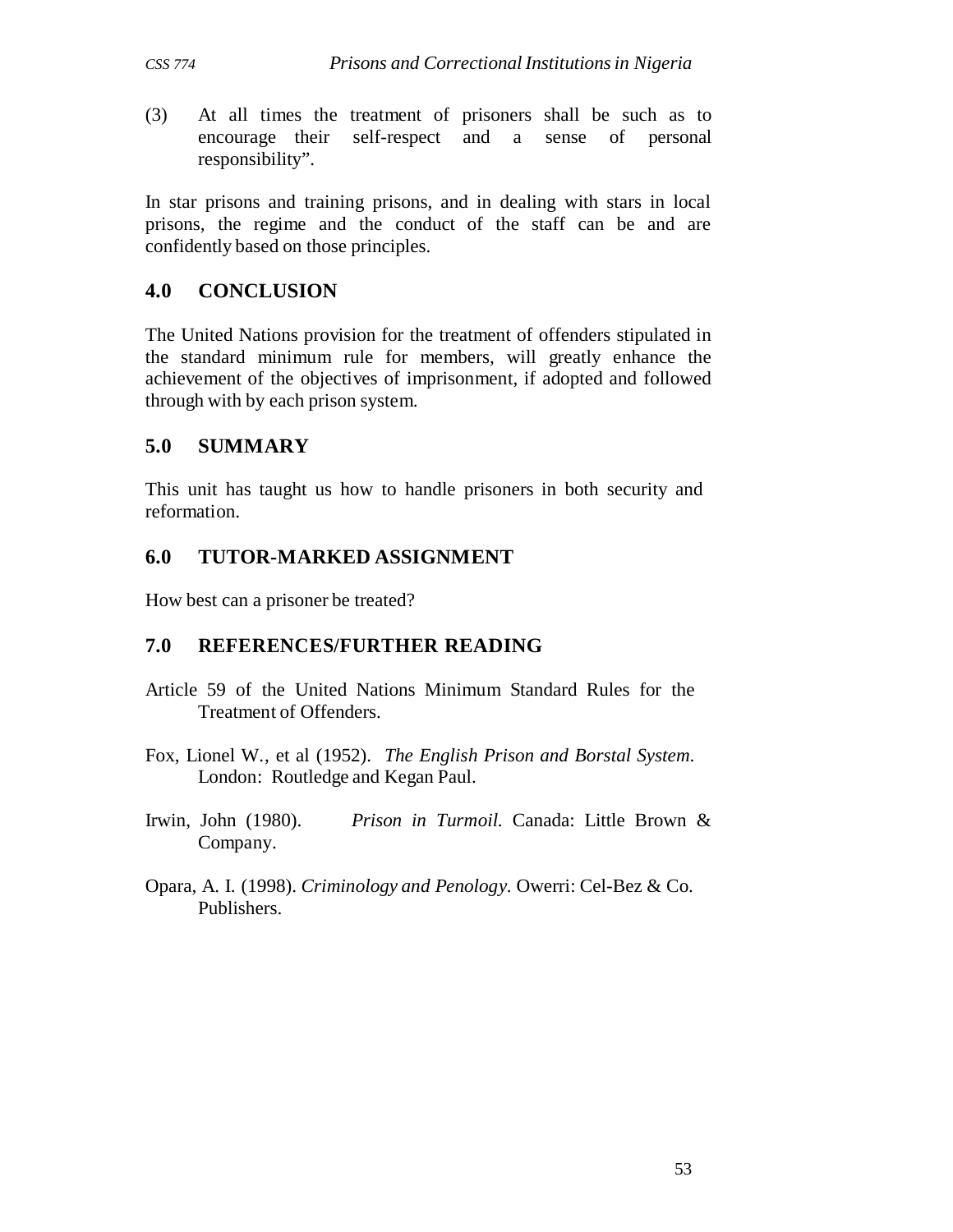# **UNIT 2 INMATES/PRISONERS CLASSIFICATION**

#### **CONTENTS**

- 1.0 Introduction
- 2.0 Objectives
- 3.0 Main Content
- 3.1 Classification
	- 3.2 Legal Classification
	- 3.3 Prison Classification
	- 3.4 Obstacles to Classification
	- 3.5 Goal Delivery
- 4.0 Conclusion
- 5.0 Summary
- 6.0 Tutor-Marked Assignment
- 7.0 References/Further Reading

# **1.0 INTRODUCTION**

Classification of inmates/prisoners is very important in the prison for the purposes of effective security and reformation.

### **2.0 OBJECTIVES**

This unit will enable us to:

- Understand why prisoners are classified
- Examine the problems encountered during classification.
- Understand what goal delivery is.

# **3.0 MAIN CONTENT**

### **3.1 Classification**

Could be defined as the allocation of prisoners to different classes for the purpose of work, living and treatment. In these classified groups, the prisoners live, work and are treated according to their age, sex and record. Classification is a very important function in prison administration. It is so important that in England (where our prison system is derived), complete separate prisons and Borstal institutions are used to house only one class of prisoners. In Nigeria, over population of the prison makes effective classification impossible.

There are two types of classification, namely the legal classification and the prisons classification.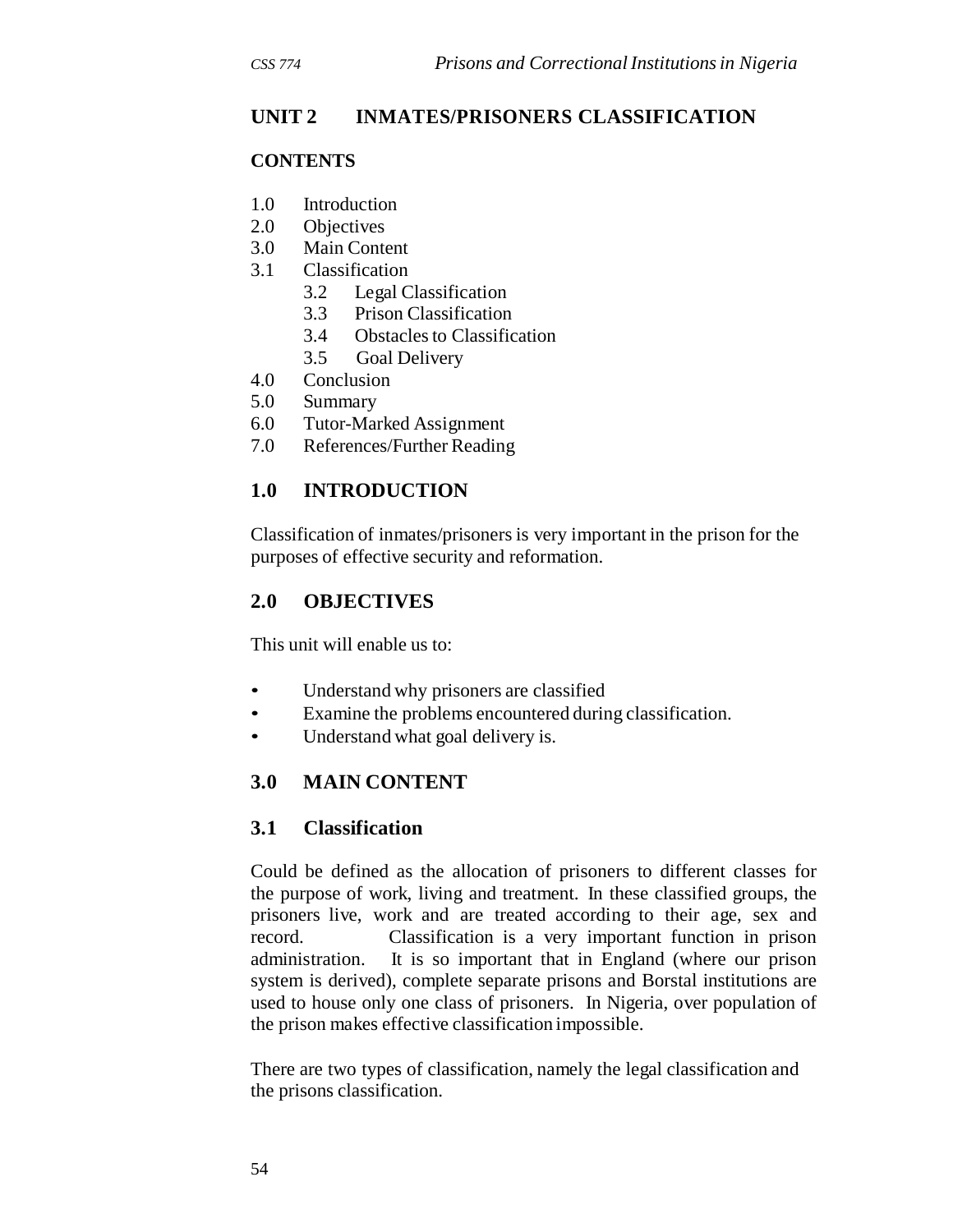The following are reasons for classification:

- (i) To prevent contamination of the good elements by the bad ones.
- (ii) To facilitate training and treatment of prisoners.
- (iii) To maintain discipline and thereby foster classification.

## **3.2 Legal Classification**

It is determined by the order or sentence of the court. Such order include the following: Those for trial, on remand, imprisonment with hard labour, detained pending the orders from the governor, sentences, to be determined during the president pleasure, death sentence, for debt or as civil or criminal lunatics. The pronouncement of the judge or the magistrate is the major consideration in this type of classification.

# **3.3 Prison Classification**

Prison classification is carried out by the determination of whether the inmates are convicted or unconvicted.

Under the classification of convicted persons, the following categories are reflected:

Detainees, young offenders, debtors, condemned prisoners, star, ordinary, juveniles and females.

Unconvicted prisoners are categorized as follows:

- (a) Those known to have previous convictions
- (b) Those not known to have previous convictions
- (c) Young persons
- (d) Capital cases
- (e) Mental cases

Those not known to have previous conviction(s) are classified separately from other prisoners. They are unconvicted (not imprisoned) awaiting trial and have not been to prison before. They are not kept with those known to have previous conviction. Young persons are separated from adults.

In the same way those with capital offences are separated from those that have minor offences.

Also, those with mental cases are separated from the normal prisoners (those without mental cases).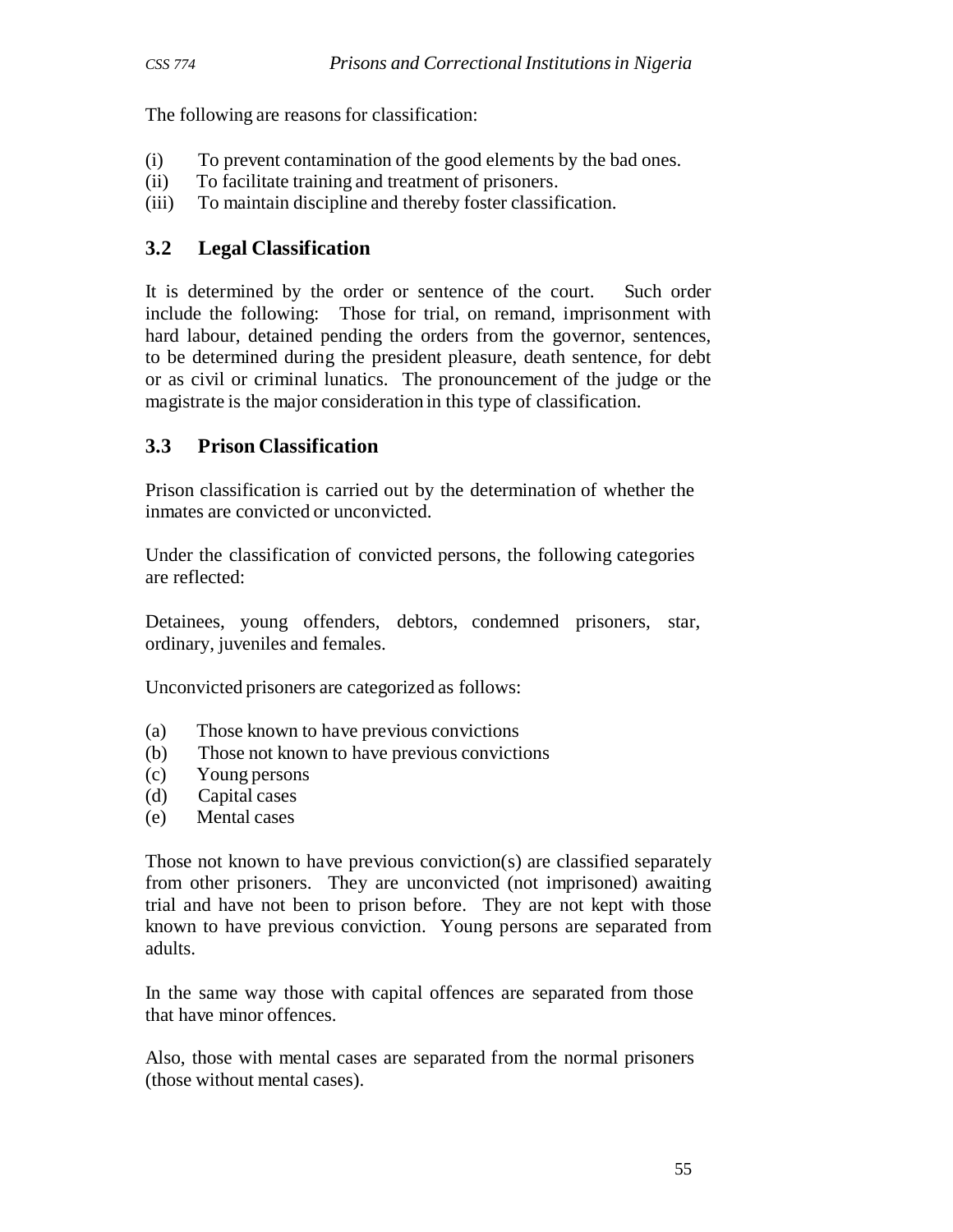Convicted Prisoners are categorized viz:

- (a) Debtors (civil prisoners)
- (b) Star
- (c) Ordinary
- (d) Condemned prisoners
- (e) Detainees
- (f) Young offenders (17-21 years)
- (g) Juveniles

As far as possible these must be separated from each other at all times. Every effort should be made to keep young offenders (17-21 years) separate from other prisoners. First offenders and young persons either convicted or on remand should be separated from depraved characters and hardened criminals. Efforts should be made to avoid the association of these persons by day or by night with other remand, trial prisoners or convicted prisoners.

Opara (1998:174) categorized prisoners that should on no account be allocated to an outside working party:

- (a) known escapees
- (b) those with outstanding charges in the court
- (c) prisoners who have disciplinary charges pending
- (d) appellants (appeal against sentence)
- (e) sexual offenders
- (f) those who have more than six months of their sentence to serve; and
- (g) others who, for any reason, the superintendent may consider unsuitable for an outside working party.

#### **3.4 Obstacles to Classification**

There are major obstacles which make classification of prisoners difficult, some of which include:

- (i) Obsolete and insufficient buildings and facilities: Many of our prison cells and buildings are not quite suitable for the purpose of effective classification. Most of the facilities required for this task are also not in place.
- (ii) Congestion in our prisons is another limitation to effective classification in our prisons.
- (iii) Staff shortage in our prisons is another obstacle to effective classification.
- (iv) Insufficient funding of our prison system is another major obstacle to effective classification.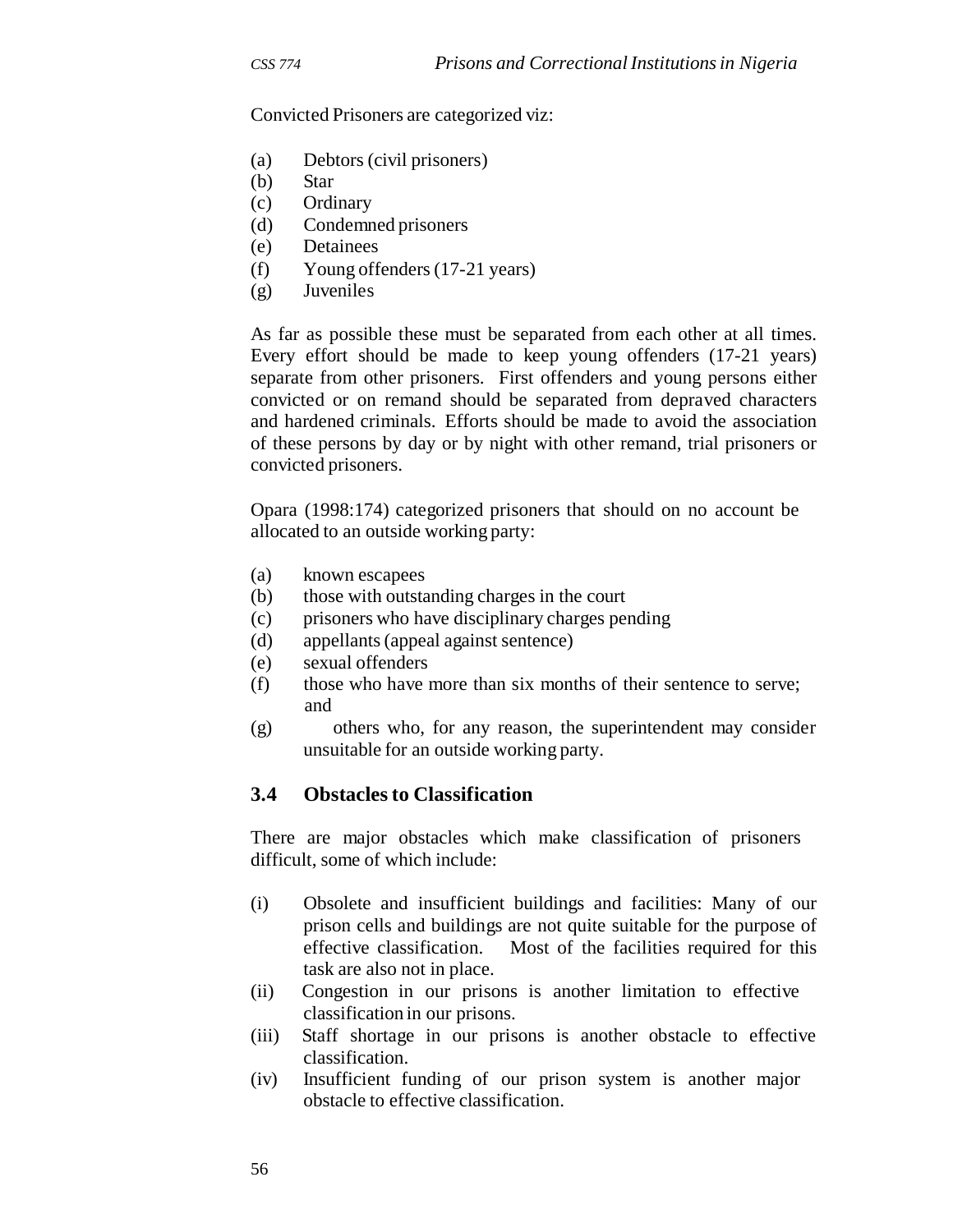# **3.5 Goal Delivery**

The process of handing over and taking over duty in the yard is quite sensitive and vital in the day-to-day management of assignment in the prison. This involves taking over responsibility for security and safety of all the beats, properties and the entire inmate population in the prison at a particular point in time.

Handing over and taking over process normally takes place between the morning duty team, the patrol duty shift and between the patrol duty shift and the night duty team. It is a continuous revolving routine.

Before a duty shift can hand over properly to another duty team, they must count the number of inmates and make sure that the number they count corresponds with the number at the gate lodge and that of the records office. The team taking over duty too must cross check the number to make sure that they are not taking over an incorrect or incomplete number.

Anytime the number counted inside the yard does not correspond with that of the record office and the gate lodge, it is mandatory for those on duty to find out where the error comes from. One operational method of detecting the source of such error is a process referred to as goal delivery. Thus, goal delivery refers to a process whereby the inmates in the yard are individually counted and identified one by one with their warrants, anytime the number is not correct. This process helps in detecting who among the inmates is not in the yard. Goal delivery is more or less a mini internal census in the prison.

Goal delivery occasionally serves another purpose of revealing irregularities and errors such as loss of warrants and mistakes in inmates' names arising from the records office.

Goal delivery is carried out only when irregularities are noticed in the lock-up figure, either the number is short or over by one or more.

When it is also discovered that the number is not correct, and did not correspond with the number at the gate and/or did not correspond with the physical number of inmates, goal delivery may be conducted to discover where the surplus or shortage comes from.

In small prisons with low lock-up figure of about 50-100 prisoners, goal delivery may not be necessary to detect who among the inmates is not in the yard any time the number is incorrect. This is so because it is easier for the chief warder and his men to know the inmates and identify them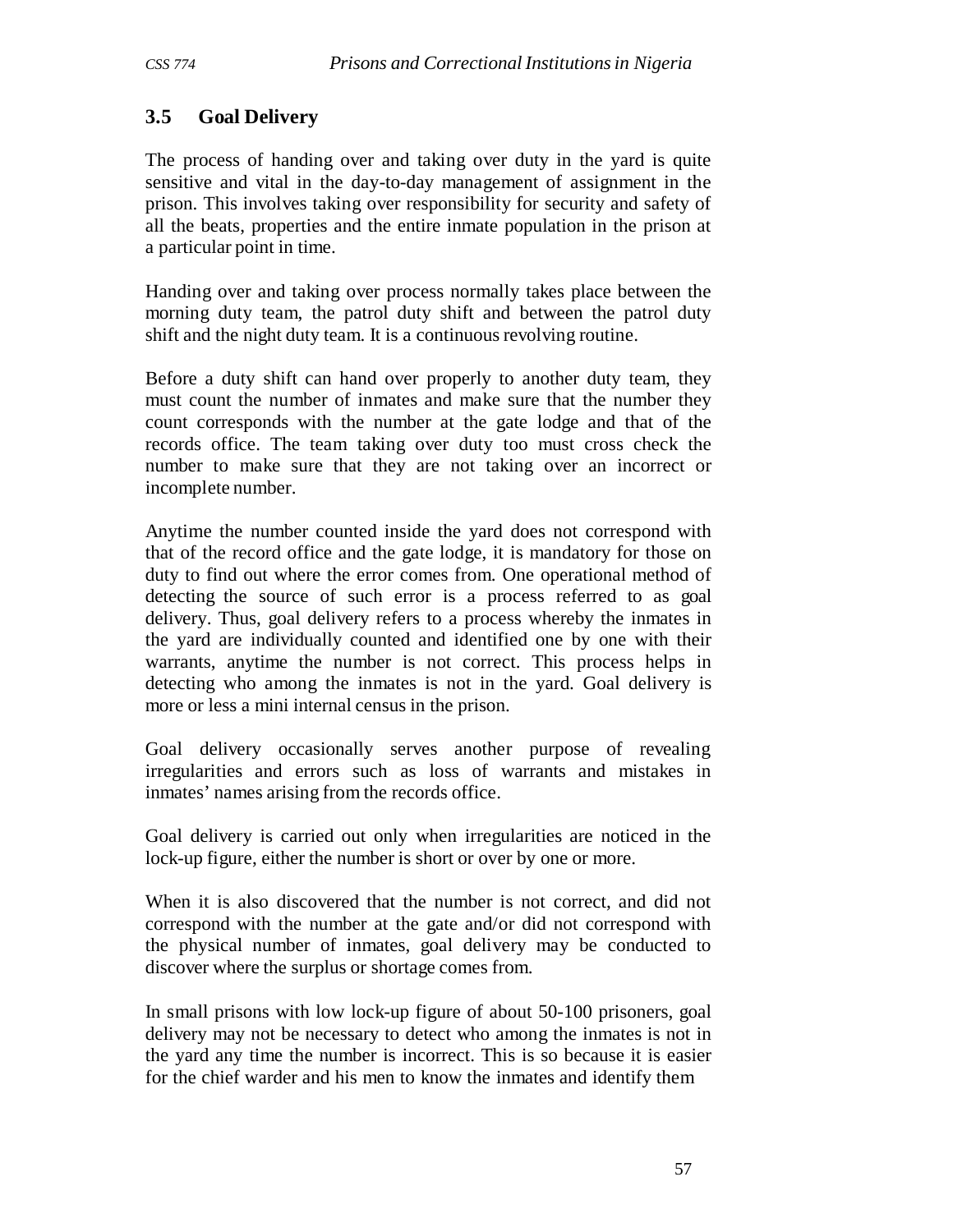individually because of the low figure. But the process of goal delivery is inevitable in big prison yards when the number is not correct.

#### **Lock-up Figure Irregularities**

Many factors can be responsible for irregularities in figures, which often leads to goal delivery exercise. The imbalances may occur from the staff and at times from the inmates. It could come from the gate lodge, the records office or from one of the poorly managed beats in the yard.

- Sometimes, irregularities may arise as a result of unnoticed escape from inside the yard. This type of escape could occur through the perimeter wall or through crowded and unmoderated visits. It is not uncommon to find awaiting trail inmates that do not wear prison uniform attempting to beat the prison security network by trying to walk briskly out of the prison gate with their visitors. This is the more reason why the officer in charge of visits, the gate man and those sentry beats inside the yard should be extra vigilant to forestall any attempt on the part of the inmates to beat the security system. They must be securityconscious at all times.
- Irregularities can also occur in lock-up figures when warders form the habit of taking number from the inmates or their provost instead of conducting physical count by themselves. Some warders even go to the extent of allowing inmates to go from cell to cell to take numbers for them. Some warders do not even bother to go to the cells at all, they just give numbers based on the figures of the previous day, not minding if there were releases or new admission in such cells.
- Another source of irregularities in figure could be the gate lodge or the records office. If there is any mistake in entering the incoming and outgoing movements of inmates at these two sensitive points; it may also lead to incorrect number in the yard.

Before embarking on goal delivery when number is not correct in the yard, the warder in charge duty and his men first of all search all the nooks and corners of the yard, search all pits, the roofs, check the perimeter walls to see if there are marks. They also cross-check again and again the record office and the gate lodge. After doing this, if the error is not discovered, the officer in charge of the prison can then order the chief warder and the records officer to embark on a goal delivery exercise.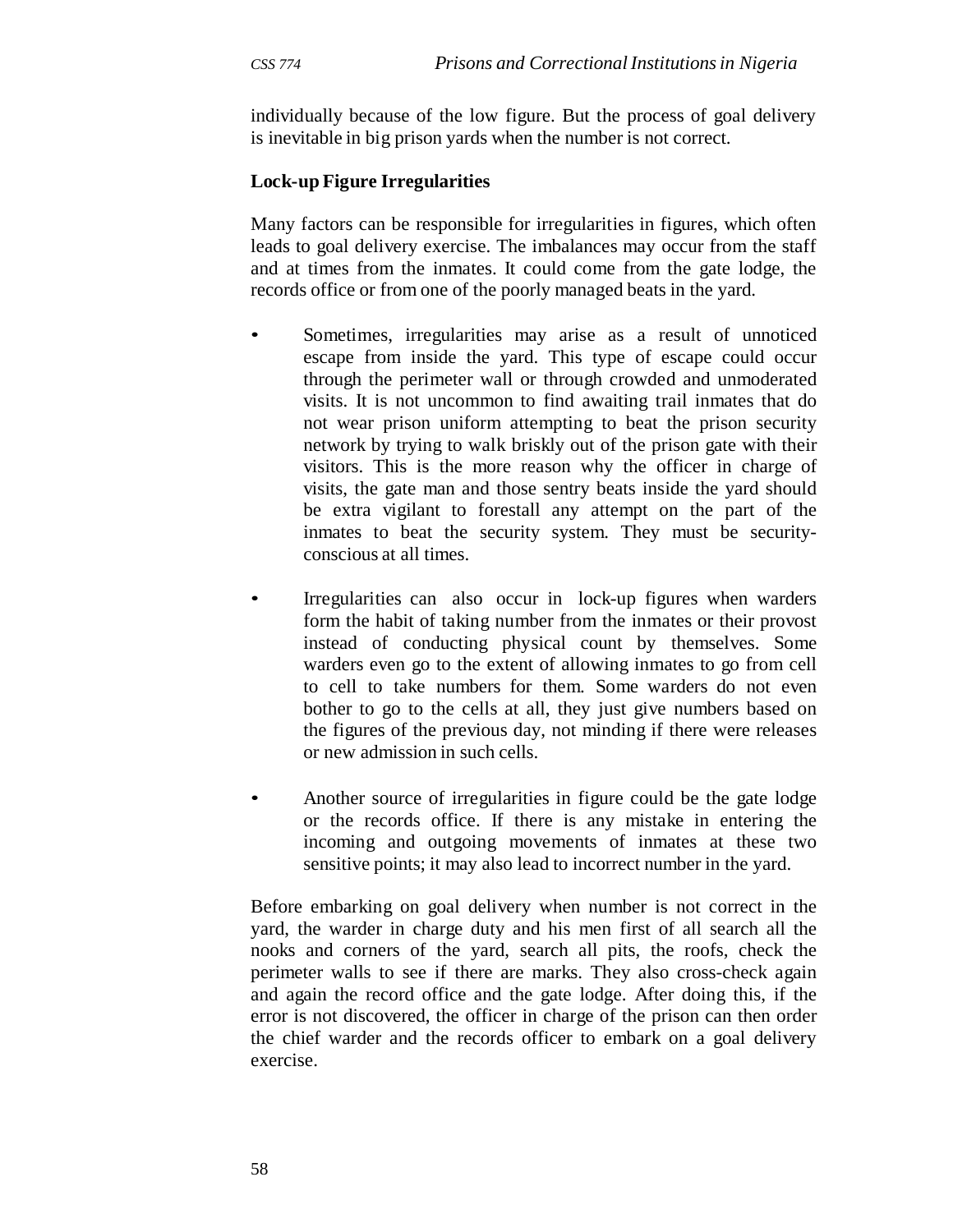## **Process of Goal Delivery**

To conduct a goal delivery exercise, it is the duty of the records officer to arrange all the inmates' warrants while the chief warder arranges and brings out all the inmates. The warrants would be called one by one while the inmates respond to their names. This process continues until the source of imbalance in the number is detected. If yard escape is noticed in the process, a search party is immediately organized to look for the missing inmate.

Goal delivery is entirely an affair of the prisons. No outsiders are involved in the process.

# **4.0 CONCLUSION**

Both prisoners' classification and goal delivery are ways by which prisons authorities handle the effective management of prisoners. They are particular aspects of prison job that ensure the security and safe keeping of the prisons.

# **5.0 SUMMARY**

This unit has helped us to know how prisoners are classified and why it is important to carry out this exercise. Classification of inmates/prisoners is very important in prison administration as it helps to achieve the objectives of prisoners' reformation and rehabilitation.

## **6.0 TUTOR-MARKED ASSIGNMENT**

- (1) Why do you support the idea that young offenders should be separated from adult inmates?
- (2) Why are prisoners serving terms for sex offences not allowed to go on outside gang?

# **7.0 REFERENCES/FURTHER READING**

- Olawale, Wole (2005). *Revisional Digest for Prison Workers*. Owerri: Alphabet Nigeria Publishers.
- Opara, A.I. (1998). *Criminology and Penology*. Owerri: Cel-Bez and Co.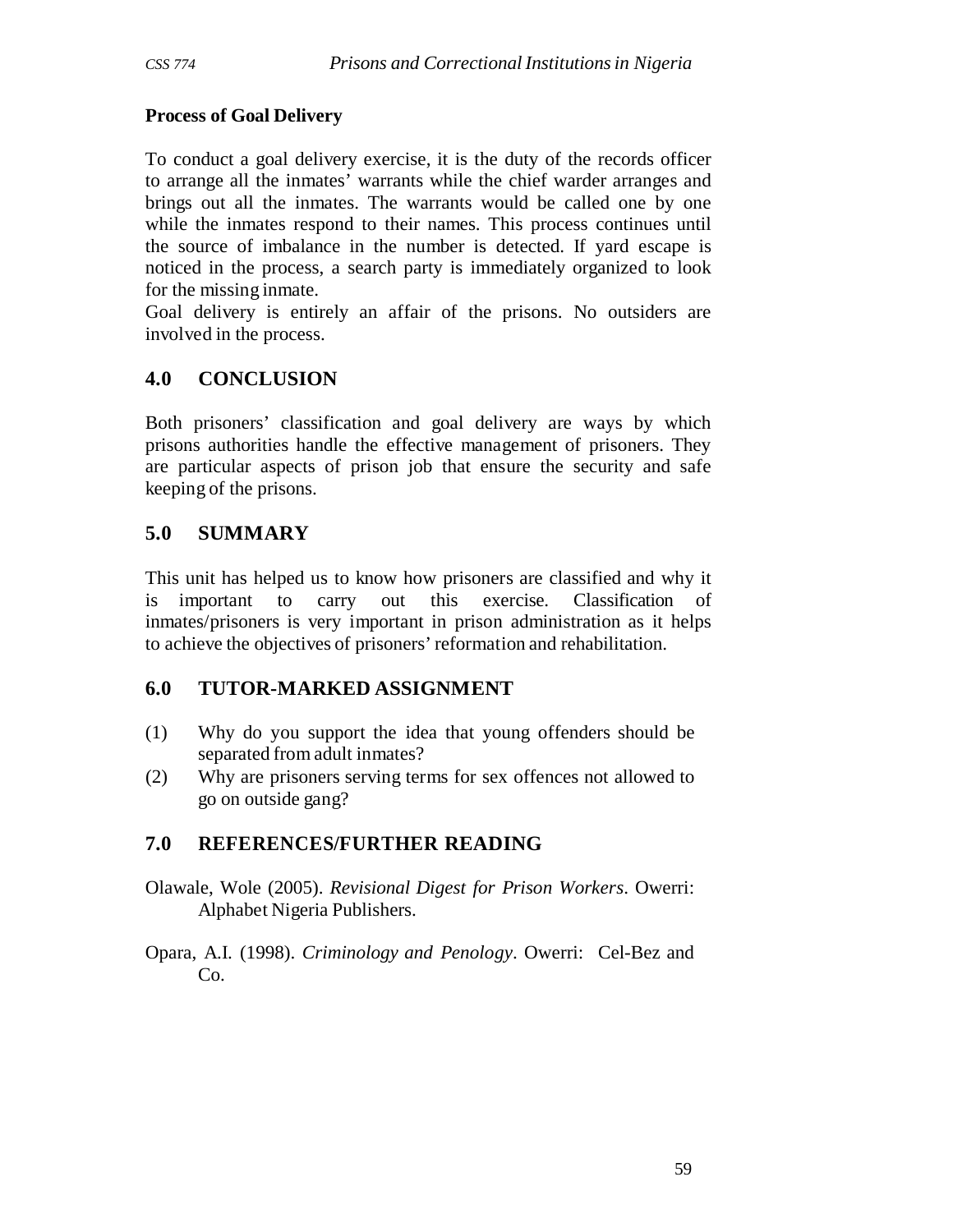# **UNIT 3 ADJUDICATION IN THE PRISON**

#### **CONTENTS**

- 1.0 Introduction
- 2.0 Objectives
- 3.0 Main Content
	- 3.1 Adjudication
	- 3.2 Staff Adjudication process
	- 3.3 Prisoner Adjudication process
	- 3.4 Differences in proceeding
- 4.0 Conclusion
- 5.0 Summary
- 6.0 Tutor-Marked Assignment
- 7.0 References/Further Reading

# **1.0 INTRODUCTION**

Adjudication in the prison has gone a long way in assisting prison authorities to achieve correction in the prison system. This unit exposes us to the methods of adjudication.

## **2.0 OBJECTIVES**

At the end of this unit we shall understand:

- What is meant by adjudication?
- The process of adjudication.
- Those who are involved in the adjudication.

# **3.0 MAIN CONTENT**

## **3.1 Adjudication**

Adjudication generally means to act as judge to hear evidence, examine witness, access a case and arrive at findings. Adjudication is to sit in judgement over disciplinary issues preferred against a member of subordinate staff or against a prisoner. In a nutshell, adjudication is the process of sitting when an offence is committed against prison discipline. Adjudication helps in the maintenance of law, order and discipline in the prison.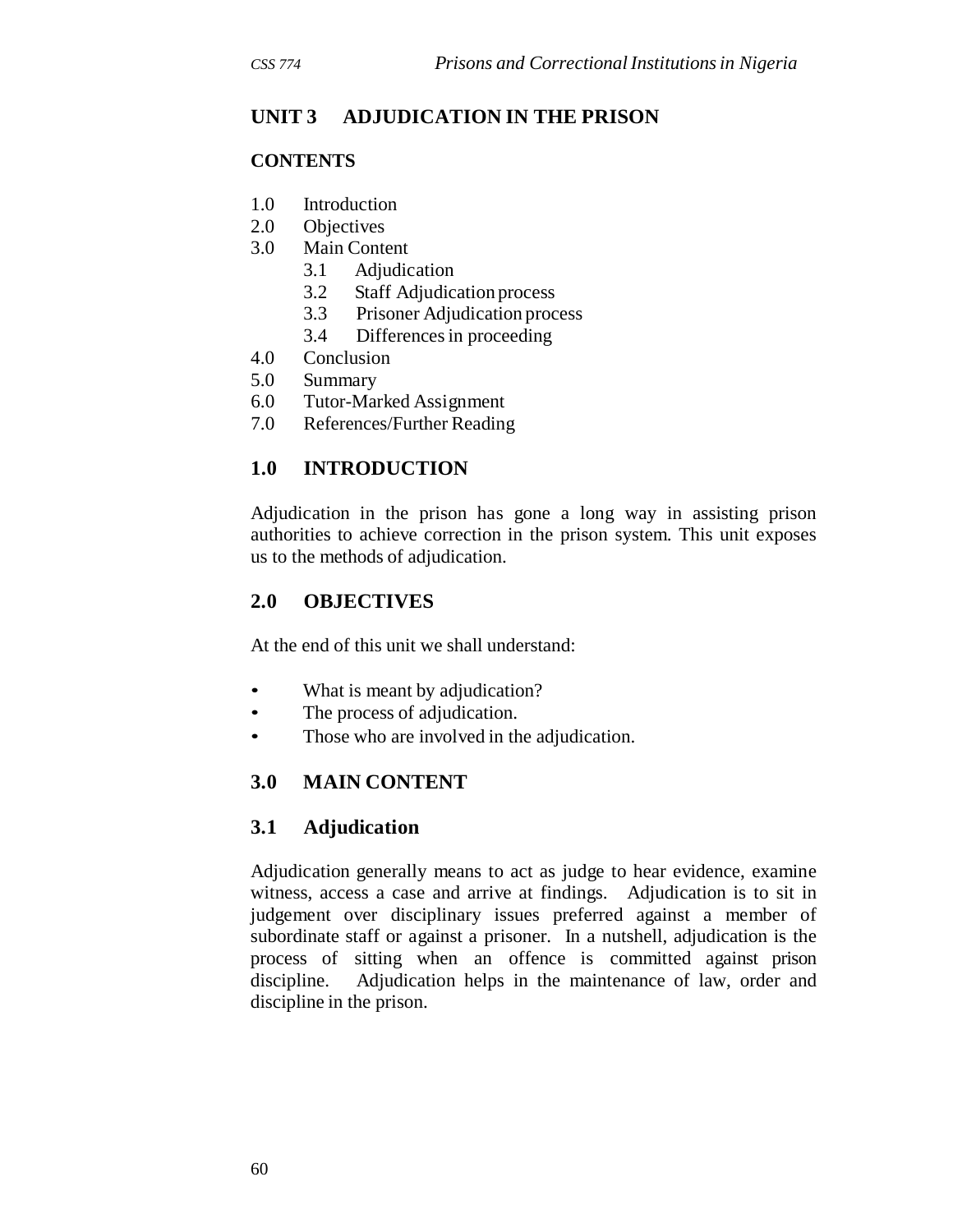#### **3.2 Staff Adjudication Process**

When a warder is alleged to have committed an offence against discipline, a report is made to that effect to the superintendent in-charge who will then order a preliminary investigation to be carried out after the filling of information before him. Form 96 will be issued to the accused warder, requiring him or her to reply in three days. The form 96 issued to the accused must be returned within 72 hours.

If the accused admits the charge, he will be punished according to law without formal proceeding. If the charge is denied, the adjudicating officer will appoint a date and time for hearing and trial. The place where the hearing and trial are held is called adjudication room. This is usually a place located within the prison. The proceedings are called orderly room proceeding.

When the accused is arraigned before the adjudicating officer, he is marched in without cap or belt by the prosecutor (usually the chief warder), then the charge is read to him and he is required to make a plea. If he pleads not guilty, or he remains silent, plea of not guilty shall be entered and the adjudicating officer will proceed to hear evidence from the prosecution witness in support of the charge, and the accused is allowed to cross-examine the witness if he so desires. Then, the defence and witness make their statements. The prosecution witness then crossexamines the defence. The accused witness then cross-examines the defence. The accused could call witness in support of his defence but will not be represented by anybody. Prisoners could be invited to give evidence for or against the prosecution or defence. The adjudication officer must remain impartial throughout the proceeding. He must not take side with either the defence or the prosecutor.

After hearing the prosecution and the witness and the defence statements, the adjudicating officer will write his summary. At the conclusion of the case, if the evidence fails to prove the prosecution's case convincingly, the adjudicating officer will dismiss the charge and a verdict of not guilty is entered, but if the case is proved the verdict will be guilty. After due consideration, the adjudicating officer awards appropriate punishment. He then signs and dates the proceedings at the end of the process.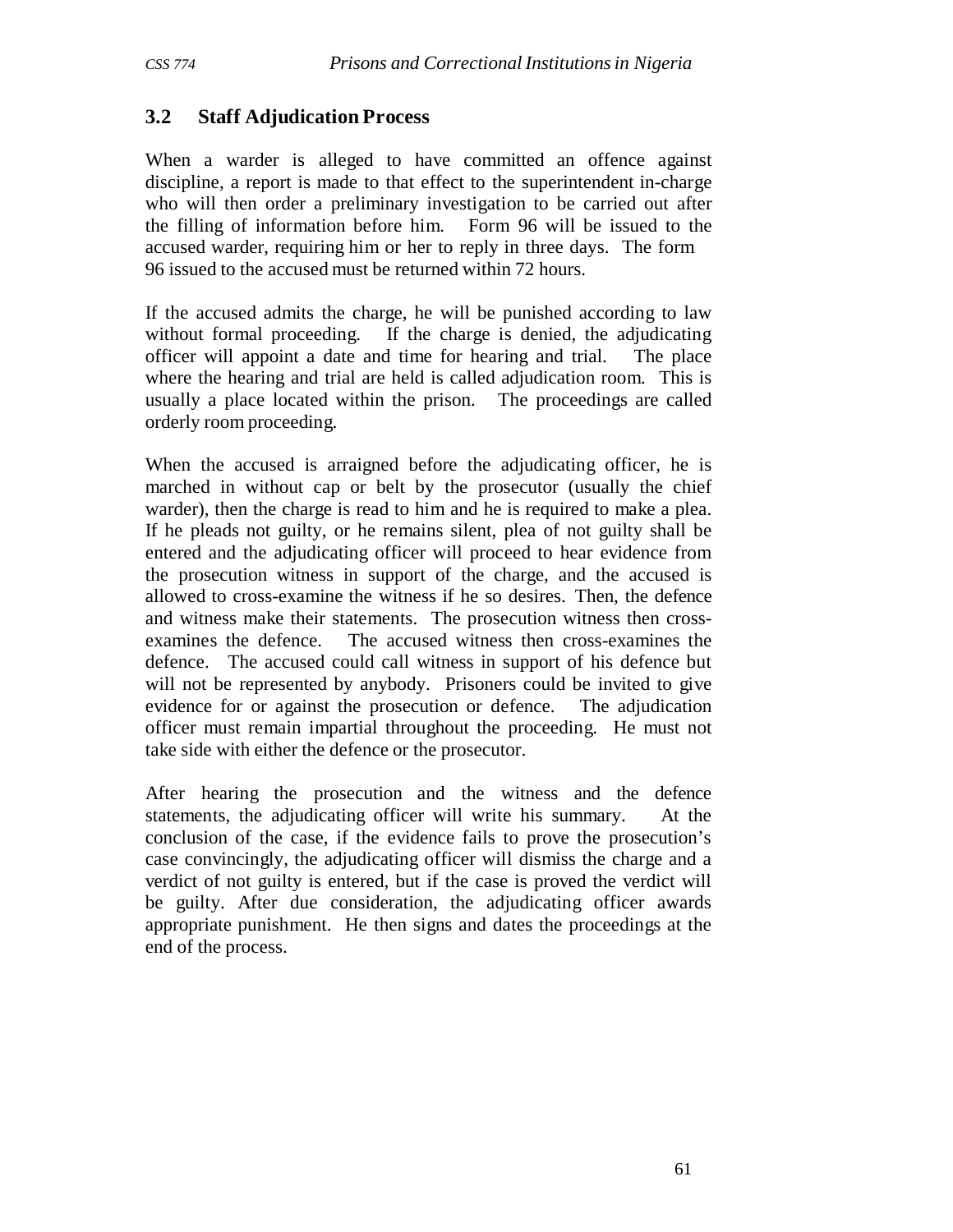## **3.3 Offences against Discipline (for Subordinate Prison Officers)**

Any subordinate prison officer commits an offence against discipline if he:

- (h) Incites or encourages prisoners to engage in a mutiny or have knowledge of any such mutiny or intended mutiny and does not without delay give information thereof to his superior officer.
- (ii) Strikes or uses violence against or uses threatening or insubordinate language towards his superior officer.
- (iii) Wilfully disobeys any command of his superior officer.
- (iv) Commits the offence of being drunk.
- (v) Without leave from his superior officer, absents himself from quarters or state or deserts or attempts to desert from the prison service, or persuades or endeavours to persuade processes or attempts to procure any person to desert.
- (vi) Is found sleeping or drunk on his post while a guard on sentry, or leaves his post before being regularly relieved.
- (vii) Being employed on duty, is found sleeping or drunk or leaves before regularly relieved (except in pursuit of an escaping prisoner whom he ought to apprehend)
- (viii) Falsely states on enlistment that he has never been convicted or imprisoned for a criminal offence or that he has never served in the prisons department, or the police or the constabulary at a West African colony or protectorate or in the Nigerian military forces.
- (ix) Being under arrest or confinement, leaves or escapes from his confinement, before he is set at liberty by relevant authority.
- (x) Neglects or refuses to assist in the apprehension of any member of prisons department charged with any offence; or pawns, sells, loses by negligence, injures any arms, accoutrements, clothing or any medal or decoration granted him for service or for good conduct.
- (xi) Steals any money or goods which is the property of any member of the prisons department or steals or receives any such money or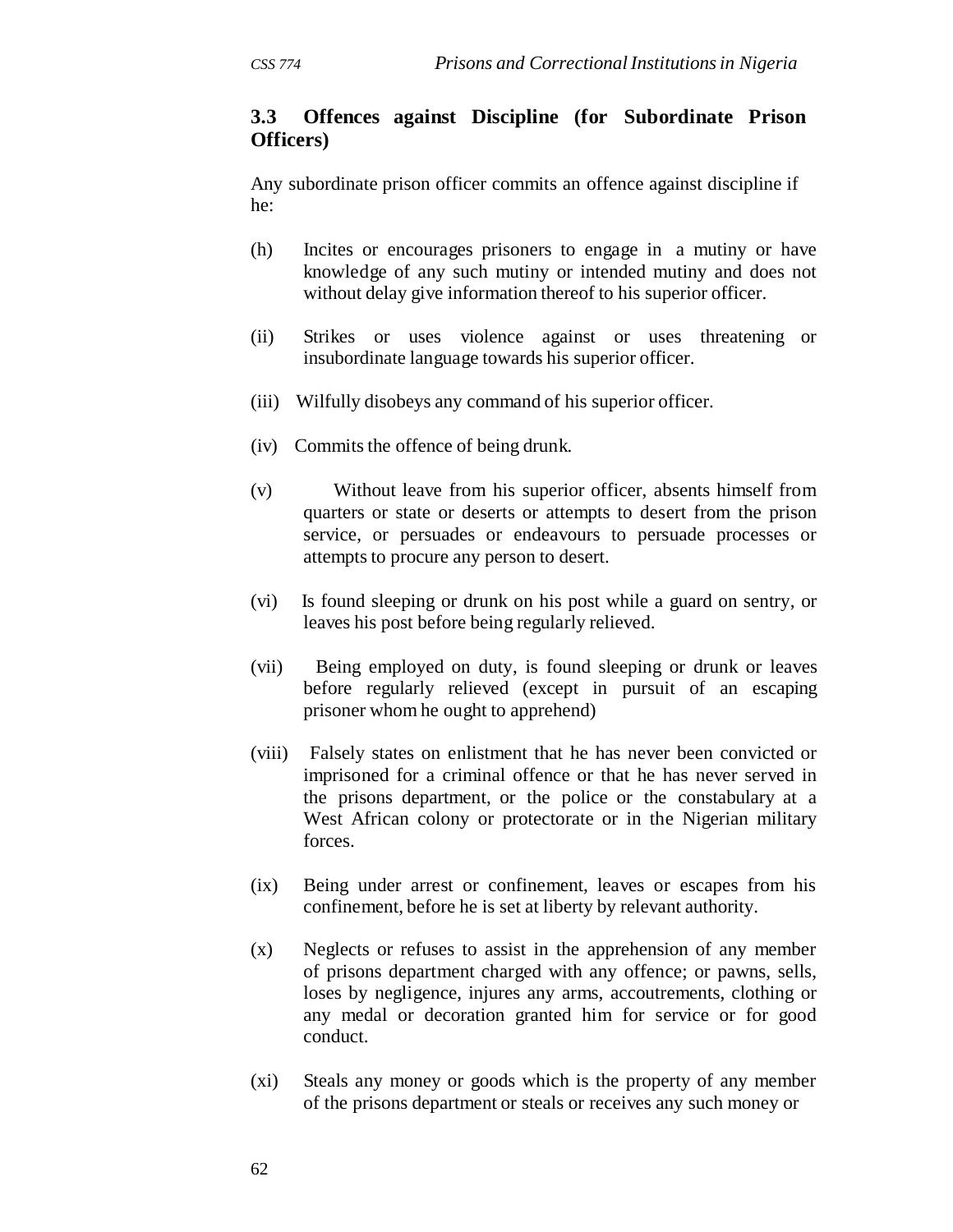goods, knowing them to have been stolen or embezzled from any member of the prisons department or from the government.

(xii) Commits any act of plunder or wanton destruction of property or commits any offence against the person or any inhabitant of the colony and protectorate; or is guilty of any other act, conduct, disorder or neglect as the prejudice of good order and discipline, though not specified in the foregoing cases shall be deemed to have committed an offence against discipline and is liable to punishment according to the degree and nature of offence.

Punishment includes fines, attachment of monetary value to item(s) damaged, suspension from duty, deferment of increment, and in some cases arraignment before a court. Senior prisons officers are subject to the civil service rules like other civil servants.

## **3.4 Prisoner Adjudication Process**

When a prisoner is accused of committing an offence against discipline, the chief warder will bring him before the superintendent in charge after a rub down search, for adjudication. No form 96 is issued to such prisoner.

His number, name, the sentence, dates of sentence and discharges and name of prosecution witness will be entered in the prison adjudication book.

After the prisoner has answered his name and number, the charge will be read to him. Then he will make a plea of whether guilty or not guilty. After the plea, the evidences of the witness and the accused will be taken.

The adjudicating officer could examine any witness or the accused. The accused will be allowed to cross-examine the witness too if he so desires.

After bearing the evidence, the adjudicating officer will determine his findings and where evidence fails to sustain the charge, the charge will be dismissed and where the case is proved, then he will enter the verdict guilty and award punishment accordingly. He then signs and dates the proceedings at the end.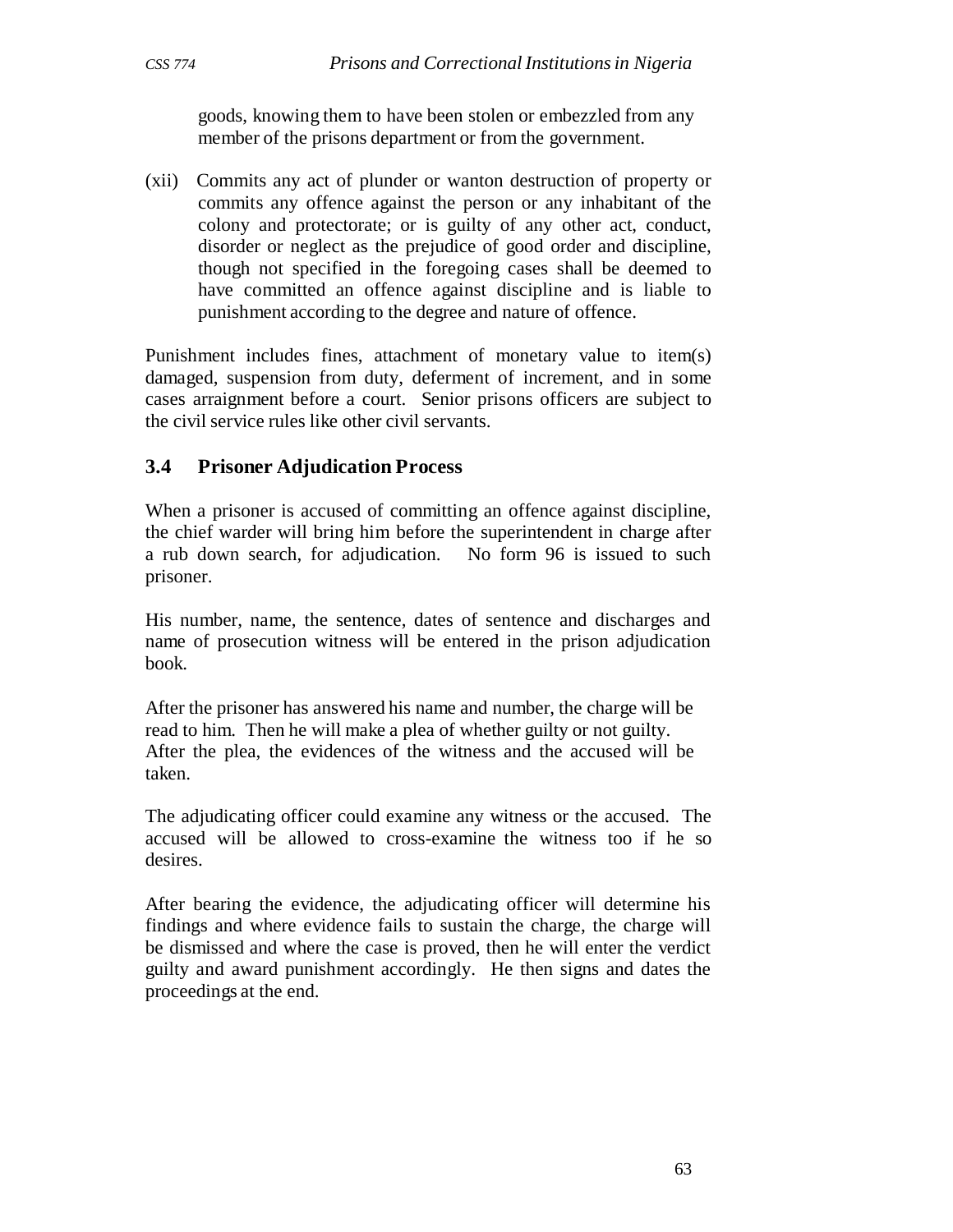# **3.4.1 Offences Against Prison Discipline (Prisoners)**

- (1) Violation of any of the Regulations of the prison.
- (2) Common assault by one prisoner on another or on an officer
- (3) Indecent or disorderly behaviour.
- (4) Insulting or threatening language to any officer or prisoner.
- (5) Receiving or having in possession any article not allowed by the prison regulation.
- (6) Wilfully injuring or destroying any tools or any clothing or other articles – the property of government.
- (7) Idleness or negligence at work
- (8) Wilful mismanagement of work
- (9) Wilful disabling himself from labour
- (10) Attempting, conspiring, or assisting to escape.
- (11) Secreting any article whatever
- (12) Making any frivolous or groundless complaint.
- (13) Abetting the commission of any prison offence.
- (14) A prisoner leaving without permission from the officer in charge of the gang which he is attached to or the part of the prison to which he is confined.
- (15) Loitering about in the yard or lingering in the yard when they are not opened out.
- (16) Removing, defacing or altering any distinct number or mark worn on the clothing or person.
- (17) Tampering in any way with prison locks, lamps or light or other property.
- (18) Taking without authority any of the prison clothing or any of the prison kits of any other prisoner.
- (19) Manufacturing any article without the knowledge or permission of any officer of the prison.
- (20) Omitting or refusing to help any officer of the prison in case of any attempted escape or an attack upon another prisoner.
- (21) Disobeying any lawful order of an officer of the prison or omitting or refusing to perform duties in the manner prescribed.
- (22) Any act or conduct prejudicial to good order and discipline
- (23) Personal violence against any officer or servant of the prison.
- (24) Mutiny or incitement to mutiny.

## **3.5 Differences in Proceeding**

There are however a few differences between the process of staff adjudication and that of the prisoner. While an accused staff is arraigned before the adjudicating officer by being matched in without cap and belt, an accused prisoner is only given a rub-down search before appearing before the adjudicating officer without being marched in. At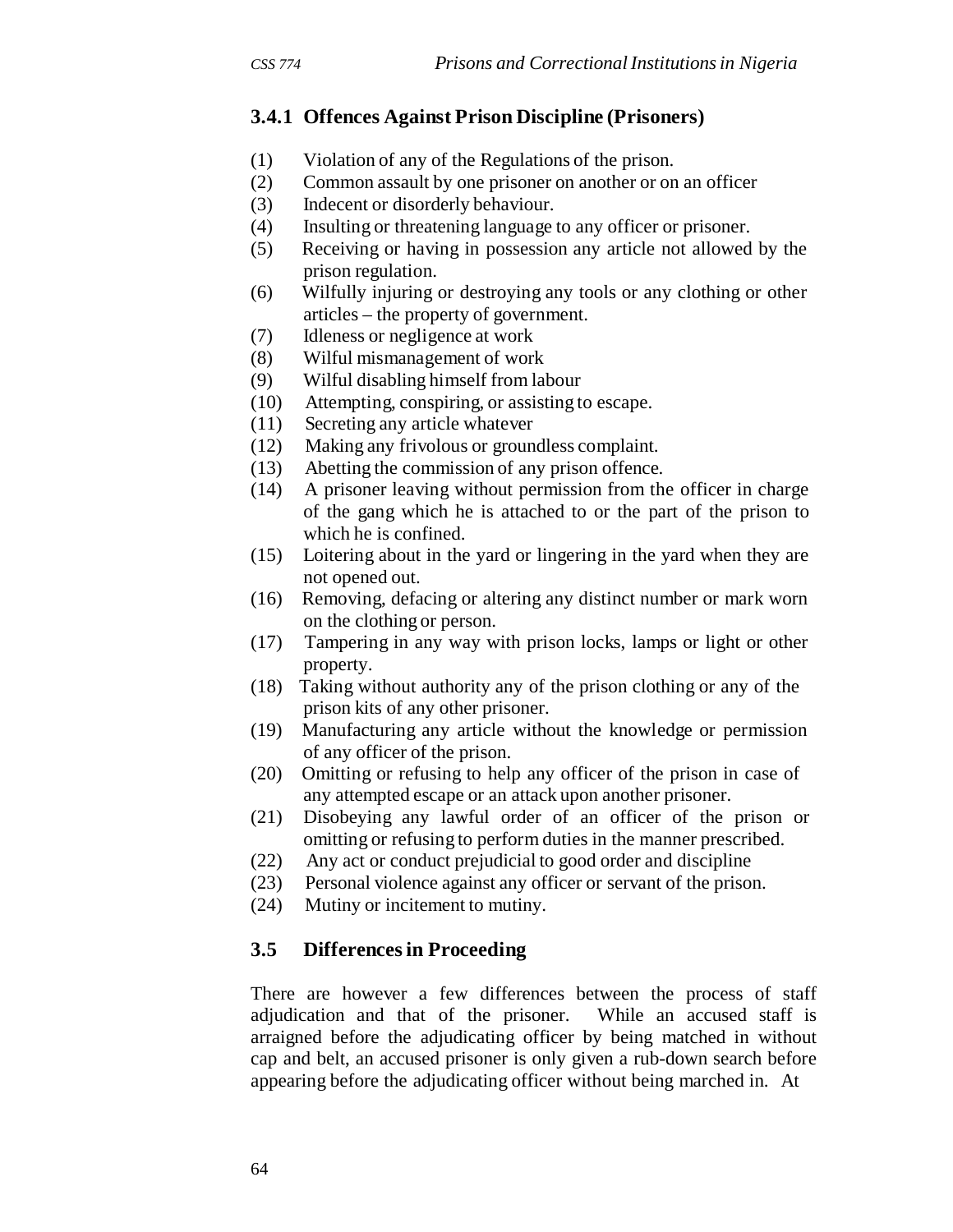the end of the proceedings, while the staff is matched out of the orderly room, the prisoner is allowed to leave without any formal procedure.

Another major difference is that Form 96 is issued prior to staff adjudication whereas no formal form is issued prior to a prisoner adjudication. Finally, the type of punishment awarded at the end of staff adjudication is quite different from that of the prisoners. However, the sequence of proceedings in both cases is quite similar.

# **4.0 CONCLUSION**

Adjudication in the prison is very important in prison administration; it facilitates reformation and rehabilitation. It also assures the behaviour of the prison staff and prisoners, since they are punished when they offend.

# **5.0 SUMMARY**

It should be noted that without adjudication and the subsequent punishment when found guilty, there will be no order and discipline in the prison.

# **6.0 TUTOR-MARKED ASSIGNMENT**

Has adjudication in the prison anything to do with discipline in the system?

## **7.0 REFERENCES/FURTHER READING**

- Opara, A.I. (1998). *Criminology and Penology*. Owerri: Cel-Bez and Co. Publishers.
- Olawale, Wole (2005). *Revisional Digest for Prison Workers*. Owerri: Alphabet Nigeria Publishers.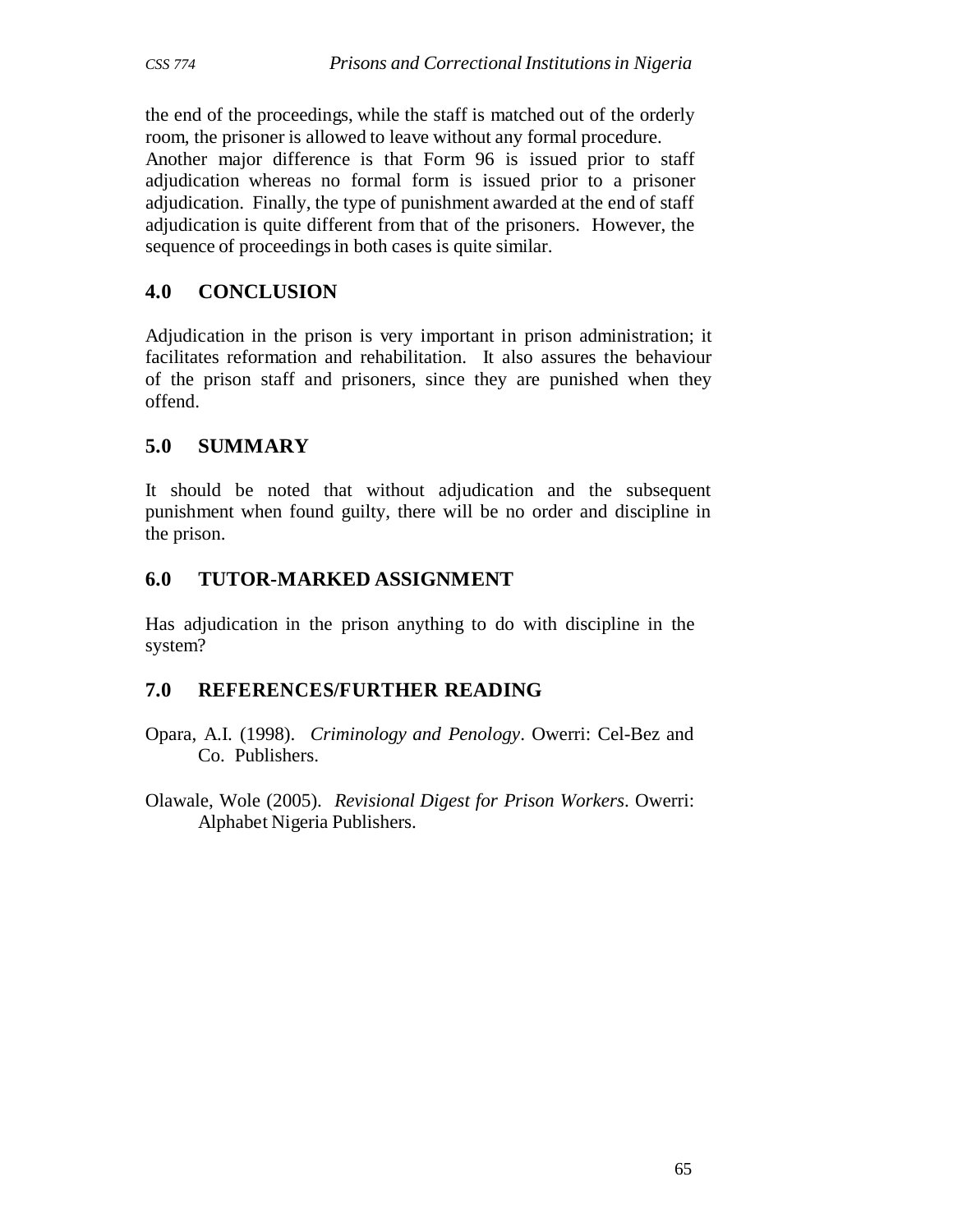# **UNIT 4 EXECUTION OF CONDEMNED PRISONER**

#### **CONTENTS**

- 1.0 Introduction
- 2.0 Objectives
- 3.0 Main Content
	- 3.1 Death Penalty
	- 3.2 Methods of execution
	- 3.3 The role of the Sheriff and the Superintendent in charge
	- 3.4 The role of Executioner and Medical Officer
	- 3.5 Prison Escort Duties
- 4.0 Conclusion
- 5.0 Summary
- 6.0 Tutor-Marked Assignment
- 7.0 References/Further Reading

# **1.0 INTRODUCTION**

Unlike other classes of prisoners, the condemned prisoners have their own peculiar ways of leaving the prison which is by execution.

## **2.0 OBJECTIVES**

In this unit, we shall establish:

- The meaning of capital punishment, and
- How condemned convicts are executed
- Know what is involved in execution.
- The Prison Escort duties.

# **3.0 MAIN CONTENT**

## **3.1 The Death Penalty**

Has a very long history, and can be traced to the Lex Talions doctrine of "eye for an eye", the punishment of death in the eighteenth century. In Europe, for example, the death penalty was not simply marked by the withdrawal of life, but it was marked by the infliction of graduated pain on the body of the condemned – torture. In order for punishment to be torture, according to Foucault in Cox et al (1989), it must obey two major principles - calculated graduation of pain. This is the art of maintaining life in pain in such a way that death is subdivided into a "thousand deaths", whereby the production of pain is regulated in terms of its intensity, quality, and duration.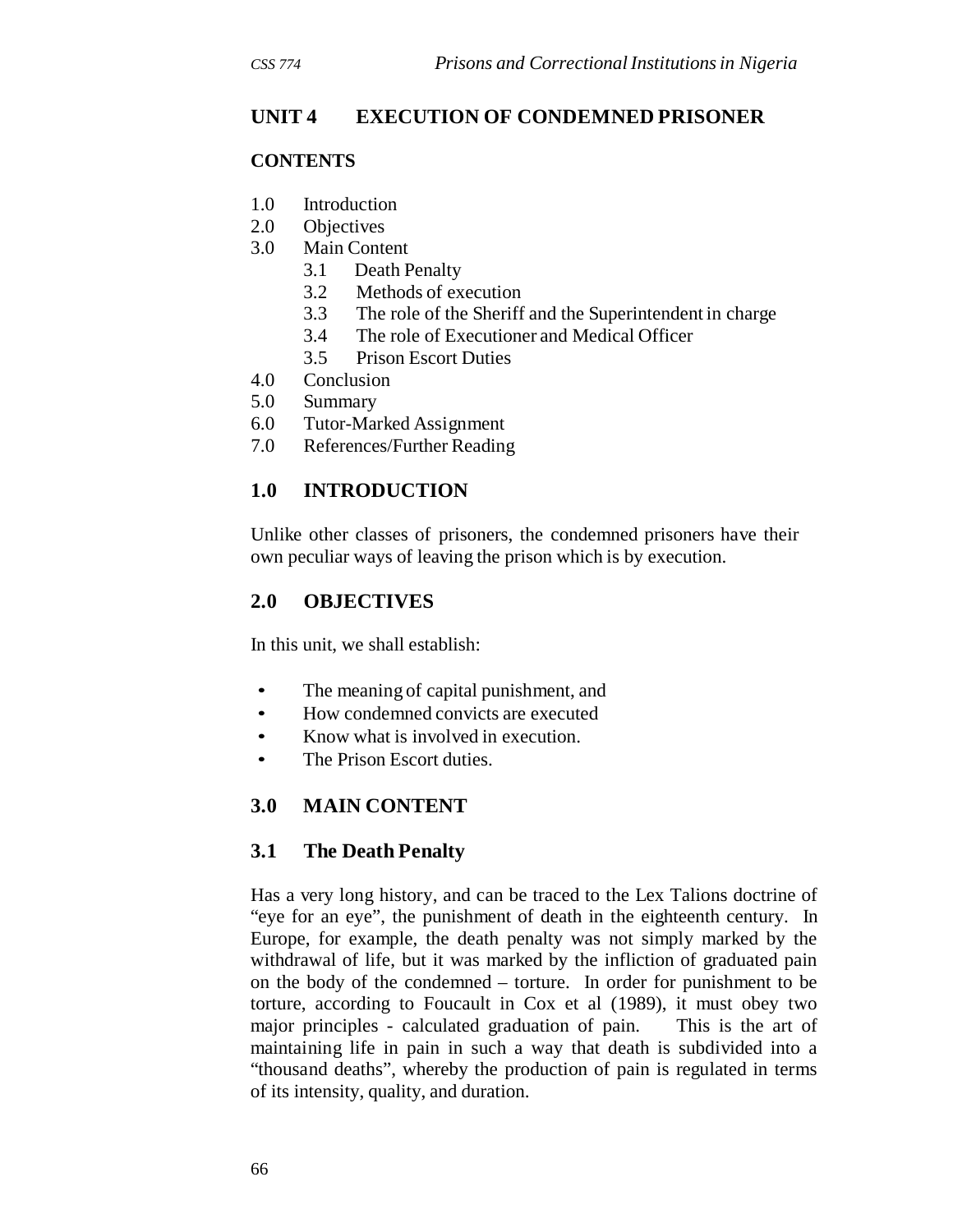In execution, the aim is only not to kill the criminal, but also to punish the body: a body effaced, reduced to ashes and thrown to the winds; a body destroyed piece by piece; a body boiled or burnt; and a body mutilated, all with the sole aim of making it experience intense pain.

# **3.2 Methods of Execution**

Early methods of capital punishment included beating, such as ancient Assyria, which employed a mallet to crush the skull; beheading, frequently practiced among the Assyrians, Persian, Greeks and Romans; burning practiced even in Europe; cutting asunder, the cutting or sawing of people or mutilating the body until death; crucifixion, was used by the Romans as a method of capital punishment for those not citizens of the empire. It is thought that it originated with Phoenicians from whom it passed to the Greeks and Romans; drowning, a penalty in Babylon for adultery, for being a bad wife, for incest, also practiced by the Jews and Romans; destruction by wild beasts/tearing into pieces by wild beasts was a method of capital punishment among ancient peoples; flaying, skinning a person alive was a practice in ancient Assyria, Persia and Sethia; impaling the criminal on a sharp stick was a common method in Assyria and was usually done by passing a stick to penetrate the body just below the breast bone; stoning was the most prominent method of execution among ancient Hebrews; throwing from heights such as from a steep rock was a method of execution, especially for slaves; strangling was used by the Jews and the Romans; smothering involving suffocation was a common Persian method of capital punishment (Siegel 1992). In Nigeria, the condemned prisoners are taken to the gallows for hanging.

# **3.3 The Role of the Sheriff and Superintendent In-Charge The Sheriff**

The chief registrar of the high court is the sheriff. In most cases the sheriff remains the Inspector-General of Police. Among its functions, the sheriff fixes the date and time of execution. It is also his duty to execute the death sentence and certify that the order has been carried out by appending his signature on the reverse of the order of execution. It is also mandatory for him to be in attendance at the inquest to give such evidence as may be required by the Coroner. The sheriff also issues instructions to the executioner. It is also compulsory for the sheriff to be present at every execution.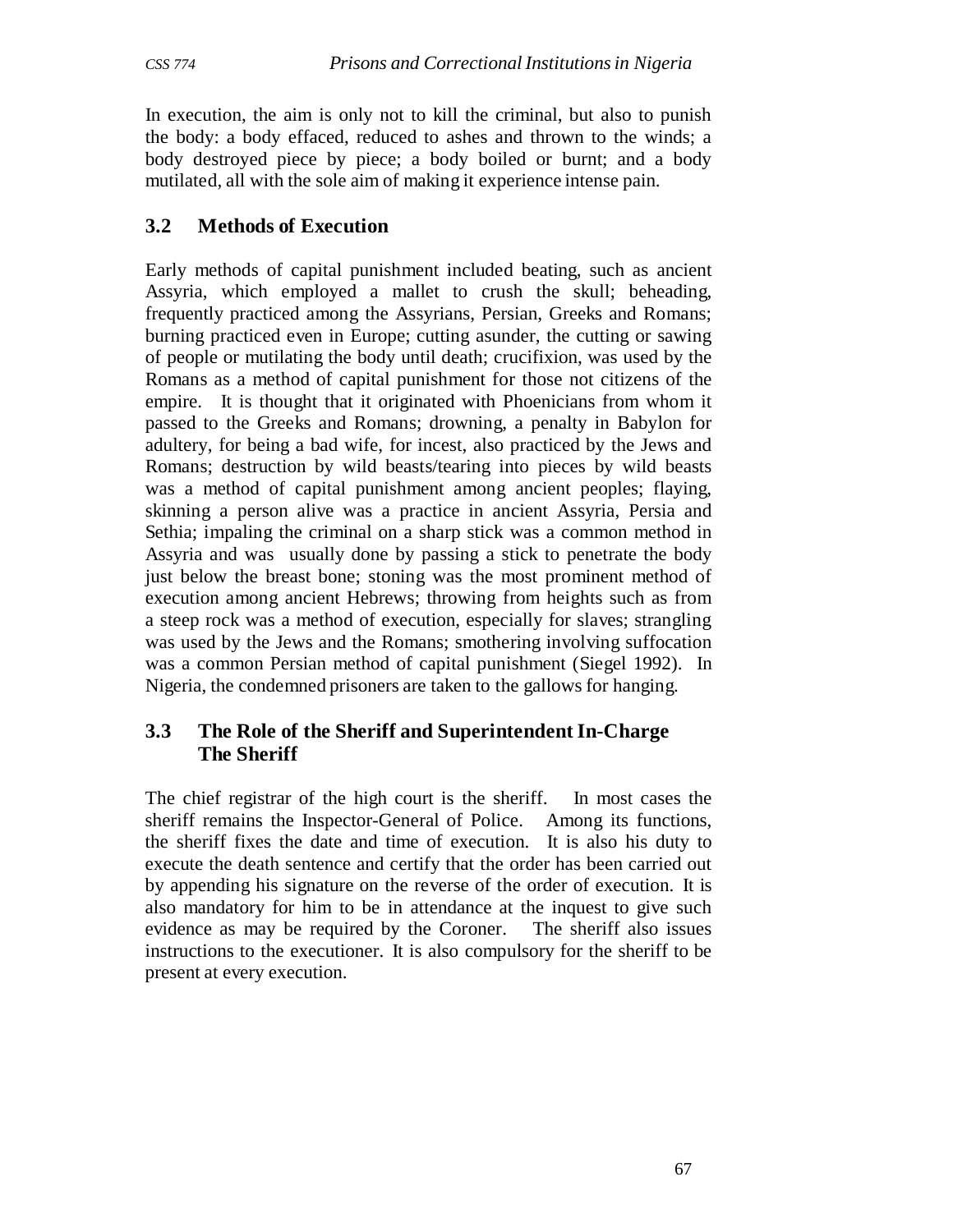#### **The Superintendent In-Charge**

The major functions of the officer in charge a prison during an execution include:

Handing over the condemned convict alive to the sheriff. It is also part of his duty in conjunction with the sheriff to fix the date and time of execution. He notifies an impending execution in writing to the sheriff, the coroner, the yard superintendent, ministry of works, the medical officer and the police for an escort at the time of the removal of the body for burial. It is also his duty to give the main evidence as may be required by the Coroner at the inquest.

It is also the duty of the superintendent of prison where execution is to be carried out to see that the scaffold and all necessary appliances are in good order and that sufficient stock of the following items is kept in place:

The cap The pinioning apparatus The execution rope A bag containing sand equal to the weight of the prisoners in his clothes A piece of chalk A piece of thread strong enough to support the rope, without breaking. A rule or graduated pole, six feet long.

Finally, the superintendent is to be responsible for the day-to-day maintenance of the gallows. He shall carefully examine the conditions and mechanisms of the gallows from time to time and particularly on the last day before an execution and shall obtain a certificate from Public Works Department that the gallows have been tested and is in perfect working order.

#### **3.4 The Role of the Executioner and Medical OfficerThe Executioner**

The executioner is also called a hangman. He works under the direction of the Sheriff. It is the duty of the executioner to see that the head of the condemned person is neatly covered over with a hood. This prevents the condemned person from seeing what happens during the last terrible moment.

It is also his duty to strap a leather belt round the person's body fastening the arms.

It is also his duty to pull the hangman's lever.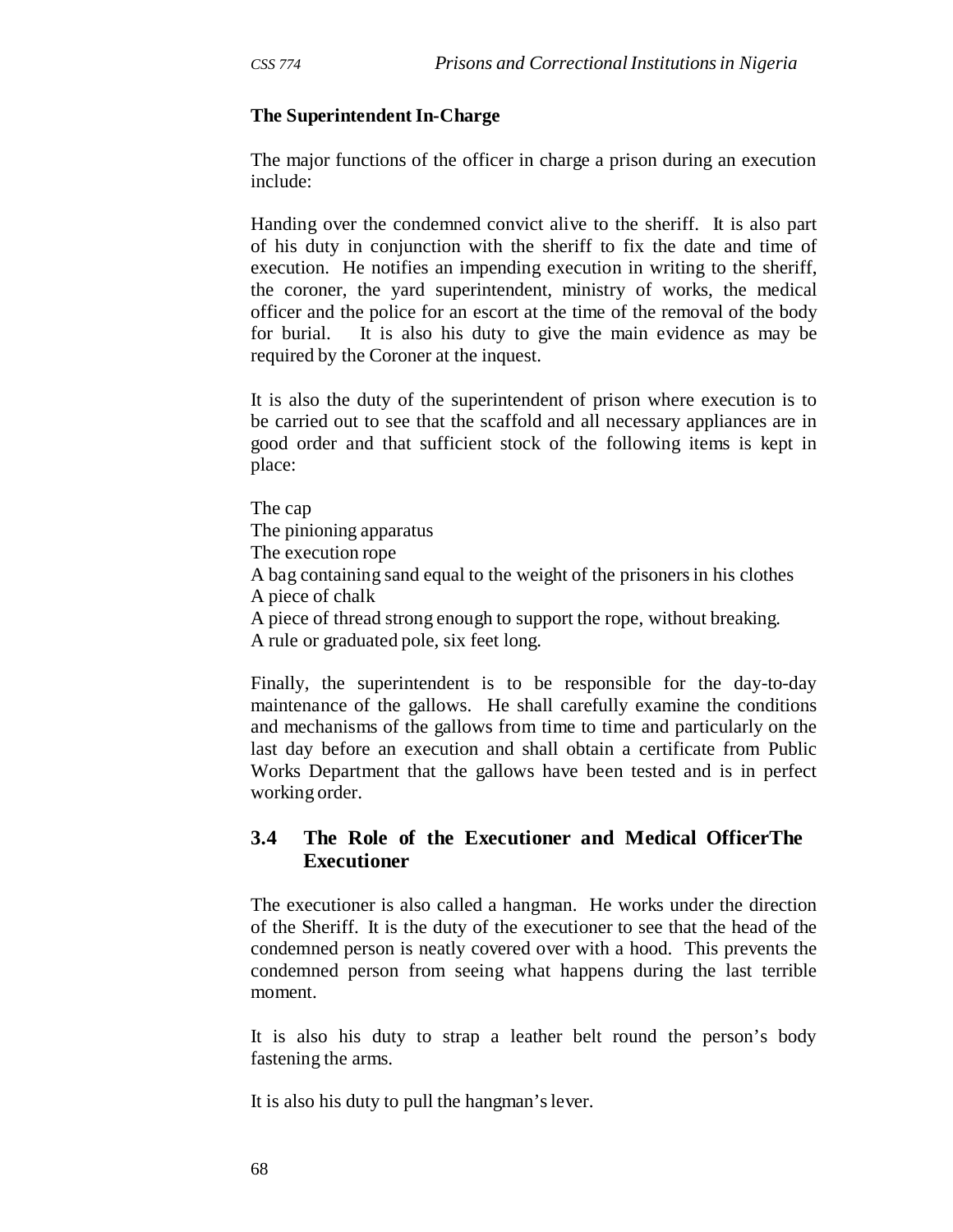He puts and adjusts the hangman's rope round the neck of the condemned person.

It is the executioner that entirely handles the operation of the death machine at the gallows.

#### **The Medical Officer**

After leaving the condemned person's lifeless body to hand for about one hour, it is the duty of the medical officer to climb down the ladder into the pit with his stethoscope to confirm and be absolutely sure that the person is dead.

The medical officer also performs the post mortem examination.

Together with the superintendent in charge of prison and the sheriff, he attends as well as gives evidence at the inquest.

#### **3.5 Prison Escort Duties**

Prisoners are not allowed to go anywhere being accompanied by the prison officer in charge. Every movement to be made by a prisoner must be escorted by an officer for security reasons and protection of the prisoner.

Escort duty could be defined as the act of following or accompanying prisoners in order to monitor their movements and activities for security reasons. The major aim of escorting prisoners is to prevent them from escaping or getting involved in unlawful acts while in custody.

#### **Areas where Escort Duty is performed**

Escort duty could be performed in the following areas of assignment:

- **a) To the Court:** Any time inmates are to appear in court for their cases, warders are assigned to escort them to court for security reasons. The armed squad unit of the prisons is presently responsible for this type of escort duty.
- **b)** To the Hospital: It is the duty of warders to escort prisoners to hospitals outside the prison when going for treatment. When taking inmates to the hospital they should be handcuffed. But the handcuff should be unlocked before seeing the doctor. However, a warder escorting prisoner to the hospital is at liberty to use his discretion pertaining to the use of handcuff. The most important thing is that he should bring the inmates safely back to the prison after treatment.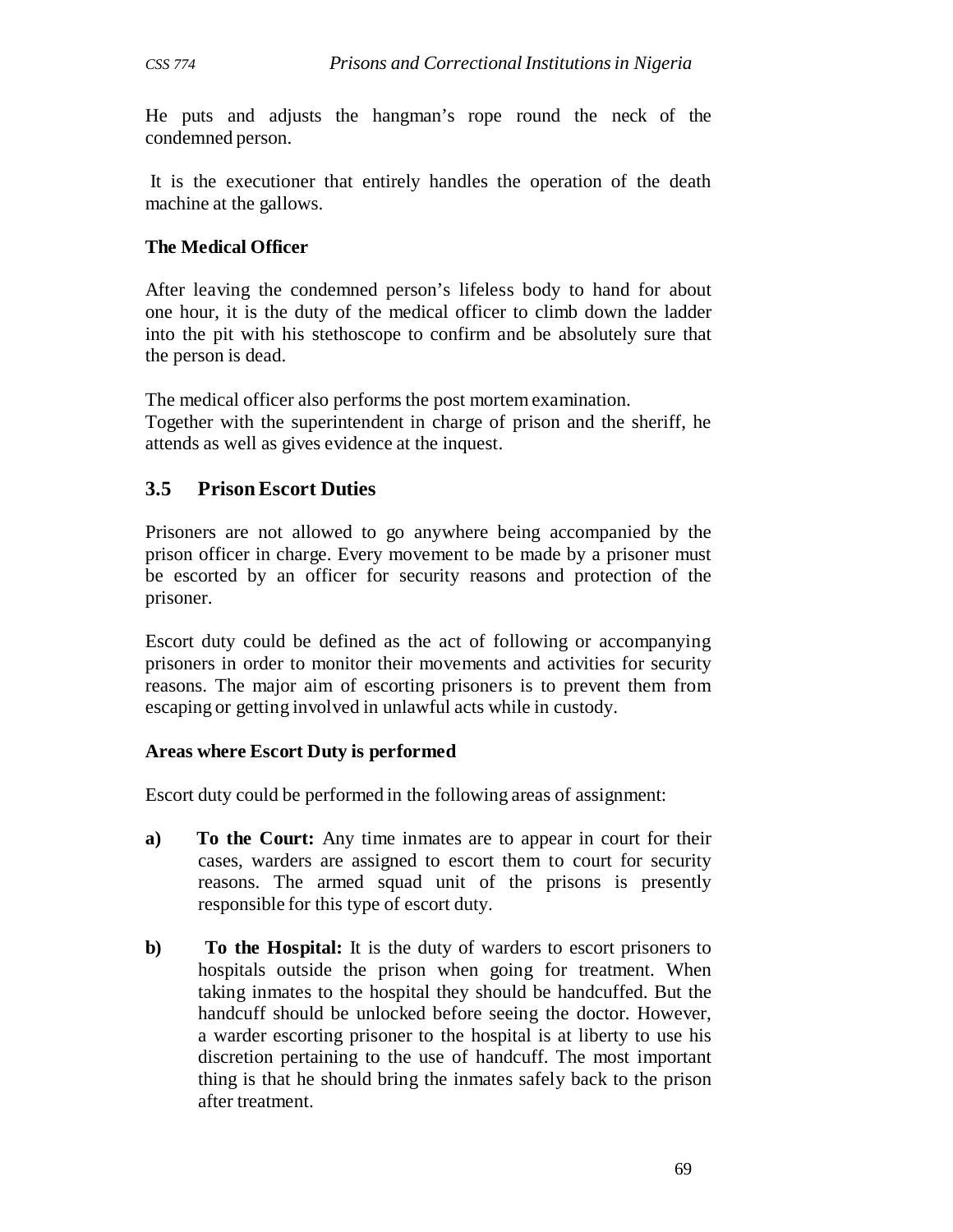- **c) During Execution:** When a condemned person is due for execution, he should be escorted to the gallows by two or more warders. This type of escort assignment requires great care and attention as the prisoner may be violent or even refuse to move to the gallows.
- **d) On the Transfer from Prison to Prison:** When prisoners are proceeding on transfer from one prison to another, they are normally escorted by warders.
- **e)** When Prisoners are passed out for labour, warders are assigned to escort them for the assignment.

#### **Precautionary Measures to be Taken When Escorting Prisoners**

A warder must be security conscious any time be is on escort duty assignment and also, make sure that the prisoners under his care are well monitored and managed. The warder should always remember that he is solely responsible for the safe custody of the prisoners in his charge. When taking prisoners out for labour, the warder in charge of the gang must ensure that all the prisoners he is taking out are qualified to go out. He must not go out with known escapees, or those having more than six months left to serve. The warder must ensure that the prisoners are marched in twos in silence. He must not keep them out of sight for whatever reason.

When escorting prisoners on transfer from one prison to another, they and the escort will be paraded for inspection by the superintendent in charge or the chief warder who will ensure that the warder in charge complies with the following instructions:

- a) Before prisoners are handcuffed or chained, they should be thoroughly searched and be given an opportunity of visiting the toilet.
- b) The officer in charge of escort must have sufficient handcuff and "D" lock keys according to the number of prisoners being transferred.
- c) A single prisoner will be secured by handcuffing his wrist in front of him.
- d) Two prisoners will be secured together by a pair of handcuff.
- e) In case of three prisoners, two can be handcuffed together and the odd one handcuffed alone.
- f) When four or more prisoners are transferred, they should be secured with gang chain. Gang chains are in two lengths, the 6ft and 12ft. The 6ft secures four prisoners while the 12ft is for eight prisoners. The shorter chain is usually preferable when traveling in a lorry.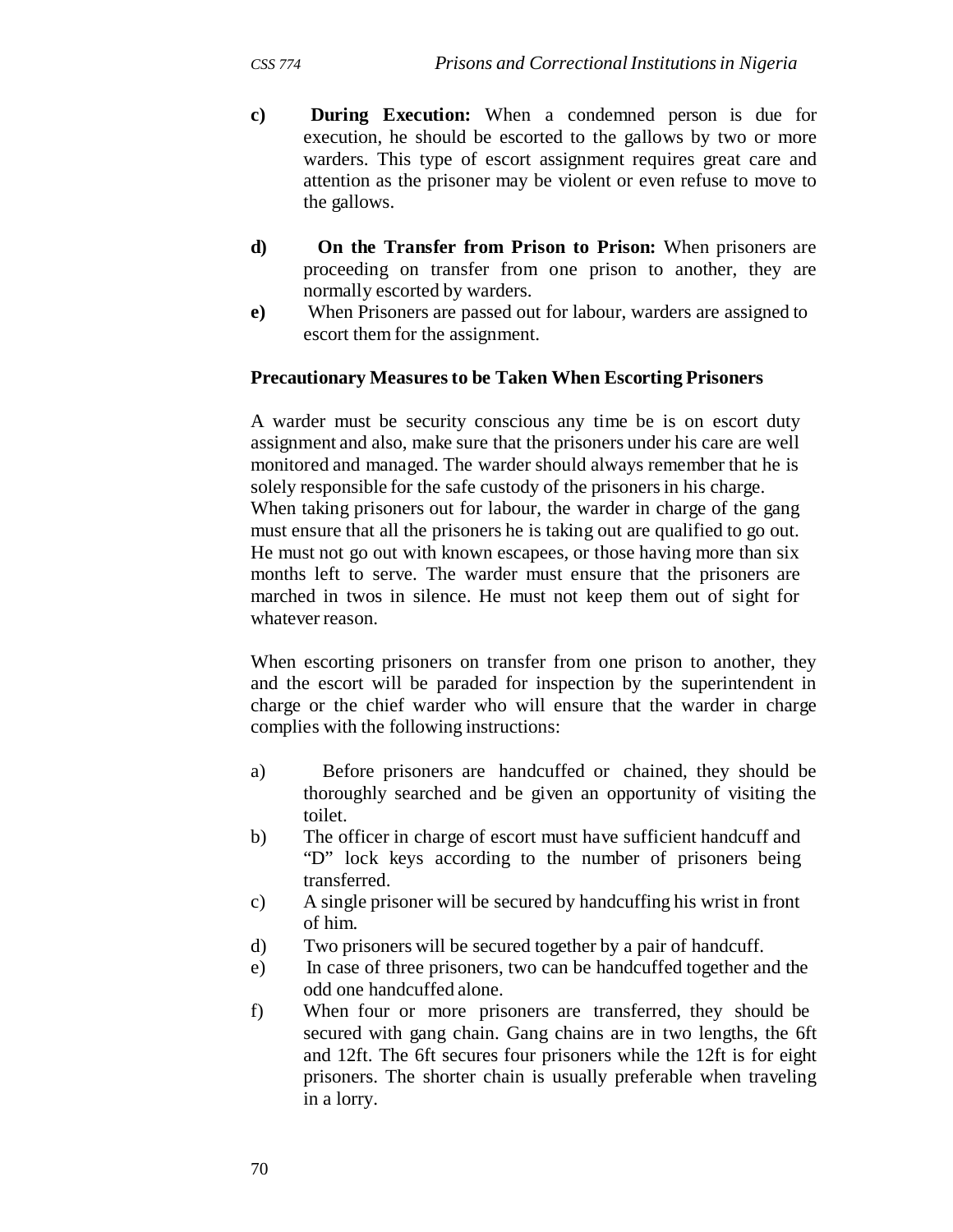- g) When escorting prisoners on transfer, it is not advisable to travel by night. When night comes and you are yet to reach your destination, take the prisoners to a nearby police station and lodge them there till the following morning.
- h) When travelling by lorry, ensure that the vehicle windows are well secured.
- i) Escorting warders should sit at the rear of the vehicle. Prisoners should not be allowed to sit at the "tail board" of the vehicle.
- j) Prisoners should not be exposed to public view while on transfer. Therefore, it is not advisable to use open vehicle to convey prisoners on transfer.
- k) Vehicles conveying prisoners on transfer should, for no reason whatsoever stop unnecessarily on the road for security reasons.

# **40 CONCLUSION**

Any time a court order on the condemned convict is carried out, it invariably results in the death of the prisoner.

# **5.0 SUMMARY**

Condemned prisoners must be executed to carry out the order of the court to the fullest.

# **6.0 TUTOR-MARKED ASSIGNMENT**

Who is qualified to be executed?

## **7.0 REFERENCES/FURTHER READING**

Dambazau, A.B. (1999). *Criminology and Criminal Justice.* Kaduna: Nigeria Defence Academy Press.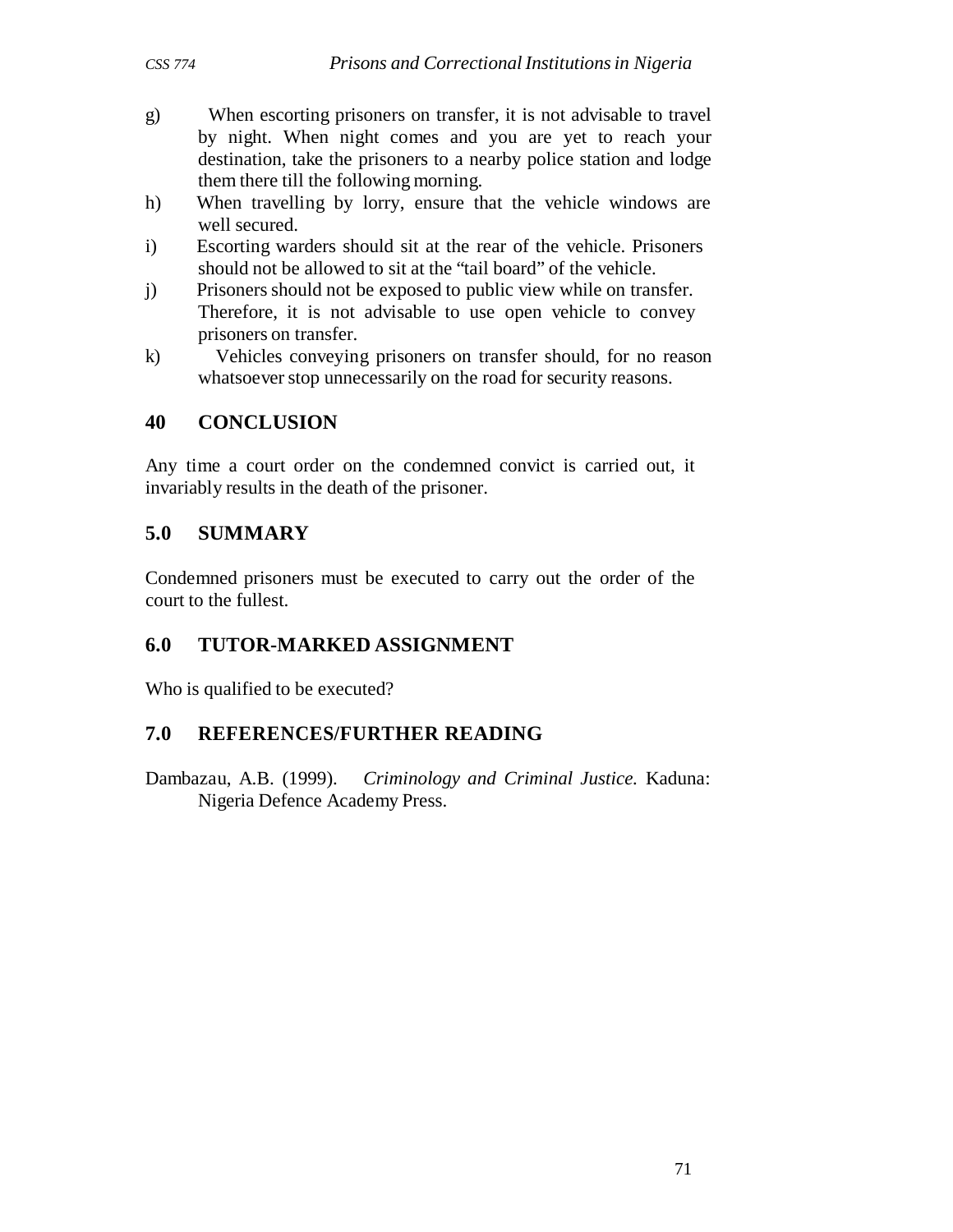# **MODULE 4**

| Unit 1 | Correctional Programmes |
|--------|-------------------------|
|--------|-------------------------|

- Unit 2 Correctional Enhancement Programmes
- Unit 3 Discharged Inmates Rehabilitation
- Unit 4 Tension Reduction Measures

# **UNIT 1 CORRECTIONAL PROGRAMMES**

#### **CONTENTS**

- 1.0 Introduction
- 2.0 Objective
- 3.0 Main Content
	- 3.1 Boot Camps
	- 3.2 Private Industry in Prison
	- 3.3 Free Venture Programmes
	- 3.4 Therapy and Counselling
	- 3.5 Educational Programmes
	- 3.6 Staff Positions and Duties Performed
	- 3.7 Skill Acquisition in the Prison
- 4.0 Conclusion
- 5.0 Summary
- 6.0 Tutor-Marked Assignment
- 7.0 References/Further Reading

# **1.0 INTRODUCTION**

Correctional programmes are numerous and Correction officers engage in them in their routine day to day handling of prison inmates. All the correctional programmes are aimed at changing or reforming the inmates to become better citizens so that they will not revert to crime after discharge.

## **2.0 OBJECTIVES**

This unit unfolds:

- Programmes for reformation
- Applications of the programmes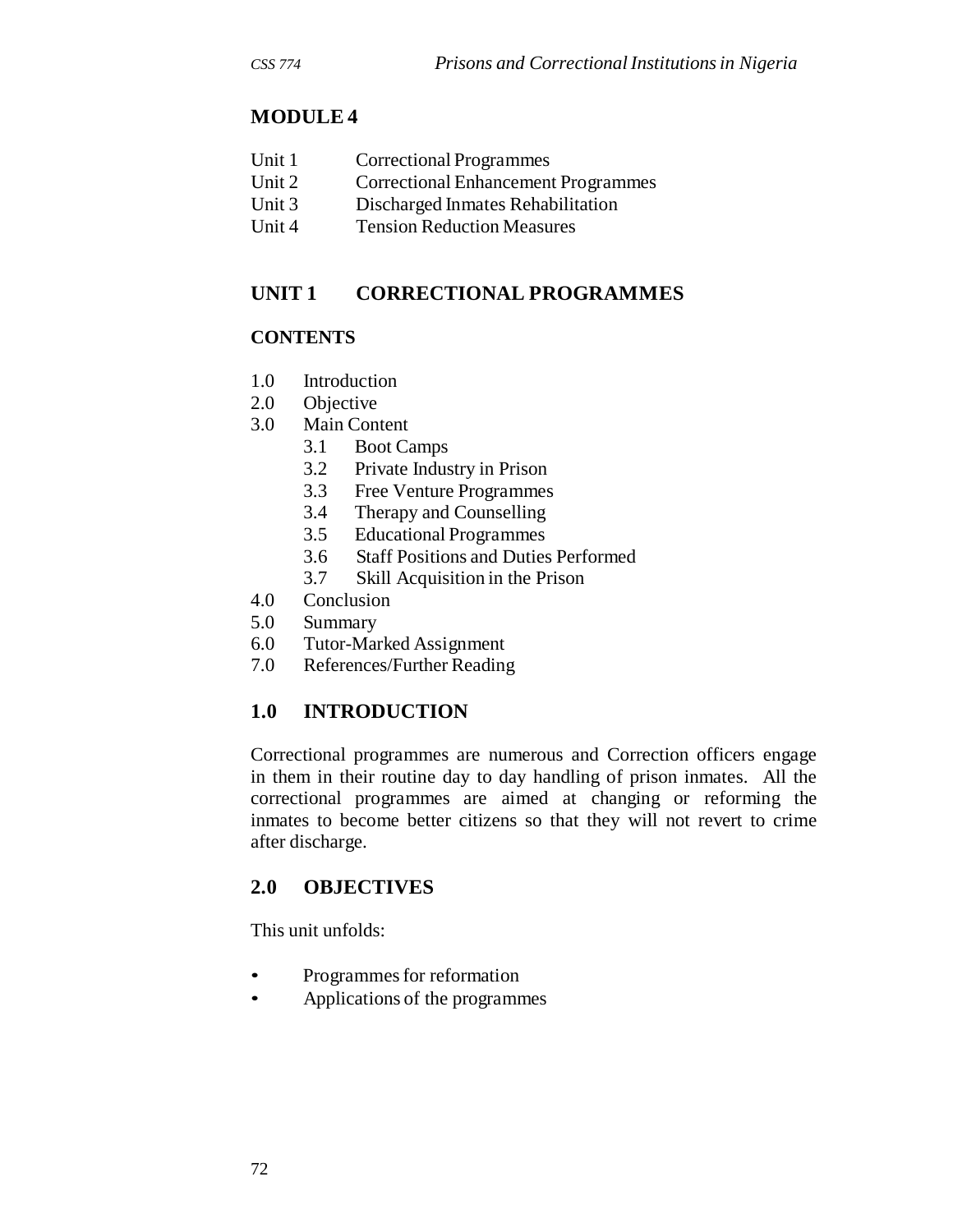# **3.0 MAIN CONTENT**

## **3.1 Boot Camps**

The society believes that military training instils discipline in the lives of trainees. Accordingly, the Boot camp or shock incarceration programmes are among the "hottest" correctional developmental treatments adopted by the prison system towards achieving this goal.

They are designed for young, non-violent offenders serving terms for their first conviction. It features military discipline and physical training. The concept is that short periods (of between 90 to 180) of high intensity exercise and work will "shock" the inmates into goin g straight (Siegel, 1992:574).

# **3.2 Private Industry in Prisons**

Prison inmates are allowed to manufacture goods for sale and these goods generate funds for both the inmates and government.

A new version of vocational rehabilitation is the development of private industry in within the grounds of the prison. This can take on many different forms, including having private citizens sit on prison industry boards; private vendors who market goods from prison industries; inmates who manufacture and market their own goods (Siegel, 1992:574).

## **3.3 Free Venture Programmes**

In this type of programmes, members of the public who own private industries go to prison to hire labour at a cheaper or lower rate. This creates a symbiotic relationship from which the inmates acquire skills that will help them on discharge and the owners of the private industries benefit.

Siegel (1992:575) noted that free venture programmes were developed in 1980s in Minnesota, USA, Kinshasa, Democratic Republic of Congo and other areas. This programme involves businesses setting up by private enterprises on prison grounds that work with the prison authority to hire inmates at free market wages and produce goods that are competitively marketed.

# **3.4 Therapy and Counselling**

Counsellors are engaged in the prison to take care of individual psychological problems of inmates. In the opinion of Siegel (1992:573),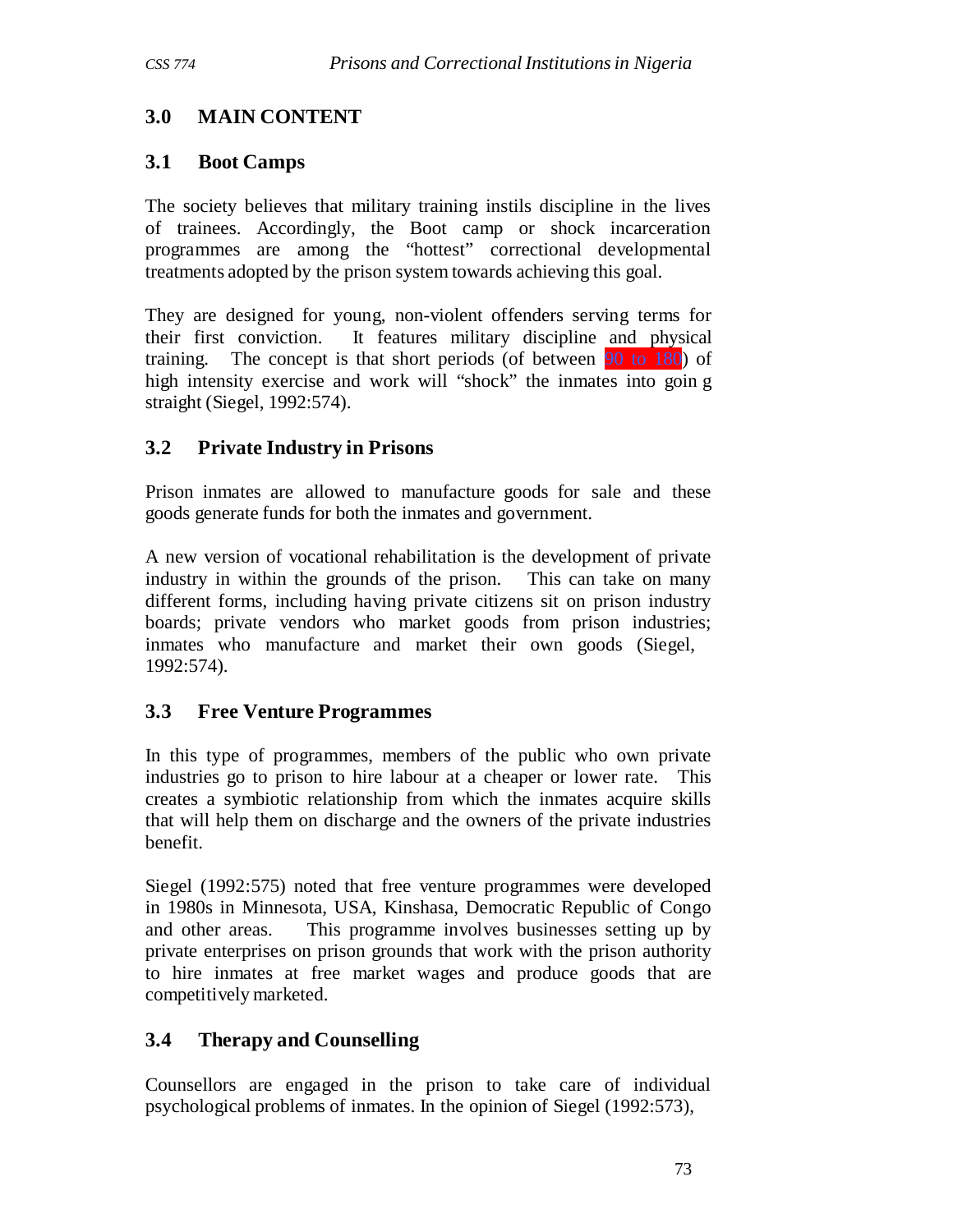the most traditional type of treatment in prison involves psychological counselling and therapy. Counselling programmes exist in almost every major constitution. Some of these programmes stress individual treatment with psychotherapy or other techniques.

Group counseling in prison usually tries to stimulate inmates' selfawareness and their ability to deal with everyday problems.

A wide variety of innovative psychological treatment approaches have been used in the prison system: **behavi our therapy** uses tokens to reward conformity and help develop positive behaviour traits; **reality therapy** is meant to help satisfy individuals' needs to be worthwhile to themselves and others.

## **3.5 Educational Programmes**

The first prison treatment programmes were educational in nature. A prison school was opened at the Walnut Street Prison in 1784. Elementary courses were offered in New York's prison system in 1801 and in Pennsylvania in 1844. An actual school system was established in Detroit's House of Corrections in 1870. An Elmira Reformatory opened a vocational trade school in 1876 (Siegel, 1992:574).

The Nigerian Prison system has a more recent and growing tradition of educational rehabilitation. While inmates have been engaged in vocational training since the inception of formal prison system in the country, it is in recent time that educational programmes, of the type further strengthened by the National Open University of Nigeria at the Kirikiri Prison, Lagos, have received much attention.

The South African example offers a good illustration in sub-Saharan Africa; this country's prison system offered educational opportunities to a whole generation of South African political prisoners who became both academically and vocationally well-equipped to play leadership roles in the post-apartheid public and private sectors of their nation's economy.

#### **3.6 Staff Positions and Duties Performed**

The Superintendent In-charge is the overall boss of the prison. He is the official representative of the prison authorities. His functions and duties are numerous. However, he delegates some of these duties.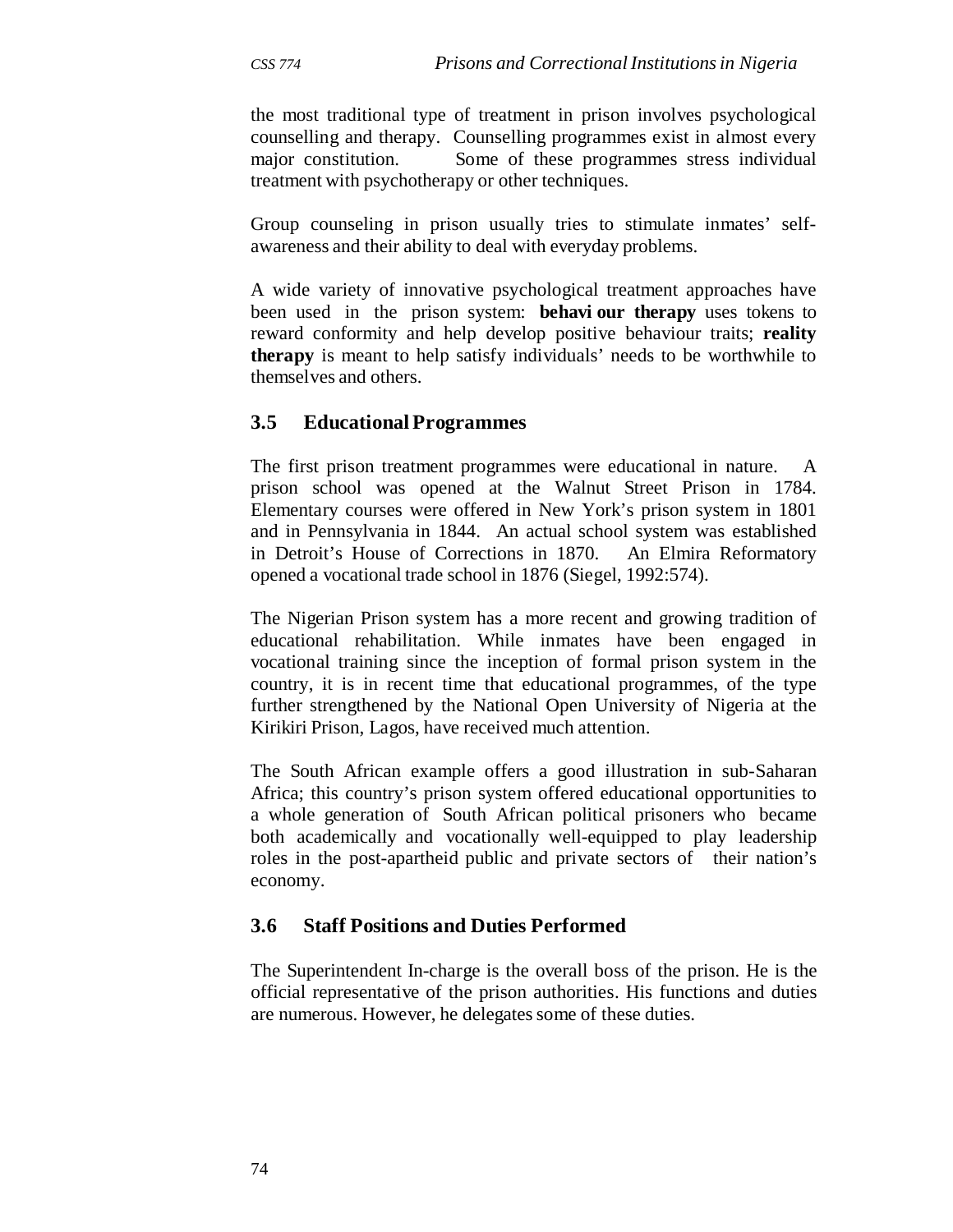Among his major duties are:

- i. He is in charge of general supervision and administration of prison;
- ii. He receives and oversees the management of rations supplied to the prison. According to cap 366 section 98, he shall from time to time test the quality and quantity of the ration given to the prisoners.
- iii. He approves visits to the inmates. He also receives important visitors to the prisons.

- iv. He receives stores, donations and gifts on behalf of inmates.
- v. He approves and oversees the safe keeping of prison records and documents.
- vi. He renders monthly and annual returns of the prisons to the appropriate quarters.

He also writes and renders the monthly intelligence reports of the prison.

- vii. He Oversees and ensures the maintenance of high standard of discipline among the staff and the inmates.
- viii. He approves annual and casual leaves to staff and reports resumption from leave to the appropriate quarters.
- ix. He reports escapees via Form 50 and orders search parties.
- x. He presides over the admission and discharge board. He is the chairman of the boards.
- xi. He orders and ensures regular searching of the cells, the workshop and the prison kitchen.
- xii. He recommends inmates for transfer jail delivery and to the prerogative board of mercy.
- xiii. Approves gangs to be passed out of the prison.
- xiv. He inspects and addresses staff weekly parade.
- xv. He approves topics for staff lectures and oversees the conduct of such lectures.
- xvi. It is his duty to hand over the condemned criminals to the sheriff for execution.
- xvii. He gives evidence at Coroners inquests court.
- xviii. He ensures regular maintenance of the gallows.
- xix. He carries out regular inspection of the yard.
- xx. He investigates prisoners' complaints.

To be able to carry out these functions effectively, cap-366 section 90 recommends that the Superintendent In-charge should reside very close to the prison. He is directly accountable to the Controller in charge of the state command who in turn reports directly to the Controller-General of prisons, through the zonal coordinators.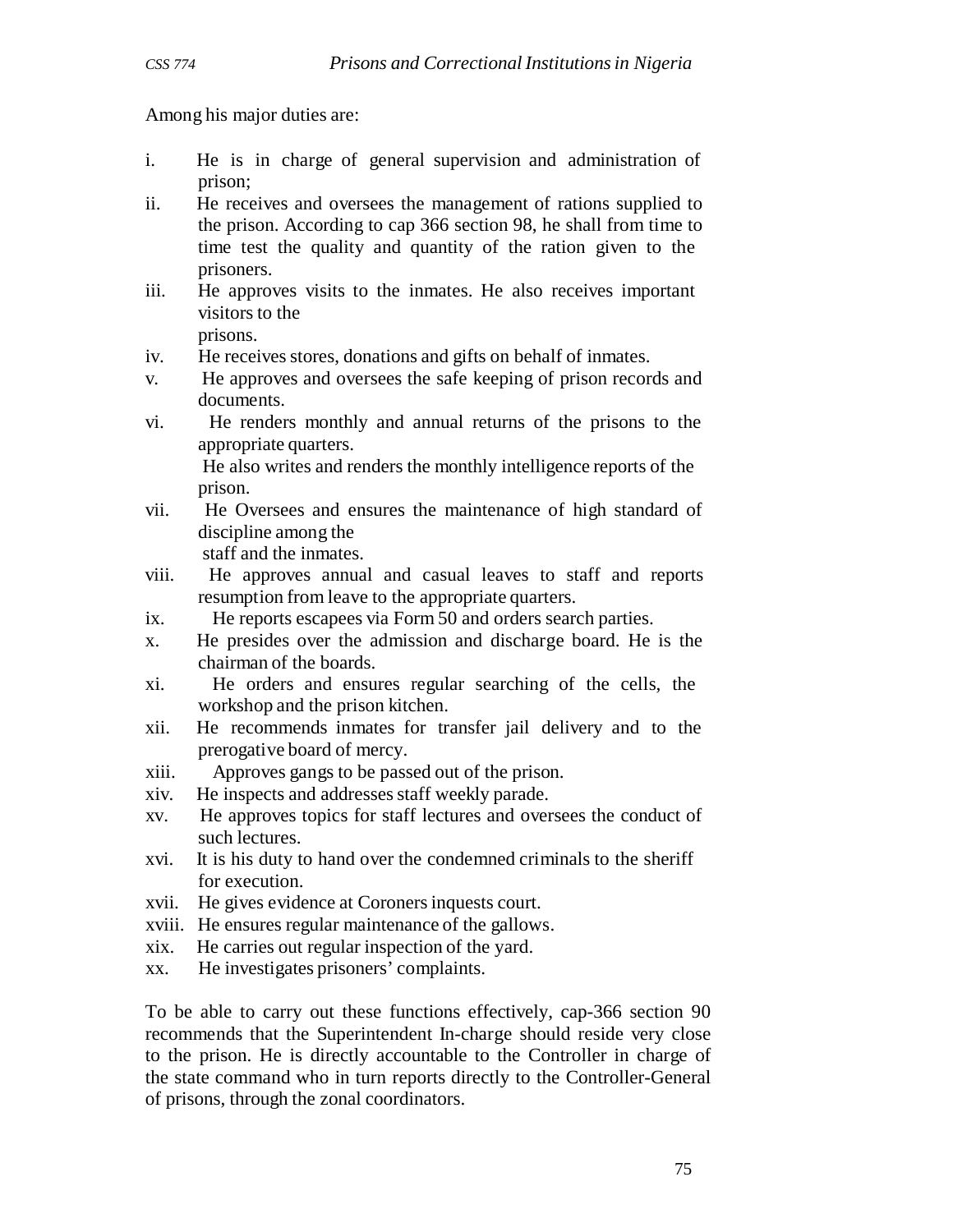#### **The Chief Warder**

The Chief Warder is another officer in the general administration of the prison. He works under the instruction of the superintendent in charge. The chief warder is the subordinate head of the junior staff. He acts as the intermediary between the superintendent and the subordinate staff. He is also the functional link between the superintendent and the prisons in the yard. The position of chief warder is very sensitive as far as the security of the prison is concerned. His major duties include the following:

- i. He ensures that discipline is maintained among the warders and the inmates. He issues from 96.
- ii. He prosecutes during adjudication
- iii. He receives and treats complaints from warders and prisoners.
- iv. He attends to daily weighing of inmates ration. He tests inmates' foods before serving.
- v. He carries out routine inspection of the yard.
- vi. He ensures peace and discipline in warders' barracks.
- vii. He is a member of the admission and discharge boards.
- viii. He passes out gangs and allocates prisoners in the yard.
- ix. He keeps records of location of every prisoner in the yard.
- x. He conducts testing of rods, iron bars and other security devices in the yard.
- xi. In the absence of the superintendent in charge or any other senior officer, he takes charge of the general administration of the prison pending their return.
- xii. He conducts routine search of cells.
- xiii. He conducts inmates' visits. The chief warder works hand in hand with the officer in charge.

#### **The Record Officer**

The records office is another important office in the prison yard. The officer in charge of the records office is as important as the office, hence he performs the duties with his subordinates. After the gate man, the next officer to receive the inmate is the records officer.

The following duties are performed by the record officer.

- (i) He conducts the mandatory search on the newly admitted inmates.
- (ii) He enters the particulars in the all classes of prisoners.
- (iii) He enters the particulars in the awaiting trial or convict register, depending on the nature of incarceration.
- (iv) He collects and keeps all the inmates' properties.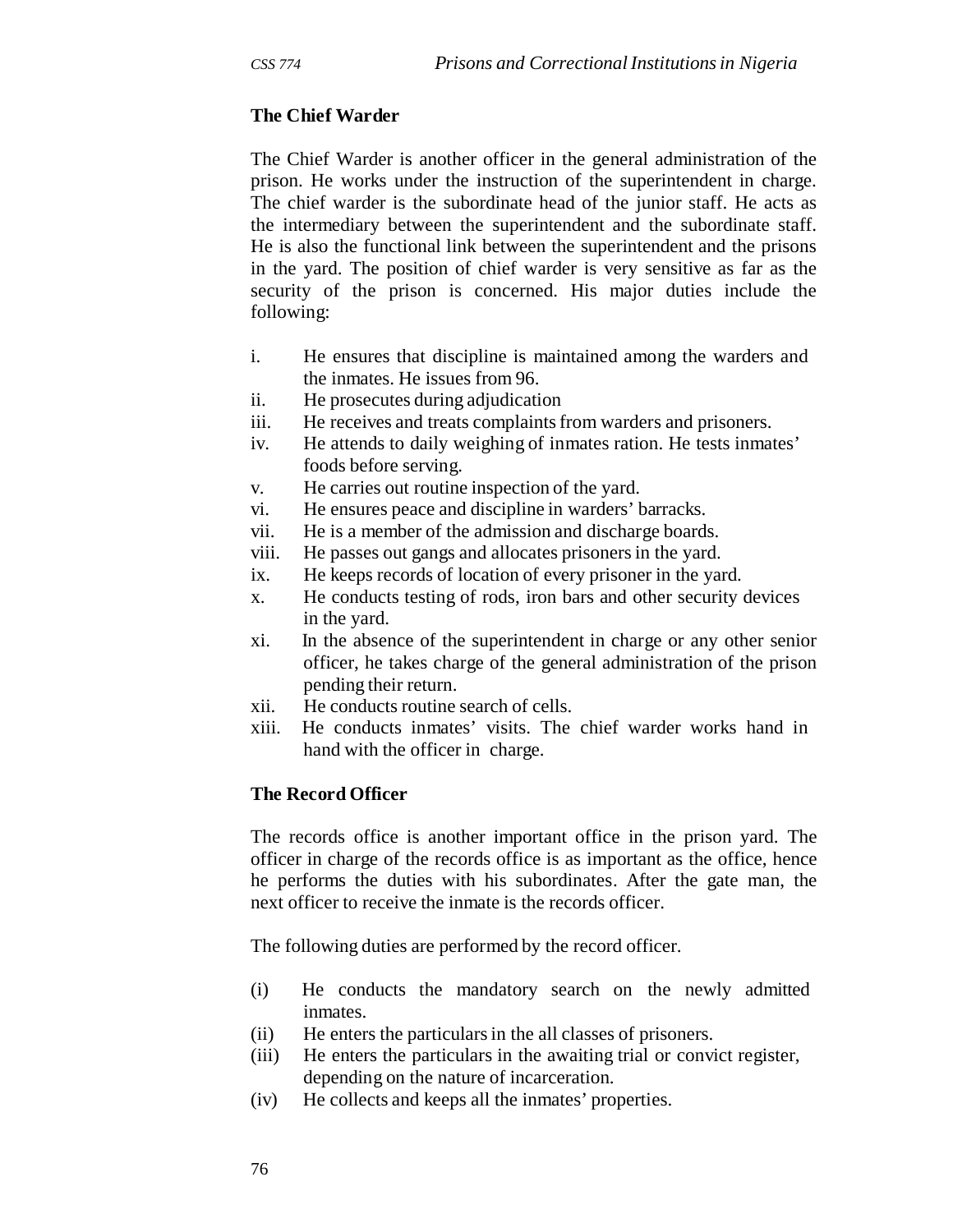- (v) He maintains all the financial transactions of inmates and keeps all remand warrants in the case of AT (M) or (F).
- (vi) He collects and keeps all commitment warrants in the case of convicted prisoners.
- (vii) He receives production warrants from courts and prepares inmates for court.
- (viii) He ensures that all inmates who are due for hearing go to court on the appropriate date.
- (ix) He keeps and maintains the daily state of the prison.
- (x) He prepares, on behalf of the superintendent, the statistics of the inmates.
- (xi) He reports escapes and deaths to the superintendents in charge.
- (xii) He issues back to the deserving the inmates their properties may be on discharge.
- (xiii) He gives information about inmates to the courts on request.
- (xiv) He prepares lists for jail delivery for the superintendent in charge.
- (xv) He is fully involved in goal delivery in the yard. He is the person that will bring all inmates' warrants for goal delivery.

#### **The Ration Clerk/Cook Warder**

The feeding of inmates is very important. Both the ration clerk and the cook warder are very important as they play crucial roles. In this regards, they carry out the following roles in the feeding of inmates:

- i. Ration clerk receives food items form the ration contractor on behalf of the superintendent in charge.
- ii. He issues out food items to the cook warder.
- iii. He prepares bills for payment of ration contractors.
- iv. He ensures that standard is maintained in the quality of inmates' feeding.
- v. He also maintains the quantity of foods.
- vi. The cook warder supervises the cooking of inmates' food and ensures the quality of food for inmates, determines the quantity of food to be served to the inmates and makes sure that it goes round.

## **3.7 Skill Acquisition in the Prison**

On admission, every prisoner is allowed to choose which trade he or she wants to learn while in the prison. However, prisoners will be guided with the options available, that is, the trades and workshops that are functional in the prison. This is made known to the prisoners by the admission board constituted by the Superintendent in charge of the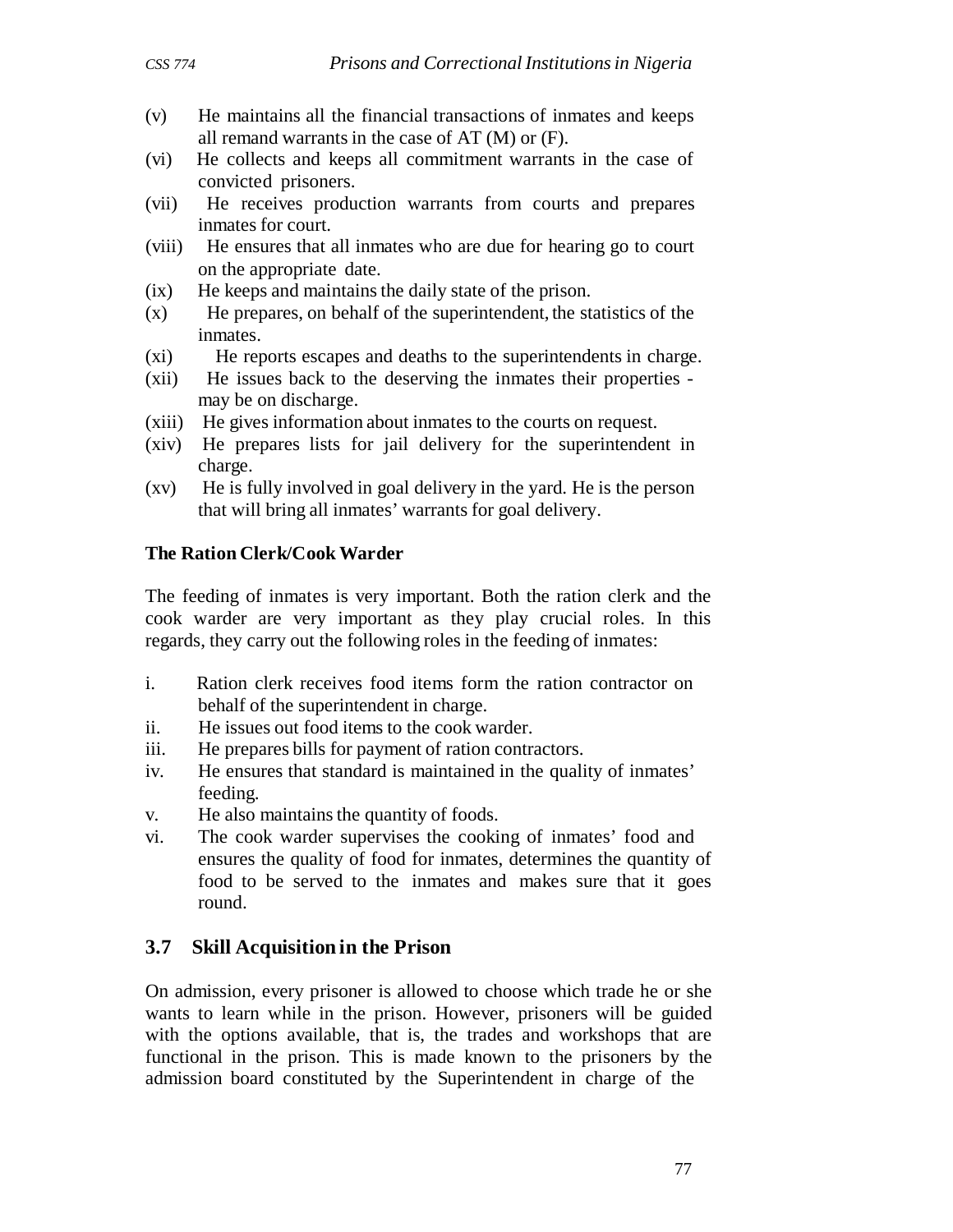prison, who must be guided by standing order (S.O) of the Nigeria Prison Service.

This introduces the process of reformation and rehabilitation as the prisoner is introduced to the kind of skill he/she wants to acquire for his/her eventual resettlement on discharge. While he is learning the skill or the trade, he is also under character remoulding. The prison officer in charge of the workshop is performing the duty of reforming the prisoner.

This is done so that the prisoner on discharge would not only have acquire skills but also is reformed. The process of reformation is not the duty of one person (officer) in the prison. It is a collective effort, as there exists division of labour among the officers (reformers). Some officers are tradesmen (in the workshops) while some are general duty officers, medical officers, welfare officers, and so on. All these groups of prison personnel exist for a common purpose.

## **4.0 CONCLUSION**

Prison programmes occupy such a strategic place in the administration of the prison system to the extent that without them, correction of prison inmates would be impossible. This is why it they are viewed seriously for compliance.

## **5.0 SUMMARY**

Some of the prison programmes are designed to cater for the physical and emotional well being of inmates while some are designed in such a way that at the end of a prisoner's term in the prison, he would be, to a large extent, a reformed individual.

## **6.0 TUTOR-MARKED ASSIGNMENT**

- 1. Which one of the prison programmes, in your opinion, is more effective in the correction of inmates? Give reasons.
- 2. What are the disadvantages of Boot Camps as a measure of correction in the practices of the prison system?

## **7.0 REFERENCES/FURTHER READING**

- Siegal, L.J. (1992). *Criminology.* 4th edition. U.S.A.: West Publishing Company.
- Nkwocha, D.I. (2008). *Criminal Justice Administration and Penology. An Introduction*. Owerri: Divine Mercy Publishers.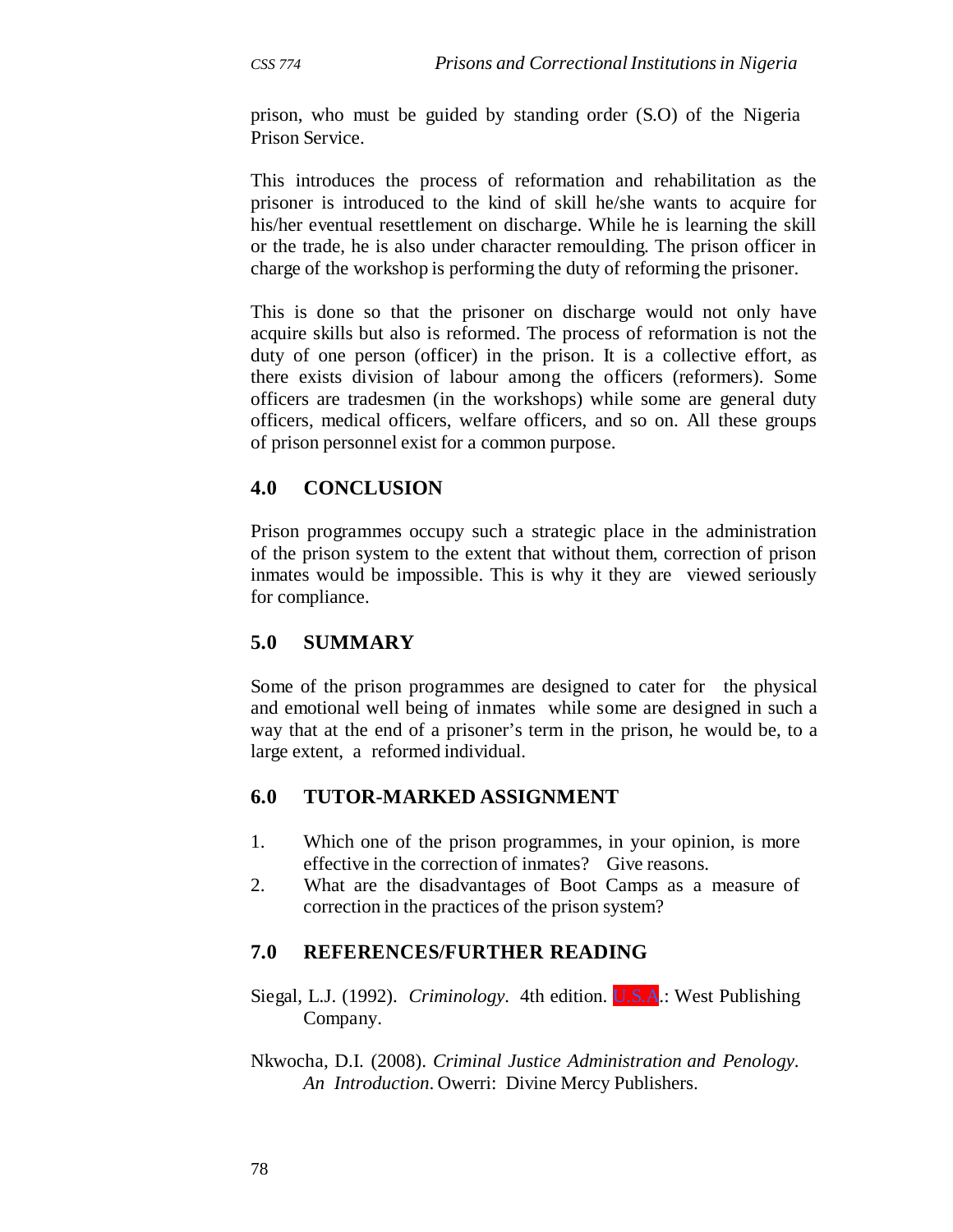# **UNIT 2 CORRECTIONAL ENHANCEMENT PROGRAMMES**

## **CONTENTS**

- 1.0 Introduction
- 2.0 Objective
- 3.0 Main Content
	- 3.1 Earning Scheme
	- 3.2 One-third Remission
	- 3.3 Amnesty
	- 3.4 Chaplaincy Fund
	- 3.5 Reformers' Reformation
- 4.0 Conclusion
- 5.0 Summary
- 6.0 Tutor-Marked Assignment
- 7.0 References/Further Reading

# **1.0 INTRODUCTION**

Apart from the correctional programmes, there are other varieties of correctional enhancement programmes that should be considered. These enhancement programmes are boosters, encouragement factors: They make reformation/correct easy.

# **2.0 OBJECTIVES**

At the end of this unit, you should be able to:

- Identify those programmes that enhance correction.
- Explain the significance or importance of the reformative practices in place in the prison system.

# **3.0 MAIN CONTENT**

## **3.1 Earning Scheme**

The government does not abandon inmates in prison custody, since welfare of every prisoner is very important to the prison authority. One of these welfare packages meant to buoy the self-esteem and general well being of the inmates is the **earning scheme** which provides payments of different amounts to different categories of convicts. The scheme is handled by the officer in charge of welfare in the prison, under the supervision of the officer in charge station.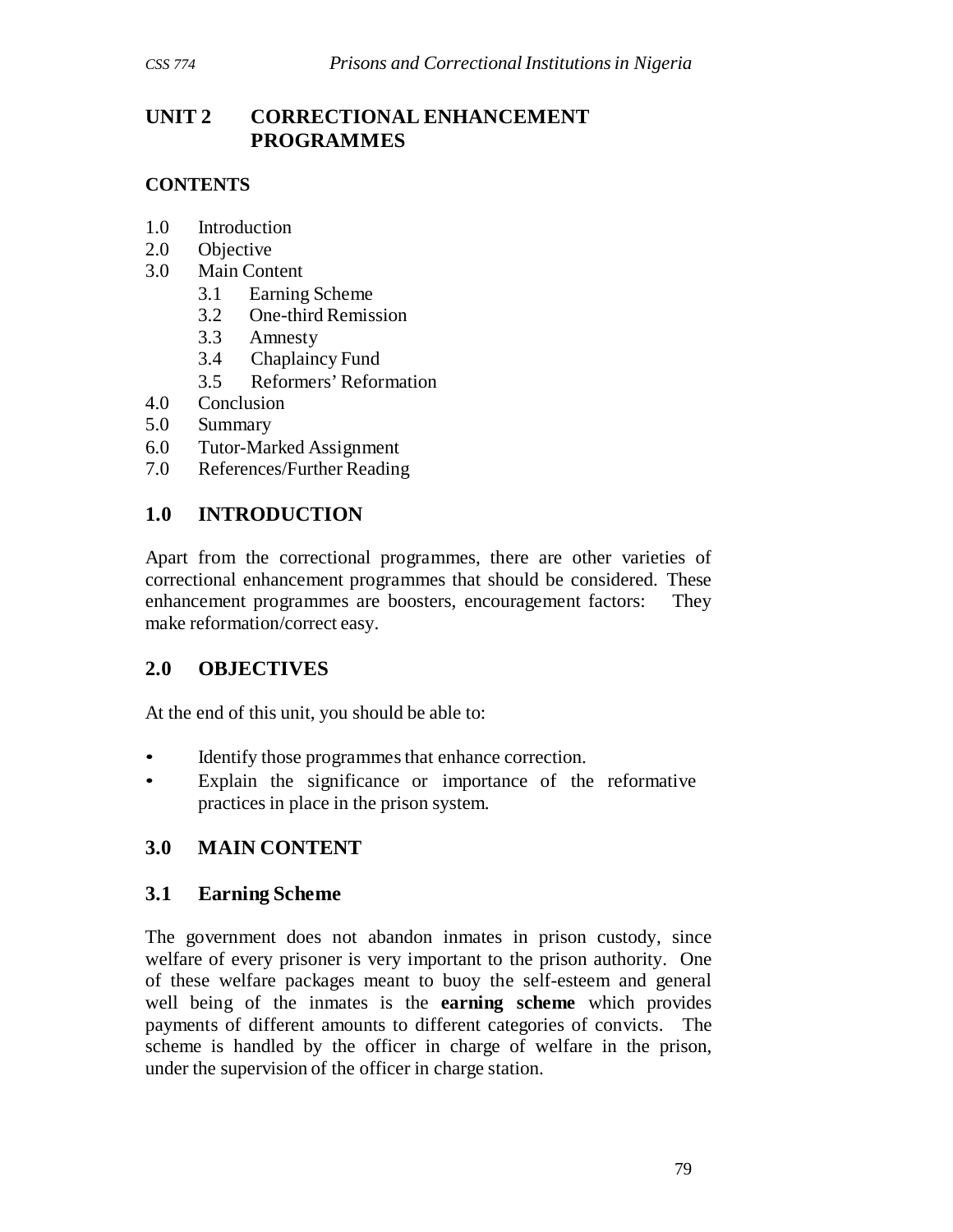At will, inmates can demand that some purchases be made with their own savings. In this scheme, inmates are not allowed to withdraw money for purchases more than half of their saved money. Inmates who are entitled to the scheme are always informed about this. They are not given their money to keep by themselves, rather, the welfare officers open a book where any payment made is recorded against the inmate's name. The only two options available to the inmates on the use of the money are:

- 1. An inmate can demand that his earning scheme money be used to purchase needed items, but not exceeding half of the total amount.
- 2. Inmates can decide to leave the saved money untouched and kept to facilitate his rehabilitation or to start life anew on discharge.

#### **Qualification to Participate in the Scheme**

All the convicted prisoners who have stayed up to 18 months are qualified to be part of the stakeholders of the scheme. The scheme has different stages for different categories of convicts. What determines the stages is the length of the imprisonment. The stages are:

Stage  $1 - 18$  months to 3 years Stage  $2 - 3$  years to 5 years Stage  $3 - 5$  years and etc.

The stage the inmates are determines the amount they receive monthly. And when an inmate gets to another stage his amount increases. Every person in the same stage must receive the same amount.

The earning scheme can be suspended for any inmate who misbehaves while in the prison and will also be reinstated if the inmate starts to behave well again.

#### **3.2 One-Third Remission**

One-third remission is in itself good and every prisoner wants to benefit from it.

One-third remission is one of the major tools for effective reformation and rehabilitation. Remission of one-third of a sentence is given only to a prisoner serving a sentence or cumulative sentences which exceed one month, but no convict serving such sentence or sentences shall as a result of such remission serve for a period of less than 30 days (Omu, 2008:83).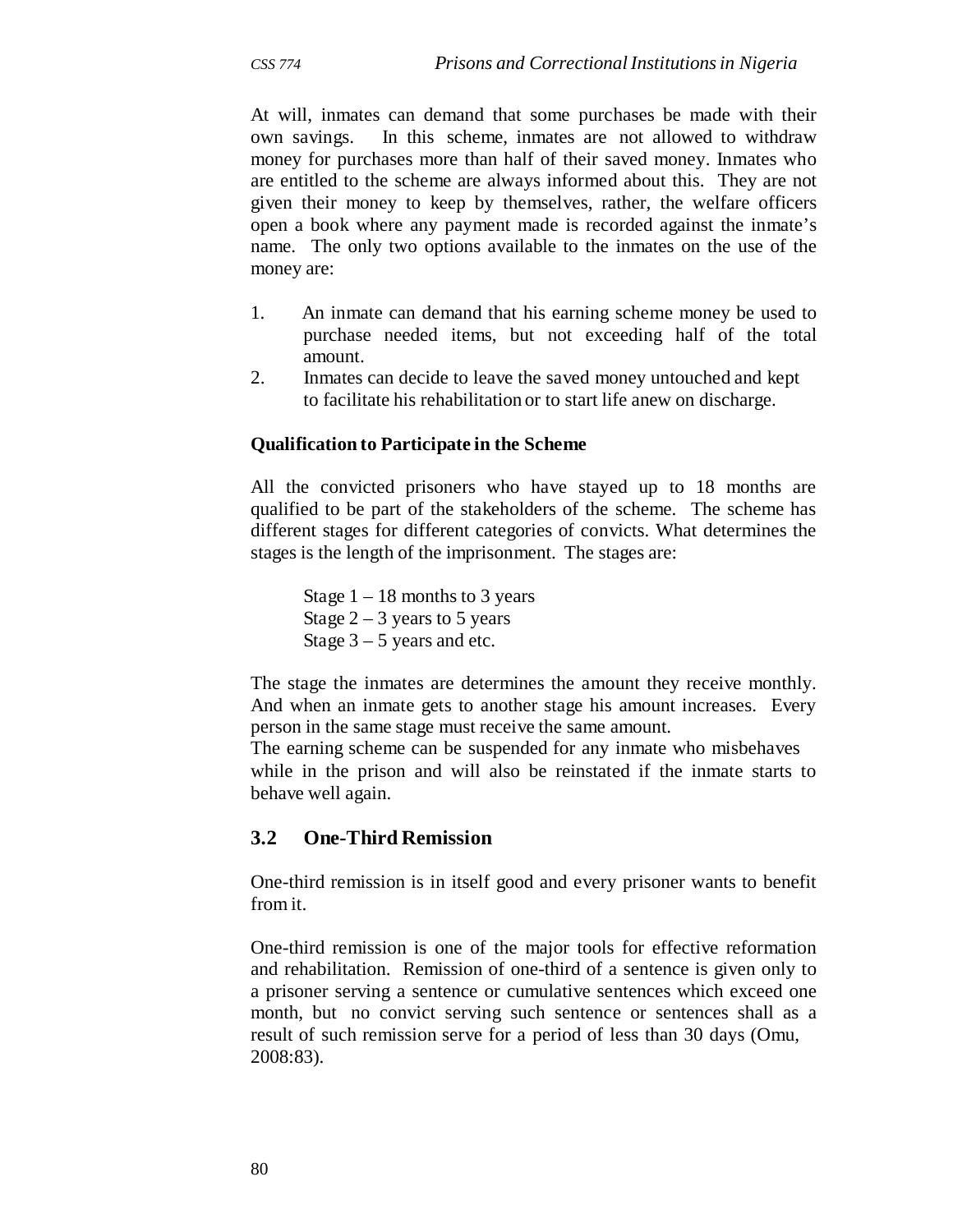The prison standing orders (S.O) empowers the prison authority to divide a prisoner's sentence into three and commute one of the three divisions for a well behaved prisoner. For example, if a prisoner is sentenced to three months (3) imprisonment, with one third remission, it means that the prisoner will now serve only two (2) months.

A prisoner will lose his one-third remission only when such a prisoner refuses to obey prison rules and regulations.

Prisoners make it a point to behave well and obey rules and regulations of the prison authority in order to earn the one-third remission of their sentences. This ambition for the remission which encourages good behaviour provides a good environment for reformation and rehabilitation. Moreover, prison officers capitalize on this submission to rules and regulations to instill the spirit of positive change in them.

However, the following classes of convicts do not earn remission: lifers, debtor prisoners, court martial, condemned convicts, escapees and convicts with specific remarks (calendar year, etc) (Omu, 2008:83). For every 2 days spent in the solitary cell, such a prisoner loses one-day remission (S.O. 151). However this has been overtaken by a recent act in cap 366 section 49 sub-section (2), which provides that for the number of days a prisoner is confined to the punishment cell, he must lose a corresponding number of days remission.

No prisoner would want to stay beyond his expected day of release as a result of misbehaviour. Therefore, conformity to prison rules and regulations becomes the order of the day.

# **3.3 Amnesty**

For well-behaved prisoners and prisoners that obey prison rules and regulations, are recommended for amnesty by the prison authority.

Amnesty is a situation where the State Governor decides to reduce a life imprisonment to a term of imprisonment. That is, reducing life imprisonment to a specific number of years or months of sentence. Again, it could be total release.

#### **Categories of Prisoners for considerations for Amnesty**

- A. Convicts who have stayed three years and above and have less than six months of their term left;
- B. Convicts who have served ten years and above;
- C. Old age (sixty years and above) and
- D. Those who have terminal illnesses, e.g. cancers, AIDS.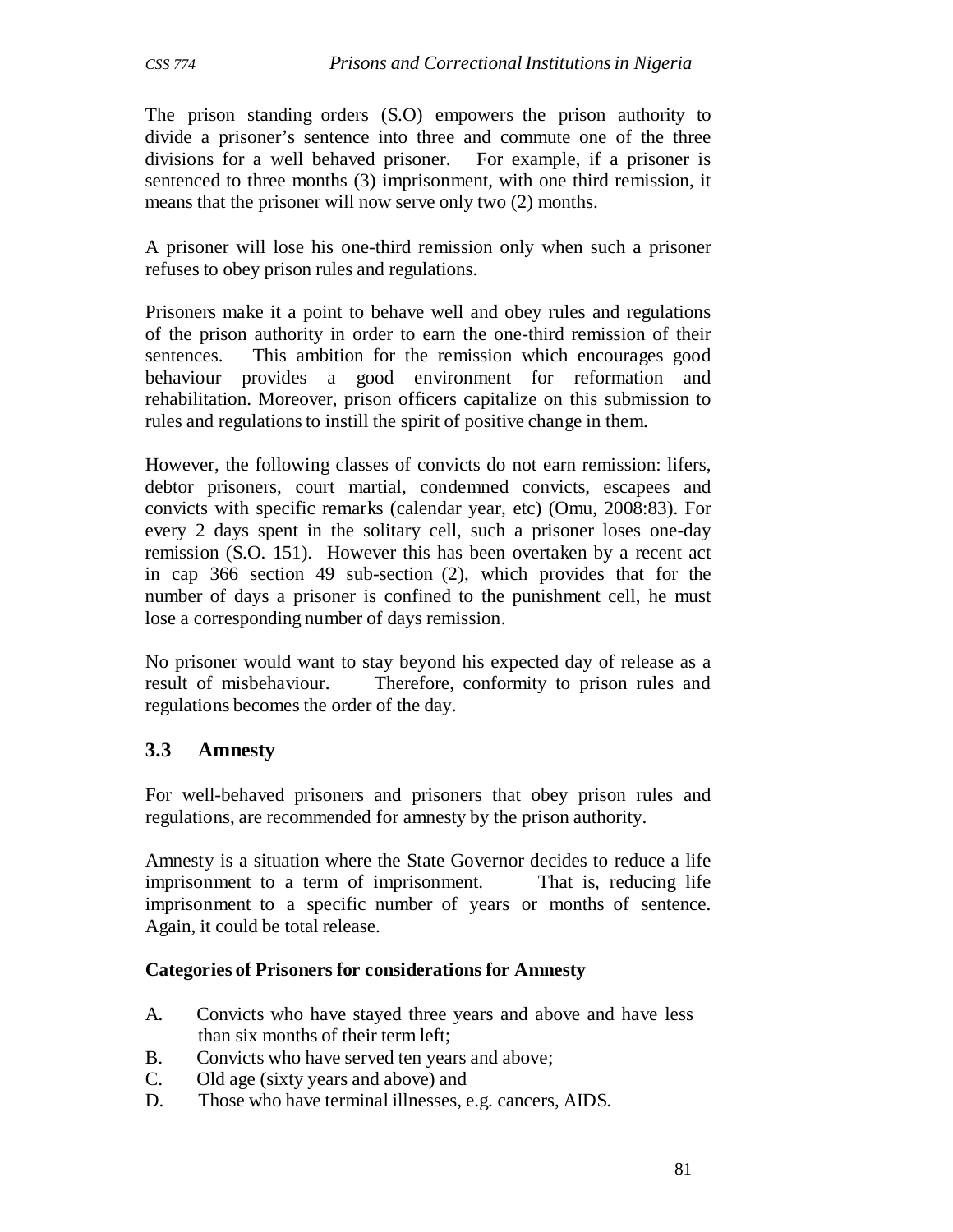# **3.4 Chaplaincy Fund**

In agreement with the fact that religion is a good tool for correction, the prison authorities encourage preachers to visit the prisons for ministration. A honorarium is paid to preachers who go to prison to preach to inmates. It is not a fixed amount; it all depends on the available funds for it and how the officer in charge wants to share it among the preachers. The honorarium is meant to defray their transportation expenses.

This is a proof that religion plays a prominent role in the correction of offenders; hence it attracts this kind of support and encouragement from the authority.

## **3.5 Reformers' Reformation**

Training is a *sine qua non* in the formation of the officers' corps of the Nigeria Prisons Service, and in the inducement of esprit de corps. This is vital today in order to re-invigorate professionalism in the service, more especially to reform the reformers. Prison officers who are recruited to reform offenders (prisoners) come from different family and social backgrounds, therefore they undergo different categories of training in the prison to enable them perform well in the service. The different categories of training are the 3.1, 3.2, 3.3, 3.4, 3.5 CSP courses.

#### **Basic Recruit Course**

The basic recruit course is organized for newly recruited junior staff. It is a six months training designed to invigorate professionalism in the service. It is called basic because, through it, the newly recruited staff acquires the basic knowledge of the job.

#### **Inter Cadre Course**

This is an intermediate course designed to prepare a junior staff who is clumsy for his job; it is meant for officers moving from Grade level 8 (eight).

#### **Senior Officers Course**

This is a course designed to train senior officers. It could be called ASP course and it is categorized into two:

A. The first category is for university graduates newly recruited into the ASP cadre.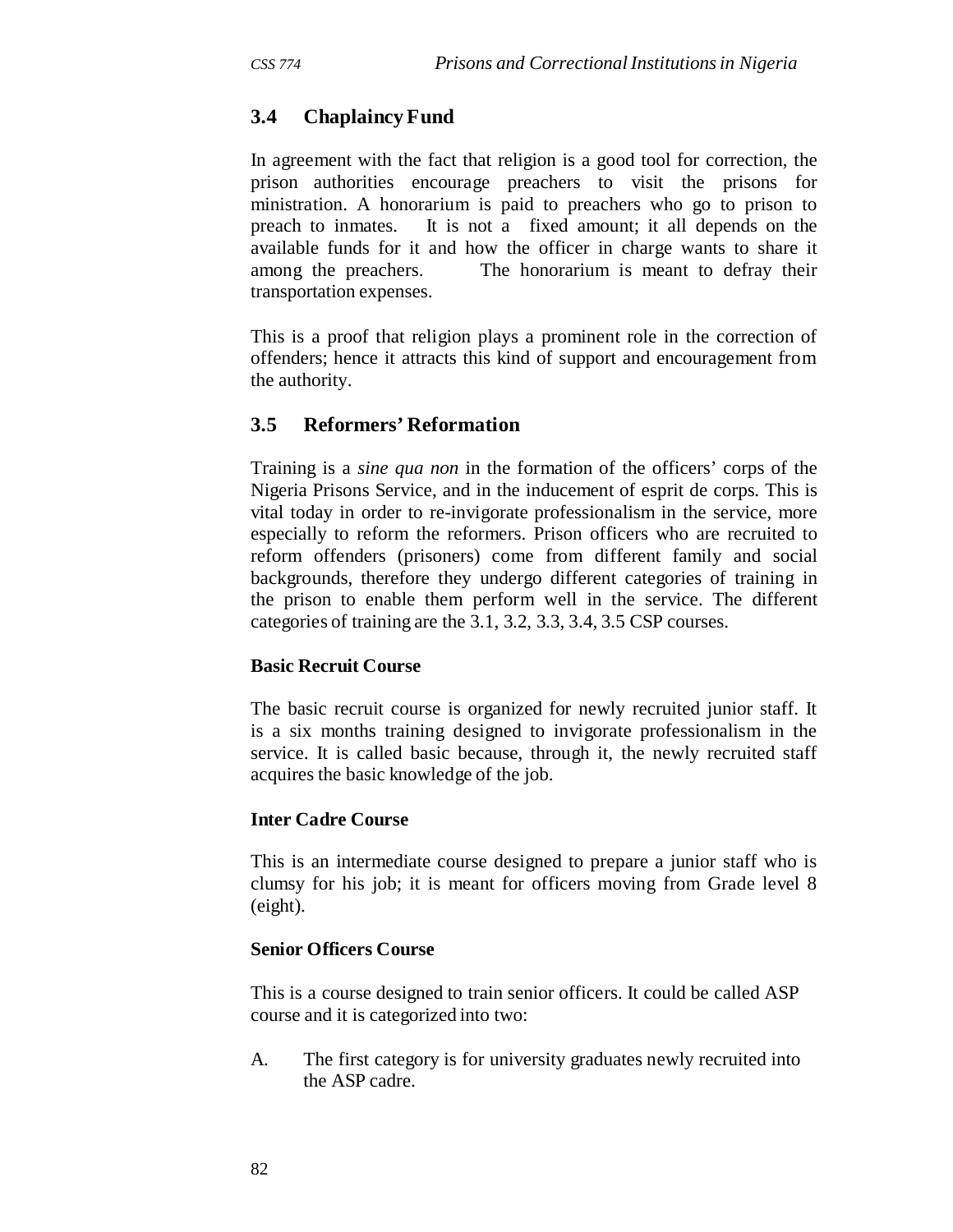B. The second category is for serving staff who have been promoted to the SP or ASP from the junior cadre. This ASP course is the same for both new and old staff and its essence it to prepare them for the job.

#### **Command Course and Others**

These are courses designed to train officers from the rank of Deputy Controllers of Prisons. They are to prepare them for the tasks ahead. Their next rank of these officers is Controllers of Prisons, which means that any of them can be in charge of any state command.

Command courses are some of the highest courses for the superior officers of the service. They are for the management cadres.

Other courses or training in this category could be designed to train any category of officers, based on what they want them to know.

Examples of these are:

- 1. Chief Warders Course
- 2. Cook Warders Course
- 3. Record Officers Course

Training and re-training of officers is for the purpose of keeping these officers up-to-date and to ensure professionalism within the service and among the officers.

## **4.0 CONCLUSION**

The enhancement programmes, as instruments for effecting reformation and rehabilitation in the prison system, encourage prisoners to obey and adhere to the rules and regulation guiding them without persuasion, hence every prison inmates with good behaviour benefits from them.

## **5.0 SUMMARY**

All of the above programmes enhance correction and reformation of inmates since they involve both the inmates and prison staff. Inmates on their own try to be part of them because of the vocational and financial gains they derive from each of them.

## **6.0 TUTOR-MARKED ASSIGNMENT**

Why is one-third remission the best of all the enhancement programmes?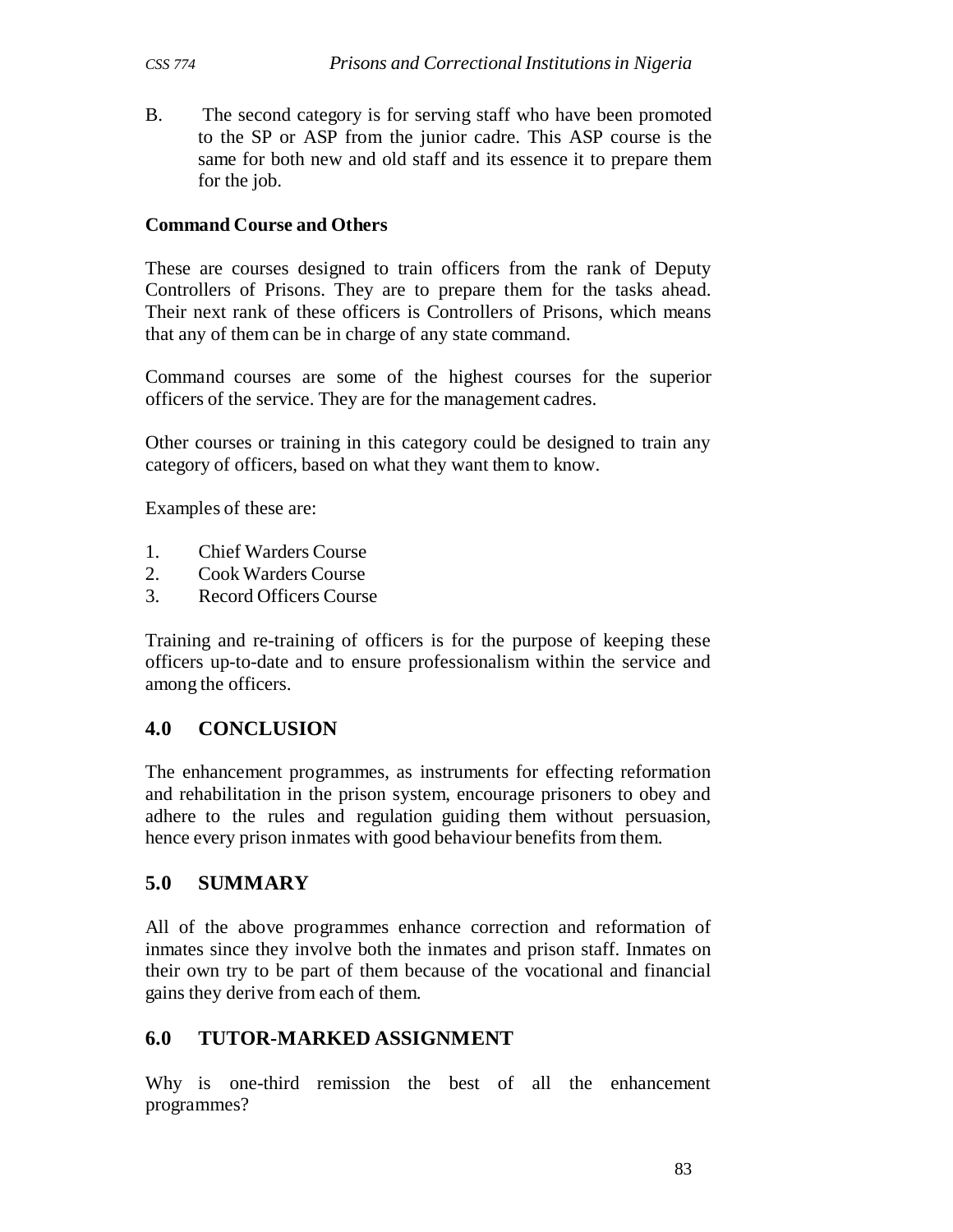- Nkwocha, D.I. (2009). *Criminal Justice Administration and Penology: An Introduction*. Owerri: Divine Mercy Publishers.
- Omu, L.H. (2008). *Basic Principles of Penology in Nigeria*. Port Harcourt: Anyifovy Complex.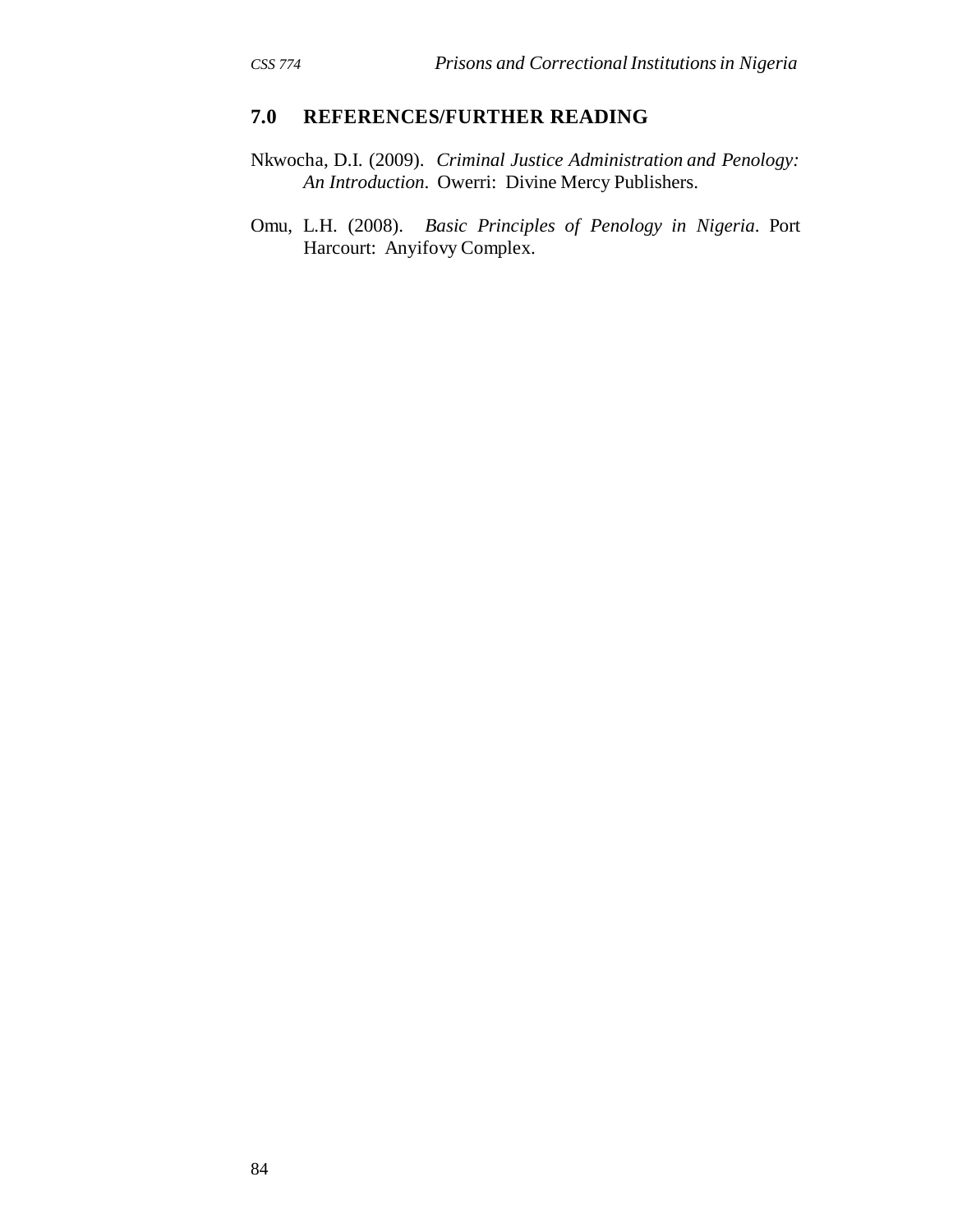# **UNIT 3 DISCHARGED INMATES REHABILITATION**

## **CONTENTS**

- 1.0 Introduction
- 2.0 Objectives
- 3.0 Main Content
	- 3.1 Parole
	- 3.2 Probation
	- 3.3 Skill Acquisition
	- 3.4 After Care Services
	- 3.5 Jail Delivery
	- 3.6 Release/Discharge of Inmates
- 4.0 Conclusion
- 5.0 Summary
- 6.0 Tutor-Marked Assignment
- 7.0 References/Further Reading

# **1.0 INTRODUCTION**

The programmes we are going to treat in this unit take care of inmates during and after discharge and correction outside confinement. This unit will show you what skills can rehabilitate inmates.

## **2.0 OBJECTIVES**

At the end of this unit, you should be able to:

- explain what happens to an inmate on discharge and what skills he takes home for his rehabilitation.
- Assess the involvement of officers during discharge or release.
- Discuss the role of Jail Delivery.

# **3.0 MAIN CONTENT**

## **3.1 Parole**

After observing some inmates' behaviour in the prison, and the inmates having served up to half of their sentences, they can be released on parole.

For Reid (1976:623), parole refers to the release of a person from a correctional facility after he has served part of his sentence. It is distinguished from unconditional release in that the parolee is placed under supervision of the authority and conditions are imposed upon his behaviour.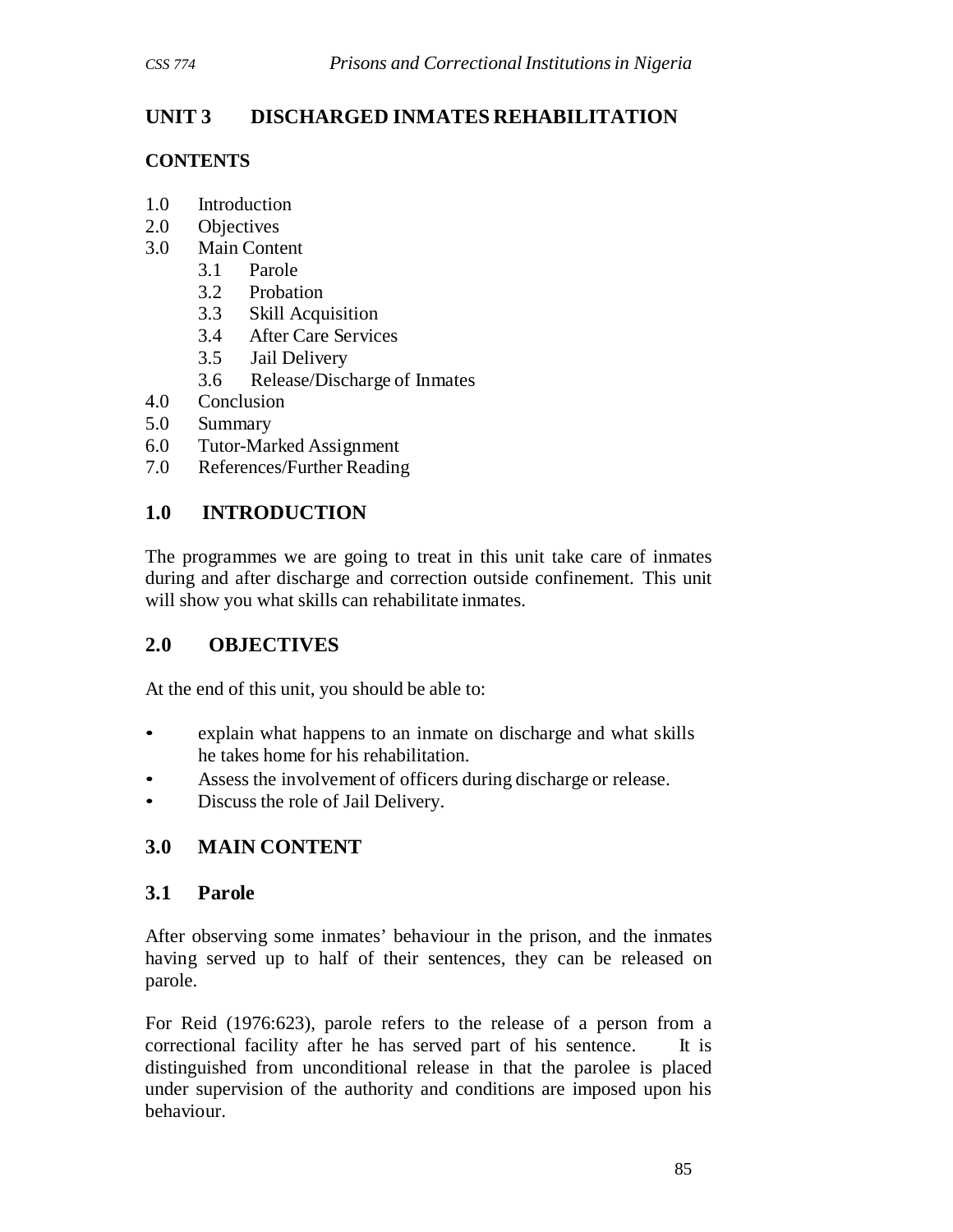The decision to grant a prisoner parole is theoretically made after a careful study of the person's backgrounds, behaviour, and potential for success. If the parolee violates the conditions of his or her parole, he or she can be returned to prison to serve the remainder of the original sentence.

The authority to grant parole is usually delegated by statute to some formal body. Some state delegates this authority to prison officials, but in most a semi-autonomous parole board appointed by the governor is maintained.

## **3.2 Probation**

Probation like parole has conditions attached to it before an inmate is allowed to complete his term of imprisonment outside the prison.

According to Reid (1976:623), probation is a sentence that does not involve confinement but does involve conditions imposed by the court. For Cox and Wade (1989:242), probation is the supervised, conditional, and revocable release of an offender into the community in lieu of incarceration. It is a sentence that is served in the community instead of in a prison, and if the conditions of probation are violated, the offender may be sent to prison or jail for the remainder of his or her original sentence.

Both probation and parole are based on the philosophy that the rehabilitation of some individuals might be hindered by imprisonment but/and will be aided by supervised freedom.

Probation is granted by a judge.

#### **3.3 Skill Acquisition in the Prison**

On admission, every prisoner is allowed to choose a trade he or she wants to learn while in the prison. Though prisoners will be guided by the options available; that is, the trades and workshops that are functional in the prison. These options are made known to the prisoners by the admission board constituted by the in charge prison who must be guided by the standing order (S.O.) of the Nigeria prison service.

This service introduces the process of reformation and rehabilitation as the prisoner is introduced to the kind of skill he/she wants to acquire for his/her eventual resettlement on discharge. While he is learning the skill or the trade, he is also under character remoulding. The person in charge of the workshop who is a prison officer is on duty for this reformative work on the prisoner.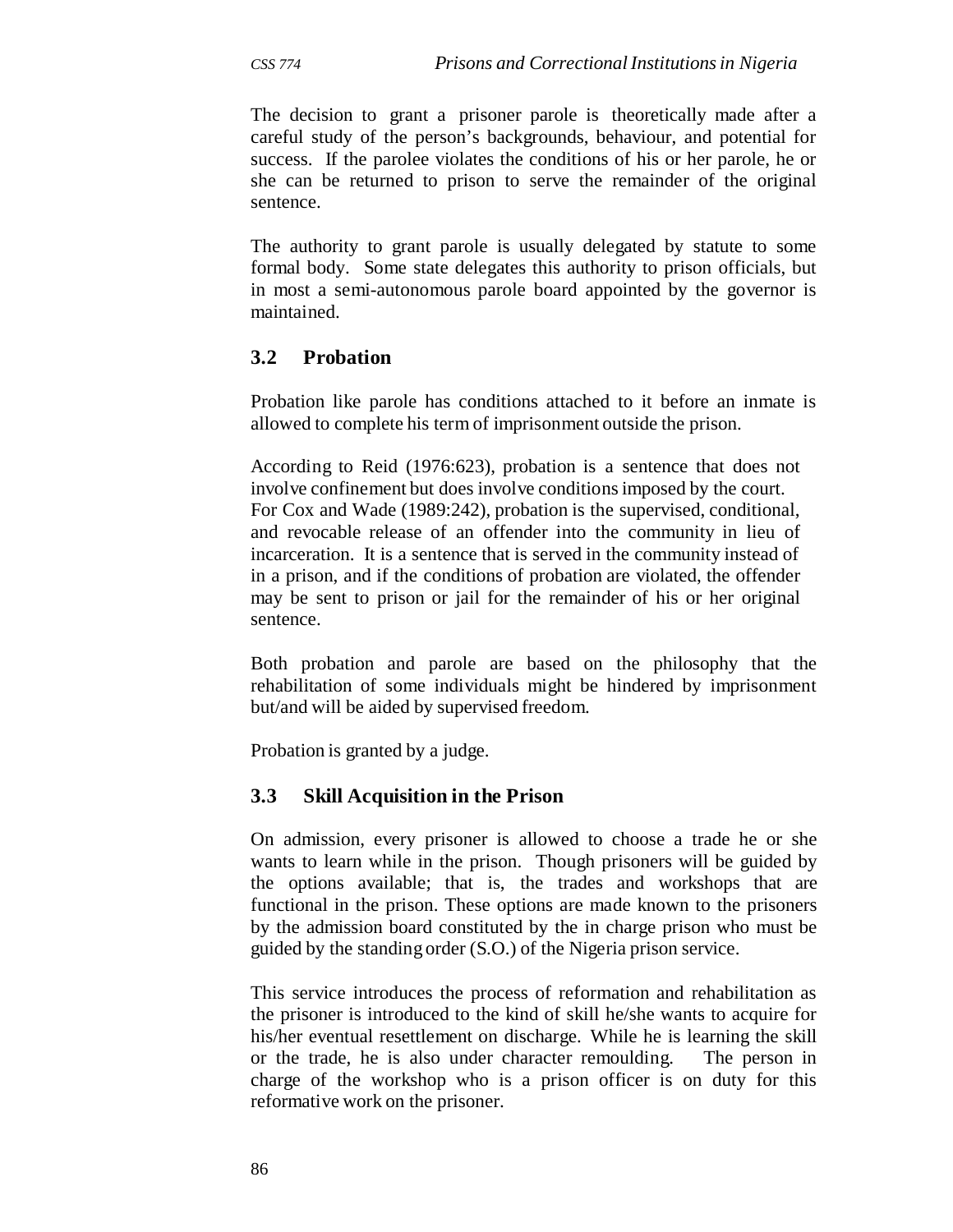This is done so that the prisoners on discharge will not only have acquired skills but will also be reformed. The process of reformation is not the duty of one person (officer) in the prison. It is a collective effort of many as there exists division of labour among the officers (reformers). Some officers are tradesmen (in the workshops), some are general duty officers, medical officers, welfare officers, and so on. All these various groups exist for a common purpose, which is to cater for and reform the inmates for useful lives outside the walls of the prisons on discharge.

# **3.4 After Care Services**

According to Nkwocha (2009), the Controller of Prisons circular No NPS 587/S.107/111/685 of 10th January 2003 defined after-care as a social rehabilitation programme for prisoners upon their discharge; it is essentially a programme in which prisoners are taught how to succeed outside the prison environment and are given tools to succeed.

After-care service for an offender begins the moment he or she comes into the prison. Contacts and programme regimes that will promote the best interest of the offender and his eventual social rehabilitation are devised and enhanced; an inmate action plan for the future would also be carefully nurtured to enhance their commitment.

After-care service is thus a partnership programme expected to involve the prison, the offender, his family, voluntary agencies and the community. The most vital contribution the prison can make towards public security and safety is to properly prepare offenders for release. The United Nations Standard Minimum Rule for the Treatment of Offenders recognizes that the duty of society does not end with a prisoner's release. There should therefore exist governmental or private agencies capable of lending the released efficient after-care facilitation directed towards the lessening of prejudice against him and towards his social rehabilitation.

After-care Programme is run on the premise that every offender, given the necessary resources capable of addressing his specific needs, has the capacity to reform.

## **Who Benefits**

The ultimate beneficiary of this service is society. Where offenders are not trained and given the benefit of after-care service, the probability of re-offence is increased in them and the society is exposed to more injury.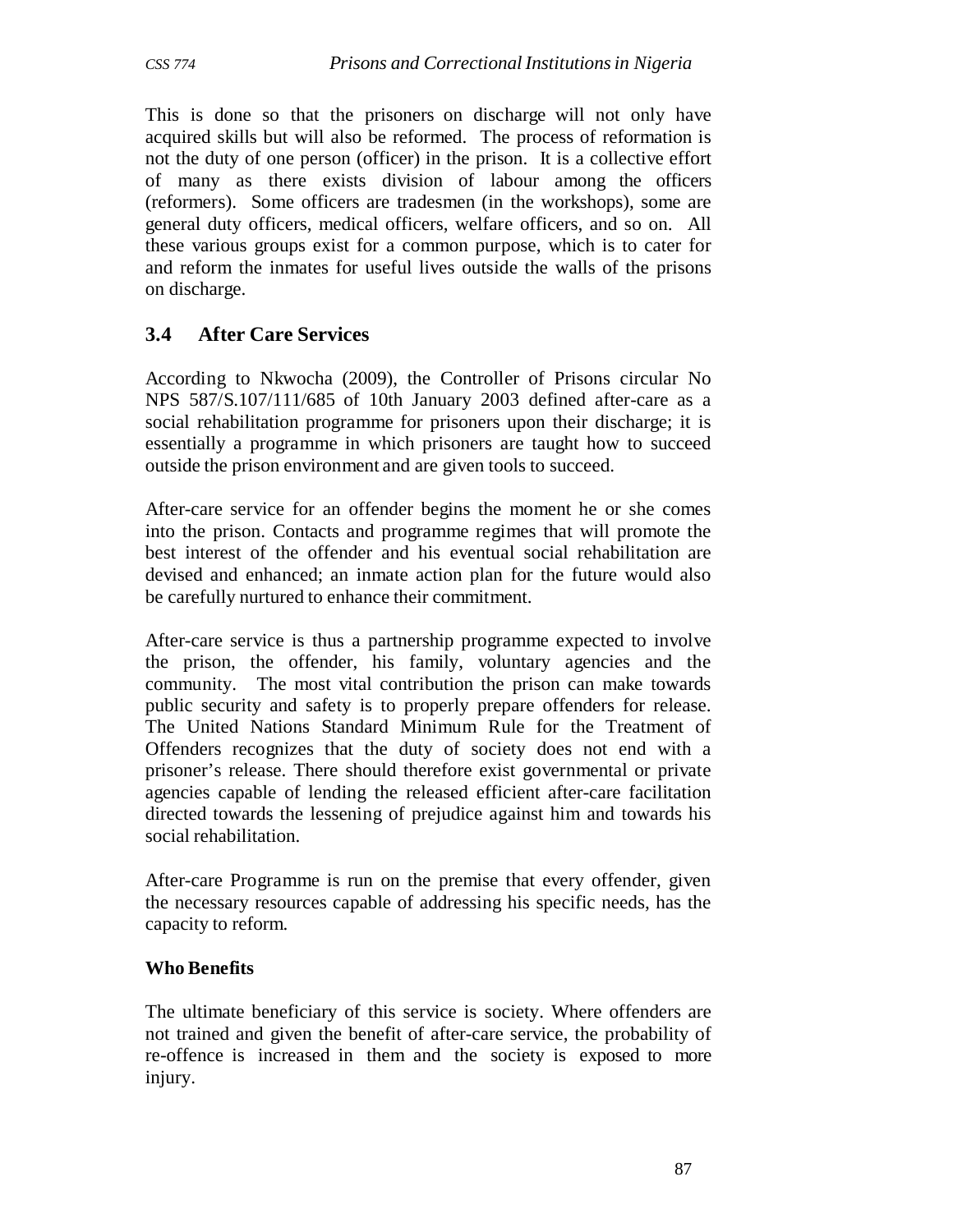The prisoners benefit too, because they are empowered through the after-care services to lead a productive law-abiding life.

#### **The Target Group for After-care Service**

Prisoners who have completed their prison terms as well as juveniles who have graduated from the Borstal Training Institutions who have been adjudged needful, owing to the personal circumstances which are likely to predispose them to crime.

Prisoners who have followed their sentencing planning programmes through and appear to have responded positively to behaviour modification programmes are also to benefit from the after-care service.

The training and treatment programmes in the prisons will not be complete without an after-care service as a necessary back-up to ensure that this investment translates into effective social resettlement of prisoners. After-care programmes will also ensure the right of prisoners to proper reintegration into society and protect them from facing a double jeopardy of being subsequently punished for going to prison.

The period for the after-care services is always between six to one years.

#### **Duties of After-Care Officer in the Prison**

The after-care officers have the following responsibilities to perform in the prison yard:

- Receiving discharged prisoners requesting for ACO services in their localities.
- Keeping a register of such persons.
- Befriending and helping discharged prisoners to provide solutions to their problems upon release from prison.
- Coordinating after-care work of voluntary bodies/workers.
- Writing monthly reports of job done.
- Conducting after-care casework interview for prisoners in the yard.
- Organizing pre-release programmes for prisoners about to be discharged.

## **3.5 Jail Delivery**

A regular problem of prisons in Nigeria is congestion. This refers to a situation whereby a prison accommodates inmates above its normal/prescribed capacity. Congestion makes it difficult for coordinating officials to smoothly attain their target aims of effective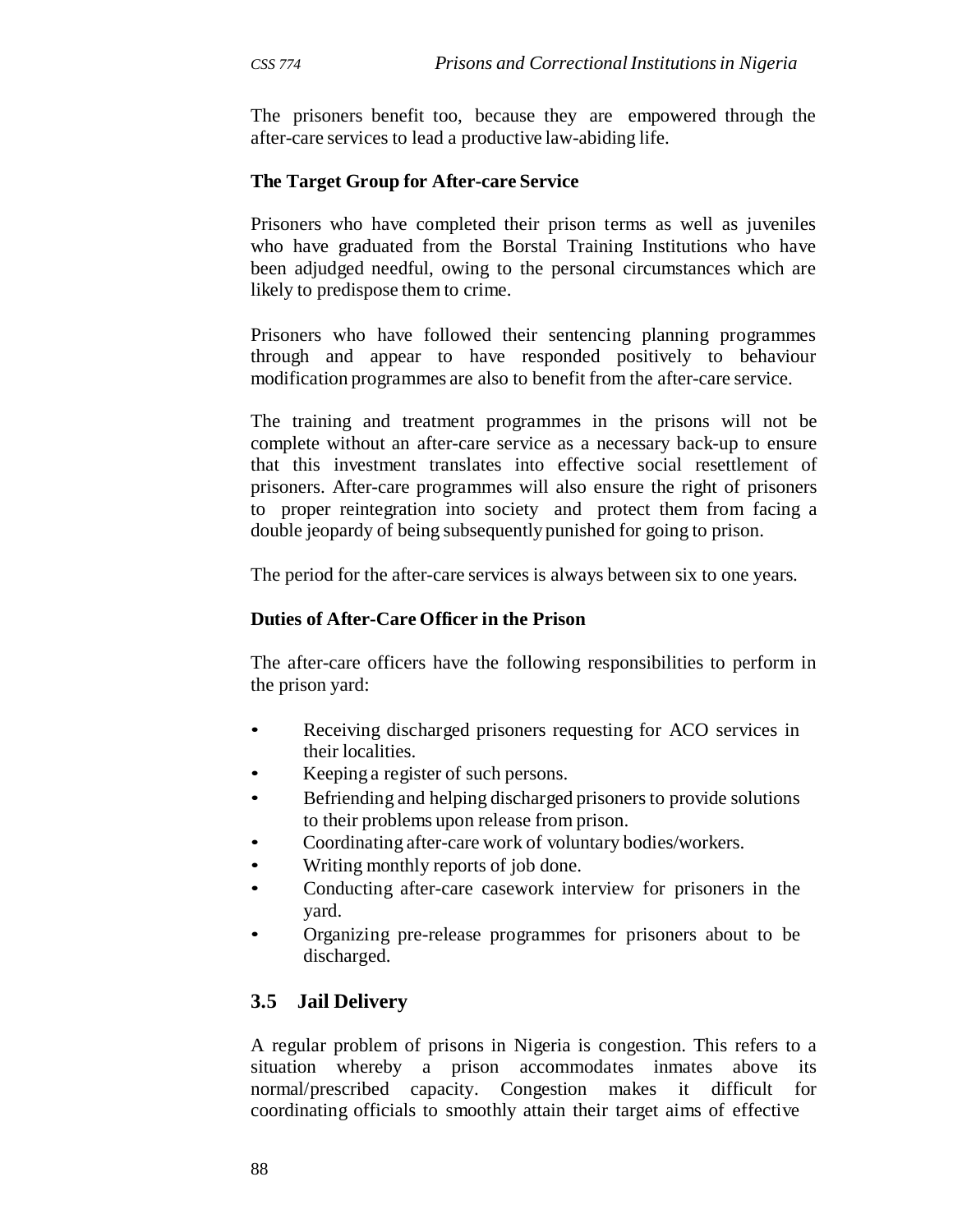custody, reform and rehabilitation. Congestion often leads to overstressing of existing facilities in the prison. It also has some negative effects on the health of the inmates.

In the process of finding a solution to this challenge, the judge or magistrate is at liberty to set some inmates, who fall under his parameters for release, free from prison. These parameters include:

- 1. Old Age
- 2. Health condition
- 3. Nature of offence and period spent in detention (for minor offenders).

The chief judge decides a date for jail delivery; after receiving complaints of congestion through the monthly returns forwarded by the prisons authorities. On the day of the visit, he is normally accompanied by some of the court magistrates in that jurisdiction, the court registrar, and court prosecutor. All these officials in his entourage have one advisory role or the other to play to make the exercise a successful one.

Where an inmate had stayed several years in the prison and has become very old, if his offence is not a capital one, he can be released outright on ground of old age. Similarly when the health of an inmate deteriorates to a point that the prison can do little or nothing to save his life, he may be released outright, if he is not a capital offender. If he happens to be a capital offender, the judge may grant him bail with good surety. He cannot be released simply because he is sick. The reason for releasing such offenders would be to seek for suitable healthcare for them and thus save their lives. Also, if a person who is facing a minor charge such as assault or theft stays in detention for a period longer than his sentence would have been if found guilty, the chief judge can release such inmate.

#### **The Process of Jail Delivery**

The chief warder and the records officer have very important roles to play in the arrangements preceding the actual process of jail delivery. It is the duty of the records officer to compile a comprehensive list of inmates that are being recommended for the exercise on the instruction of the officer in charge of prison. A copy of such compiled list must be made available to the chief judge or senior magistrate well in advance of the date of the exercise.

On the day of the exercise, it is the duty of the chief warder to arrange the concerned inmates in a hall pending the arrival of the judge or magistrate. The records officer too has a principal duty of arranging the warrants of all the inmates on a recommended list for presentation to the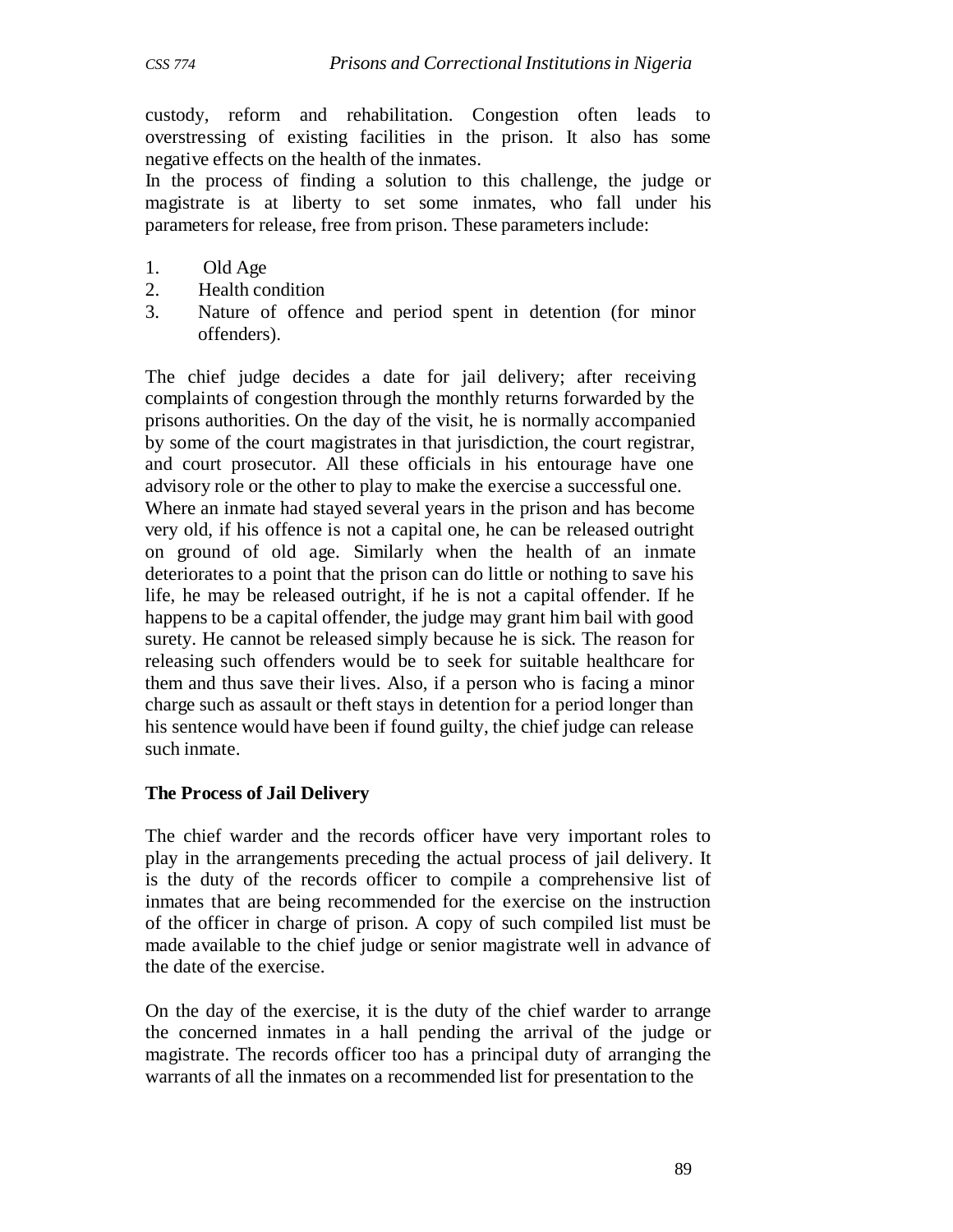judge or magistrate. The latter settles down and calls the inmates one after the other. He then asked question such as:

- What is your name?
- For how long have you been in this prison?
- Were you granted bail?
- Do you have any complaint to make?

After listening to them, the judge will make some entries in their warrants whether to be released or not. Apart from decongesting the prison, jail delivery is a periodic judicial exercise that is aimed at making sure that nobody is wrongly or illegally detained in prison custody for whatever reason. Inmates with complicated capital cases such as arson, armed robbery, fraud and felony are usually not considered to be beneficiaries during jail delivery. Condemned criminals too are not considered for release during the exercise. As soon as an inmate is released by the judge or magistrate in the process of jail delivery, the prisons authorities have no power to detain or keep such inmate further. As soon as the chief judge or senior magistrate departs, all released inmates must be discharged accordingly.

#### **3.6 Release/Discharge of Inmates**

Inmates must be released some day from prison. This suggests that it is not a permanent home. Although at times, life imprisonment can be converted to a specific term of imprisonment, which means that one day that person must be discharged to become free again.

#### **Discharge List**

Discharge list refers to a compilation of the names of convicted prisoners due for discharge six weeks before the first day of the month to which it relates. The list is normally prepared by the officer in charge of records. It is also referred to as prison Form 81.

The completed discharge list is normally sent to:

- i. The State Criminal Investigation Department
- ii. Controller General of Prisons
- iii. Officer in charge of Station Police
- iv. The Registrar of Criminals, Abuja.

#### **Discharge Process**

The superintendent in charge of prison is responsible for the discharge of all prisoners at the expiration of their terms. All prisoners that are due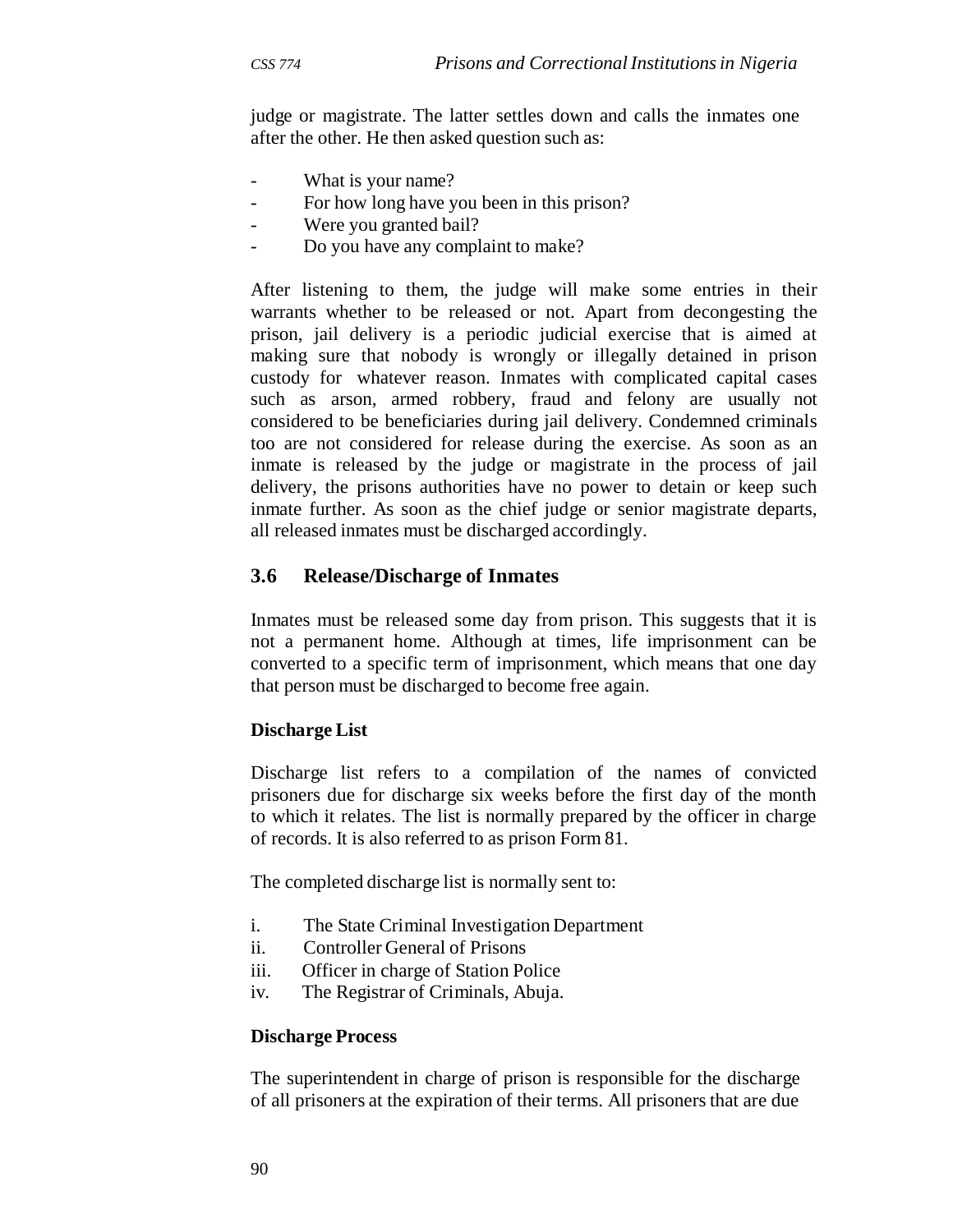for discharge must be seen by the superintendent in charge on the discharge day or the previous day. On the discharge of a prisoner, the clothes in which he was admitted, and any other articles he brought with him on his admission shall be returned to him. He should be allowed to have his cloth washed and well cleaned a day before his discharge to make him appear good on discharge. Also on the day of discharge, the prisoner is seen by the Medical Officer and certified fit to be discharged. The prisoner will then be issued with his clothes and every other property in the custody of the records office.

Under normal circumstances, a prisoner may however be discharged at an earlier hour to enable him catch up with transport that is leaving before 09:00 hours. This will be at the discretion of the officer in charge of prison. No prisoner should be discharged a day before his due date for whatever reason. Every prisoner must be weighed before discharge. A prisoner will also be given normal first meal of the day in the morning of release. Where a prisoner has a long journey to make, he is issued with dry rations for the journey or money in lieu. Prisoners due for discharge on Sunday or public holidays will be discharged on the previous day.

Te discharged prisoner will be escorted to the gate by the record officer and the gate keeper will help check and see that the real person is being discharged and that all his belongings are handed over to him correctly.

#### **Head of State Special Order of Release**

The head of state can grant an order of release on the following grounds:

- a. Governor's instructions
- b. As a result of prisoner's petition
- c. Persons detained on the Head of State's pleasure
- d. As a result of prisoner's appeal.

#### **Discharge Board**

The discharge board is made up of the following:

The Superintendent in charge or his representative The Chief Warder The Welfare officer The Medical Officer The Records Officer.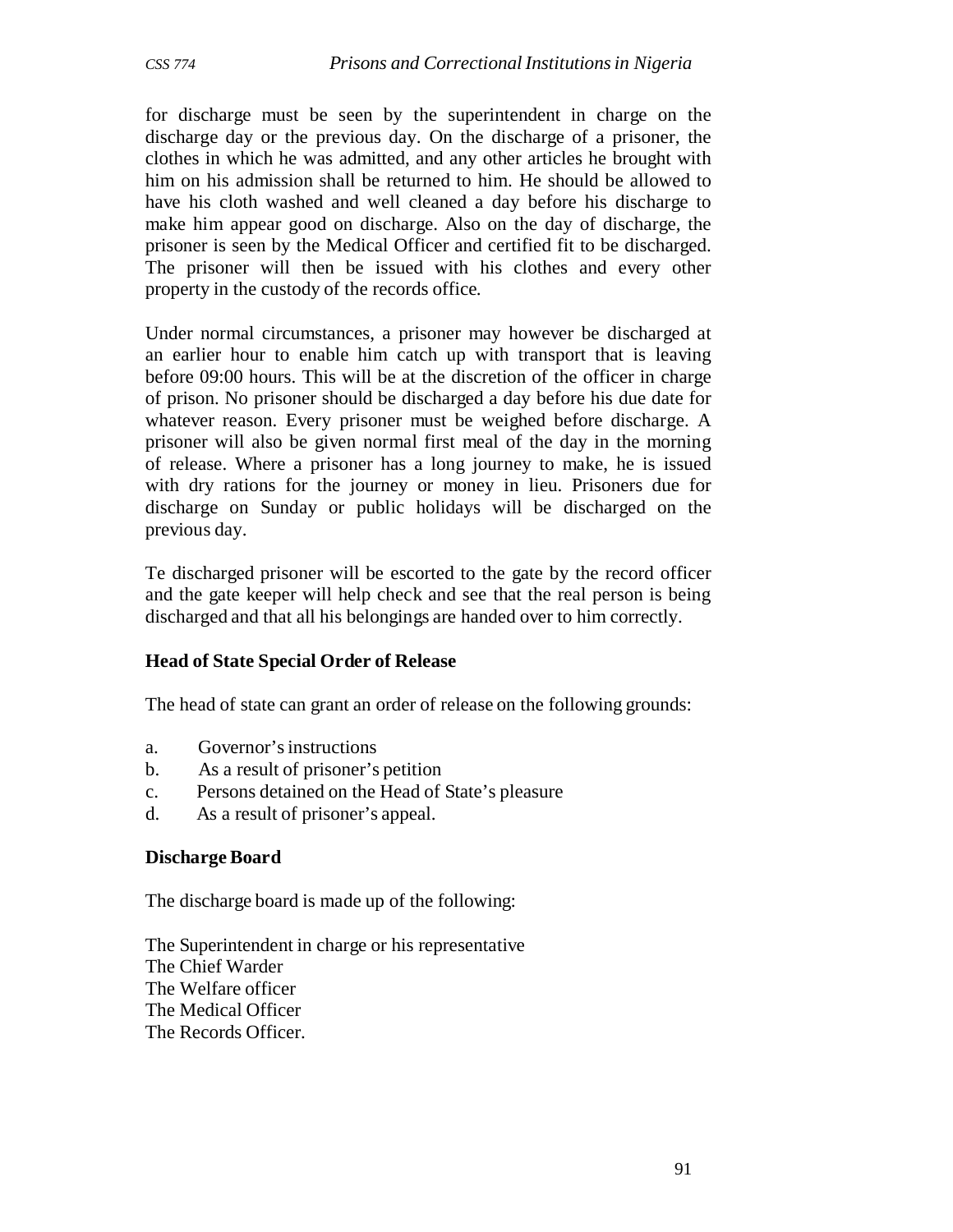## **4.0 CONCLUSION**

Prison authorities have a long view that goes beyond the reformation of prison inmates. This view informs the after-care services rendered to discharged inmates that ease the process of re-acclimatization to life in their various communities on discharge.

## **5.0 SUMMARY**

All the programmes and processes treated in this unit are in agreement with and constitute prerequisites for prisons rehabilitation of inmates on discharge. The programmes, in particular, are meant to ensure that inmates are not just discharged into the society after correction unprepared for a better life as law abiding and gainfully employed members of society.

#### **6.0 TUTOR-MARKED ASSIGNMENT**

- 1. Differentiate between Parole and Probation.
- 2. Do you see any need for after care services?

#### **7.0 REFERENCES/FURTHER READING**

Reid, J.D. (1976). Crime and *Criminology*. New York: The Dryden Press.

Cox and Wade (1989). *The Criminal Justice Network: An Introduction*. Iowa: W.M.C. Brown Publishers.

Nkwocha, D.I. (2009). *Criminal Justice Administration and Penology: An Introduction*. Owerri: Divine Mercy Publishers.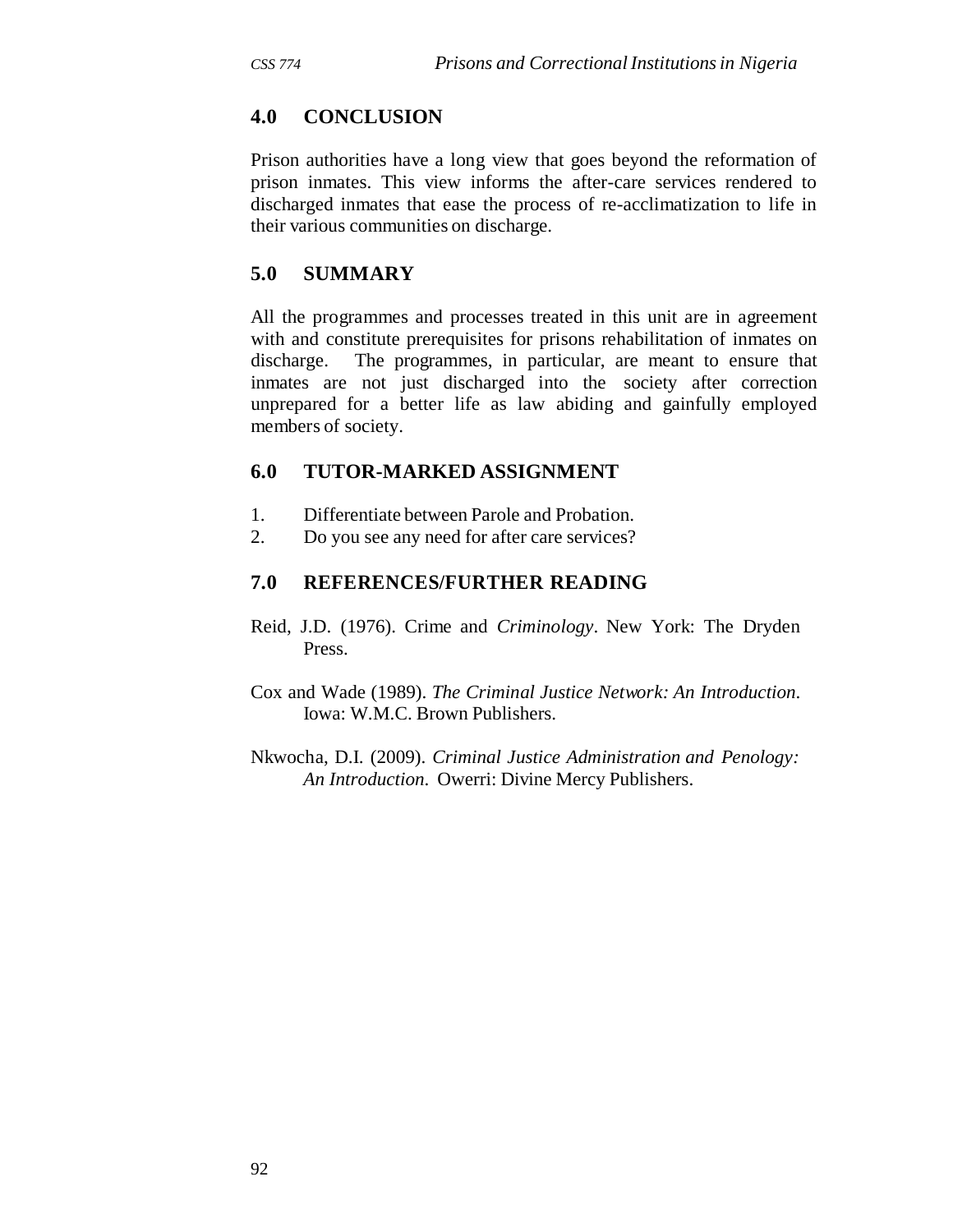# **UNIT 4 TENSION REDUCTION MEASURES**

### **CONTENTS**

- 1.0 Introduction
- 2.0 Objectives
- 3.0 Main Content
	- 3.1 Conjugal Visit
	- 3.2 Religious Programmes
	- 3.3 Recreational Facilities
	- 3.4 Good and Adequate Ration
	- 3.5 Good Medicare
	- 3.6 Conventional Visit
- 4.0 Conclusion
- 5.0 Summary
- 6.0 Tutor-Marked Assignment
- 7.0 References/Further Reading

# **1.0 INTRODUCTION**

Some measures are taken by the prisons authorities to reduce tension levels among prison inmates. These measures, which we are going to treat in this unit, are necessary inmate welfare programmes that help to maintain both physical and mental well being of prisoners as well as also help correction officers in performing their duties towards the inmates.

# **2.0 OBJECTIVES**

At the end of this unit, you should be able to we shall know:

- Understand why these programmes are called tension reduction measures.
- How they contribute to or aid the maintenance of peace and reformation in the prison system.

# **3.0 MAIN CONTENT**

# **3.1 Conjugal Visit**

The motive behind this privilege is the principle that the sexual life of a prisoner should not be terminated by imprisonment. The urge in every man to have sex can only be reduced hence the man is under incarceration; but to stop this urge totally is inappropriate except the curtailment or total stoppage is linked to an extant biological challenge.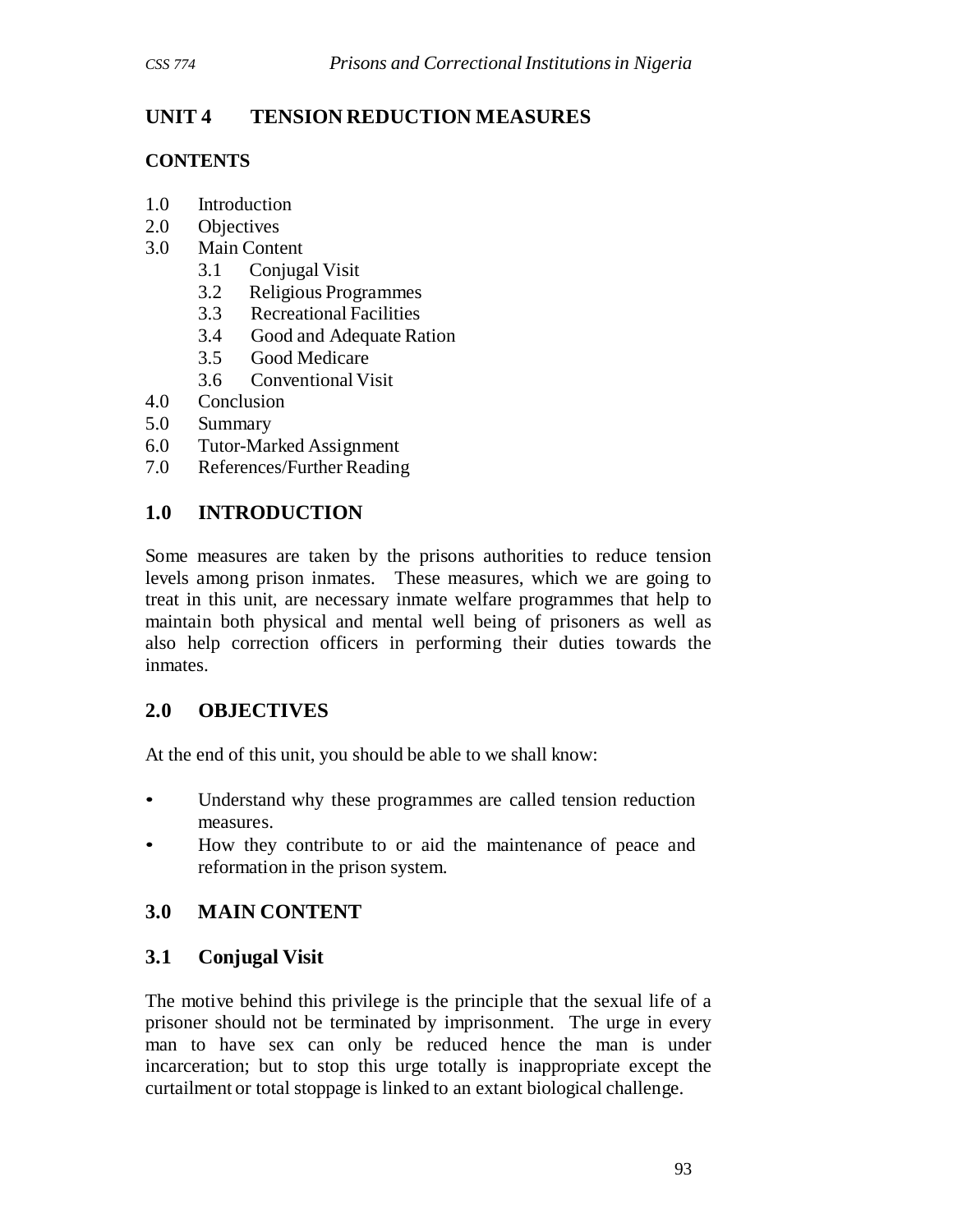According to Reid (1976:14), one of the approaches to the sexual adjustment problems of inmates is a system of conjugal visiting. This is an attempt on the part of penal administrators to provide prisoners with some sexual and social contacts with their spouses in a relaxed, unsupervised, special area of the prison community. During the visit the couple may engage in sexual intercourse, just be alone together or use the time in any other way they choose. In some cases, the visit has been expanded to include the entire nuclear family, not just the spouse. Examples of countries that practice conjugal visit are:

- a. Sweden
- b. Mexico
- c. United States of America

Omu (2008:59-60).

### **3.2 Religious Programmes**

According to Olawale (2005), religious instruction can help the system to achieve the goal of moral rearmament of prison inmates. In every prison, religious activities take place. Christians are allowed to go inside the prison to preach; so also are the Moslems allowed to go inside and preach to their members. This is aimed at making inmates focus their attention on God and begin to ask for forgiveness. The programme is capable of and has often led to repentance by the prisoners; by so doing they will not go back to crime again. And while in the prison, it helps them to relax their minds.

#### **3.3 Recreational Facilities**

According to Cox and Wade (1982:23), the potential for successful rehabilitation in prison depends upon a number of factors. Two of the most important factors are the presence of qualified staff members in sufficient numbers and creation of an atmosphere conducive to rehabilitation. Such recreational facilities as football fields, handball pitches, indoor games like *ludo* and scrabble, monopoly, etc create an atmosphere conducive to rehabilitation.

During the periods designated for recreation, inmates are engaged in one or the other game or sporting activity and thus do not have troubled minds. To encourage this programme of recreation, some prison authorities donate trophies for competition among different cell members, especially in the game of football. The spirit of healthy competition engendered in this manner goes a long way in reducing tension among the participating inmates. Hence it reduces their period of thinking about their conditions of incarceration (imprisonment).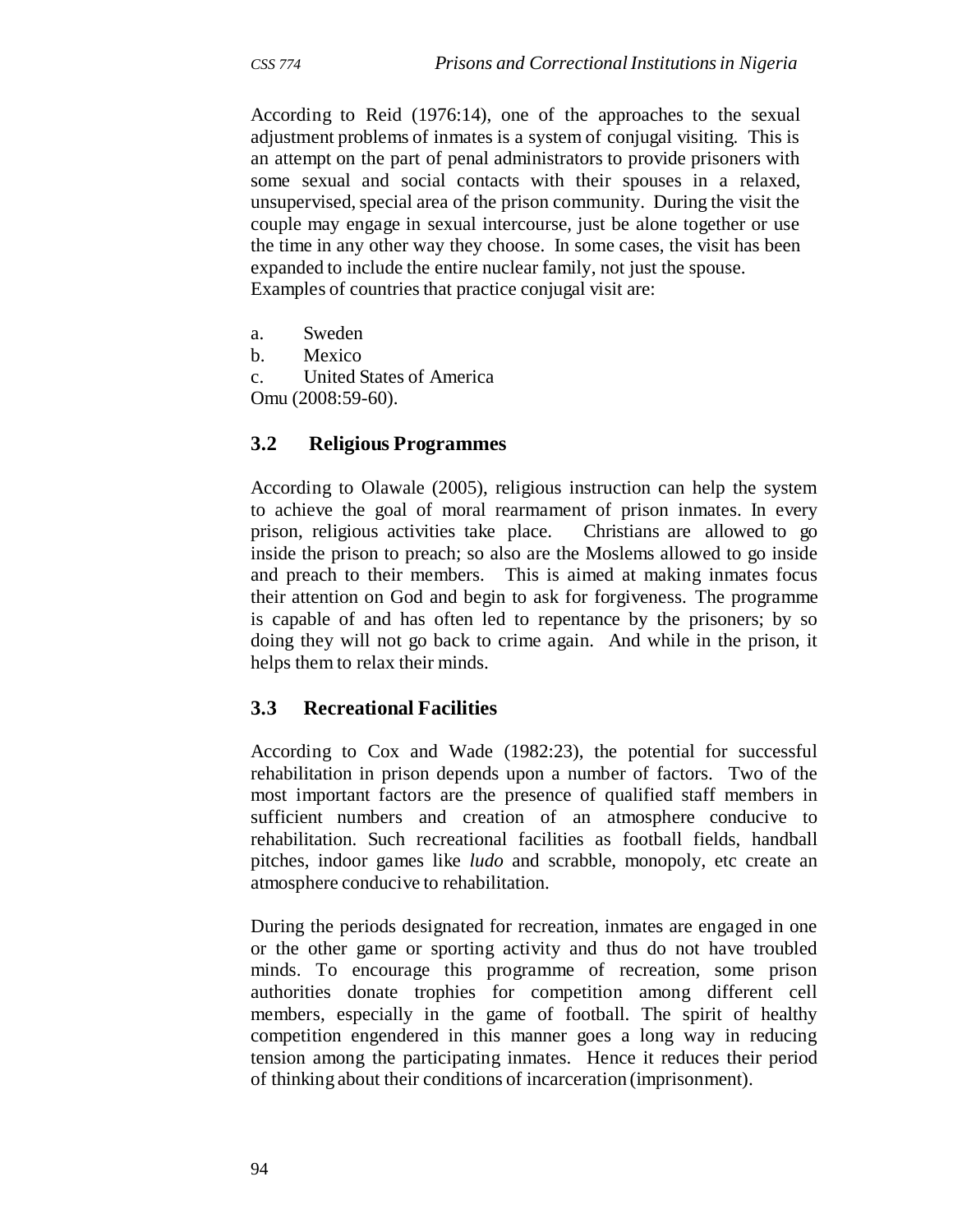# **3.4 Good Ration**

As we all know a hungry man is never happy person in a society. Many of his thoughts dwell on bad or evil things. And the hope of every man held in prison lies in the hands of the keeper to provide his feeding and other things. Most often, prisoners' complaints are mostly about feeding.

Any attempt to compromise standards in the supply of prisoners' rations or the sharing out of rations, either raw or cooked, by the officer in charge are avoided. Staff or prisoners are prohibited from this act and it is seen as an offence and is so treated according to the provisions in the prisons regulations. Hence adequate and good food supply makes prisoners look physically healthy and mentally relaxed.

# **3.5 Good Medicare**

Like the recreational facilities, good medicare is as important as good and adequate rations (feeding). Inmates are human beings who are likely to breakdown as a result of ill health at one time or the other. This fact informed the establishment of clinics or hospitals as the case may be in every prison. The essence is to provide good medicare for inmates who have no relatives around to cater for their welfare, especially when they are ill.

If death rate within the prison yard is reduced as a result of good medicare, then tension is reduced since a high death rate in the prison creates a testy atmosphere in the prison system. And even the authority will not be comfortable or at ease until the matter is addressed.

Inmates' health is guaranteed with the provision of good medicare, which complement other factors that play other roles in assuring the well being of inmates, e.g. feeding. According to Reid (1976: 680), it is a constitutional right of the inmates to be afforded medical treatment when the need arises.

# **3.6 Conventional Visit**

According to Omu (2008: 55), a prisoner is entitled to visits from his relations, friends and lawyers. The visiting time, however, varies according to the class of prisoners. For example, for awaiting trails, the time of visits is between 9:00 am to 1:30 pm on Sundays and at such other time as the superintendent may arrange. Prisoners are visited on application to the officer in charge submitted not later than Thursday of the week against a Sunday visit (S.O. 188).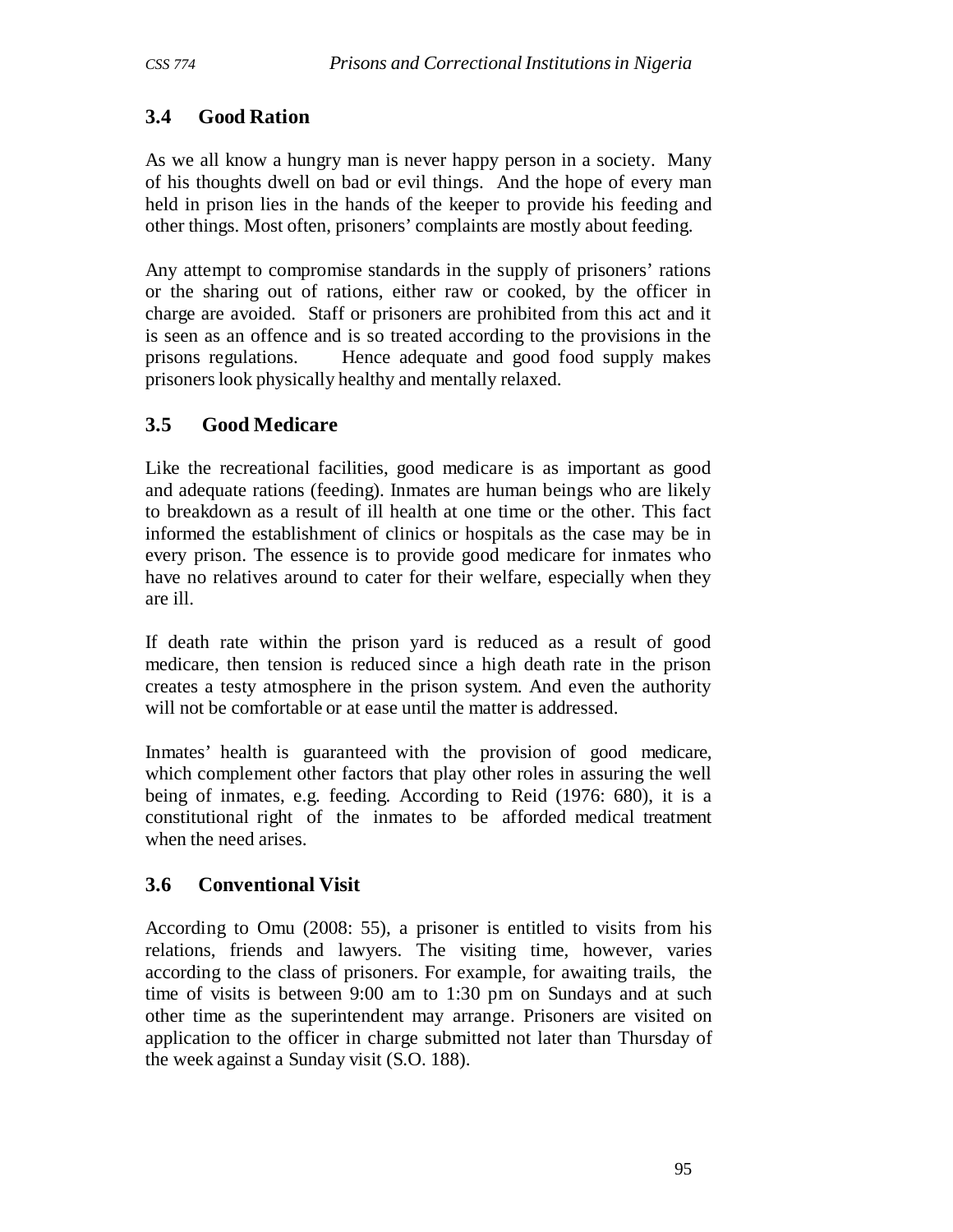According to Reid (1976: 666), courts have held that the visitation rights of inmates may be regulated by prison officials. Inmates are allowed to see their relatives during visit, which makes them relax their minds, especially when the visits are supervised and visitors are not allowed to pass on bad information to inmates, e.g. death of a relation.

### **4.0 CONCLUSION**

The tension-reducing programmes we have discussed in this unit help to pacify the minds of prison inmates who naturally are liable to be worried due to the curtailment of their freedom and the general prison conditions in which they find themselves. As they participate in these programmes, their minds are relaxed and are thus better able to cope with their situation.

### **5.0 SUMMARY**

A man whose freedom is curtailed as a prisoner is of a nature under tension. This is why the provision of his immediate needs through well designed programmes reduces his tension.

### **6.0 TUTOR-MARKED ASSIGNMENT**

Use 5 reasons to present an argument in support of conjugal visit.

- Reid, J.D. (1976). *Crime and Criminology*. U.S.A.: The Dryden Press.
- Nkwocha, D.I. (2009). *Criminal Justice Administration and Penology: An Introduction*. Owerri: Divine Mercy Publishers.
- Olawale, Wole (2005). *Divisional Digest for Prison Workers*. Owerri: Alphabet Nigeria Publishers.
- Omu, L. (2008). *Basic Principles of Penology in Nigeria*. Port Harcourt: Anyfovy Complex.
- Cox and Wade (1989). *The Criminal Justice Network: An Introduction*. Iowa: AMC Publishers.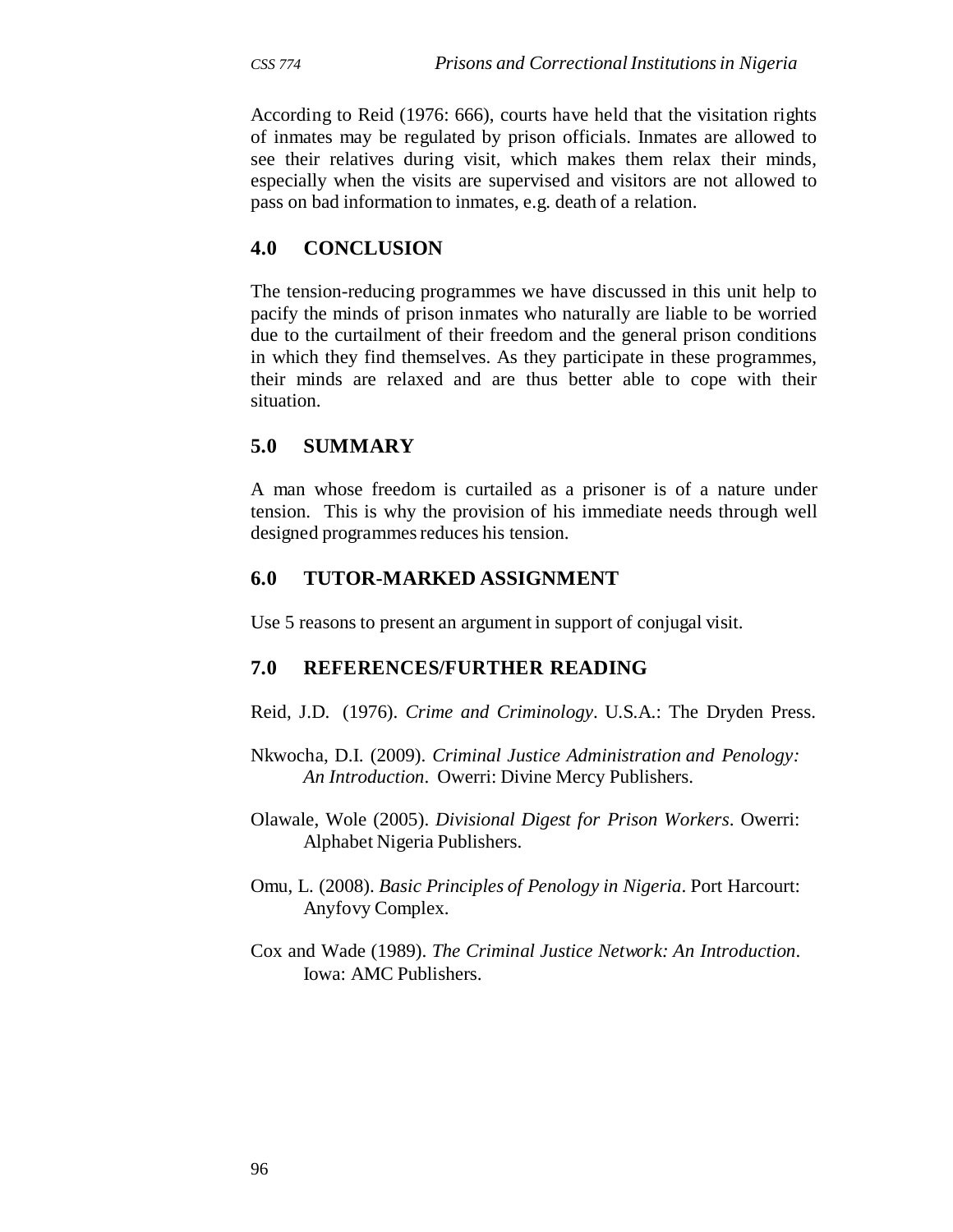# **MODULE 5**

| Unit 1 | Theory 1 (Punishment) – Deterrent theory   |
|--------|--------------------------------------------|
| Unit 2 | Theory 2 (Correctional) – Imitation Theory |

# **UNIT 1 THEORY 1 (PUNISHMENT) – DETERRENT THEORY**

### **CONTENTS**

- 1.0 Introduction
- 2.0 Objectives
- 3.0 Main Content
	- 3.1 Deterrent theory
- 4.0 Conclusion
- 5.0 Summary
- 6.0 Tutor-Marked Assignment
- 7.0 References/Further Reading

# **1.0 INTRODUCTION**

When punishment is inflicted (administered) on the offender (deviant), it is believed that it will serve as a deterrent to other members of the society. It is on this premise that J. Bentham theorized.

# **2.0 OBJECTIVES**

This unit will enable you to:

- Understand the rationale behind the theory of punishment in penology
- Discuss the deterrent goal of the theory of punishment in the crime prevention.

# **3.0 MAIN CONTENT**

# **3.1 Deterrent Theory**

One of the primitive methods of punishment believes in the fact that if severe punishment were inflicted on the offender it would deter him from repeating that crime. Those who commit crime, it is assumed, derive a mental satisfaction or a feeling of enjoyment in the act. To neutralize this inclination of the mind, punishment inflicts equal quantum of suffering on the offender so that it is no longer attractive for him to carry out such committal of crimes. Pleasure and pain are two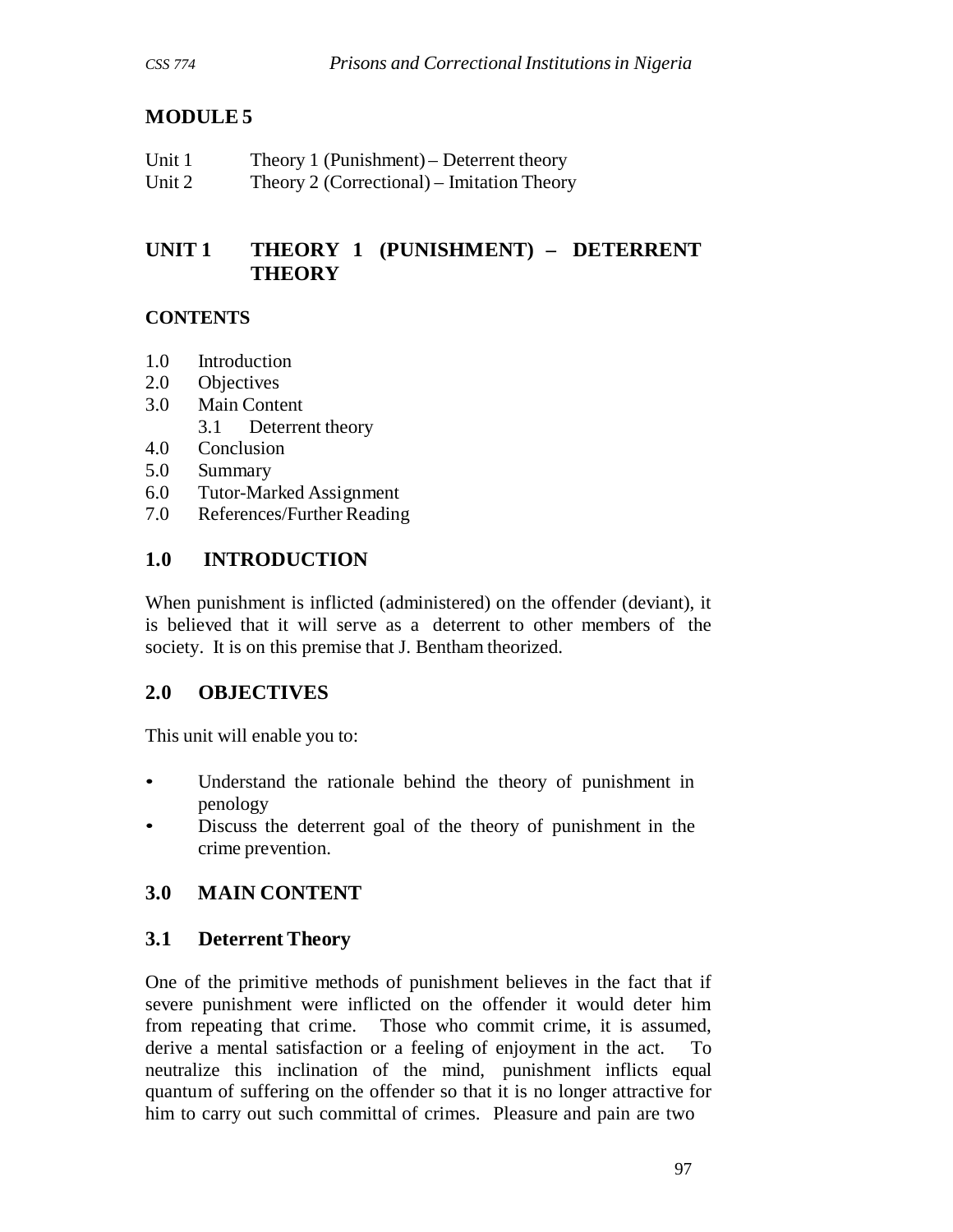physical feelings or sensations that nature has provided to mankind, to enable him to do certain things or to desist from certain things, or to undo wrong things previously done by him. It is like providing both a powerful engine and an equally powerful brake in the automobile impelled by taste and good appetite, which are feelings of pleasure a man gets from over-eating. Gluttony and Surfeit make him obese and he starts suffering disease. This causes pain. He consults a doctor and thereafter starts dieting. Thus the person before eating in the same way would think twice and may not at all take that food.

In social life punishment introduces the element of 'pain' to correct the excess action of a person carried out by the impulse (pleasure) of his mind. We all like very much to seize opportunities, but abhor when we face threats. But in reality pain, threat or challenges actually strengthen and purify a man and so an organization.

The basic idea of deterrence is to deter both offenders and others from committing a similar offence. But also inherent in Bentham's theory was the idea that punishment would also provide an opportunity for reform.

While a person goes on seeking pleasure, he also takes steps to avoid pain. This is a new system of political philosophy and ethics developed by Jerome Bentham and John Stuart in the  $19<sup>th</sup>$  century called **utilitarianism**. It postulates that human efforts are geared toward "maximization of pleasure and maximum minimization of pain as the goal… "The main ethical imperative of utilitarianism is, the greatest good for the largest number of people; or the greatest number of goods for the greatest number of people". The fear of consequent punishment at the hands of law should act as a check from committing crimes by people. The law violator not merely gets punishment, but he has to undergo an obnoxious process like arrest, production before a magistrate, trial in a criminal court, etc. This brings about a social stigma to him as the accused. All these infuse a sense of fear and pain and one thinks twice before venturing to commit a crime, unless he is a hardcore criminal, or one who has developed a habit for committing crimes.

Deterrent theory believes in giving exemplary punishment through adequate penalty.

### **4.0 CONCLUSION**

As we have seen, this theory stresses the need to punish offenders as it will hinder them from further commission of crime.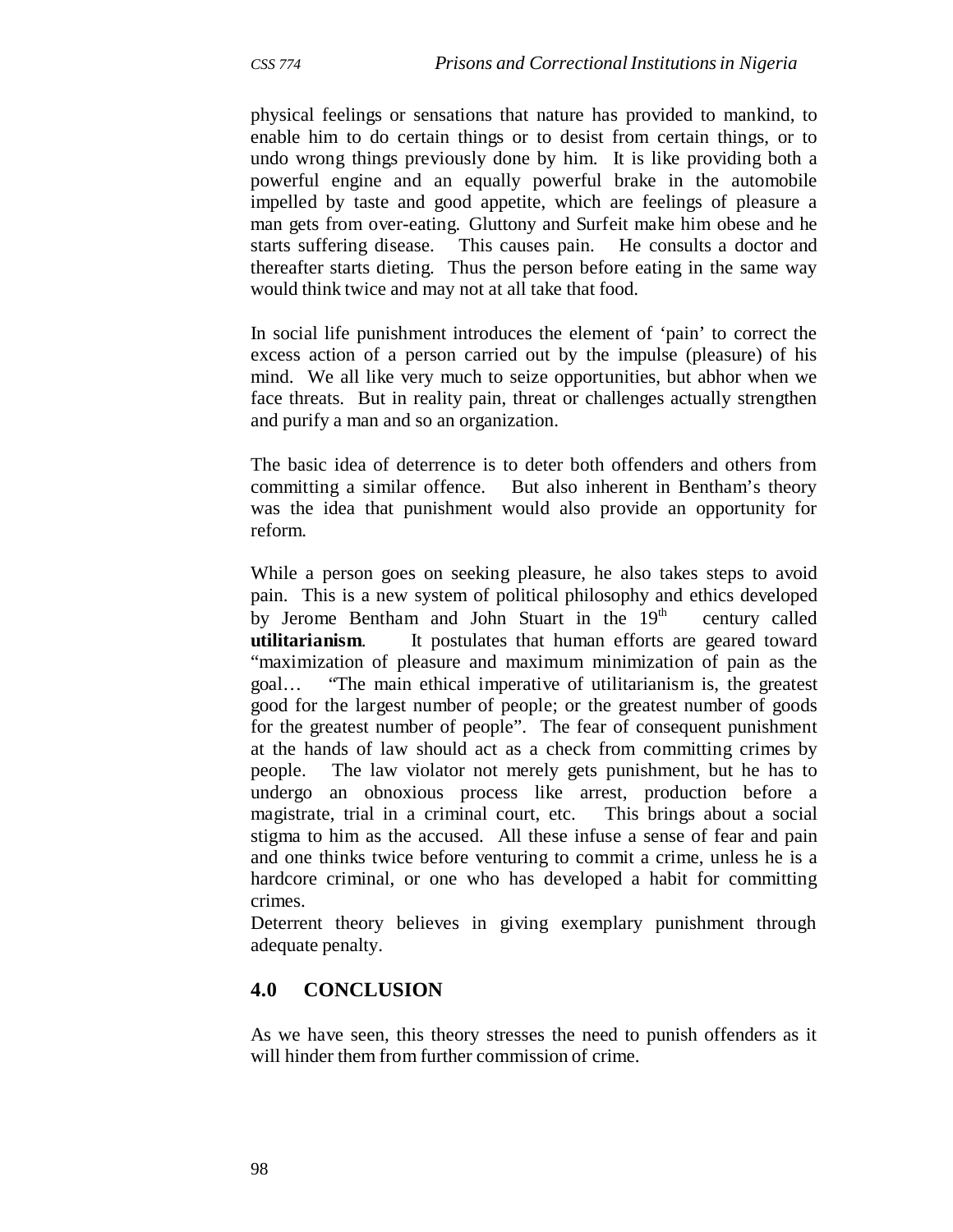# **5.0 SUMMARY**

Punishment deters further commission of crimes as stressed by J. Bentham in his theory of deterrence.

# **6.0 TUTOR-MARKED ASSIGNMENT**

Mention a common punishment on offender in Nigeria that can prove this theory, and why you believe it?

# **7.0 REFERENCES/FURTHER READING**

Nkwocha, D.I. (2009). *Criminal Justice Administration and Penology: An Introduction*. Owerri: Divine Mercy Publishers.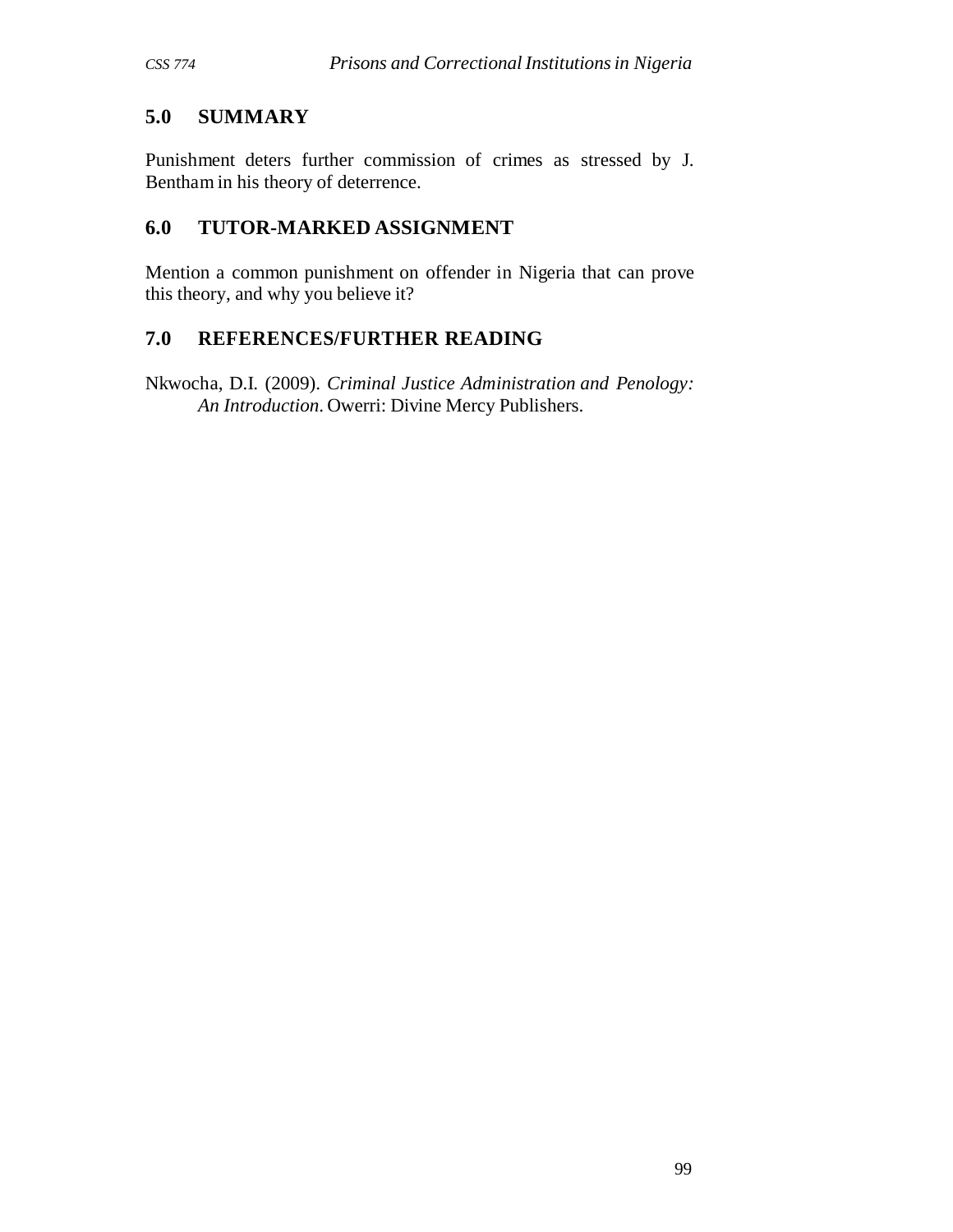## **UNIT 2 THEORY 2 (CORRECTIONAL) IMITATION THEORY**

#### **CONTENTS**

- 1.0 Introduction
- 2.0 Objectives
- 3.0 Main Content
	- 3.1 Imitation Theory
- 4.0 Conclusion
- 5.0 Summary
- 6.0 Tutor-Marked Assignment
- 7.0 References/Further Reading

# **1.0 INTRODUCTION**

This unit treats the theory that stipulates that prison inmates are charged with the obligations to learn things that will help change their lives within the prison and on discharge. On the other hand, the responsibility of teaching those things lies with the correction (prison) officers.

### **2.0 OBJECTIVES**

At the end of this unit, we shall:

- Know how limitation theory helps in the reform process of the inmates
- Understand the relationship between prison inmates and prison officers in respect of correction.

# **3.0 MAIN CONTENT**

### **3.1 Imitation theory**

Tarde's social process theory of criminal behaviour is reflected in his belief that all of the important acts of social life are carried out under the domination of example. Upon this belief, he formulated his theory of imitation, through which he explained the process of acquiring criminal behaviour. He advocated that his theory applies not only to criminal behaviour but also to other types of behaviour, such as suicides, stealing, and assassination. All such acts done as people imitate others.

### **Gabriel Tarde's Laws of Imitation**

1. The first law of imitation is that men imitate one another in proportion as they are in close contact;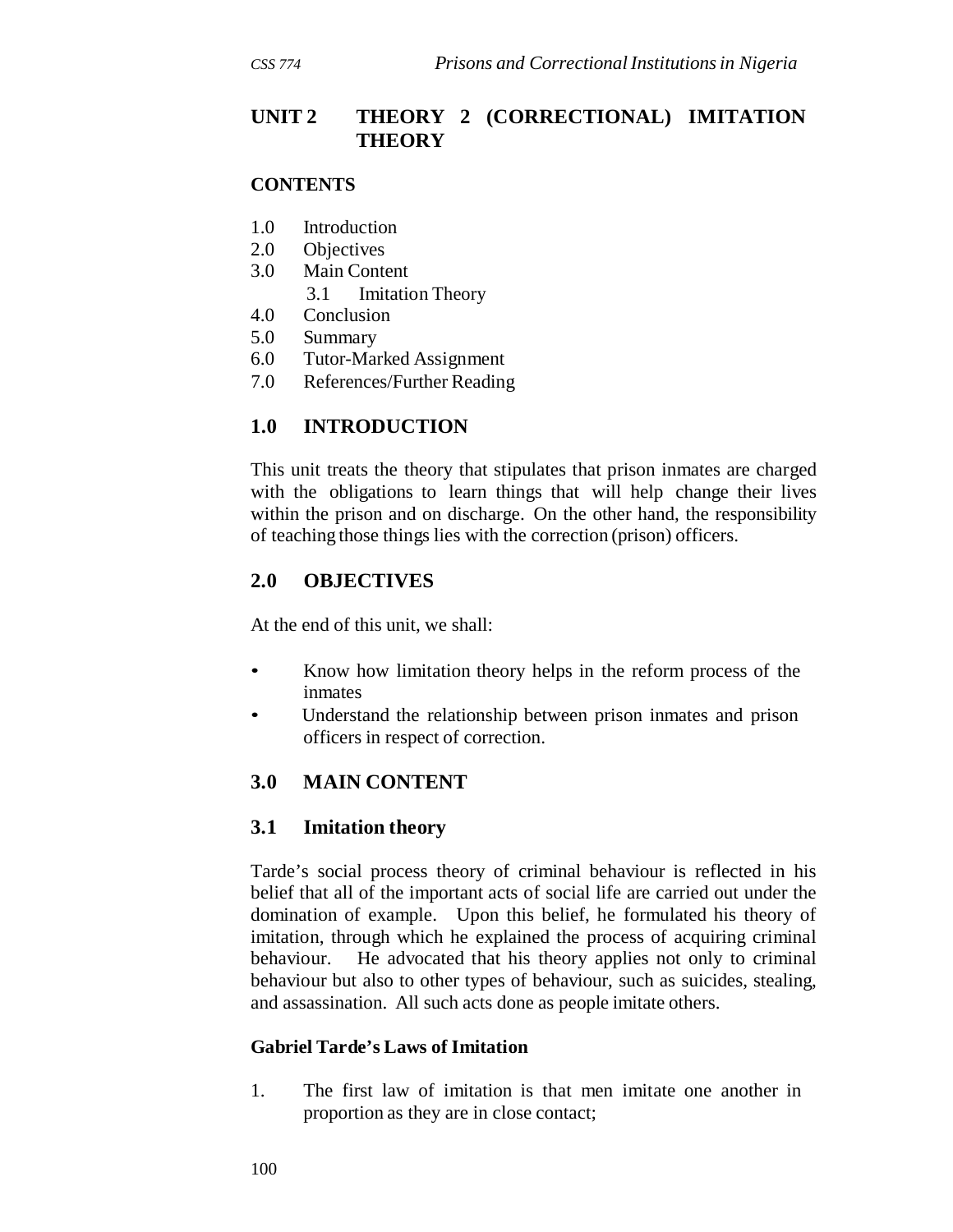- 2. The second law of imitation is that the inferior imitates the superior. Peasants imitate royalty, small town and rural residents imitate the acts of city residents.
- 3. The third law of imitation is the law of insertion; "when two mutually exclusive fashions come together, one can be substituted for the other. When this happens, there is decline in the older method and an increase in the newer method. He explains this, using the gun rather than the knife for murder (Reid 1976:210).

Gabriel Tarde's theory of imitation is applied in this work to explain how the prisoners imitate and why they should imitate the prison officials. Tarde says that all important acts of social life are carried out under the domination of example. This informed why it is possible to reform prison inmates. There is a high level of close contact between the prison inmates and the prison officials and that is why the prison inmates imitate the prison officials in consonance with Gabriel Tarde's second law of imitation, which states that, the inferior imitates the superior.

### **4.0 CONCLUSION**

The imitation theory, as explained in this unit, emphasizes the relationship that exists between prison inmates and prison authority (correction officers) and the beneficial effect of this relationship on the inmates who see the officers as role models.

# **5.0 SUMMARY**

The society's expectation is that on discharge, the life of every prison inmate should be changed for good. A comfortable way of doing this is to provide an enabling environment for inmates to imitate the prison officers with whom they interact on a daily basis during their period of incarceration.

# **6.0 TUTOR-MARKED ASSIGNMENT**

With (3) three points criticize this theory.

- Reid, J.D (1976). *Crime and Criminology*. New York: The Dryden Press.
- Nkwocha, D.I. (2009). *Criminal Justice Administration: An Introduction*. Owerri: Divine Mercy Publishers.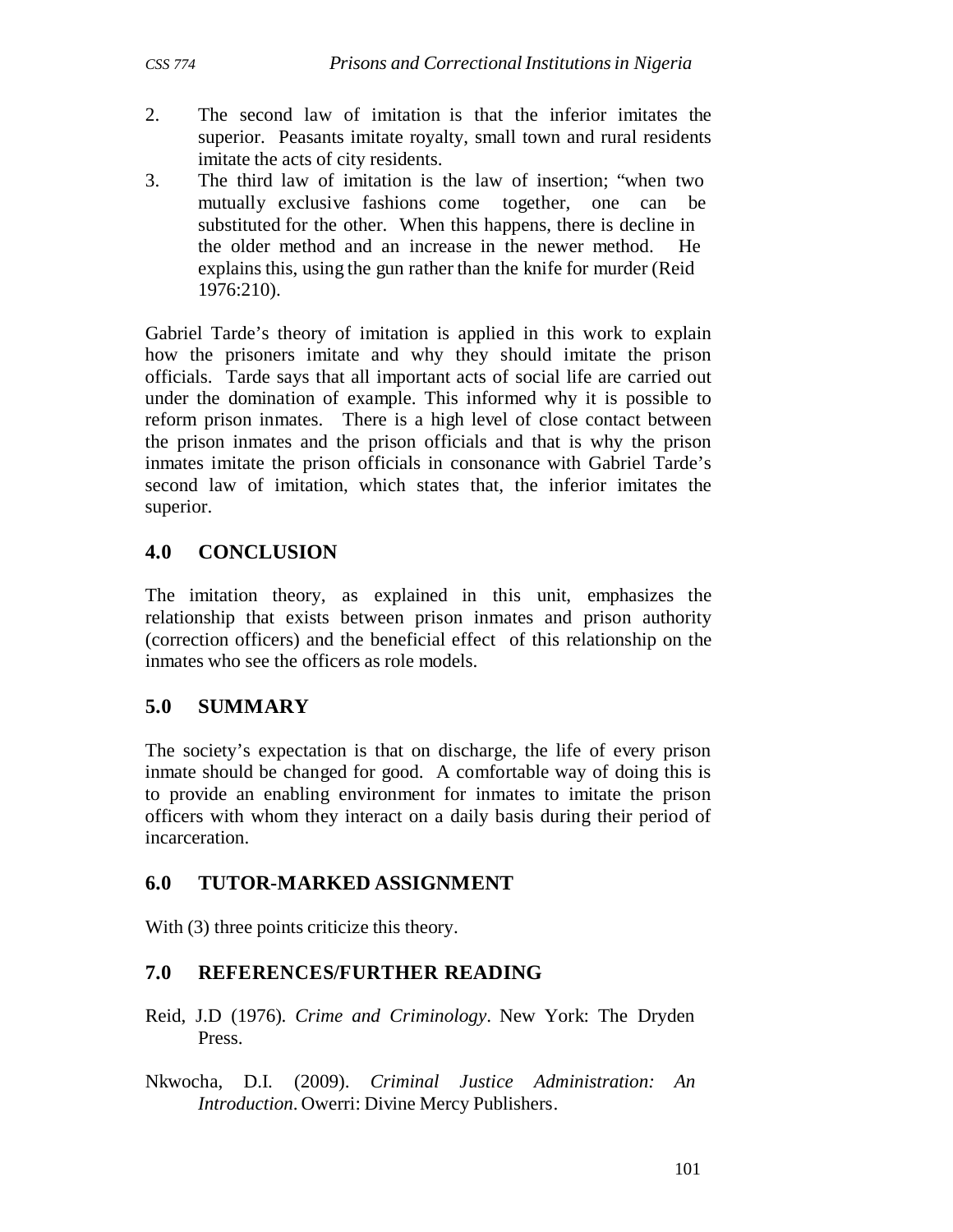# **MODULE 6**

- Unit 1 Problems of Correction Trafficking
- Unit 2 Problems of Correction Poor Funding
- Unit 3 Problems of Correction Congestion
- Unit 4 Problems of Correction Homosexuality

# **UNIT 1 PROBLEMS OF CORRECTION - TRAFFICKING**

#### **CONTENTS**

- 1.0 Introduction
- 2.0 Objectives
- 3.0 Main Content
	- 3.1 Meaning of Trafficking
	- 3.2 Causes of Trafficking
	- 3.3 Evils of Trafficking
	- 3.4 Escape and Recapture
- 4.0 Conclusion
- 5.0 Summary
- 6.0 Tutor-Marked Assignment
- 7.0 References/Further Reading

### **1.0 INTRODUCTION**

Trafficking in prison is as dangerous as bribery and corruption. It is a big problem that hampers reformation and correction of inmates.

### **2.0 OBJECTIVES**

This will enable you to:

- Understand the causes of trafficking
- Appreciate the consequences of trafficking
- Know the meaning of escape and recapture.

### **3.0 MAIN CONTENT**

### **3.1 Meaning of Trafficking**

Trafficking in very simple terms is the unauthorized or 'unpermitted' transmission of either a message or item into or out of the prison; that is, when such message or item is sanctioned by the prison authority.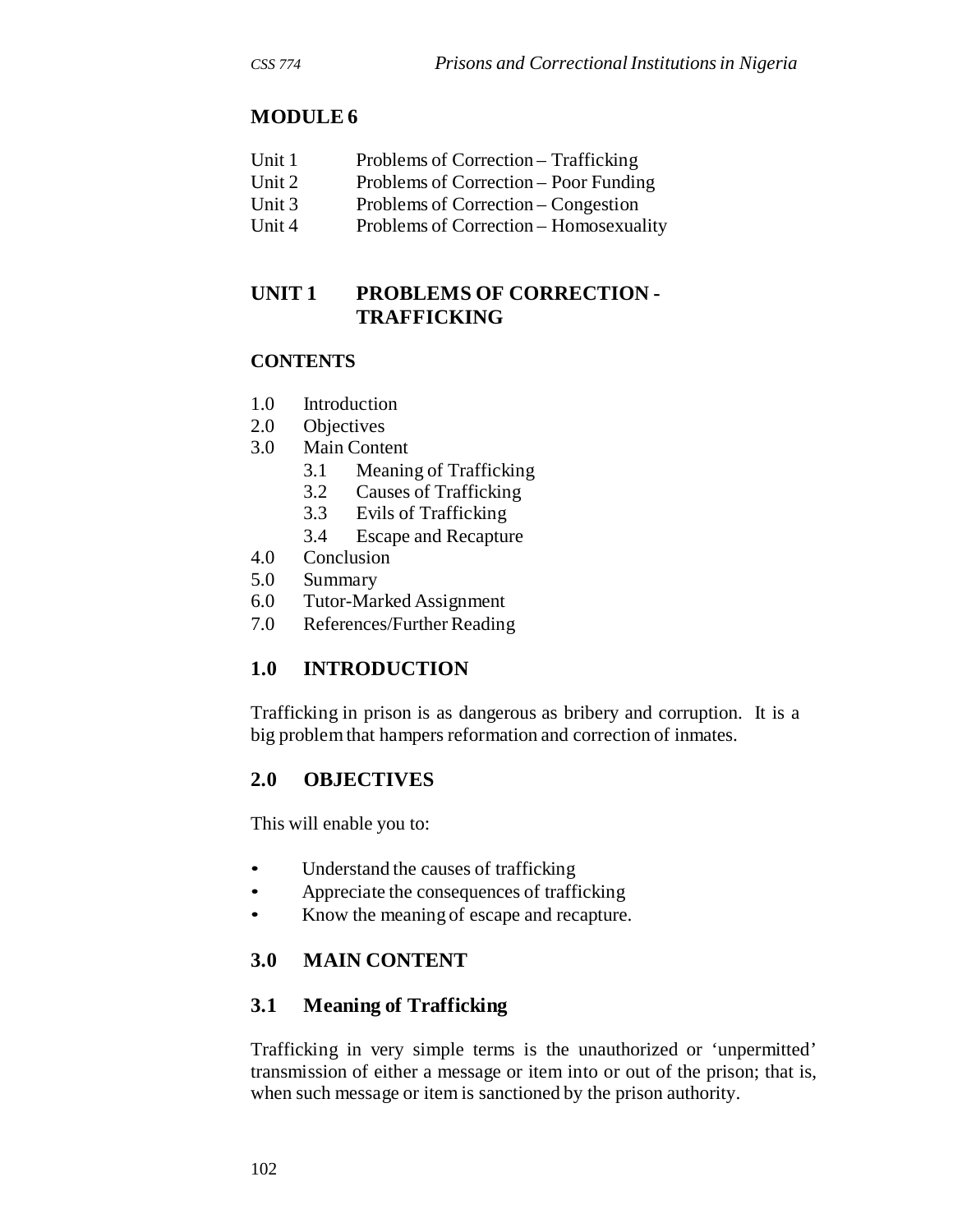According to Omu (2008:96) trafficking is the act of taking in, throwing in, attempting to take in, or taking out of all unauthorized articles or information into and from a prison. In the views of Olawale (2005), it is all unauthorized transaction or communication with prisoners by either a staff or an outside visitor through negligence of duty by custodial staff.

## **3.2 Causes of Trafficking**

Like every other corrupt practice, those who engage in trafficking have given one or two reasons for their involvement as poor salary, irregular payment of salary on the part of authority to staff. On the other hand, inmates who engage in trafficking say that since they do not have any means of livelihood while in the prison, selling of any item that is available to them helps them make some money for occasional purchases.

Nkwocha (2008) views the causes of trafficking from two different perspectives. The first perspective is as a result of the reformation by ill-prepared reformers. By this he means that not all reformers are well reformed, thus affecting their input in the task of reformation/correction. The second cause of trafficking is from the perspective of awaiting trial inmates and prisoners who are serving short terms sentences and indeed never engage in reformatory measures due to time factor that will not allow proper planning for them.

# **3.3 Evils of Trafficking**

Many ills bedeviling the staff, inmates and the prison system in general are attributable to the menace of trafficking.

According to Nkwocha (2009), the resultant evils of trafficking include:

- (a) Riot or disorderly conduct by inmates
- (b) Break down of law and order
- (c) Deaths of both staff and inmates
- (d) Retardation of reformation of inmates
- (e) Escapes

# **3.4 Escape and Recapture**

Escape could be defined as gaining illegal freedom from lawful custody. It could also be seen as the ability of an inmate to beat the security network of the prisons to gain illegal freedom from lawful custody. Escape can occur during labour or gang duties outside the prison or inside the prison. Escape is a very serious challenge as far as the prison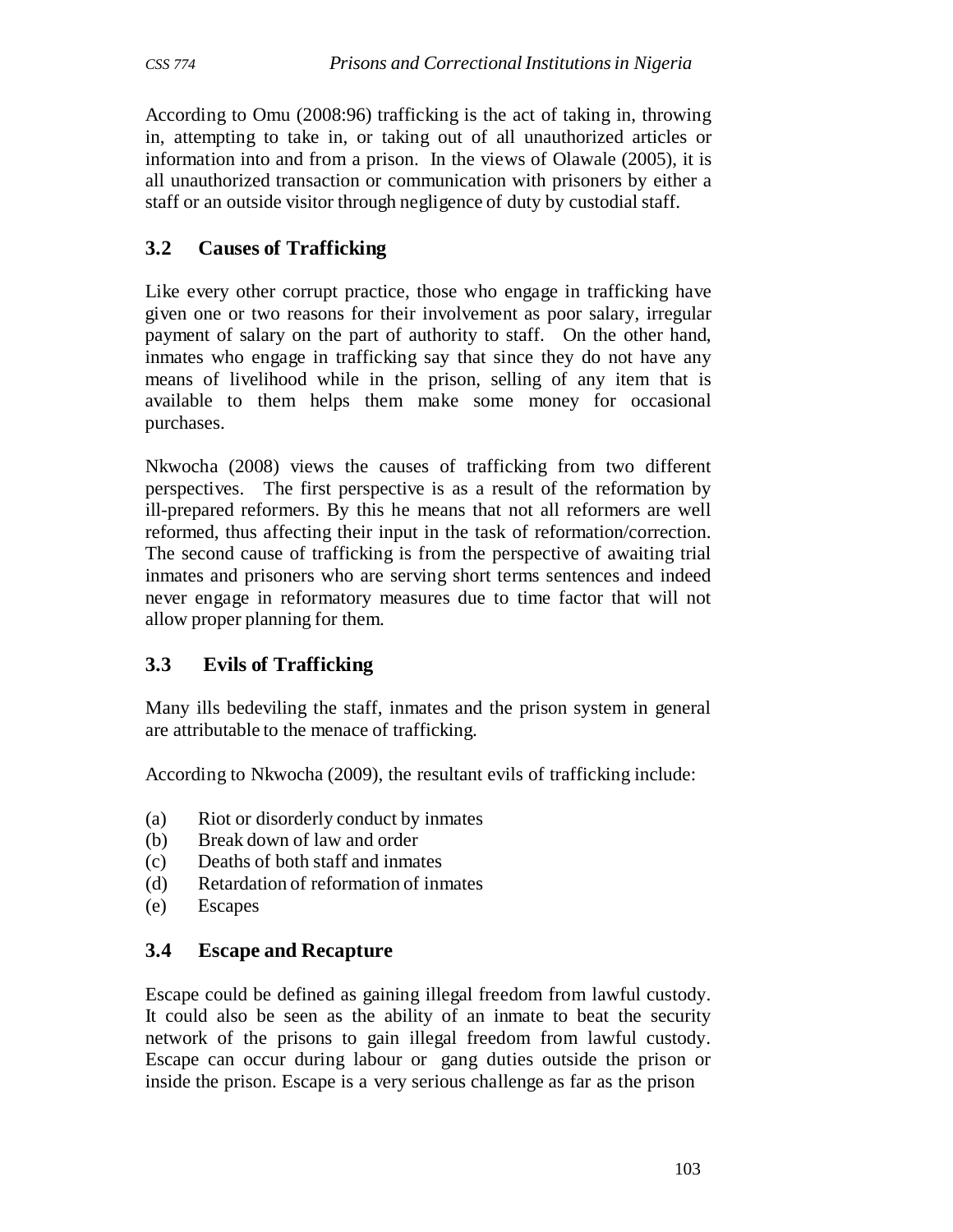is concerned. Escape can also occur when inmates on admission in hospitals are not well monitored or guarded.

#### **Reasons for Escape**

Several reasons are responsible for escapes in our prisons. Among them are:

- i. Carelessness on the part of the warder, by keeping prisoners out of sight while on outside gang or sending prisoners on errands unescorted while outside the walls of the prison.
- ii. Another reason for escape is the habit of taking out unqualified prisoners to work without confirming their eligibility for outside gang from the records office.
- iii. "Unholy" relationship between warders and prisoners, which makes warders to trust inmates and thereby allowing them to work or go on errands unescorted while on outside gang.
- iv. Allowing prisoners to go on outside labour with clothing other than their real uniform.
- v. Allowing prisoners to be in possession of large sums of money while going on outside labour.
- vi. Allowing a warder to take out more than four prisoners at a time for outside labour.
- vii. Lack of supervision of the inmates by warders while working outside.
- viii. Sending prisoners to work outside during weekends.
- ix. Allowing prisoners to have access to uncensored information and communication gadgets such as radio and GSM handsets.
- x. Irregular searching and checking of burglary proof on windows and doors to ensure that their integrity is uncompromised.
- xi. Prison congestion and poorly coordinated visits.
- xii. A porous prison gate with an inexperienced and inefficient gate man.
- xiii. Irregular night inspection on the part of the senior officer and the chief warders.
- xiv. Leaving ladders, tables and poles carelessly in the yard.
- xv. Trafficking which allows prisoners to have access to saw blades, acid and other dangerous weapons such as guns and knives which can be used to plan mass escape.
- xvi. Keeping dangerous weapons used in prison kitchen such as knives carelessly.
- xvii. Handing over prison keys to prisoners by warders for whatever reason.
- xviii. Drunkenness or sleeping on duty can facilitate escape on outside gang and inside the prison yard.
	- xix. Shortage of staff and faulty duty roster leaving some beats uncovered particularly at night.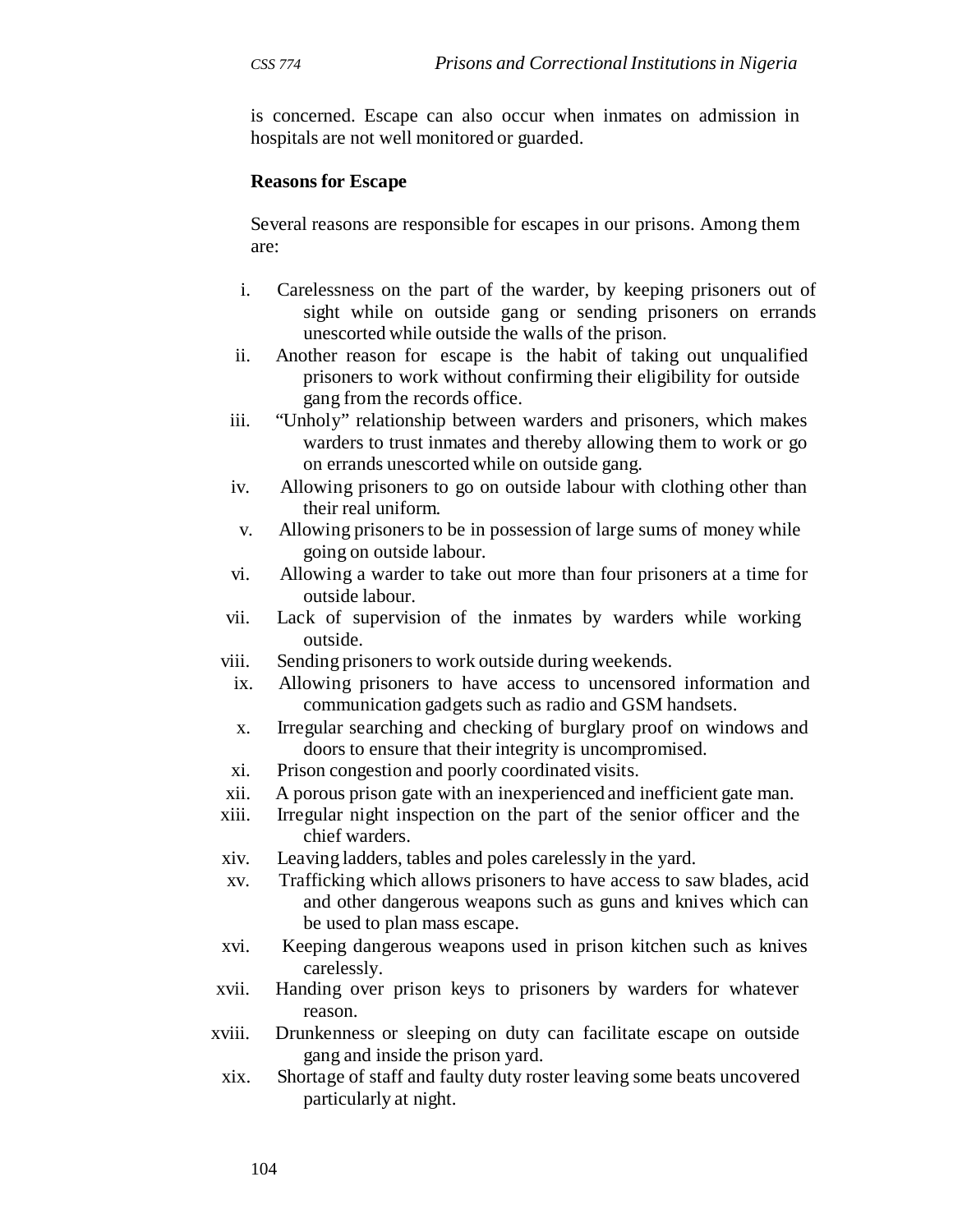- xx. The habit of eating, drinking and sharing of Indian hemp with prisoners while on duty. A warder can easily be poisoned or drugged in the process to give room for escape.
- xxi. Leaving sick prisoners on admission in hospital wards without applying mechanical restraints as stipulated by regulation coupled with lateness or absenteeism from duty.

#### **Prevention of Escape**

To prevent escape in our prisons, warders should be security conscious at all times. When they take out prisoners, they should ensure that prisoners are not allowed to go anywhere unescorted. Ever when prisoners want to go to toilet, they should be escorted. Chief warders should ensure that unqualified prisoners are not allowed to go on outside labour with money or extra clothing. Regular night inspections should be encouraged among the senior officers. Regular searching of cells and rod testing should also be encouraged.

Prisoners should not be allowed to have access to uncensored information and communication gadgets such as radio and GSM handsets. Ladders, tables, poles, kitchen care and knives should not be left carelessly in the yard. The kitchen keys should always be kept at the gate lodge after use. Warders should stop the habit of giving cell keys to inmates for whatever reason.

More staff should be deployed to work in the yard and the chief warder should always ensure that he covers all beats in his roster. Prisoners should not be left on sick beds in the hospital without chaining them to the bed according to law. "Unholy" relationship leading to unlawful familiarization with inmates should be discouraged among staff. The problem of congestion in our prison should also be addressed. It should be ensured that not too many prisoners are engaged to work at the gate lodge and the prisoners' offices.

#### **Escape Chart and Recapture**

**Escape chart** is a chart containing relevant information about an escape. It contains details such as number, sentence of escapee, date of recapture, punishment and other relevant information about an escape. Escape chart is kept on the wall of the records office and at the gate lodge. It is a compilation of the records office.

**Recapture** means re-arresting an escaped prisoner. A warder has the power to arrest an escaped prisoner anywhere he sees him. But he must be very careful in doing this. Immediately an escape is reported to the officer-in-charge, a search party is usually constituted to search for and re-arrest the escapee. When an escapee is recaptured, he is charged to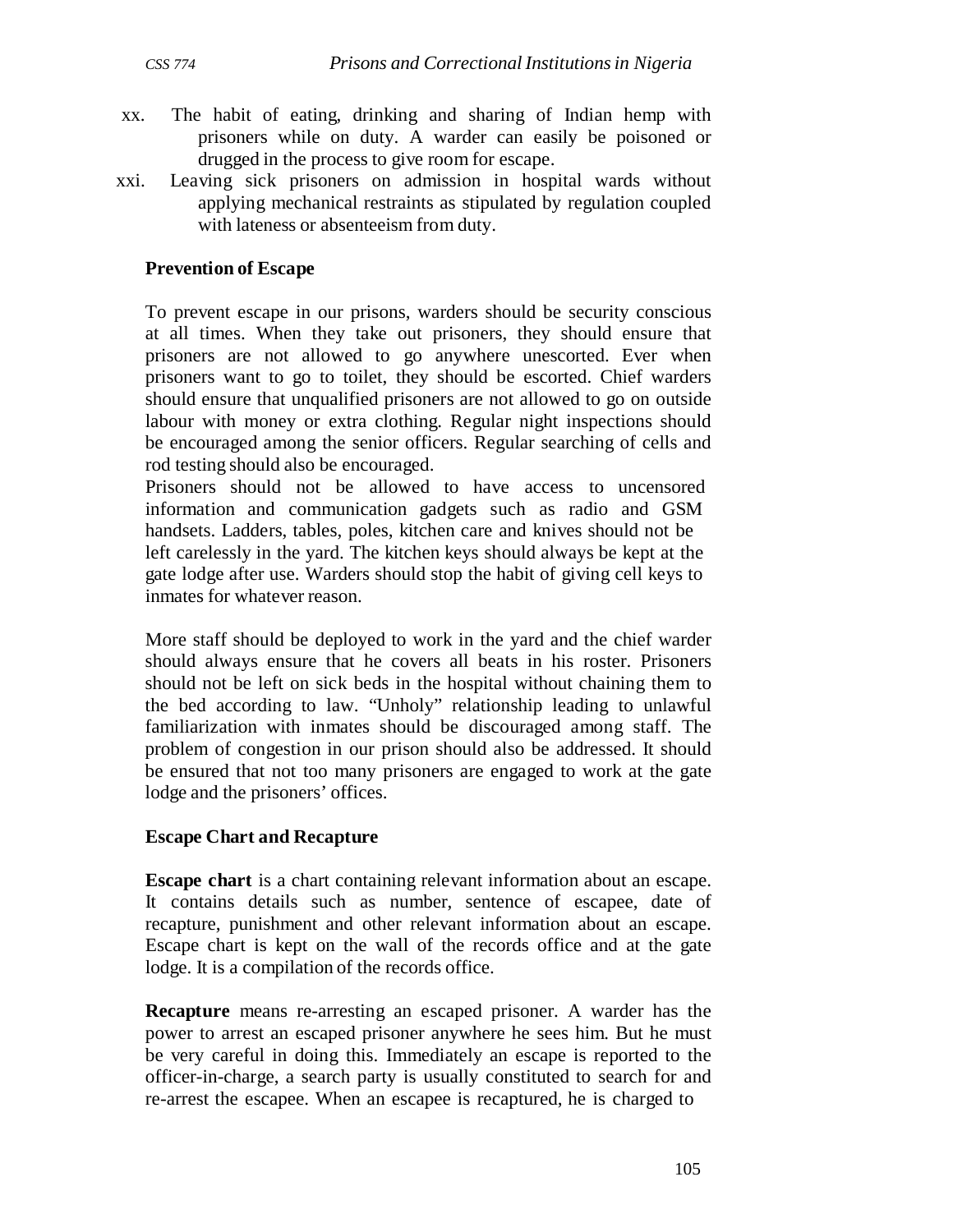court for escaping from lawful custody and subsequently given an additional sentence. A recaptured escapee is not allowed to go on outside labour for whatever reason.

### **4.0 CONCLUSION**

Escape is a very serious matter as far as the prison is concerned. This is why the Prison authority makes all possible efforts to forestall escape and prevent further occurrences.

### **5.0 SUMMARY**

Every society views trafficking as serious challenge to the penal system, for the fact that it retards reformation and rehabilitation, which are the main aims of imprisonment.

### **6.0 TUTOR-MARKED ASSIGNMENT**

- 1. Why is the society totally opposed to trafficking?
- 2. What are the gains of trafficking to prison inmates?

- Omu, L. (2008). Basic Principles of Penology in Nigeria. Port Harcourt: Anyifovy Complex.
- Olawale, Wole (2005). *Revisional Digest for Prison Workers*. Owerri: Alphabet Nigeria Publishers.
- Nkwocha, D.I. (2009). *Criminal Justice Administration and Penology: An Introduction*. Owerri: Divine Mercy Publishers.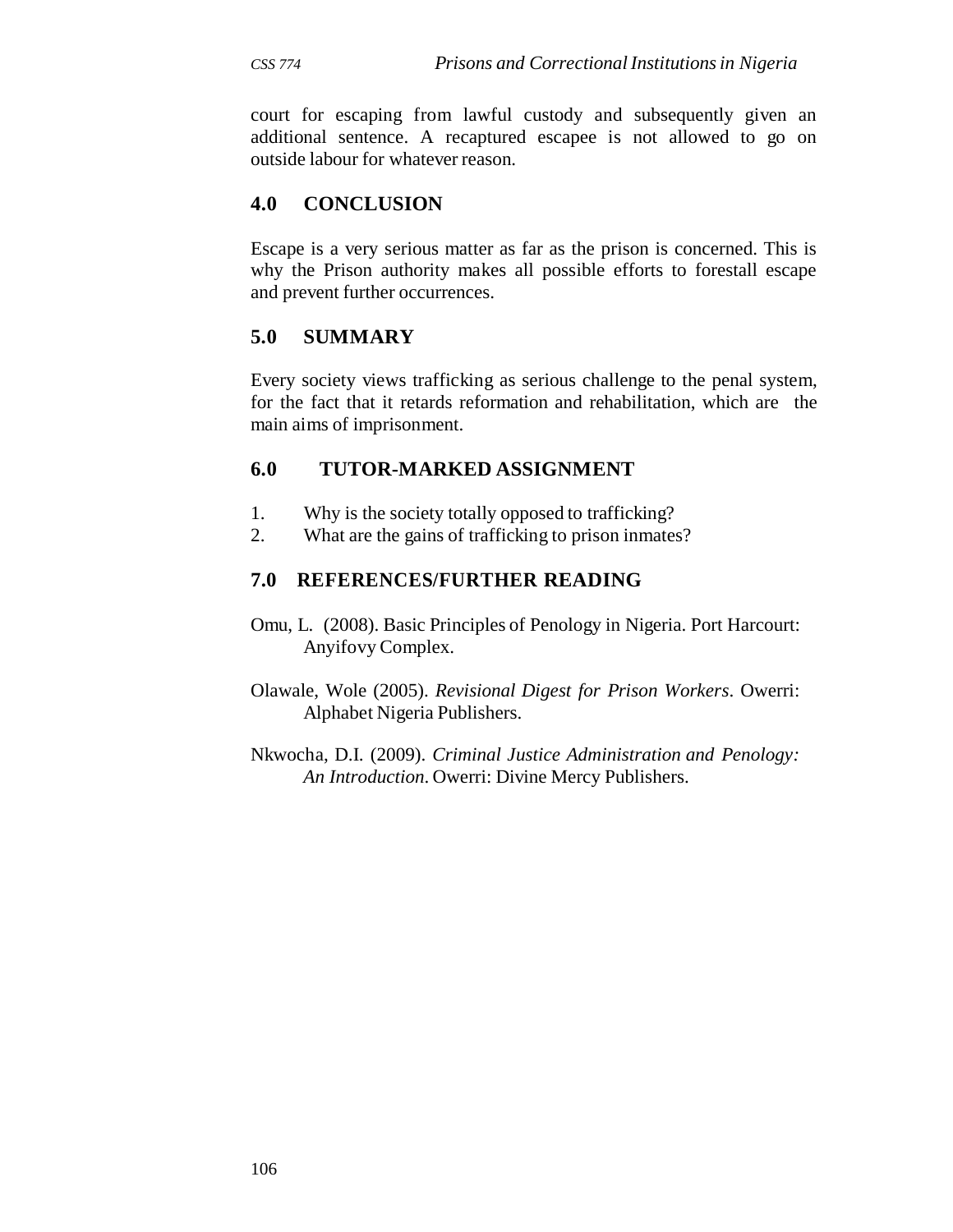# **UNIT 2 PROBLEMS OF CORRECTION – POOR FUNDING**

### **CONTENTS**

- 1.0 Introduction
- 2.0 Objectives
- 3.0 Main Content
	- 3.1 Poorly Equipped Workshops
	- 3.2 Poor Ration
	- 3.3 Poor Medication
	- 3.4 Consequences of Imprisonment
- 4.0 Conclusion
- 5.0 Summary
- 6.0 Tutor-Marked Assignment
- 7.0 References/Further Reading

### **1.0 INTRODUCTION**

No organization can work effectively without proper funding. Therefore adequate and proper funding of prison makes things go according to plans and programmes, while poor funding hinders correction.

### **2.0 OBJECTIVES**

At the end of this unit, you should be able to:

- Understand the effects of poor funding on both inmates and prison authority.
- Know what is meant by poorly equipped workshops.
- Discuss the consequences of imprisonment.

Inadequate funding of prison has had many deleterious effects on correction in the prison system. According to Olawale (2005:18), prison workshops are grossly neglected with only obsolete and non-functional machines and equipment. The prison is also incapacitated as a result of non-availability of the basic logistics the workers require for carrying out their professional assignments.

### **3.0 MAIN CONTENT**

### **3.1 Poor Ration**

As we have discussed in the preceding unit, insufficient funding has many untoward repercussions on the operations of the prison system. And as we shall find out in this unit,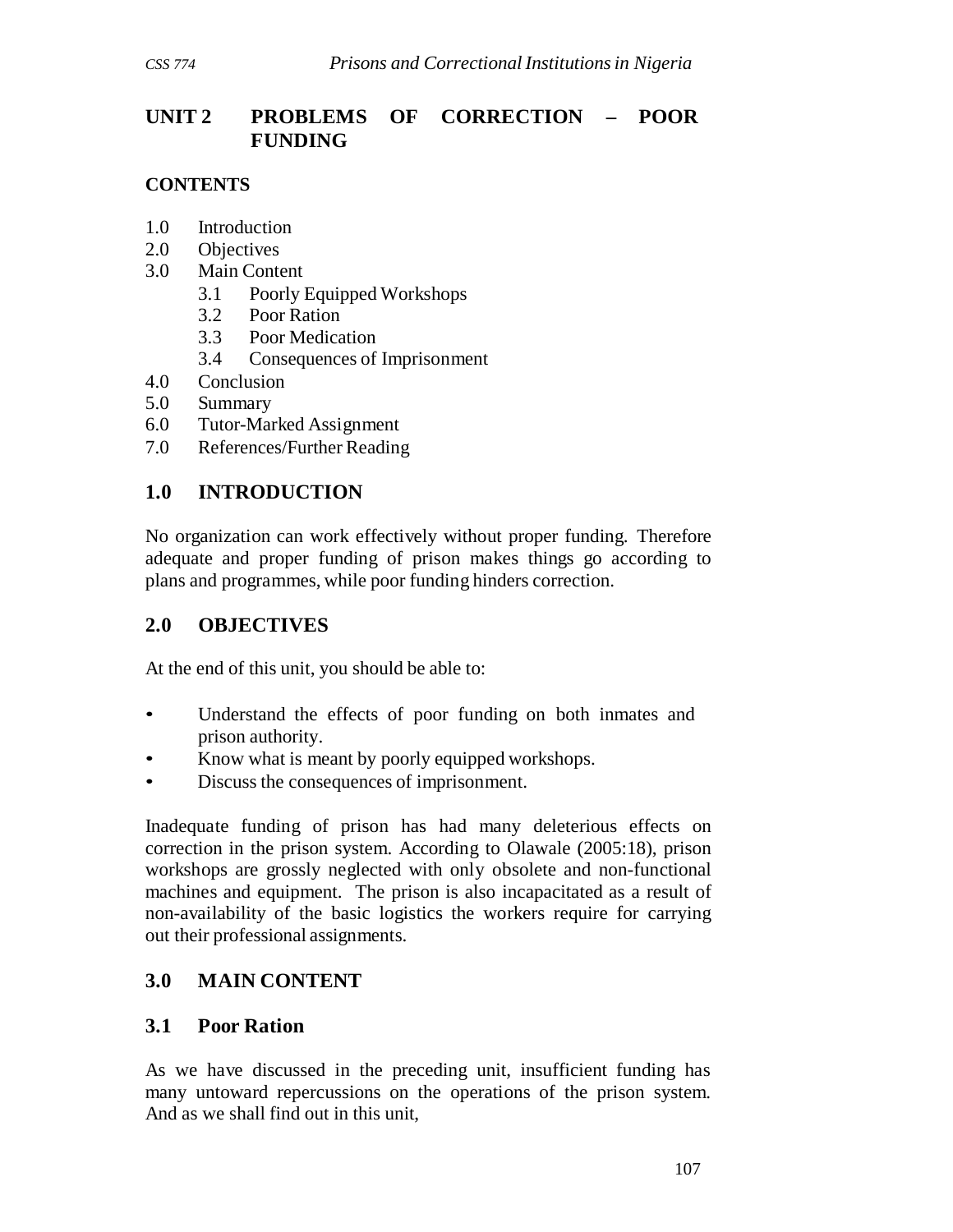another problem resulting from poor funding, which bedevils correction is the issue of poor ration. If prisoners are not well fed, the reformatory and rehabilitative activities are jeopardised. A hungry man, as we know, is an angry man. In such a situation, nothing works well. If prisoners are not well fed, a high death rate is always recorded as they easily contact diseases.

Omu (2008:54), has recognised this issue of low ration (food) administered to the inmates as a critical challenge in prison administration. It has to be noted though that the type of food items needed in a particular prison depend on the locality; but the important point is that whichever food items are available should be served to the inmates in sufficient rations.

### **3.2 Poor Medication**

For Omu (2008:143), the Nigerian prisons health sector is one of the most organized in terms of personnel. There are medical Doctors, Nurses, Environmental Health Officers, Community Health Workers, Pharmacists, Medical Laboratory Technicians, etc but the problem is the availability of drugs and other medical and laboratory equipment for effective health delivery.

#### **3.3 Consequences of Imprisonment**

**Waste in Human Resource**: the vast majority of prison inmates belong to the 16-50 years economically-productive age bracket; it is a well documented fact that a number of the awaiting trial inmates remain in prison in a most dehumanizing condition for many years. The extent of the resources wasted on both sides, that is the government and the unconvicted inmates, can thus be deduced.

**Exposure to Disease**: Immense emotional and psychological stress is common antecedents of the custodial circumstances of imprisonment. Thus, for example, the spread of a communicable air-borne disease such as tuberculosis or even HIV/AIDS continues unchecked aided by the congested state of most prisons.

Social **Ostracis m**: The social attitude of rejection of released inmates and certain government provisions, especially those requiring applicants for jobs to indicate past convictions, have the effects of limiting opportunities and pushing discharged convicts into criminal activity as an option for survival.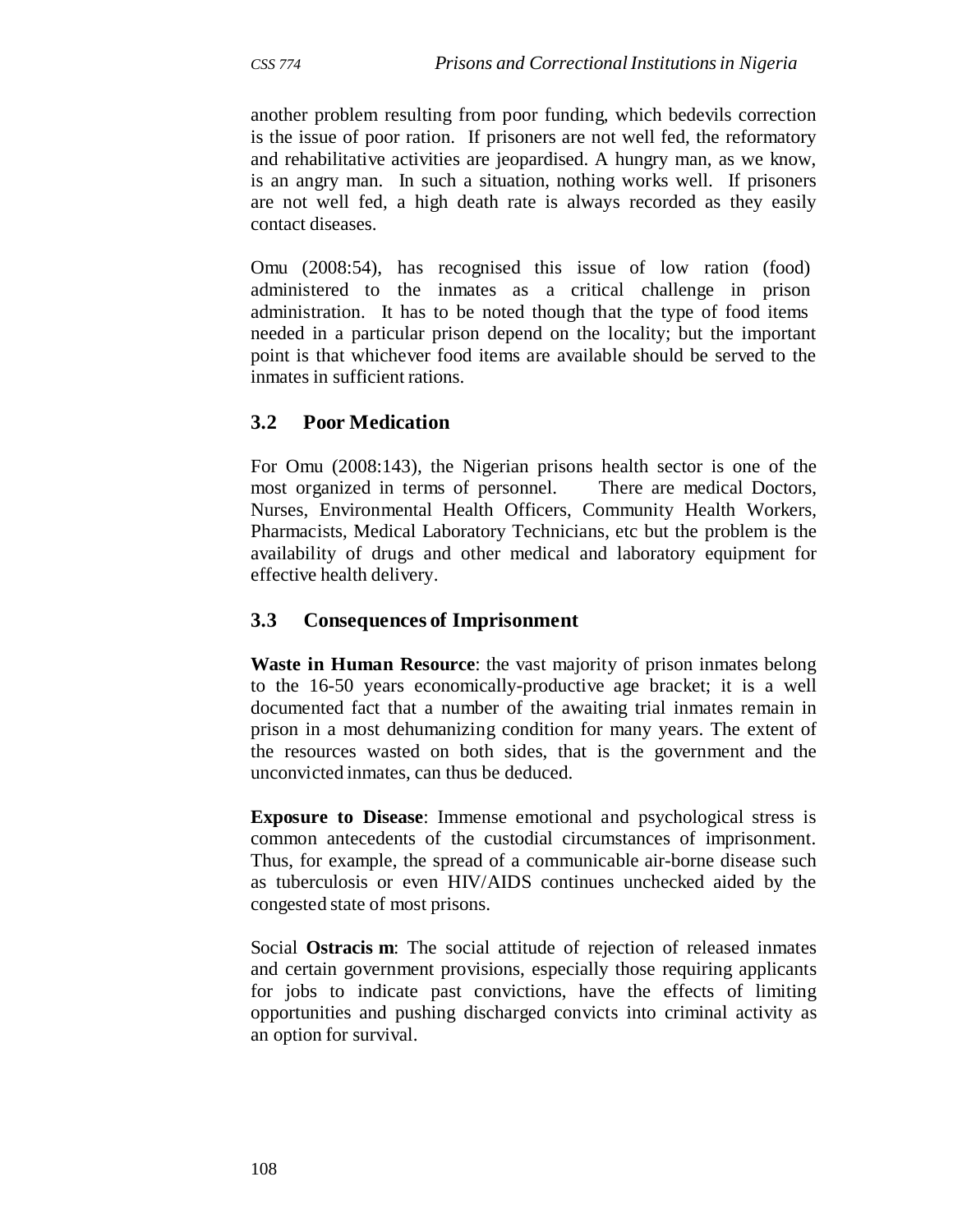#### **Consequences of imprisonment on Government**

**Cost Implication**: maintenance of round the clock prison security, infrastructure and provision of other support services to the prison system is an enormous capital intensive social responsibility on the government. The bulk of the funds which is being expended on the over 70% pre-trial detainees are resources which could have been otherwise best applied in solving numerous other needs of governance or improving the existing standards of care and reform efforts at the prisons if the number of inmate population were fewer. This fact underscores the needless resource waste.

**Political Dimension**: the high number of pre-trial detainees who are in custody due to the obvious inadequacies of the country's criminal justice apparatus is often an indicator of the extent to which the rights of the detainees is respected. This has obvious political implications as countries manifesting gross human rights abuses are accorded pariah status amongst the comity of nations. Nigeria cannot afford to be so stigmatized.

**Effect on Functional Efficiency of the Prison System**: The prison community is in a constant complex state. Round the clock supervision of inmates is an arduous task fraught with danger from frequent contact with hardened criminals. For example, of the 112 reported cases of escapes by inmates during the year 2000, only 29 or 25% of these were recaptured. While it can be conceded that limitation in surveillance appliances could contribute to this, the low percentage rate of recapture could also in part be a manifestation of low morale of an over-stretched staff. Obviously, the welfare of personnel needs to be decisively addressed for attainment of better functional efficiency.

#### **Capital Punishment and Under Population**

The Debates on the death penalty focus on the following fundamental values:

Respect for the sanctity of human life; the protection of human life; the preservation of order in society; and the achievement of justice through law.

Controversy over the death penalty has been more prominent in the United States than anywhere else in the world. The first known execution in the territory now known as the United States was of Daniel Frank in 1622 in Virginia, executed for theft. Since 1972 there are a number of cases determining the constitutionality and redefinition of the death penalty.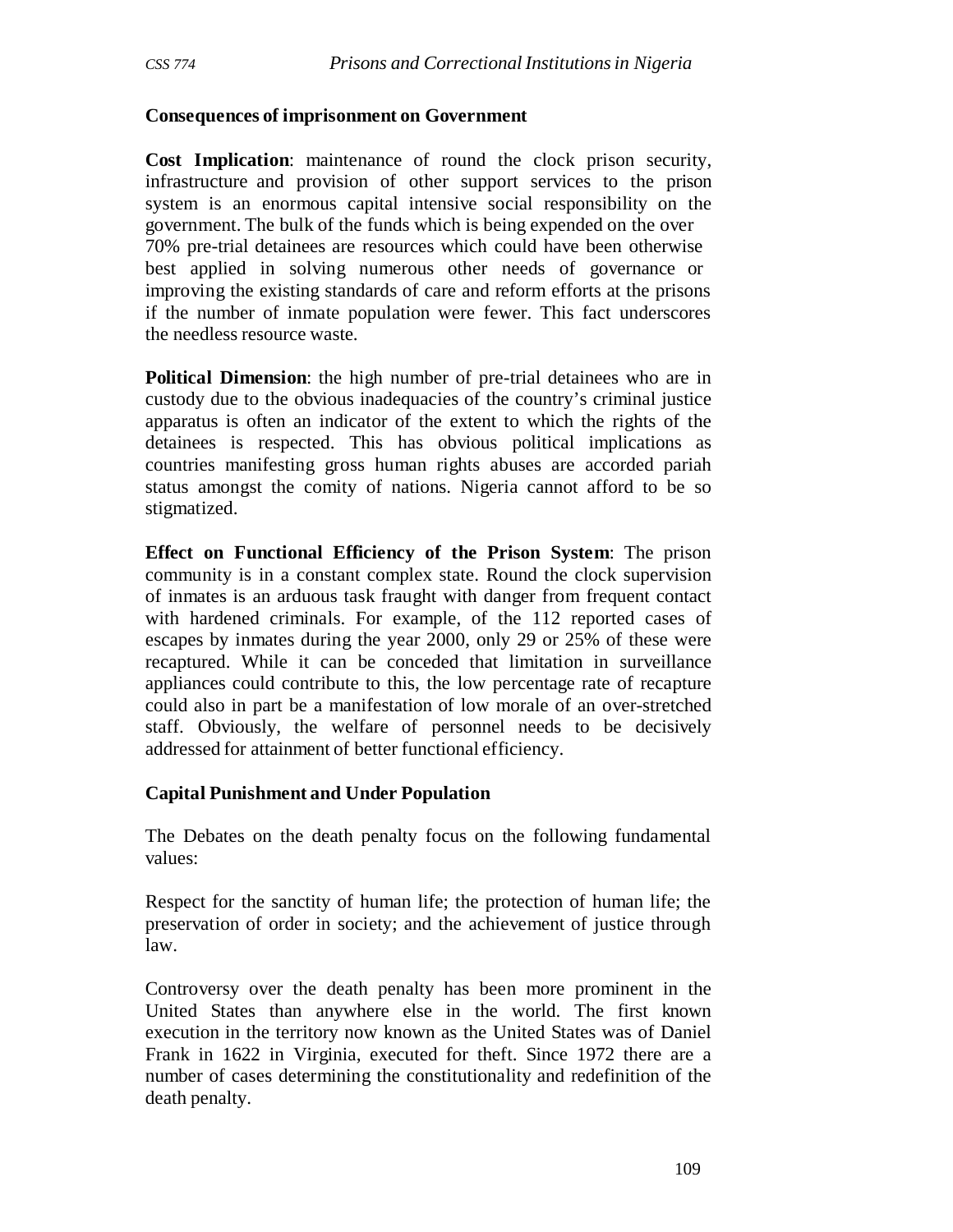The population of condemned convicts in the Nigeria prisons is very high, so much so that if they are put together, it will out-number other categories of prisoners. In their own case, since they have not been executed, and the law says that they must be killed, they have no hope of leaving the prison. During census, the prison inmates' population was added to the entire Nigerian population. Therefore if all the condemned convicts, otherwise known as CC are executed, it will result to underpopulation of the nation.

#### **Under Development**

So many factors that are responsible for under-development in society. One of these factors is under-population. Under-population results in under-development. The population of any country plays an important role in the development of that country. This is true if the national resources cannot be harnessed as a result of the few people in the working class age.

### **4.0 CONCLUSION**

Prison management is faced with so many challenges. Some of these challenges are mentioned above. They are the very critical problems facing the prison authorities.

#### **5.0 SUMMARY**

The prison authority has suffered a lot of setbacks due to poor funding. Inmates, on the other hand, have suffered untold hardship due to poor handling caused by poor funding.

#### **6.0 TUTOR-MARKED ASSIGNMENT**

- 1. What is poor funding?
- 2. Can poor funding affect the inmate population in a prison?

- Omu, L. (2008). *Basic Principles of Penology in Nigeria*. Port Harcourt: Anyifovy Complex.
- Olawale, Wole (2005). *Revisional Digest for Prison Workers*. Owerri: Alphabet Nigeria Publishers.
- Nkwocha, D.I. (2009). *Criminal Justice Administration and Penology: An Introduction*. Owerri: Divine Mercy Publishers.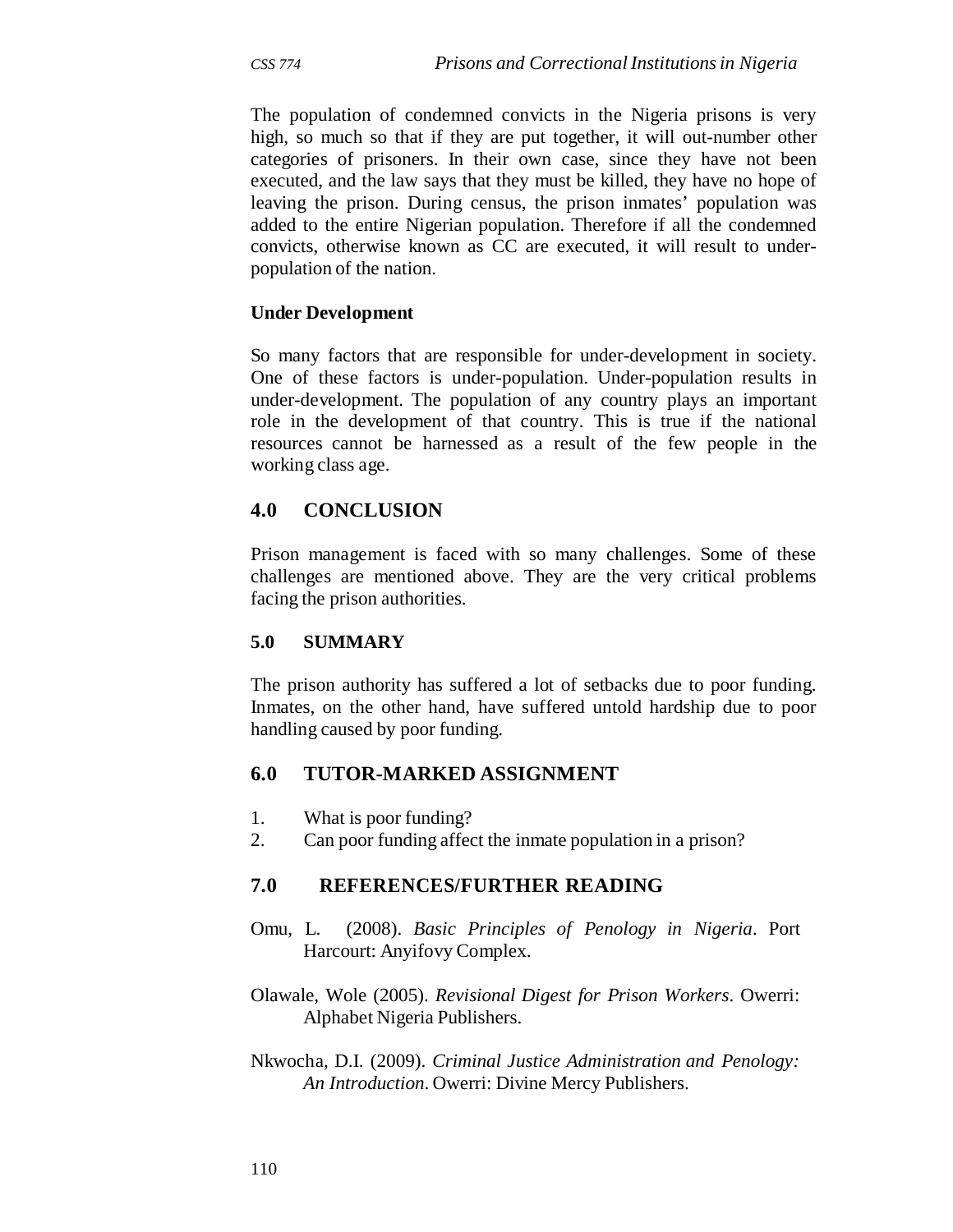# **UNIT 3 PROBLEMS OF CORRECTION – CONGESTION**

### **CONTENTS**

- 1.0 Introduction
- 2.0 Objectives
- 3.0 Main Content
	- 3.1 Meaning of Congestion
	- 3.2 Causes of Congestion
	- 3.3 Effects of Congestion
- 4.0 Conclusion
- 5.0 Summary
- 6.0 Tutor-Marked Assignment
- 7.0 References/Further Reading

# **1.0 INTRODUCTION**

Prison congestion is one of the major causes of the problems in the prison system. While it poses a serious health hazard to inmates as well as the staff who operate daily in this environment, it also hinders correction of inmates.

# **2.0 OBJECTIVES**

At the end of this unit, you should be able to:

- Understand the meaning of prison congestion
- Discuss the causes and effects of prison congestion.

# **3.0 MAIN CONTENT**

### **3.1 Meaning of Congestion**

When prison is taking above capacity in terms of population, it is referred to as prison congestion. According to Olawale (2005:18), congestion in our prison is an obstacle to the effective realization of the aims and objectives of reformation and rehabilitation.

Prison congestion refers to a situation whereby a particular prison formation keeps more inmates under custody above its normal capacity. It is a situation of over-crowded inmates' population in a prison (Olawale, 2005:35).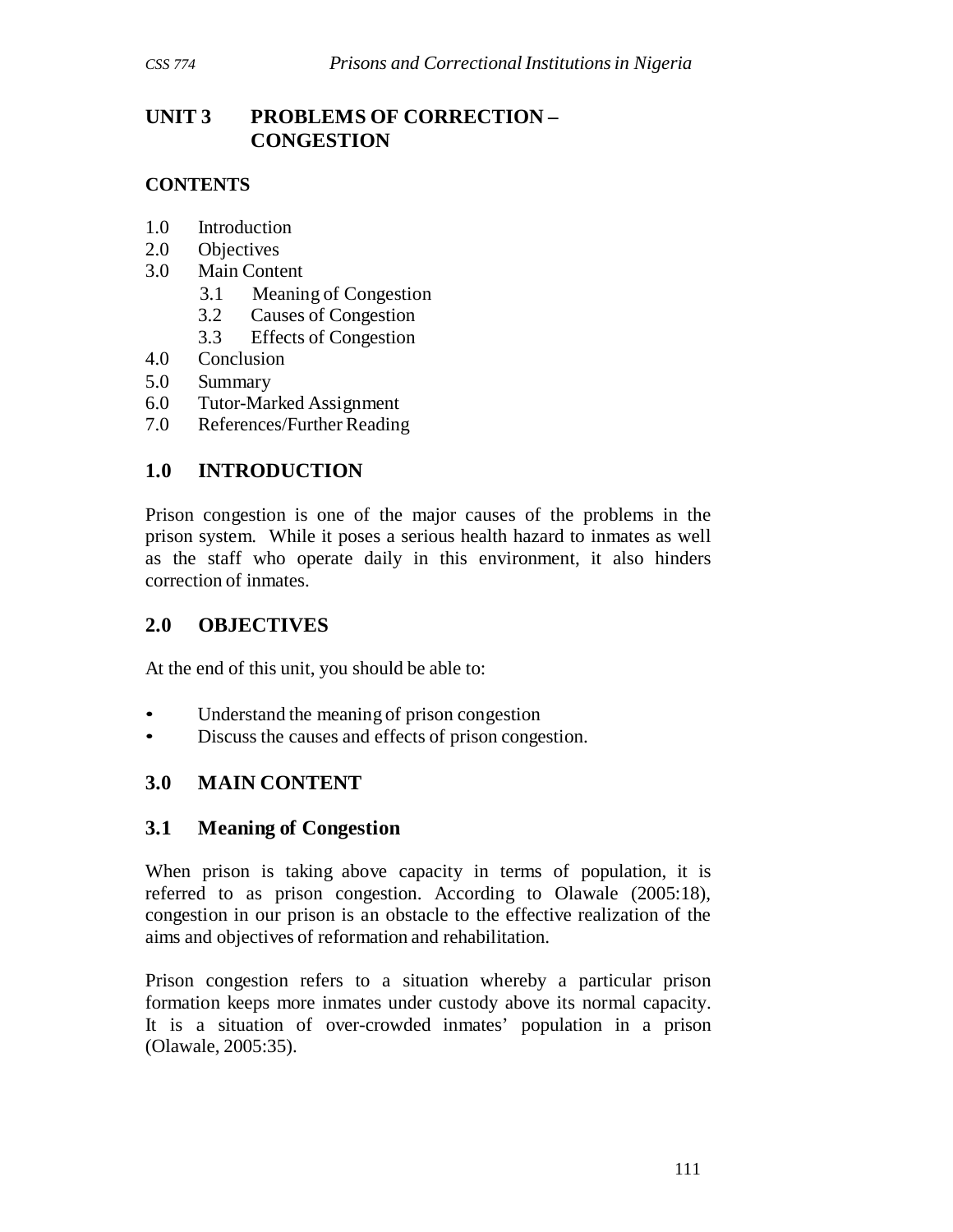### **3.2 Causes of Congestion**

Congestion is one of the major problems facing the Nigerian prison service. The causes of congestion include the following:

- (a) Poor administrative network among the criminal justice system; i.e. the police, the judiciary and the prison.
- (b) Lack of access to legal aid by most awaiting trial prison inmates.
- (c) Inadequate or limited accommodation in the prison.
- (d) Delay in dispensation of justice.
- (e) The large number of awaiting trial inmates in the prisons.

Other factors responsible for congestion:

- **i.** Non-expansion of prisons: The non-expansion of prisons formations to match the corresponding increase and expansion of the police and courts formations in the country is partly responsible for congestion in our prisons. New police stations and court projects are being established in different parts of the country year in year out. For instance, since the creation of a state like Bayelsa, many police stations and new courts have been put in place there, as is the case in every other state; but up till this moment, no single prison project has been put in place in that state. Rivers State has only three prisons since independence; Ekiti State has only one prison; Osun State has only two prisons; Oyo State has two and Kwara State has only two prisons since its creation; Imo State and Abia States have only two prisons each since creation.
- **ii. Protracted Police Investigations:** It takes the police a reasonable period of time to conclude investigations in many cases. In most cases police may continue investigation for over ten years in some capital cases. A situation whereby a suspect remains in remand custody for over ten years under the pretext of inconclusive investigation, contributes to congestion in our prisons. In most prisons, awaiting trial robbery suspects constitute the a majority of the prisons population. Many factors are however responsible for these delays in investigation. Inability of inmates to meet up with the demand of the IPOs (Investigation Police Officers) is at times responsible. At times, incessant transfer of IPOs and rife cases of missing case-files may also be responsible. In this regard, the provisions of the rule of law become part of the problem. The law should clearly define the time limit within which a case under investigation should be concluded.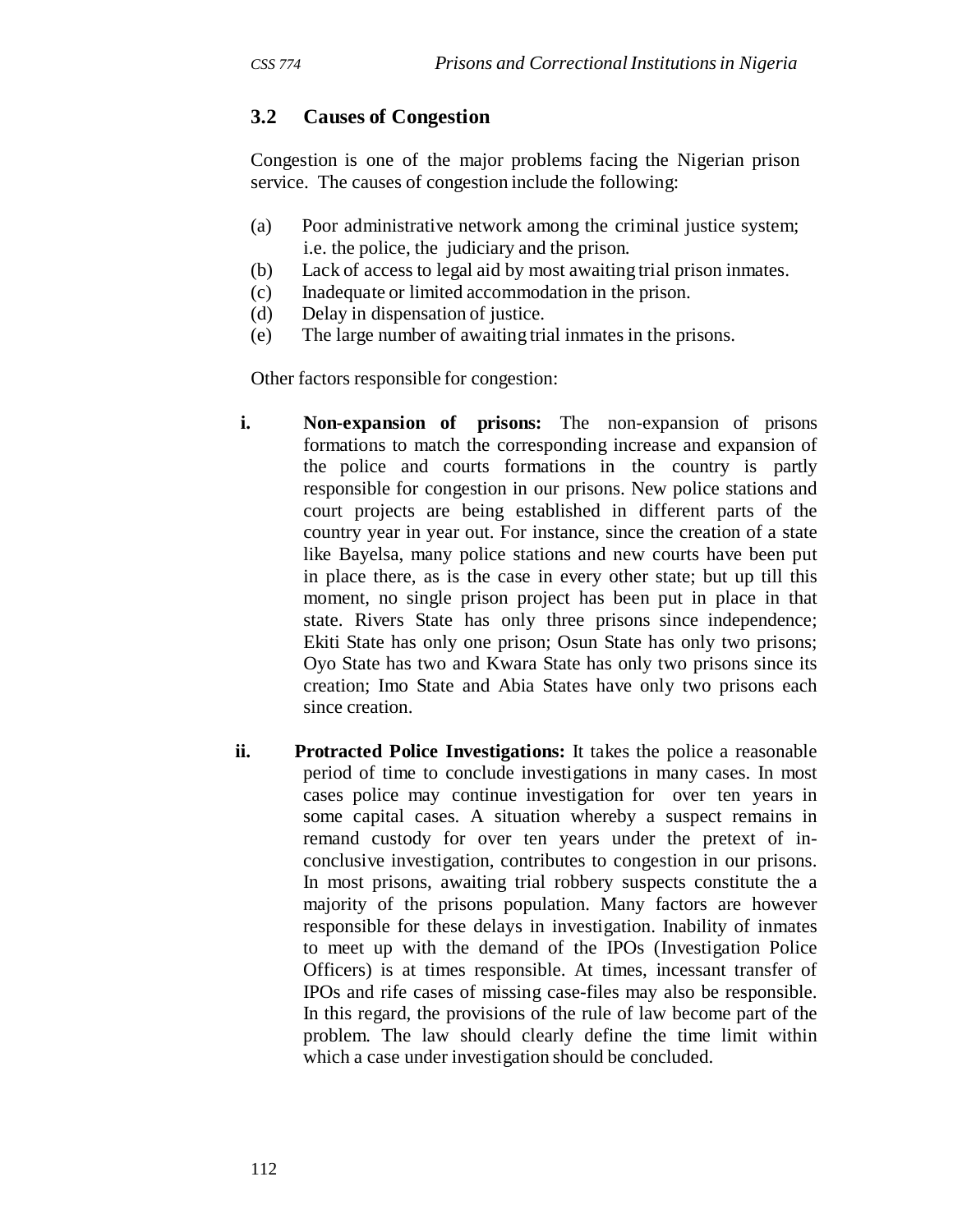- **iii. Courts Long and Sine Die Adjournments:** Adjournment means deferring hearing till a later date in a matter before the court of law. Adjournment is an exclusive prerogative of the Judges and Magistrates. Many factors are responsible for long adjournments in our courts. In cases where suspects are unable to meet the demands of the court officials or one flimsy excuse or the other often provide grounds for adjournments. Some presiding judges and magistrates even go to the extent of adjourning *sine die* in cases that could be disposed of speedily.
- **iv. Insufficient Means of Transportation of Inmates to Court:**  Since the Federal Government directed the prisons to take over escort duty from the police some years ago, the lack of requisite funding for the project has not been provided by government. At present, only twelve (12 no.) Black Maria vans are functional nationwide, out of a projected escort fleet of 300 Black Maria lorries and 250 intermediate duty trucks among others (NPS Retreat, Makurdi 2003). The resultant effect of this situation is that the prisons find it difficult to convey inmates to court as expected. This problem of lack of adequate means of transportation and the problem of long adjournments jointly contribute to the problem of congestion more than any other factor.
- **v. The Dilatory Process of transfer of Cases from the Police to Director of Public Prosecution (DPP):** It is the duty of the police to carry out investigations in some sensitive cases and forward their findings to the DPP for advice. It is the duty of the DPP to write their reports (opinions) and send same to the court. It is also the duty of the DPP to advice the judges and Senior Magistrates. When the police give wrong charges, it is the duty of the DPP to advice them on what the proper charges should be. From the above, one can see that there is a close relationship between the police, the DPP and the court. The process of transferring cases from police to DPP is quite cumbersome and demanding. When the police make arrest and conclude preliminary investigations, they then transfer the case to the DPP for further action. This transfer process as earlier stated is quite cumbersome. So many demands are involved. Some case files even get lost in the process of this cumbersome and demanding case transfer. Without the case file getting to the DPP nothing can be done. While this process lasts, the suspect is abandoned in prison custody to add up to the number thus promoting congestion. Similarly, the slow movement of case procedure from the DPP's office to the courts is another source of concern. The few case files that manage to reach the DPP's office are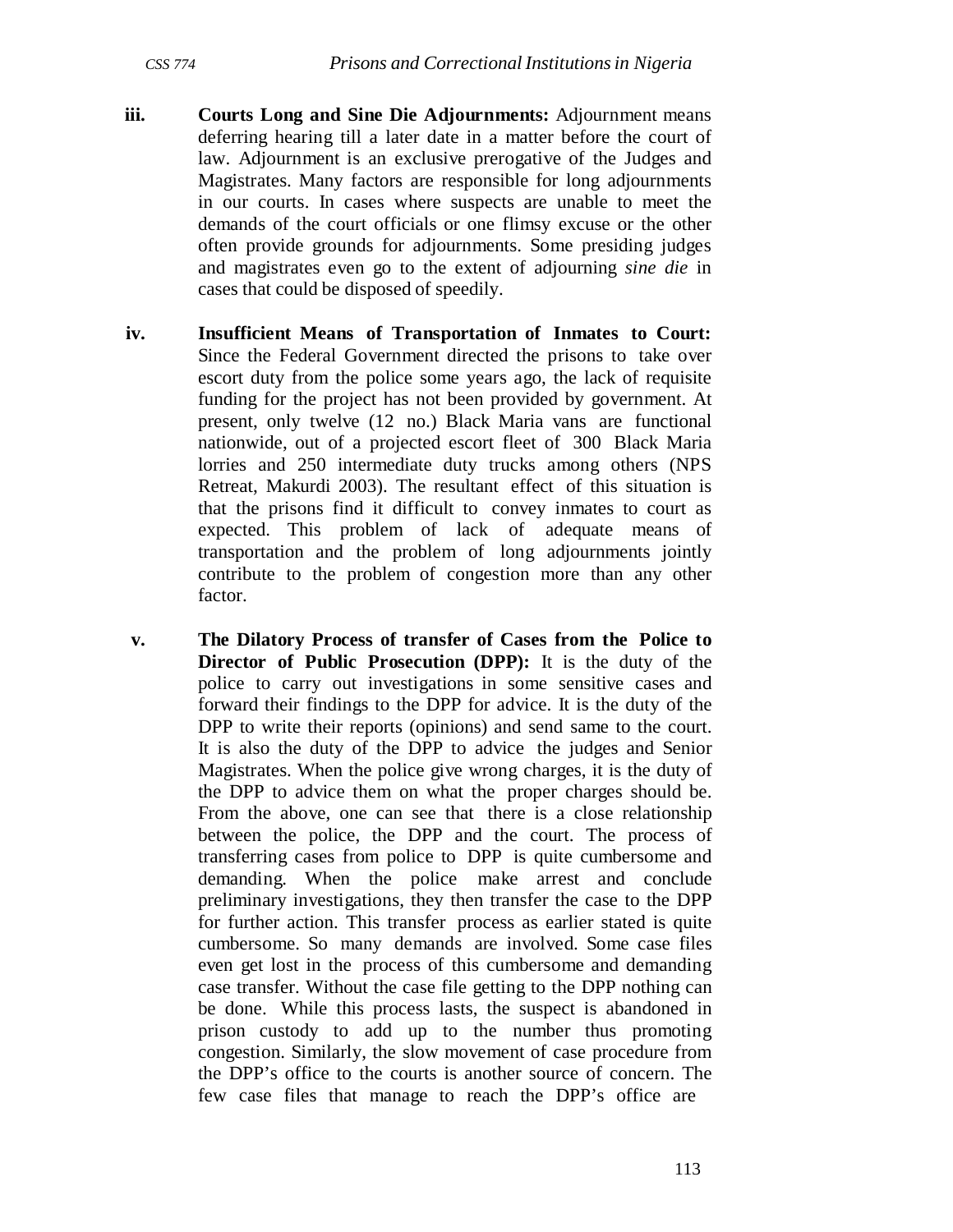unnecessarily delayed for one reason or the other before getting to the courts. In most cases, the DPP may declare a suspect to have no case to answer. Before this happens too, it takes time and many things are involved. For an effective dispensation of justice therefore, there is need for extensive overhaul of our prosecution and adjudication process.

- **vi. Increase in Population and Crime Rate:** Most of our prisons were built during the colonial and early post-colonial eras when population was quite low. The United Nation recommends census exercise for every country once in ten years because of an expected rise in population. But from the post-colonial era till date, based on United Nations statistical data expectation, the Nigeria population would have risen very high. As the population is rising, so also is crime increasing. Nothing positive was done to meet up with this challenge. The rise in population, as is to be expected, led to a systematic increase in crime rate. In recent times, criminal activities have assumed a new dimension. One hears of organized crimes and sophisticated white-collar crimes. Armed robbery is on the increase; cultism, prostitution and advanced free fraud are all on the increase, with kidnapping being the latest in the increasing list. This unfortunate rise in crime rate has directly or indirectly contributed to congestion of our prisons.
- **vii.** Poverty: This is a vital factor responsible for congestion in our prisons. Many inmates who would have gained freedom from prisons have no money to pay lawyers to handle their cases. Similarly, many inmates who are granted bail have no money to arrange for their bail even though bail is supposed to be free.
- **viii. Non-Execution of Condemned Criminals:** The non-execution of condemned inmates many years after pronouncement of judgment is another contributory factor to congestion in our prisons. Many condemned prisoners are kept for periods of up to 20 years in the prison waiting endlessly for execution that is carried out long after judgment. If a condemned prisoner would not be executed years after sentence, there is no need pronouncing such sentence. For many years now, execution has not taken place in some of our prisons. The numbers of condemned criminals have since been rising thus contributing to congestion in our prisons. Port Harcourt and Enugu prisons are examples of prisons where condemned criminals have massively increased the figures of inmates.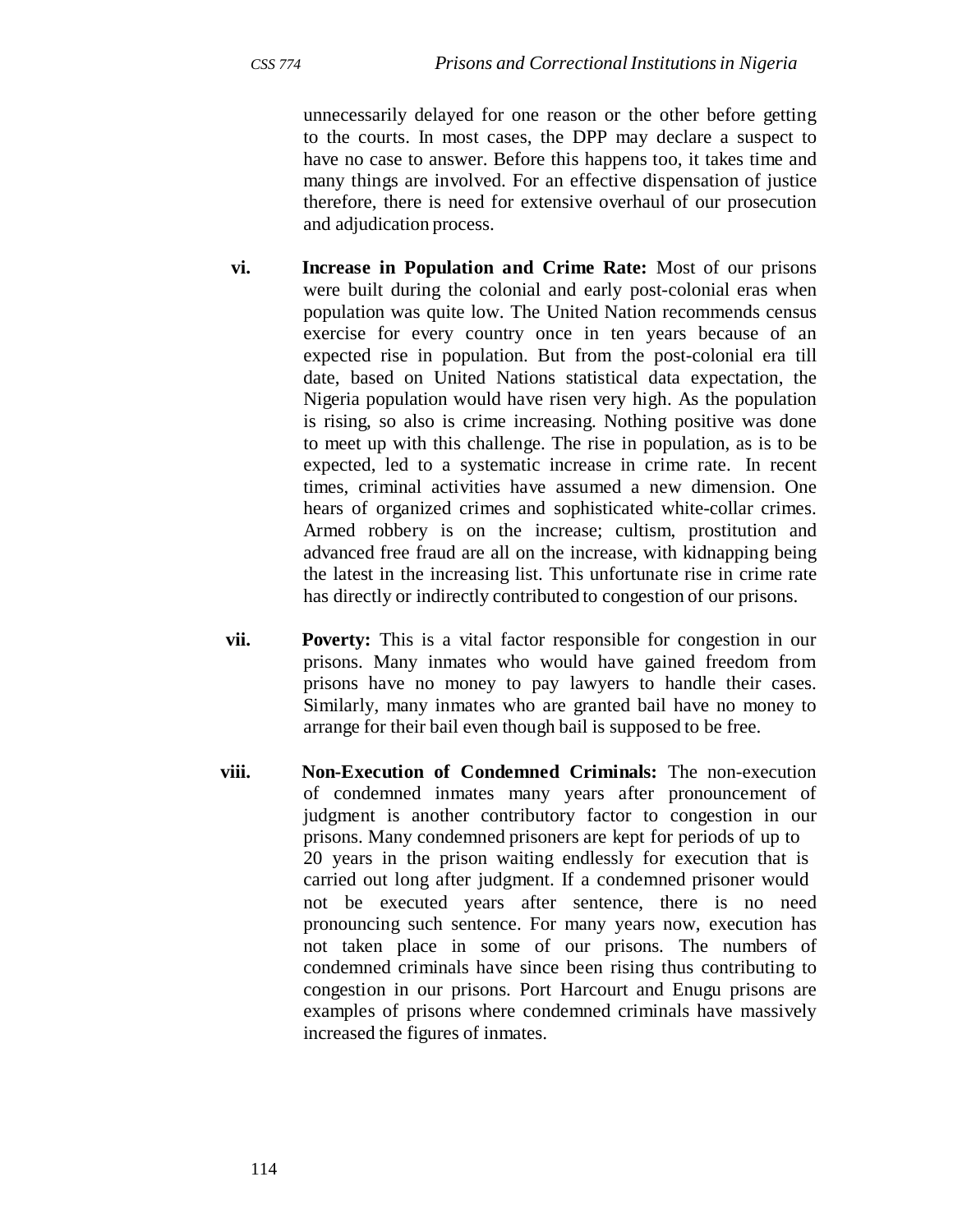# **3.3 Effects of Congestion**

Prison congestion affects the aim and objectives of imprisonment in so many ways. In addition to the deleterious effects of congestion in prisons that we have alluded to earlier in this unit, the following are its main side effects:

- (i) Congestion makes it easy for inmates to beat or circumvent the prison's security networks
- (ii) It provides an atmosphere where good inmates are polluted or contaminated by the bad ones.
- (iii) Promotes conspiracy against the constituted authority by the inmates.
- (iv) It gives room for homosexuality and lesbianism.
- (v) Overstretches the facilities for reformation and rehabilitation due to numbers.
- (vi) It affects the health of inmates. Congestions may lead to infectious skin diseases or even an outbreak of epidemic.
- (vii) It leads to overstretching of the available facilities in the prison such as toilet and water supply.
- (viii) It hinders classification of inmates or at best makes the task of classification difficult in the prisons. Classification refers to diversion of prisoners into various categories. Classification is an important aspect of prisons administration. The aim of classification among other things is to facilitate training and treatment of prisons and also to maintain discipline among the inmates. But when there is congestion, the task of classification becomes very difficult.
- (ix) Congestion promotes escape.
- (x) Congestion facilitates trafficking
- (xi) It facilitates riots and breakdown of discipline.
- (xii) Congestion leads to frequent jail delivery in the prisons.

### **Solutions to Prisons Congestion**

To address these problems of congestion in prisons, certain steps must be taken and these include:

- 1. Regular jail delivery should be encouraged..
- 2. The government should embark on a programme of prisons expansion. More prisons should be built while open prison camps should be encouraged.
- 3. The Nigeria prisons service should assume a creative leadership role in criminal justice administration in Nigeria
- 4. The problem of poverty and unemployment should be addressed to reduce crime rate in the society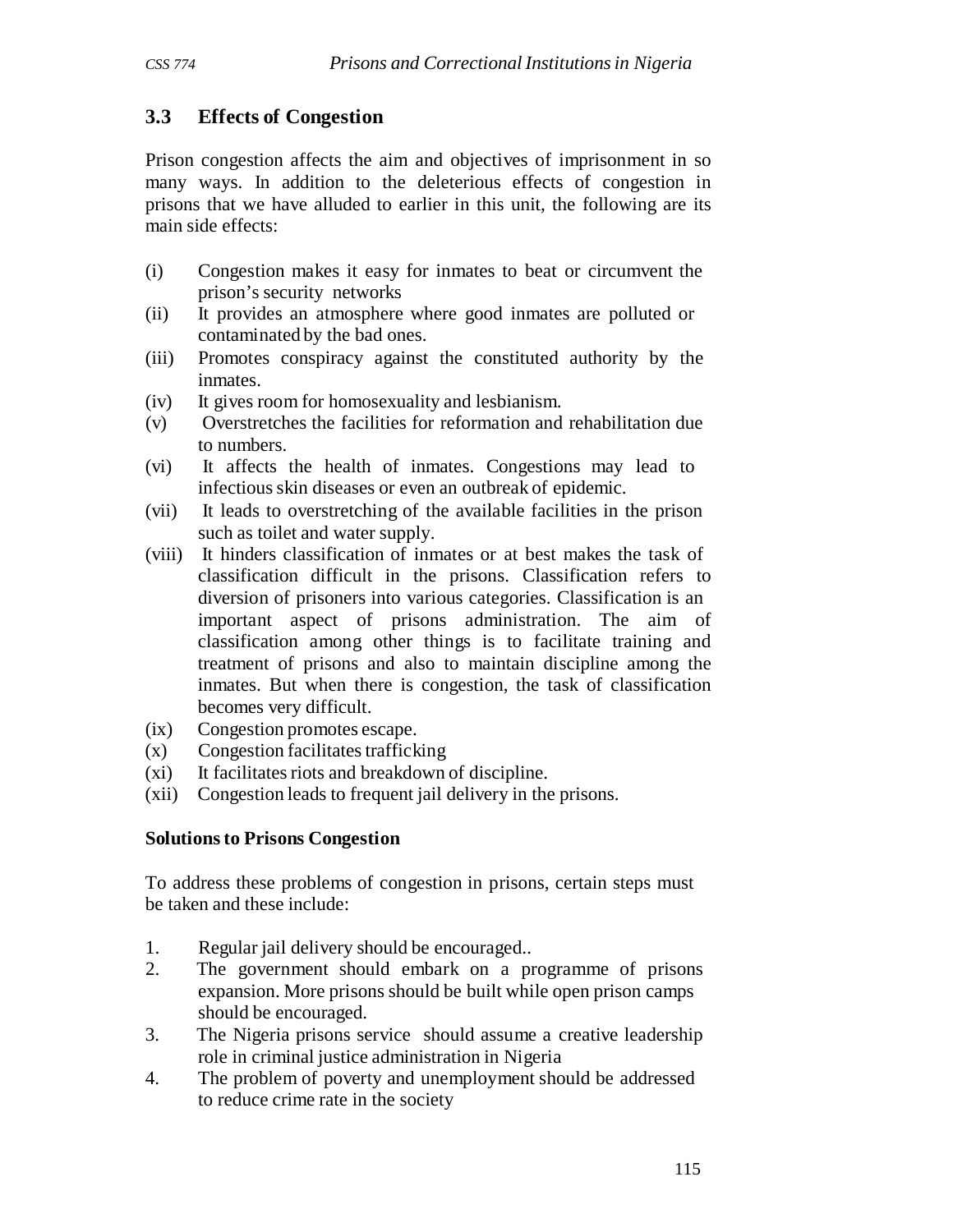- 5. All the Black Maria vehicles should be made functional and enough funds should be made available to fuel and maintain them. More vehicles should be added to the fleet.
- 6. The laws regulating court adjournments, the process and period of police investigations, method of handling case files from police to DPP and the court should be revisited and revised to make for more efficient and timely service delivery.
- 7. Computerizing the CJS in Nigeria will help in quick dispensation of justice and thereby reduce congestion. Computerization may bring an end to the missing case file phenomenon and will speed up the transfer of procedures between the various stakeholders of CJS.
- 8. The programmes of the prisons should be given more attention and priority. The programmes of reformation and rehabilitation should be properly funded.
- 9. Death sentences should be proscribed if government is not ready to carry out the order, instead of keeping condemned people for years.
- 10. The society at large should be encouraged through strategic campaigns to appreciate the fact that serving a prison term is not the end of one's life. They should change their attitude and ethical typing of ex-convicts. They should not see them or regard them as outcasts. By doing this, ex-convicts will be free and feel at home in the society after leaving the prison. Thereby, the urge to revert to crime will not be there.

In conclusion, the task of addressing and finding a permanent solution to this menace of congestion should be a joint responsibility of all the stakeholders in the criminal justice administration. This includes the police, the court, the government, the society and the officers and men of the Nigeria prisons service.

# **4.0 CONCLUSION**

Most especially the increasing number of the awaiting trials persons (ATPs) is the major cause of the congestion in the prison.

### **5.0 SUMMARY**

Congestion in the prison is a problem that will never allow proper and effective correction of prison inmates. It destroys the prison system.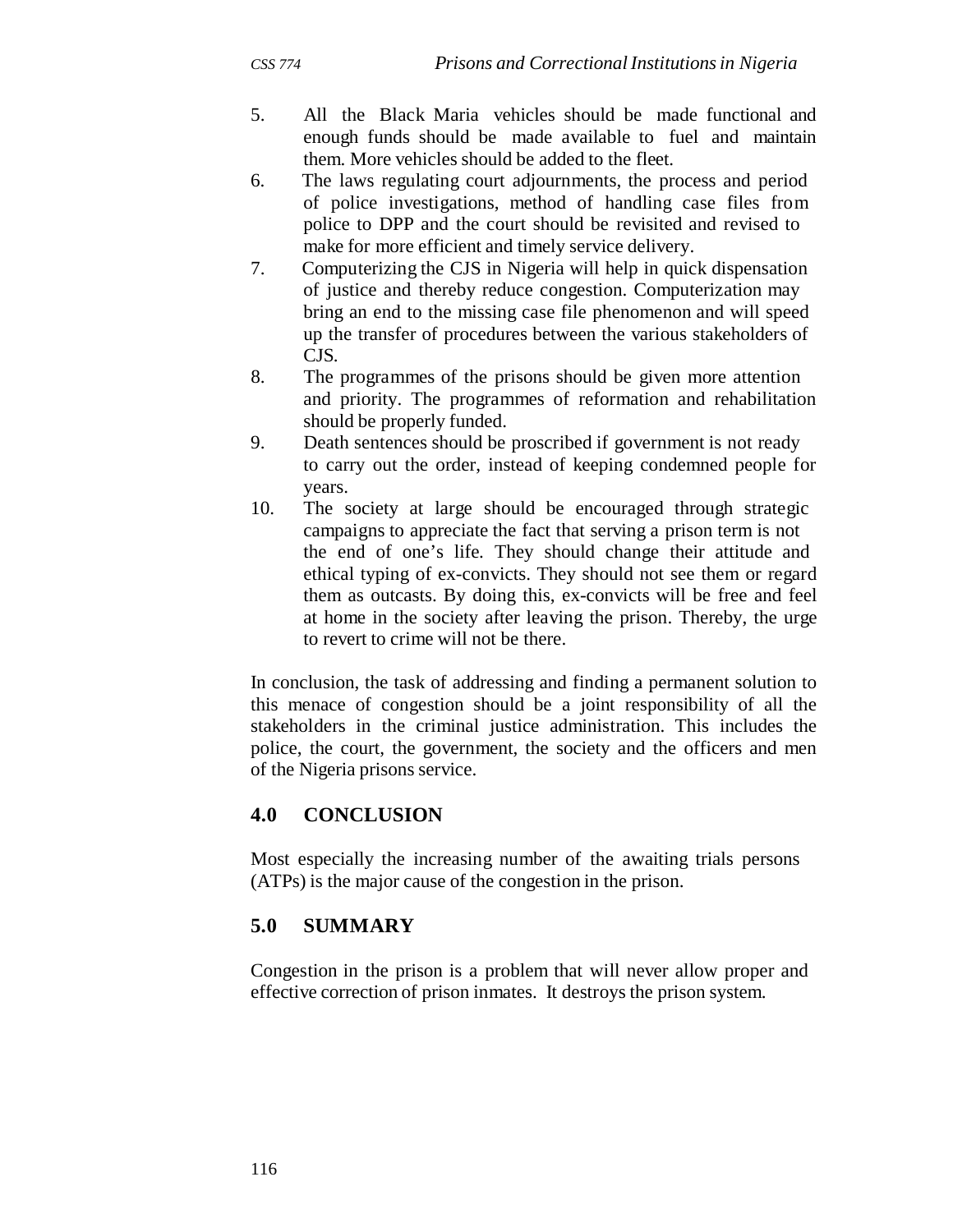### **6.0 TUTOR-MARKED ASSIGNMENT**

- 1. What is prison congestion?
- 2. What did you understand as the causes of congestion in the prison?

- Olawale, Wole (2005). *Revisional Digest for Prision Workers*. Owerri: Alphabet Nigeria Publishers.
- Nkwocha, D.I. (2009). *Criminal Justice Administration and Penology: An Introduction*. Owerri: Divine Mercy Publishers.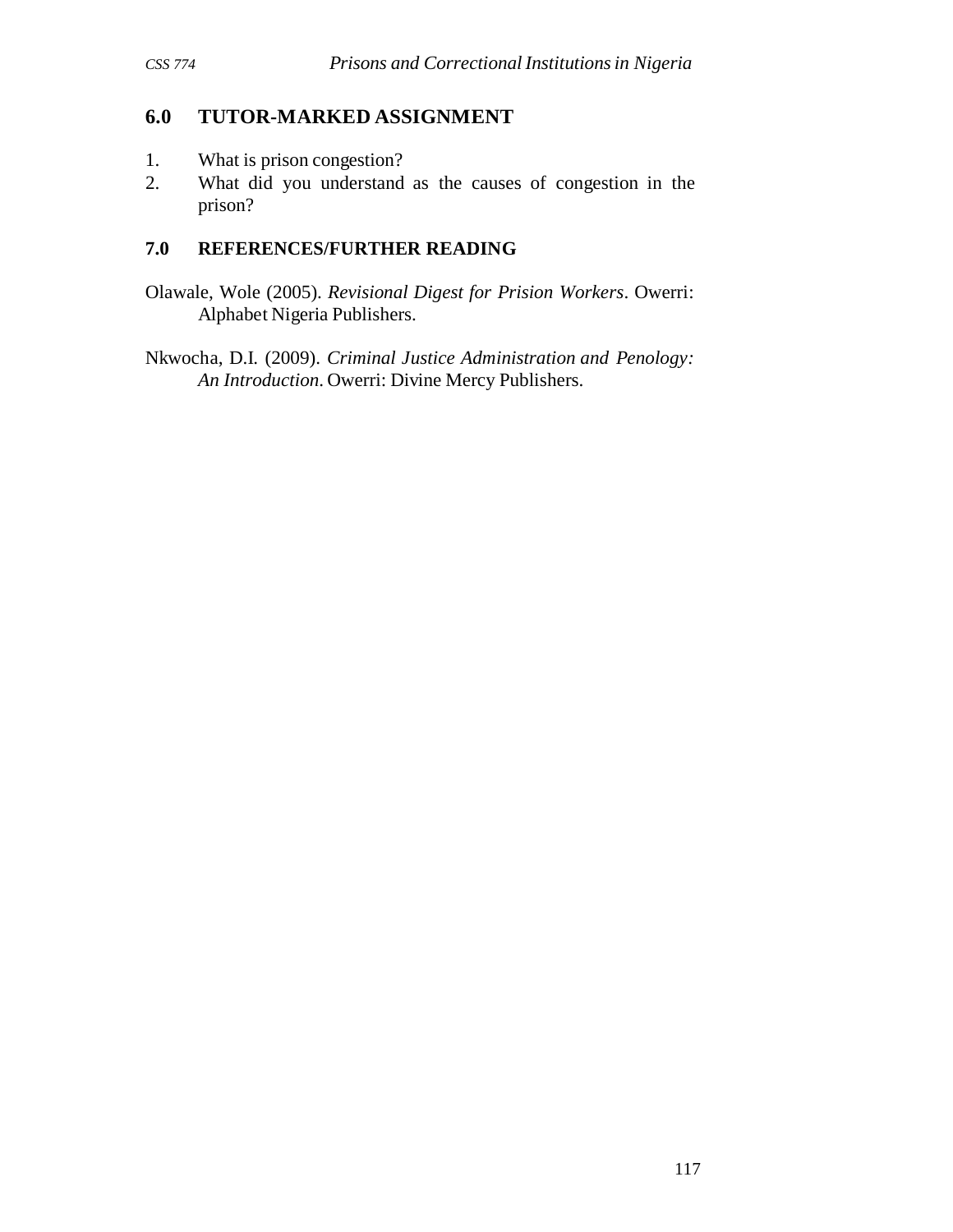#### **CONTENTS**

- 1.0 Introduction
- 2.0 Objectives
- 3.0 Main Content
	- 3.1 Meaning of Homosexuality
	- 3.2 Causes of Homosexuality
	- 3.3 Effects of Homosexuality
	- 3.4 Other Problems of Correction
- 4.0 Conclusion
- 5.0 Summary
- 6.0 Tutor-Marked Assignment
- 7.0 References/Further Reading

### **1.0 INTRODUCTION**

Homosexuality and lesbianism, apart from the fact that they are immoral acts; they are prohibited in the prison. Societies even frown at it, when people of the same sex make love.

It discourages reformation/correction of inmates. It is against the prison discipline.

### **2.0 OBJECTIVES**

At the end of this unit, we shall know:

- What homosexuality is.
- What causes homosexuality.
- Its effects on prison reformation.

### **3.0 MAIN CONTENT**

### **3.1 Meaning of Homosexuality**

Homosexuality is a combination word comprising the two elements *homo* (from Greek for *same*) and *sexuality* (noun) meaning sexual appeal, potency or orientation. The word refers the sexual or erotic interest in members of one's own sex.

It is discovered that in prison many inmates engage in homosexuality because heterosexual partners are unavailable.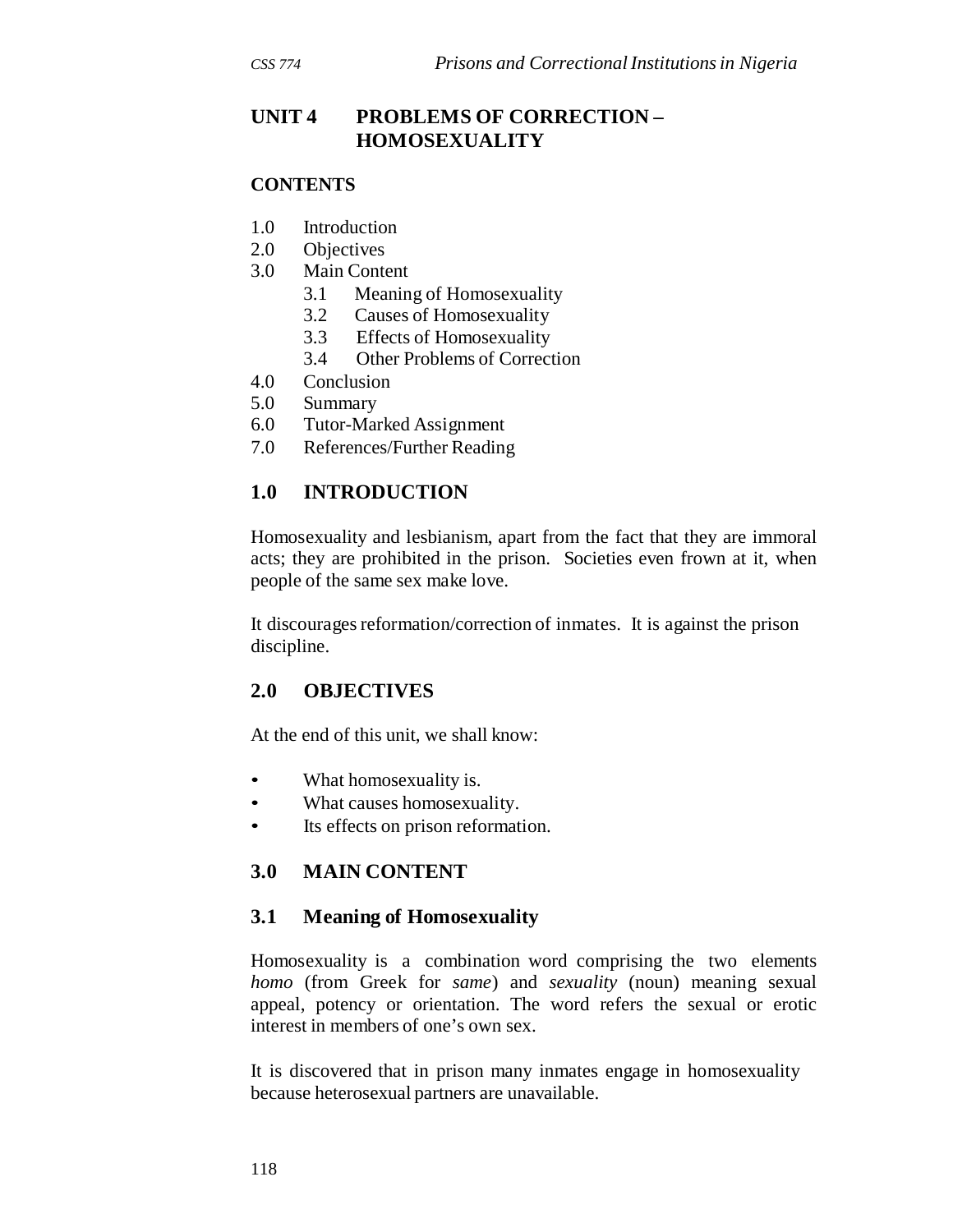# **3.2 Causes of Homosexuality**

Many factors are responsible for homosexuality in the prison and the factors are listed below:

- (a) Lack of conjugal visit a situation where inmates have no access to their spouses.
- (b) Overcrowding in the prison cells.
- (c) Lack of proper classification of inmates.
- (d) Undue influence by the have inmates over the have not inmates.
- (e) Ineffectiveness of the officers on guard. They do not practice it in the day time or open place. So if the officer on duty is not alert, effective, the condition becomes conducive for them.

### **3.3 Effects of Homosexuality**

According to Nkwocha (2009), homosexuality poses a major setback to reformation and rehabilitation in the prison system. Those who practice it contact diseases from their sex partners thus creating a health hazard to other inmates and in the system in general. Besides, the practice encourages indiscipline among prison inmates.

# **3.4 Other Problems of Correction**

As we have already indicated, Nigerian prisons are statutorily charged with the task of ensuring the safe custody of offenders as well as their reformation and rehabilitation. The prisons appear to have done their best within the constraints posed by a number of problems. According to the Nigerian Prison Service Annual Report of 1984 (in Igbo 2007), such problems include:

- i. Inadequate residential and office accommodation for staff near the prisons to enable staff to respond immediately to crisis situations in prisons as during riots and escapes.
- ii. Inadequate funding for the maintenance of existing infrastructure and equipment.
- iii. Gross inadequacy of essentials such as blankets, beds, soap, disinfectants, prisoners' uniforms.
- iv. Lack of promotion for eligible staff with the resultant low morale and frustration, and, by extension, low productivity.
- v. Acute shortage of staff resulting from retirement, death, etc.
- vi. Abandonment of capital projects midstream, thus aggravating prison congestion.
- vii. Continued use of grass walls instead of concrete perimeter walls, which thwart escapes.